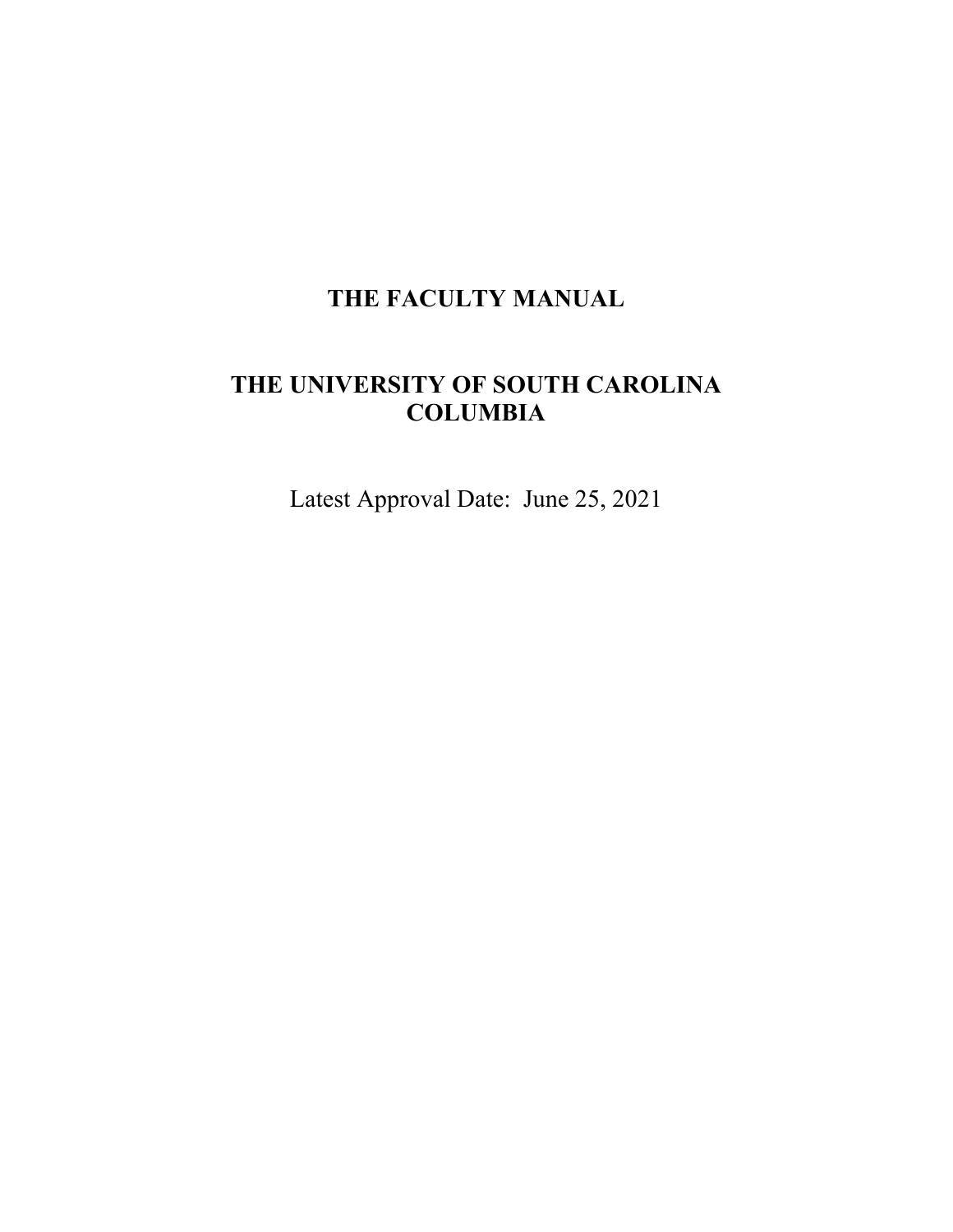| COMMITTEE ON SCHOLASTIC STANDARDS AND PETITIONS  11   |  |
|-------------------------------------------------------|--|
|                                                       |  |
|                                                       |  |
|                                                       |  |
|                                                       |  |
|                                                       |  |
|                                                       |  |
|                                                       |  |
| FACULTIES OF THE COLLEGES, SCHOOLS, OR DEPARTMENTS 14 |  |
|                                                       |  |
|                                                       |  |
|                                                       |  |
|                                                       |  |
|                                                       |  |
|                                                       |  |
|                                                       |  |
|                                                       |  |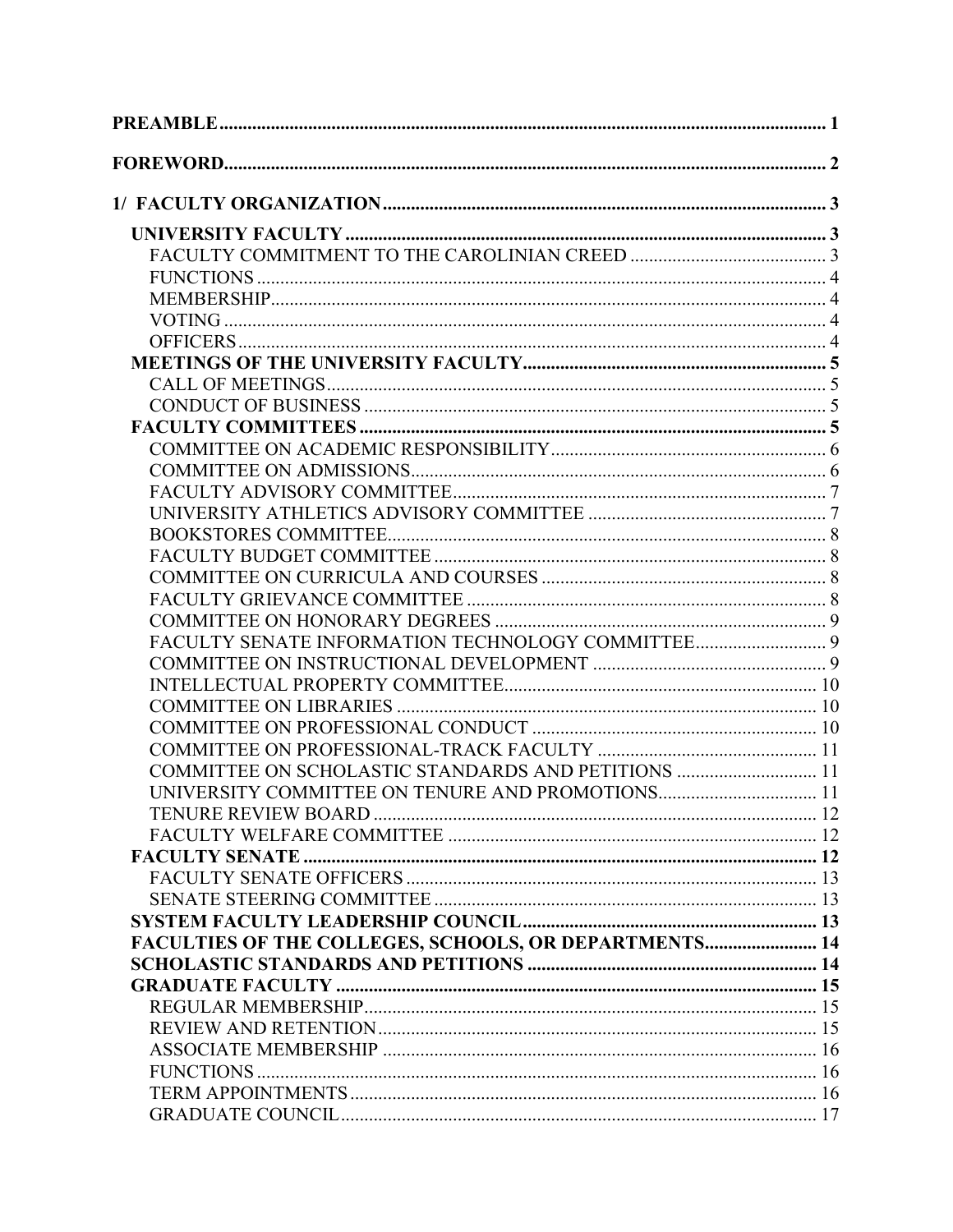| APPOINTMENT AND TERMINATION OF PROFESSIONAL-TRACK FACULTY  19                   |  |
|---------------------------------------------------------------------------------|--|
| MOVEMENT OF FACULTY BETWEEN TENURE AND PROFESSIONAL TRACKS 19                   |  |
|                                                                                 |  |
|                                                                                 |  |
|                                                                                 |  |
|                                                                                 |  |
|                                                                                 |  |
|                                                                                 |  |
|                                                                                 |  |
|                                                                                 |  |
|                                                                                 |  |
|                                                                                 |  |
|                                                                                 |  |
| DEADLINE FOR TENURE DECISIONS CONCERNING PROBATIONARY FACULTY                   |  |
|                                                                                 |  |
|                                                                                 |  |
|                                                                                 |  |
| <b>CRITERIA AND PROCEDURES FOR PROMOTION AND TENURE  23</b>                     |  |
|                                                                                 |  |
|                                                                                 |  |
|                                                                                 |  |
|                                                                                 |  |
|                                                                                 |  |
| Other Matters to Be Addressed in Unit Criteria and Secondary Unit Procedures 26 |  |
| Procedures for Approval of Criteria and Secondary Unit Procedures 26            |  |
|                                                                                 |  |
|                                                                                 |  |
|                                                                                 |  |
|                                                                                 |  |
|                                                                                 |  |
| Determining Criteria to Be Used for Tenure and Promotion Decisions 28           |  |
| UNIT CONSIDERATION OF TENURE AND PROMOTION FILES  28                            |  |
|                                                                                 |  |
|                                                                                 |  |
|                                                                                 |  |
|                                                                                 |  |
|                                                                                 |  |
|                                                                                 |  |
|                                                                                 |  |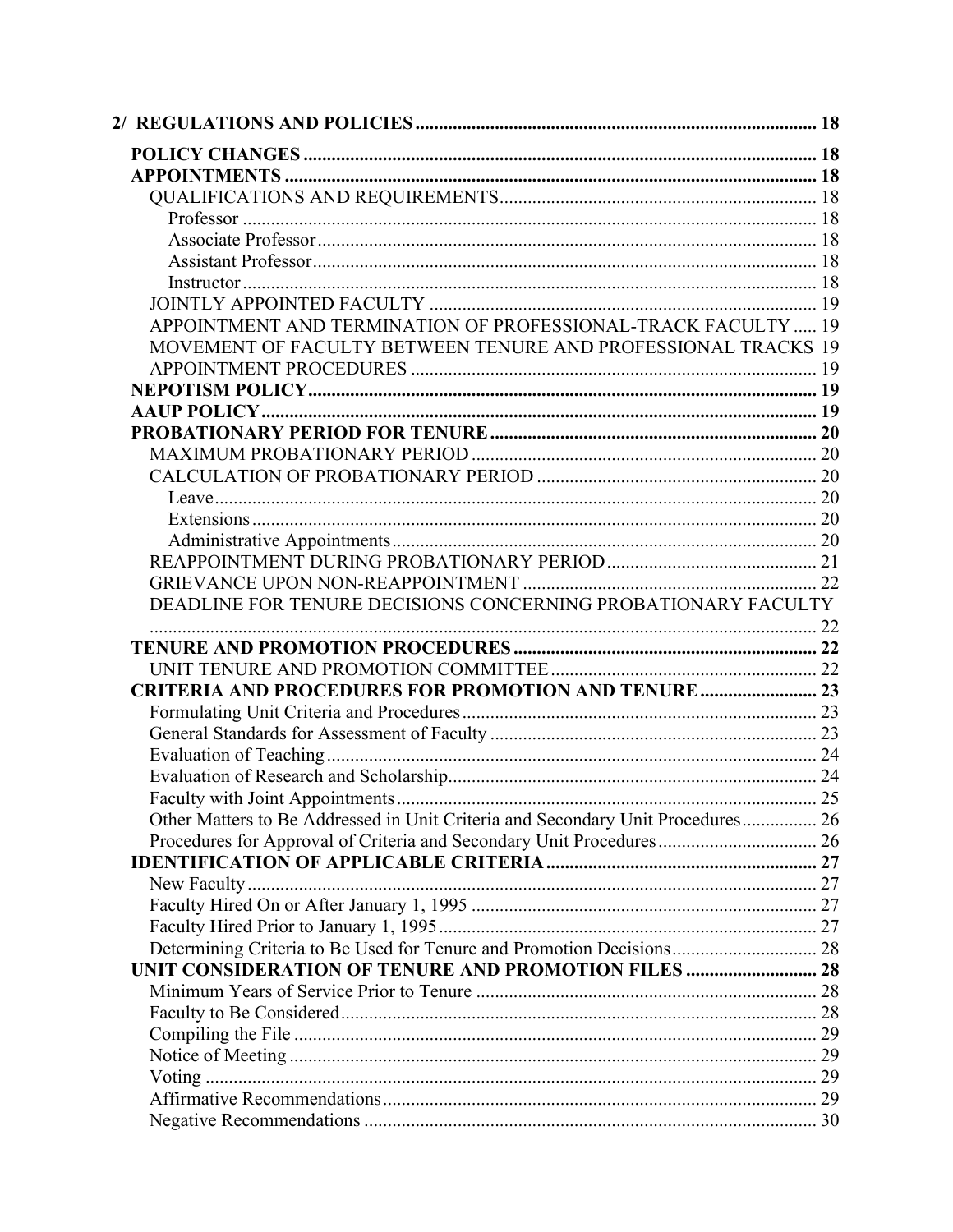| <b>CONSIDERATION OF TENURE FOR LATERALLY HIRED FACULTY  30</b> |  |
|----------------------------------------------------------------|--|
| REVIEW OF TENURE AND PROMOTION FILES AFTER UNIT VOTE 30        |  |
|                                                                |  |
|                                                                |  |
|                                                                |  |
| ANNUAL PERFORMANCE REVIEW, TENURE PROGRESS REVIEW AND POST-    |  |
|                                                                |  |
|                                                                |  |
|                                                                |  |
| OBLIGATIONS OF EACH TENURING UNIT FOR POLICIES ON ANNUAL       |  |
| PERFORMANCE REVIEW, TENURE PROGRESS REVIEW AND POST-TENURE     |  |
|                                                                |  |
|                                                                |  |
|                                                                |  |
|                                                                |  |
|                                                                |  |
|                                                                |  |
|                                                                |  |
|                                                                |  |
| GRIEVANCE PROCEDURE FOR DENIAL OF TENURE OR PROMOTION 38       |  |
|                                                                |  |
|                                                                |  |
|                                                                |  |
|                                                                |  |
|                                                                |  |
|                                                                |  |
|                                                                |  |
|                                                                |  |
|                                                                |  |
|                                                                |  |
|                                                                |  |
| <b>FAMILY MEDICAL LEAVE</b>                                    |  |
|                                                                |  |
|                                                                |  |
|                                                                |  |
|                                                                |  |
|                                                                |  |
|                                                                |  |
|                                                                |  |
|                                                                |  |
|                                                                |  |
|                                                                |  |
|                                                                |  |
|                                                                |  |
|                                                                |  |
|                                                                |  |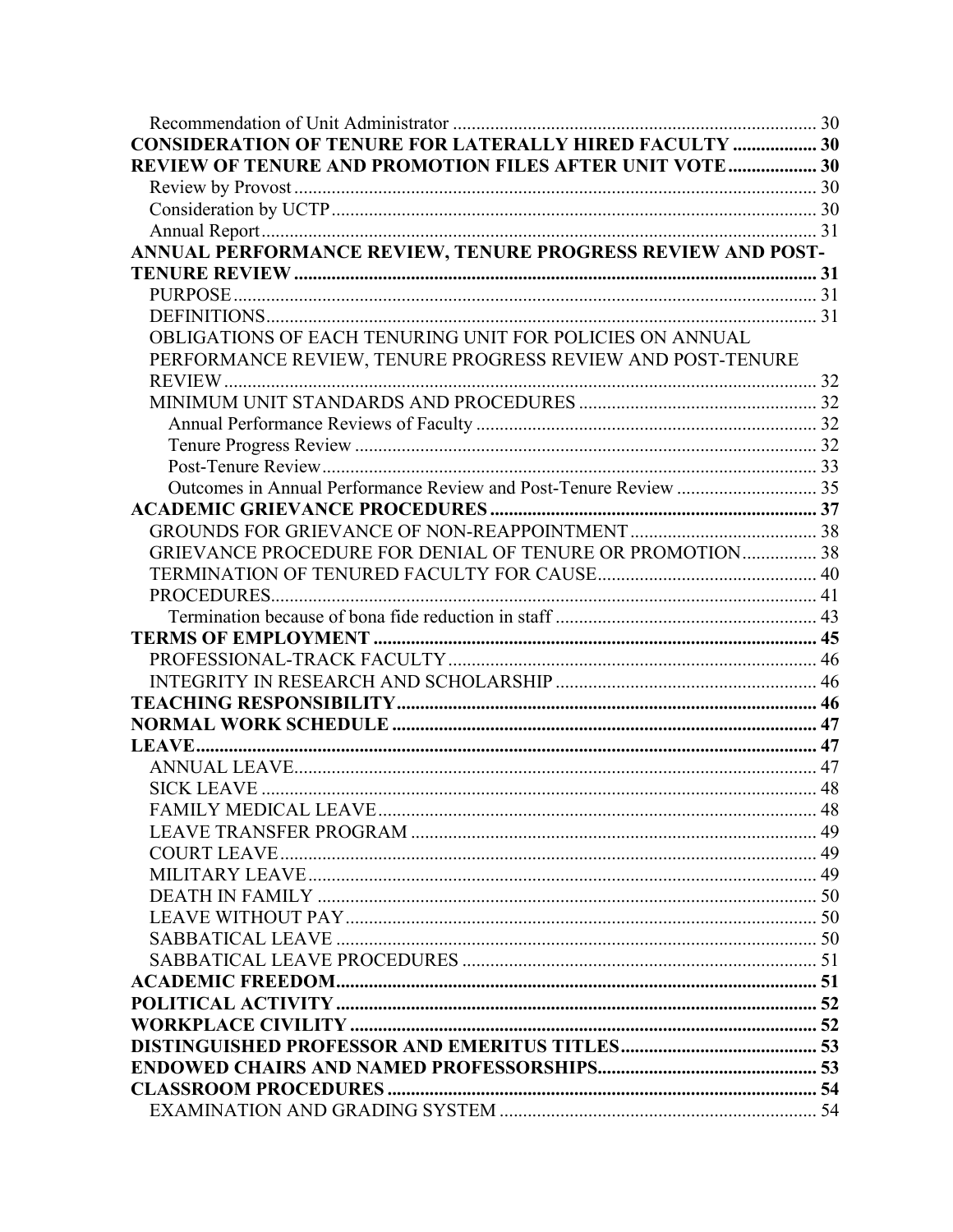| RESEARCH-RELATED AREAS OF FACULTY RESPONSIBILITY  57          |  |
|---------------------------------------------------------------|--|
|                                                               |  |
|                                                               |  |
|                                                               |  |
|                                                               |  |
|                                                               |  |
|                                                               |  |
|                                                               |  |
| RESEARCH RECORDS: SHARING, RETENTION, AND OWNERSHIP 59        |  |
|                                                               |  |
|                                                               |  |
|                                                               |  |
|                                                               |  |
|                                                               |  |
| USE OF RECOMBINANT DNA AND BIOHAZARDOUS MATERIALS IN RESEARCH |  |
|                                                               |  |
|                                                               |  |
|                                                               |  |
|                                                               |  |
|                                                               |  |
|                                                               |  |
|                                                               |  |
|                                                               |  |
|                                                               |  |
|                                                               |  |
|                                                               |  |
|                                                               |  |
|                                                               |  |
|                                                               |  |
|                                                               |  |
| EXECUTIVE VICE PRESIDENT FOR ACADEMIC AFFAIRS AND PROVOST 65  |  |
|                                                               |  |
|                                                               |  |
|                                                               |  |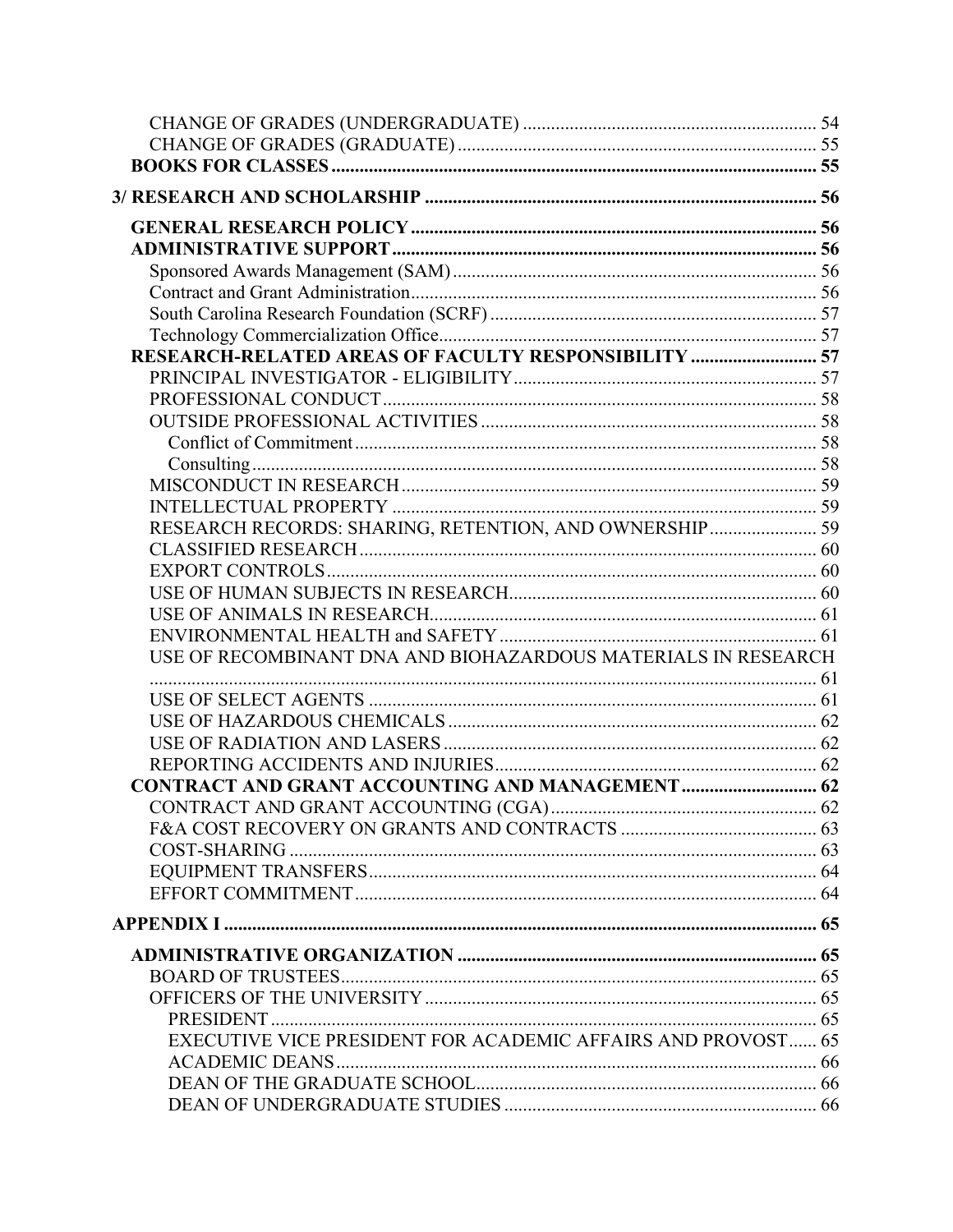| ARTICLE V - SYSTEM FACULTY LEADERSHIP COUNCIL [Amended June 2, 2021]     |  |
|--------------------------------------------------------------------------|--|
|                                                                          |  |
|                                                                          |  |
|                                                                          |  |
|                                                                          |  |
|                                                                          |  |
|                                                                          |  |
|                                                                          |  |
|                                                                          |  |
|                                                                          |  |
|                                                                          |  |
| RULE III - CONDUCT OF ELECTRONIC MEETINGS [Amended September 9, 2020] 76 |  |
|                                                                          |  |
|                                                                          |  |
|                                                                          |  |
|                                                                          |  |
|                                                                          |  |
|                                                                          |  |
|                                                                          |  |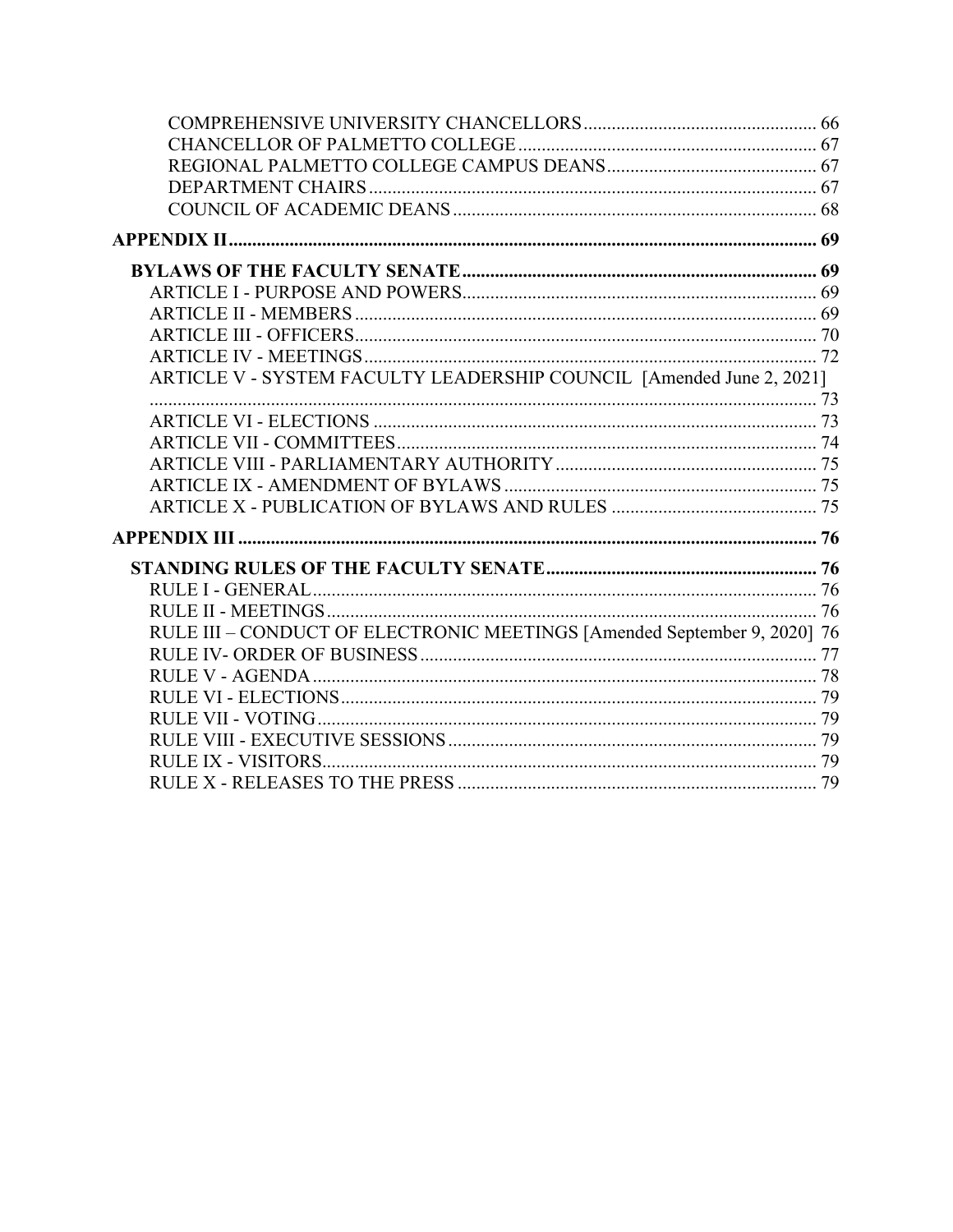#### **THE FACULTY MANUAL**

#### **THE UNIVERSITY OF SOUTH CAROLINA COLUMBIA**

Latest Revision Date: June 25, 2021

The University of South Carolina System is committed to the policy and practice of affirmative action and equal opportunity in education and employment for all qualified persons regardless of race, sex, age, color, religion, national origin, disability or veteran status.

It is the policy of the University of South Carolina to recruit, hire, train, promote, tenure, and otherwise make educational and personnel decisions without regard to race, color, religion, sex, gender, national origin, age, disability, sexual orientation, genetics, or veteran status (except where sex or age is a bonafide occupational qualification). See also University Policy [EOP 1.00 Equal](http://www.sc.edu/policies/eop100.pdf)  [Opportunity and Affirmative Action.](http://www.sc.edu/policies/eop100.pdf)

#### **PREAMBLE**

<span id="page-6-0"></span>**The Faculty Manual embodies the essential elements of the employment relationship between the faculty, individually and collectively, and the university. It establishes the terms of employment, the manner of appointment, the procedures and standards for tenure and promotion, the duties of faculty members, and the procedures and standards for termination of employment. It delineates faculty organization and confirms the authority of the faculty to participate in the governance of the university, especially in regard to academic matters. Amendments to The Faculty Manual are generally presented for the consideration and approval of the faculty and the administration before submission to the Board of Trustees.** 

**Through the years, much information of interest and importance to the faculty has been added to The Faculty Manual. Such information has been placed in appendices in this edition, clarifying what material is part of the essential contract between the faculty and the university. The appendices may be amended in appropriate cases by the university without faculty or trustee approval.**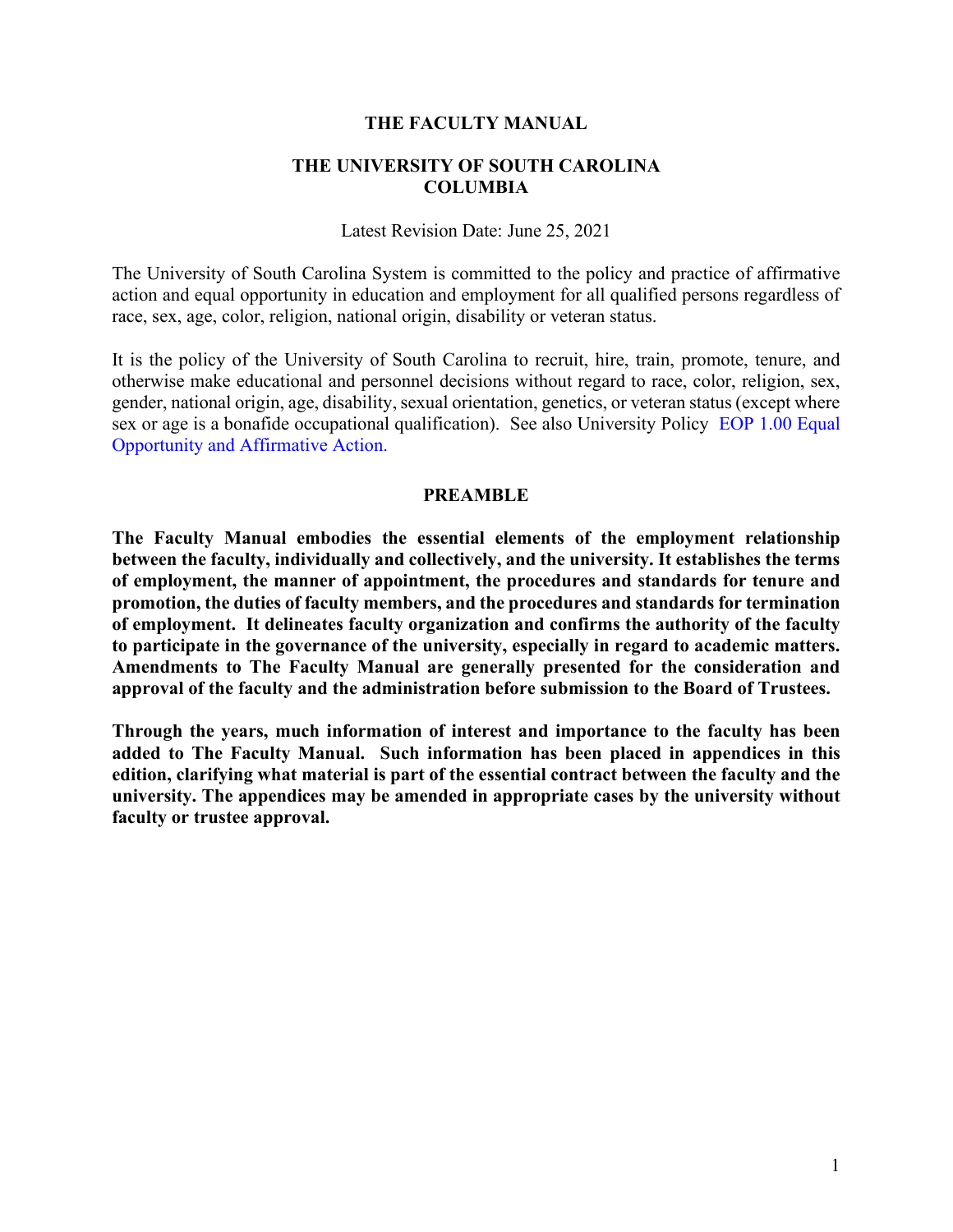#### **FOREWORD**

<span id="page-7-0"></span>The Faculty Manual is designed primarily for faculty members teaching in undergraduate and graduate programs on the Columbia campus. Contained herein is information concerning university regulations and procedures considered to be of particular interest to faculty on the Columbia campus. Manuals pertaining to faculty on the other university campuses are issued separately.

Faculty members and staff are urged to examine regularly the agenda and minutes of the General Faculty and Faculty Senate. Action by these bodies may modify the content of this Manual (subject to the approval of the University Board of Trustees). Changes in policies and regulations go into effect following the requisite approvals.

The most current official version of The Faculty Manual is on the University's web site at URL: [https://sc.edu/about/offices\\_and\\_divisions/provost/docs/faculty\\_manual/faculty\\_manual\\_columb](https://sc.edu/about/offices_and_divisions/provost/docs/faculty_manual/faculty_manual_columbia_6_25_2021.pdf) [ia\\_6\\_25\\_2021.pdf](https://sc.edu/about/offices_and_divisions/provost/docs/faculty_manual/faculty_manual_columbia_6_25_2021.pdf)

The Faculty Manual has been edited by the Chair of the Faculty Senate and the Faculty Advisory Committee, with the cooperation of the Office of the Provost. Members of the faculty are invited to make suggestions and recommendations for the improvement of future editions of the Manual.

William F. Tate IV Executive Vice President for Academic Affairs and Provost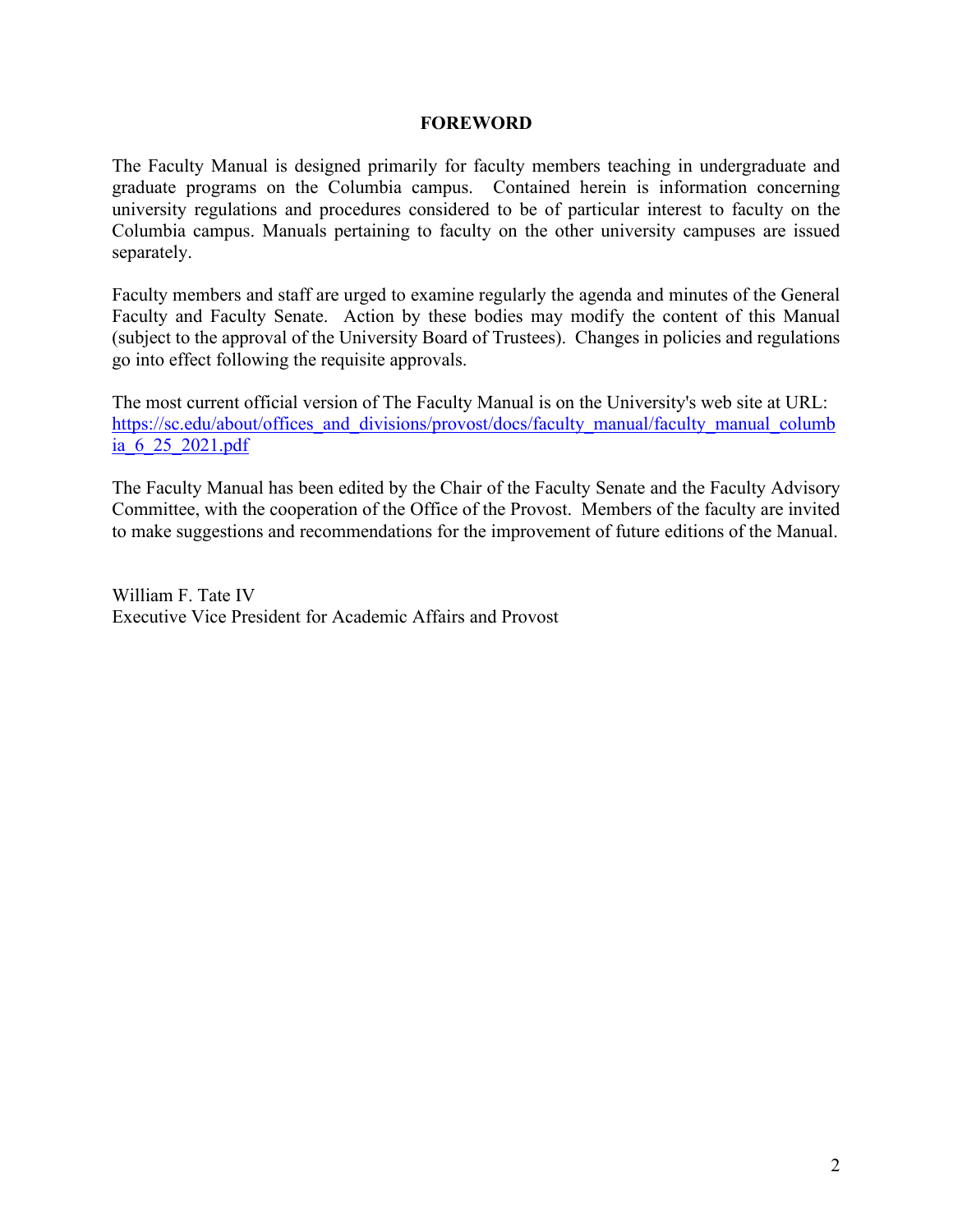### <span id="page-8-0"></span>**1/ FACULTY ORGANIZATION**

### <span id="page-8-2"></span><span id="page-8-1"></span>**UNIVERSITY FACULTY**

### **FACULTY COMMITMENT TO THE CAROLINIAN CREED**

#### **Faculty Commitment to the Carolinian Creed**

We, the faculty of the University of South Carolina, recognize our special responsibility to honor and exemplify the values and principles expressed in the Carolinian Creed.

*We will practice personal and academic integrity;* 

*We will respect the dignity of all persons;* 

*We will respect the rights and property of others;* 

*We will discourage bigotry, while striving to learn from differences in people, ideas and opinions;* 

*We will demonstrate concern for others, their feelings, and their need for conditions which support their work and development.* 

*Allegiance to these ideals requires us to refrain from and discourage behaviors which threaten the freedom and respect every individual deserves.* 

We, the faculty of the University, hold ourselves to the highest standards of personal and professional conduct as teachers, colleagues, and researchers. Specifically,

**As Teachers**, we commit ourselves to pursuing our classroom and individual mentoring responsibilities conscientiously with high intellectual standards and clear pedagogical goals. We also commit ourselves to dealing fairly and respectfully with all students.

**As Colleagues**, we commit ourselves to supporting faculty colleagues in their pursuit of excellence in research, teaching, and service and to dealing with all university personnel in a civil and responsible manner. We also recognize that disagreement on issues of importance is inevitable and even welcome in a University environment. We therefore affirm our commitment to academic freedom, even as we pledge ourselves to civil and responsible discourse.

**As Researchers and Scholars**, we commit ourselves to pursuing our research with rigor guided by the highest ethical and intellectual standards of our disciplines and to presenting the results of our research honestly and accurately. We further commit ourselves to carrying these high professional and personal standards into all work that we might perform outside the university.

Finally, in all our dealings we commit ourselves to respecting the rights and feelings of others; to maintaining the confidentiality of sensitive personal or institutional information; to being good stewards of University resources; and to being active agents for promoting the values inherent in the Carolinian Creed.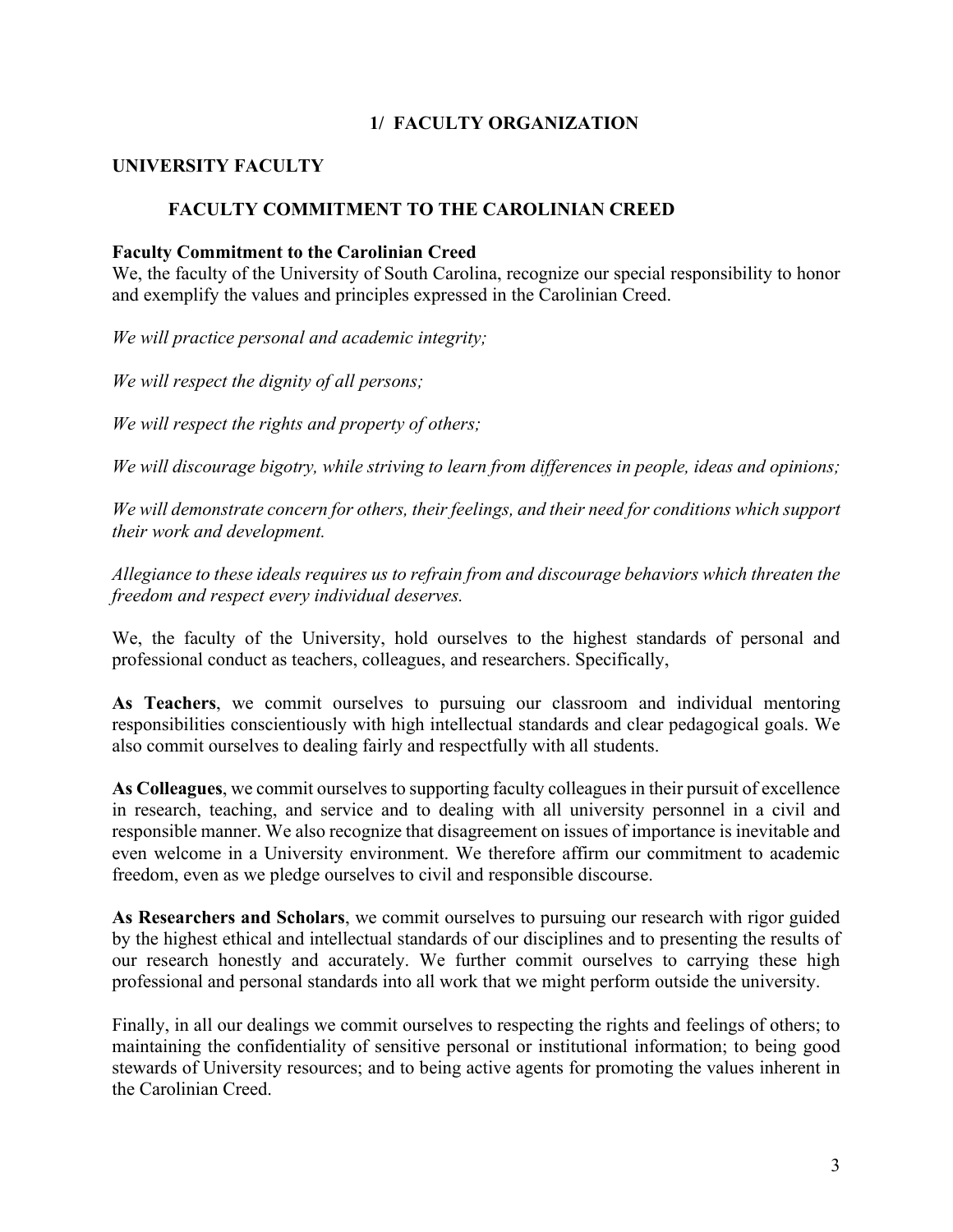#### **FUNCTIONS**

<span id="page-9-0"></span>The Board of Trustees is the governing body of the university, and it delegates to the president and the faculty their powers. The faculties of the Aiken, Beaufort, Columbia, and Upstate campuses, subject to the review of the president and the board, have legislative powers in all matters pertaining to standards of admission, registration, requirements for and the granting of earned degrees, curriculum, instruction, research, extracurricular activities, discipline of students, educational policies and standards of the university, and all other matters pertaining to the conduct of faculty affairs, including the discipline of their own members.

Proposals from any academic unit that pertain to the faculty's legislative competency shall be forwarded to the board by the president only after such proposals have been considered by the appropriate faculty committees and shall be accompanied by the legislative judgment of the Faculty Senate or of the university faculty, as appropriate.

As such occasions arise, the faculties shall consider candidates for president and other pertinent academic officers. Through an appropriate committee, the faculty shall communicate its views to the board.

### **MEMBERSHIP**

<span id="page-9-1"></span>The university faculty consists of the president, provost, and deans; professors, associate professors, and assistant professors; full-time academic instructors and full-time lecturers who are not degree candidates in the units of their appointments; clinical and research professors, clinical and research associate professors, and clinical and research assistant professors; visiting faculty and emeriti professors; librarians; and such other persons as the faculty chooses to elect to its ranks.

### **VOTING**

<span id="page-9-2"></span>The following members of the faculty shall have the right to present motions and vote at meetings of the university faculty: the president; the provost; deans; tenure-track faculty; and full-time, professional-track faculty holding the title of Instructor, Senior Instructor, Lecturer, Senior Lecturer, Distinguished Lecturer, Instructor Librarian, Legal Writing Instructor, Clinical Professor, Clinical Associate Professor, Clinical Assistant Professor, Clinical Instructor, Clinical Lecturer, Clinical Senior Instructor, Clinical Senior Lecturer, Research Professor, Research Associate Professor, Research Assistant Professor, or Professor of Practice. Full-time faculty may exercise the right to vote during temporary absences from the university, such as sabbaticals or leaves of absence. However, voting by proxy is not permitted at meetings of the university faculty. Clinical, teaching faculty from the Schools of Medicine will elect three faculty to represent and vote (one vote for each of the three) for each School of Medicine.

#### **OFFICERS**

<span id="page-9-3"></span>The president shall be the chair of the faculty and its presiding officer. In the absence of the president, the president's designee shall preside. The secretary of the Faculty Senate shall serve as the secretary of the faculty. The secretary shall distribute copies of the minutes and shall notify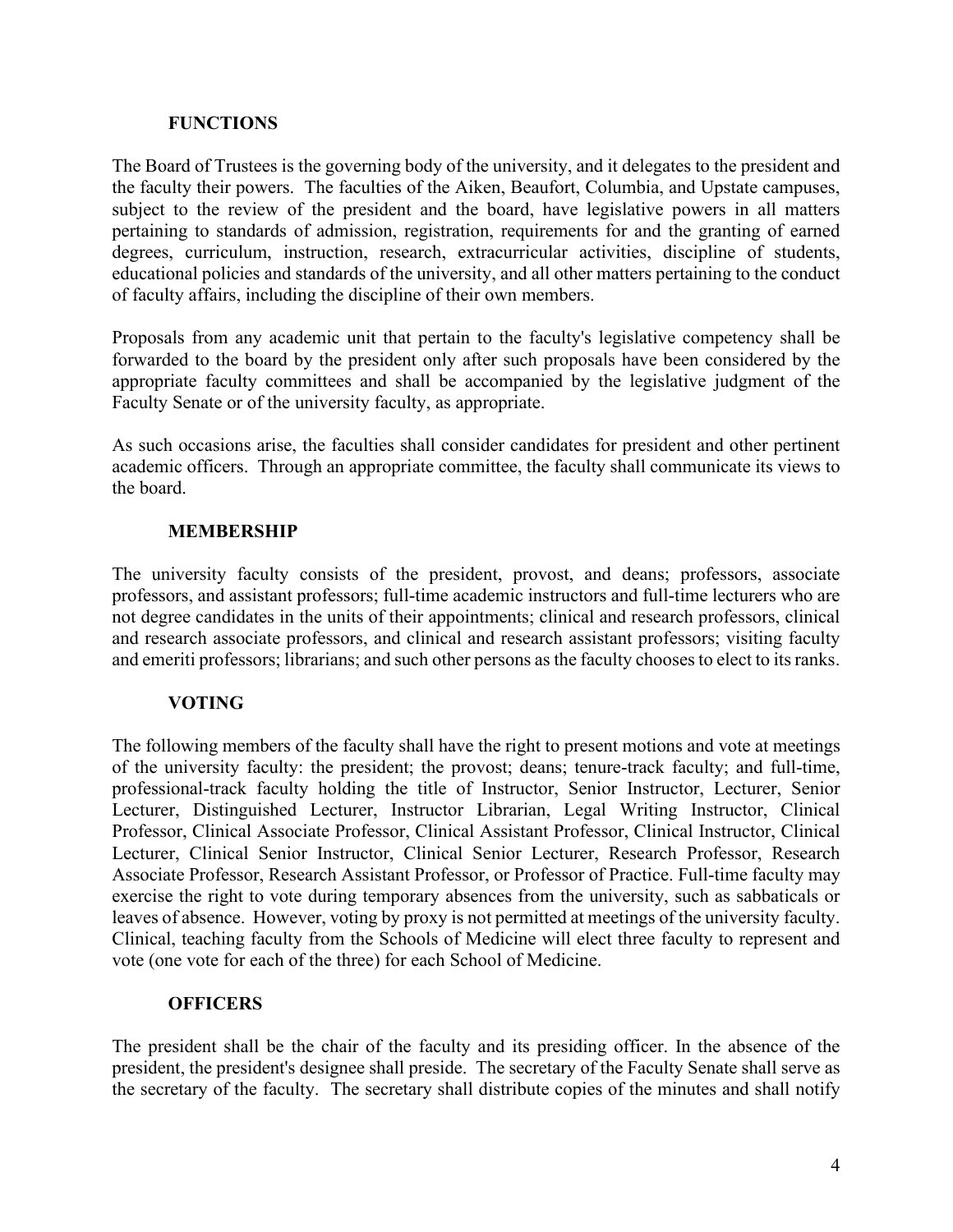faculty members in writing of all regular and called meetings at least three days before the meeting date. The secretary shall publish an annual summary of actions taken at general faculty meetings.

### <span id="page-10-1"></span><span id="page-10-0"></span>**MEETINGS OF THE UNIVERSITY FACULTY**

### **CALL OF MEETINGS**

A meeting of the university faculty will be held in the fall semester, not later than during the first full week of September, and in the spring semester, not later than the end of the examination period. At these meeting**s**, it may hear reports from various committees and councils of the university and may recommend proposals to the senate, the administration, or the board; it may also alter decisions of the senate.

The president may call a special meeting of the faculty. Such a meeting may also be called by twenty-five voting members of the faculty who shall submit a written request to this effect to the secretary. Upon receipt of this request, the secretary shall set a date for a meeting to be held within seven days.

### **CONDUCT OF BUSINESS**

<span id="page-10-2"></span>The university faculty shall follow *Robert's Rules of Order*. Annually, the president shall appoint a parliamentarian. All elections shall be conducted by secret ballot; other votes shall be by voice or show of hands unless at least ten members present request a secret ballot.

The secretary shall prepare an agenda before each meeting from items submitted by the faculty. This agenda shall include elections to committees, when appropriate; statements from the president on major policy; committee reports; old business; and new business.

### <span id="page-10-3"></span>**FACULTY COMMITTEES**

The faculty may establish regular or special committees and shall elect members in accordance with existing faculty rules. All regular committees shall consist of six faculty members, elected for terms of three years, with two members elected annually unless there is specific provision to the contrary. Vacancies shall be filled by special elections unless the remaining term to be filled is for one academic year or less, in which case the vacancy shall be filled by the Senate Steering Committee. The chair of a faculty committee shall be a faculty member except as otherwise indicated in The Faculty Manual.

Every committee shall meet at least once a year and whenever new members are elected or appointed. Committees shall meet as often as necessary to complete their business. Voting by proxy is not permitted. All student members of regular faculty committees shall be voting members.

With the approval of the members of the committee, the chair of an elected committee may request that the chair of the senate remove an elected member for excessive absences or nonparticipation.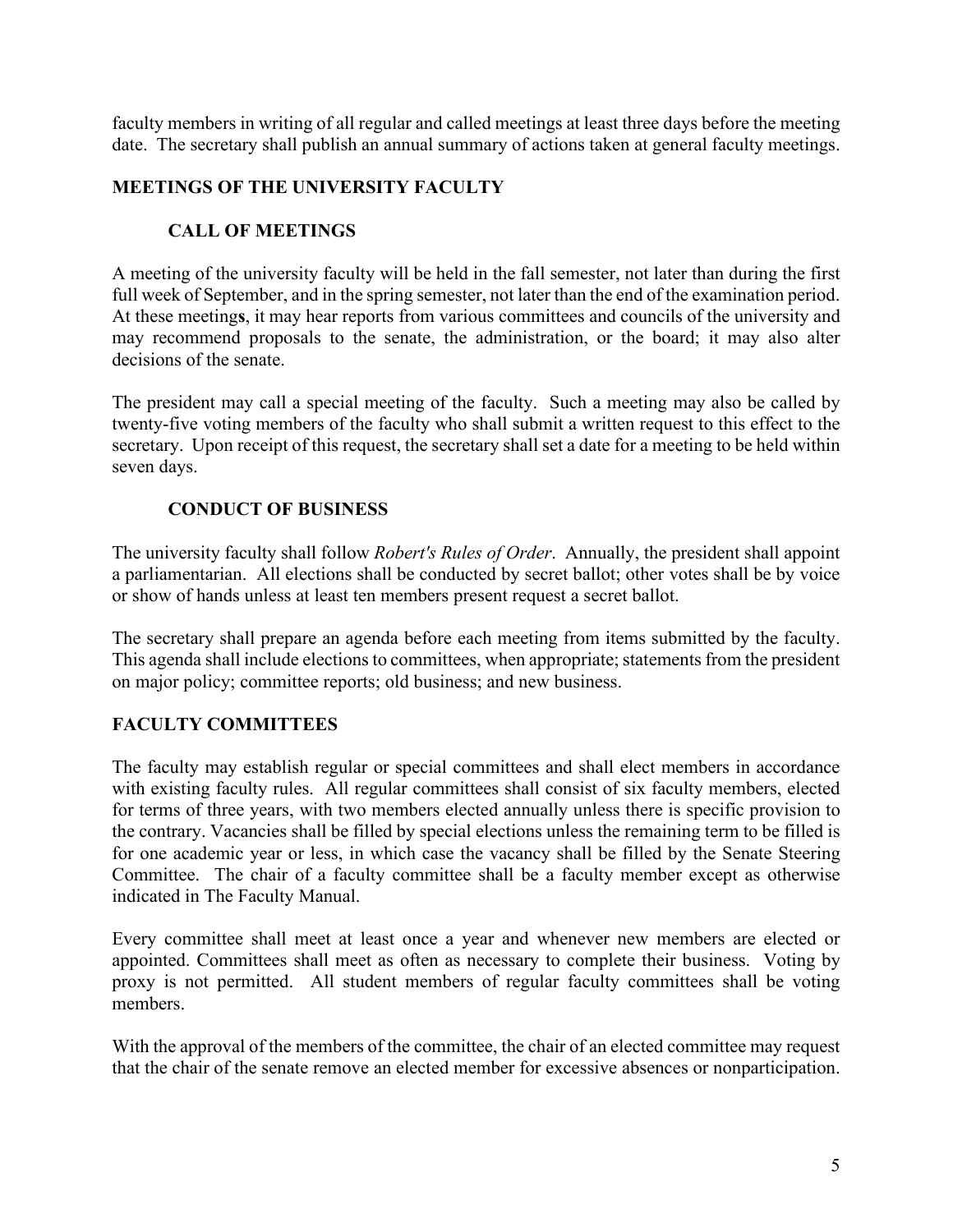Other than student members or ex officio members, only voting members of the university faculty shall be members of faculty committees, whether elected or appointed, unless there is specific provision to the contrary in The Faculty Manual. Deans of colleges and schools are not eligible to serve on faculty committees. Faculty members appointed to administrative positions such as department chair, assistant dean, or associate dean are eligible to serve on committees unless there is specific provision to the contrary in The Faculty Manual. Faculty members appointed to committees by the President, Provost or other administrative unit shall serve terms of three years. Faculty members shall be from academic units properly concerned with the functions of the committee.

No voting member of a committee, whether elected or appointed, may serve more than three consecutive years on the same faculty committee. However, time spent filling less than half of an unexpired or vacant term will not count against the three-year limit. No faculty member may at any one time be an elected member of more than two faculty committees. Except where otherwise noted, ex officio faculty committee members cannot vote. Student members shall be selected in accordance with student government procedures, shall serve terms of one academic year, and may be reappointed.

Special committees are appointed by the Faculty Senate Steering Committee annually, but under no circumstances may an individual be appointed to a special committee for more than three consecutive years. Special committees normally cease to exist after one year; however, justification for their continued existence may be submitted to and approved by the Steering Committee. Special committees shall be listed in *[Special Advisory](http://www.sc.edu/about/offices_and_divisions/provost/committees/facultyspecialadvisory.php) Committees*, published by the provost; this document may also include committees appointed by various administrative units.

The committees named below are agencies of the faculty. By August 15, committee chairs shall submit annual reports containing a summary of the committee's activities and actions to the Faculty Senate office. These reports shall be in the minutes of the September senate meeting.

### **COMMITTEE ON ACADEMIC RESPONSIBILITY**

<span id="page-11-0"></span>The committee shall consider appeals of cases decided by the Carolina Judicial Council regarding Honor Code violations. The committee shall consist of five faculty members elected for staggered three-year terms. The committee will assist the Office of Academic Integrity in periodically reviewing the Honor Code and share updates with the Faculty Senate. Members will receive annual training by the Office of Academic Integrity regarding due process, scope, and correspondence, prior to serving on the committee.

### **COMMITTEE ON ADMISSIONS**

<span id="page-11-1"></span>This committee shall consider policies on undergraduate entrance examinations, admissions, and readmissions and may recommend changes in policy to the Faculty Senate. To assure conformity with undergraduate admissions policies, the committee may review policies and changes proposed by faculties of the various academic units. The committee shall act on appeals of applicants for admission who fail to fulfill established standards of admission or readmission.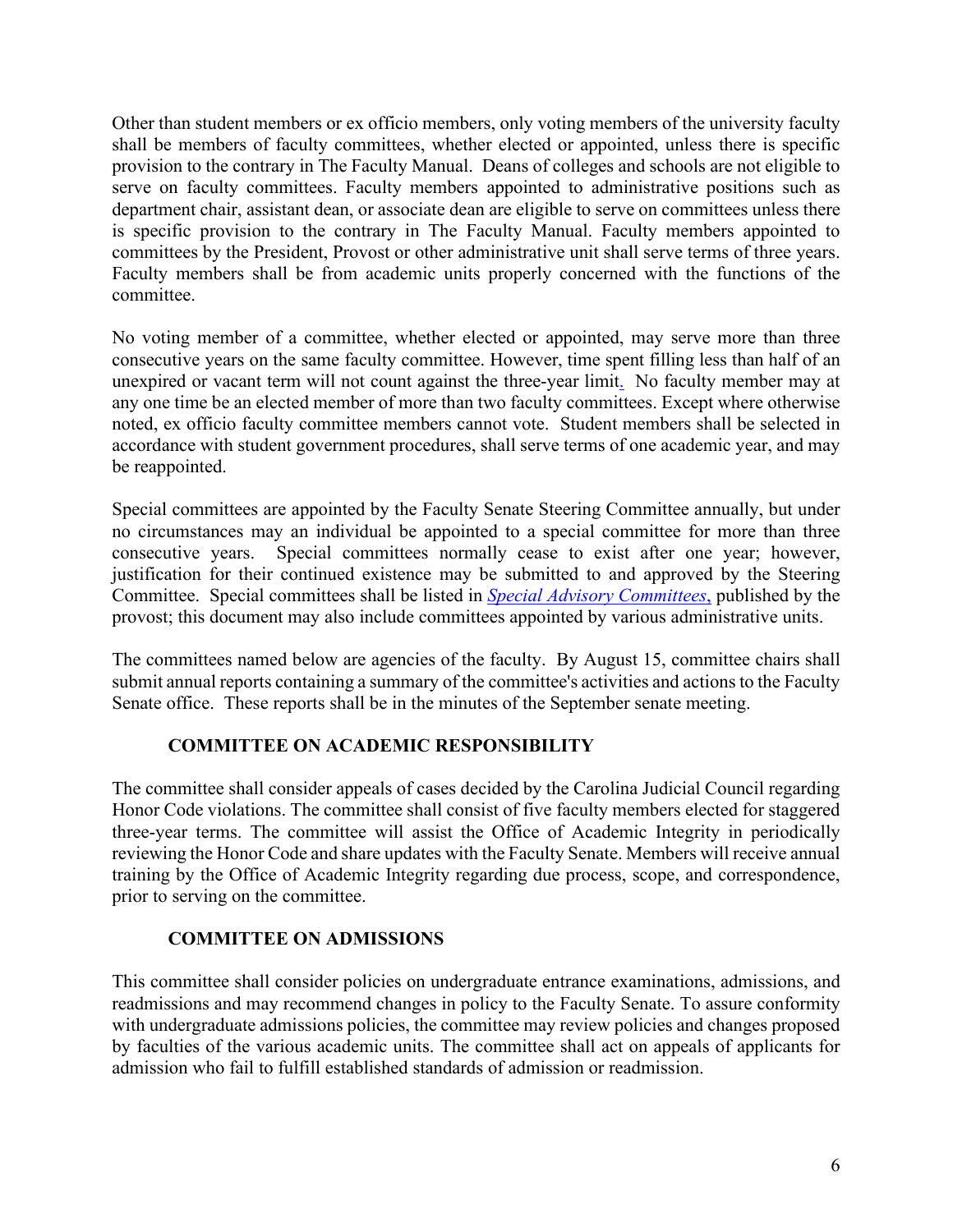Of the ten members, five shall be elected by the faculty and five appointed by the provost. Two faculty representatives shall be elected each year for a term of three years, except every third year, when only one member shall be elected. The director of admissions shall serve as secretary, ex officio.

### **FACULTY ADVISORY COMMITTEE**

<span id="page-12-0"></span>This committee will advise the faculty and administration on all matters pertaining to the general policies and operations of the university that lie outside or cut across the responsibilities of other standing committees. The committee will review academic affairs policy proposals before transmittal to the Policy Advisory Committee for formal university policies or to Faculty Senate for Faculty Manual changes. It will initiate studies and make recommendations to the faculty and administration regarding any matters affecting the general welfare of the university that faculty members, faculty bodies, and administrative officers refer to it. It also will review proposals of other standing committees and recommend procedures for their implementation. The committee will consist of eight elected members; the chair of the Faculty Senate, the provost, and the vice provost responsible for faculty affairs are ex officio members.

### **UNIVERSITY ATHLETICS ADVISORY COMMITTEE**

<span id="page-12-1"></span>The committee will review and monitor admissions decisions and the academic performance of all student-athletes by regularly receiving appropriate and relevant information regarding the academic eligibility and progress of student-athletes, including graduation rates. The committee also receives reports on, reviews and advises, as appropriate, the Faculty Senate, the NCAA Faculty Athletic Representative (FAR), the president, the director of athletics, and the Board of Trustees on the following: annual inter-collegiate athletic program schedules and major changes to them; the annual budget of the Athletics Department; admissions decisions for athletes receiving grants-in-aid; NCAA certification reports, including Title IX reports; major requests for waiver of any institutional athletic policies; major changes in Athletics Department personnel (specifically the director of athletics, director of the academic support unit, and head coaches for each sport); the needs, interests, and concerns of student athletes; all other issues regarding inter-collegiate activities as referred to it by University officials. The committee will make at least an annual, written report of its activities to the Faculty Senate, the president, and the director of athletics.

Membership of the committee will be six elected faculty members; three student members, (one undergraduate student-athlete who serves as either president or president-elect of the Student Athletics Advisory Committee; one undergraduate student appointed by the president of the student body; and one graduate student appointed by the student government with the consent of the Graduate Student Association; one member of the Board of Trustees appointed by the permanent chair of the Board; the FAR; one representative from the Division of Student Affairs; and the director of athletics; and one at-large representative from the faculty, appointed by the president.

The chair will be a member of the faculty.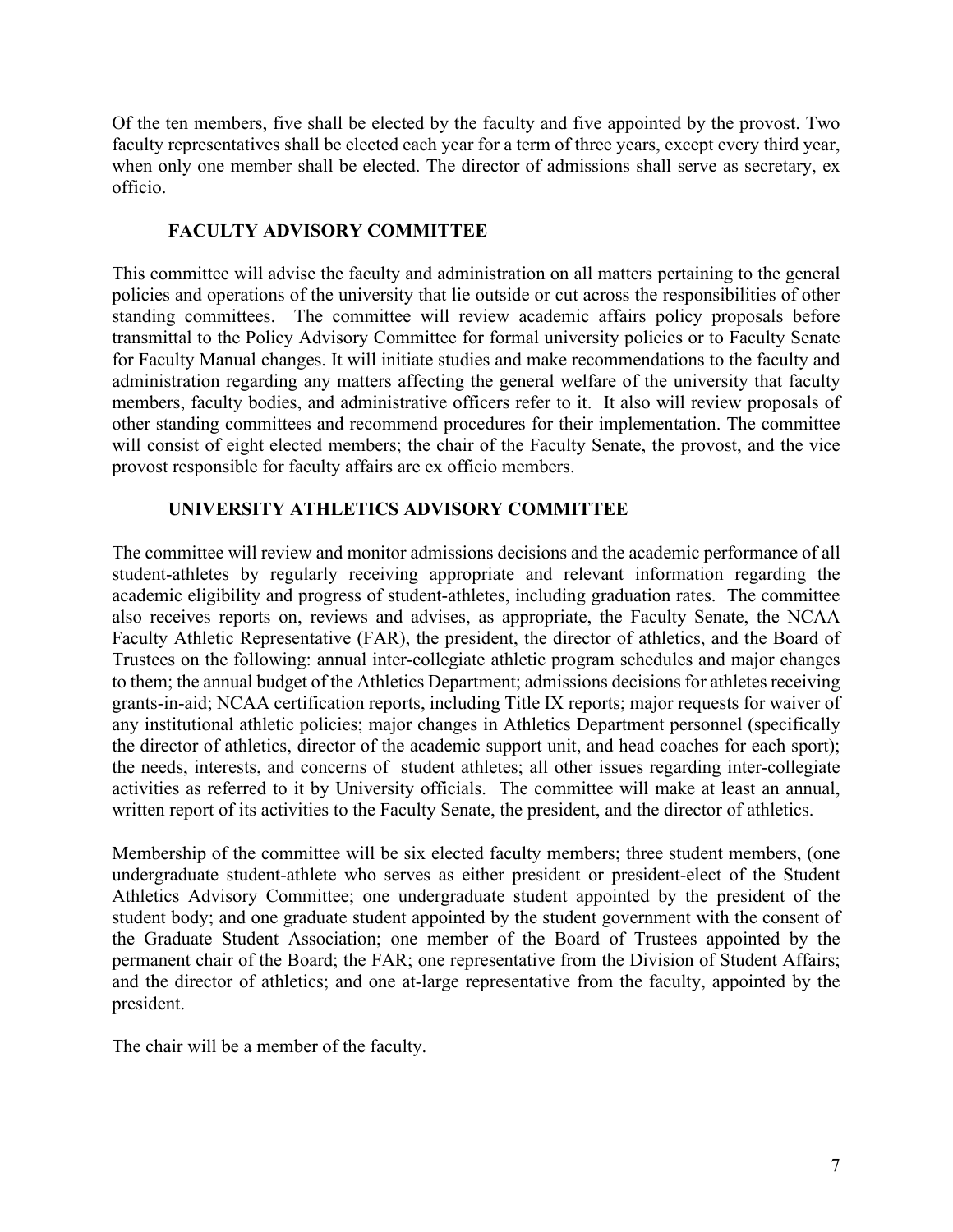#### **BOOKSTORES COMMITTEE**

<span id="page-13-0"></span>This committee serves to mediate any disputes between students or faculty and local bookstores whose primary purpose is to serve the university community. Faculty members, students, or bookstores with problems should contact the chair of this committee. The committee should also report any major problems to the Faculty Senate with recommendations. In addition to the six elected faculty members, one graduate and one undergraduate student shall serve on the committee.

#### **FACULTY BUDGET COMMITTEE**

<span id="page-13-1"></span>The committee will consist of sixteen members: six elected members, the current and immediate past chairs or their designees of the Faculty Advisory Committee and the Welfare Committee, the chairs or their designees of the IT Committee and the Curricula & Courses Committee, the chair of the Faculty Senate, and the past chair or the chair-elect of the Faculty Senate; the provost and a representative of the Division of Administration and Finance will serve ex officio (nonvoting).

This committee will serve as a liaison between the university administration and the university faculty (through the Faculty Senate) on matters pertaining to the university budget, advocates the faculty perspective on matters of budget and budgetary policy, and provides a venue for discussing faculty questions and concerns about the university budget and budgeting process. To accomplish its purpose, the Faculty Budget Committee will have input into university budget policy in two ways. First, the chair of the Faculty Budget Committee, two other elected members, and the chair of the Faculty Senate will be welcomed to attend the president's budget hearings. Second, members of the committee will represent the faculty on any permanent committee that may be established by the administration as part of the university-wide budget review process.

### **COMMITTEE ON CURRICULA AND COURSES**

<span id="page-13-2"></span>This committee will consider, and recommend to the faculty, action on all requests for new or revised curricula leading to any formal recognition other than graduate degrees or first professional degrees in law, medicine and pharmacy. The committee will also consider, and recommend to the faculty, action on all requests for the institution, modification, or deletion of courses and of any prescribed programs of study that do not fall within the purview of the graduate faculty. The committee will review the various university curricula with special attention to duplication or obsolescence of courses. The committee will consist of eight faculty members, elected for terms of three years. In addition to the members elected by the faculty, there will be one member appointed by the provost to serve ex officio, one representative from the regional campuses elected by the Palmetto College Campuses Faculty Senate, a representative of the Office of the University Registrar and two student members.

#### <span id="page-13-3"></span>**FACULTY GRIEVANCE COMMITTEE**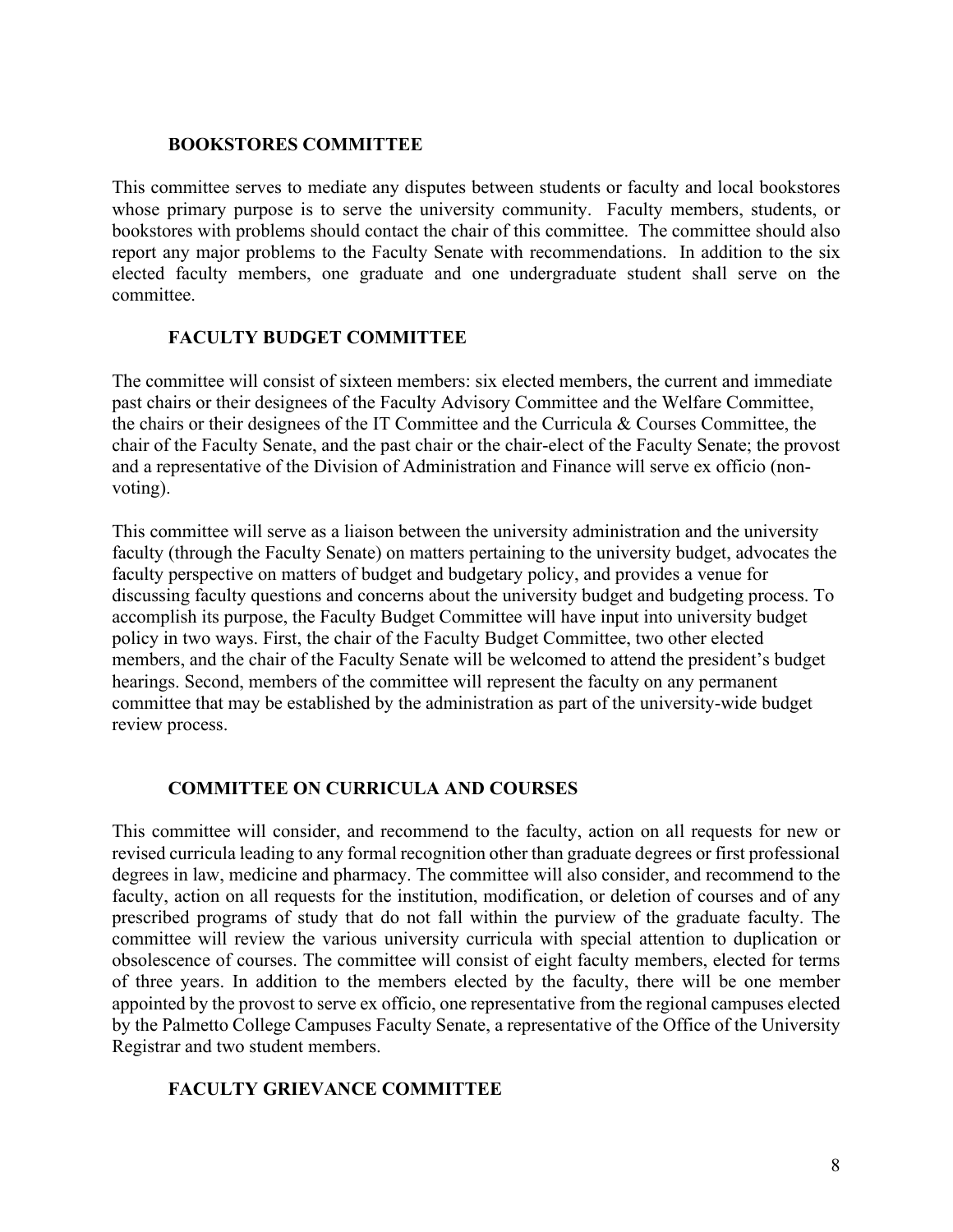This committee shall consider individual grievances, including grievances regarding salary matters (see also "Terms of Employment"), brought before it by members of the faculty. When, in its judgment, a grievance is determined to be well-founded, the committee shall attempt to resolve the matter through mediation or other appropriate action. See also "Academic Grievance Procedures." The committee shall consist of nine elected members for staggered three-year terms. All members of the committee shall be tenured full professors or tenured librarians, and, at the time they commence a term of service on the committee, a year shall have elapsed since their last service, if any, on the University Committee on Tenure and Promotions. Faculty members appointed to administrative positions such as department chair, assistant dean, or associate dean are not eligible to serve on this committee.

### **COMMITTEE ON HONORARY DEGREES**

<span id="page-14-0"></span>This committee shall recommend recipients of honorary degrees to the president and the Board of Trustees. The provost or appointed representative shall be ex officio chair.

### <span id="page-14-1"></span>**FACULTY SENATE INFORMATION TECHNOLOGY COMMITTEE**

The Faculty Senate Information Technology Committee provides a faculty voice in assessing and planning Information Technology (IT) services, resources, and infrastructure for administration, instruction, and research at the University of South Carolina. The committee shall consist of eight elected members of the voting faculty; one graduate student representative; one undergraduate student representative; and no more than six ex-officio representatives, typically one each from the University Technology Services (UTS), Research Computing, the University Libraries, the Office of the Vice President for Research (VPR), the Office of the Provost, and the Office of the University Registrar. The composition of the committee shall reflect the need for expertise in the complex field of IT and general interest of the University faculty.

Specific charges to the committee are:

1) To survey periodically faculty, staff, and students regarding the efficacy of IT resources including general services, resources and infrastructure that support the missions of teaching, research, and service.

2) To assess the compatibility of available and planned IT services, resources, and infrastructure with the University's ambition as a locally, nationally, and internationally-regarded teaching and research institution.

3) To ensure that faculty have a meaningful role in future development of IT at the University of South Carolina by: maintaining and publishing a list of all standing committees related to IT.

4) To make recommendations to the Faculty Senate for changes in IT services, resources, and infrastructure based on the information, assessment, and analysis resulting from the committee's work in points 1-3 above.

# **COMMITTEE ON INSTRUCTIONAL DEVELOPMENT**

<span id="page-14-2"></span>This committee will initiate studies and make recommendations to the faculty and administration to enhance the practice and status of teaching. It will review and initiate as necessary policies governing: the approval of new courses and curricula; general education requirements; co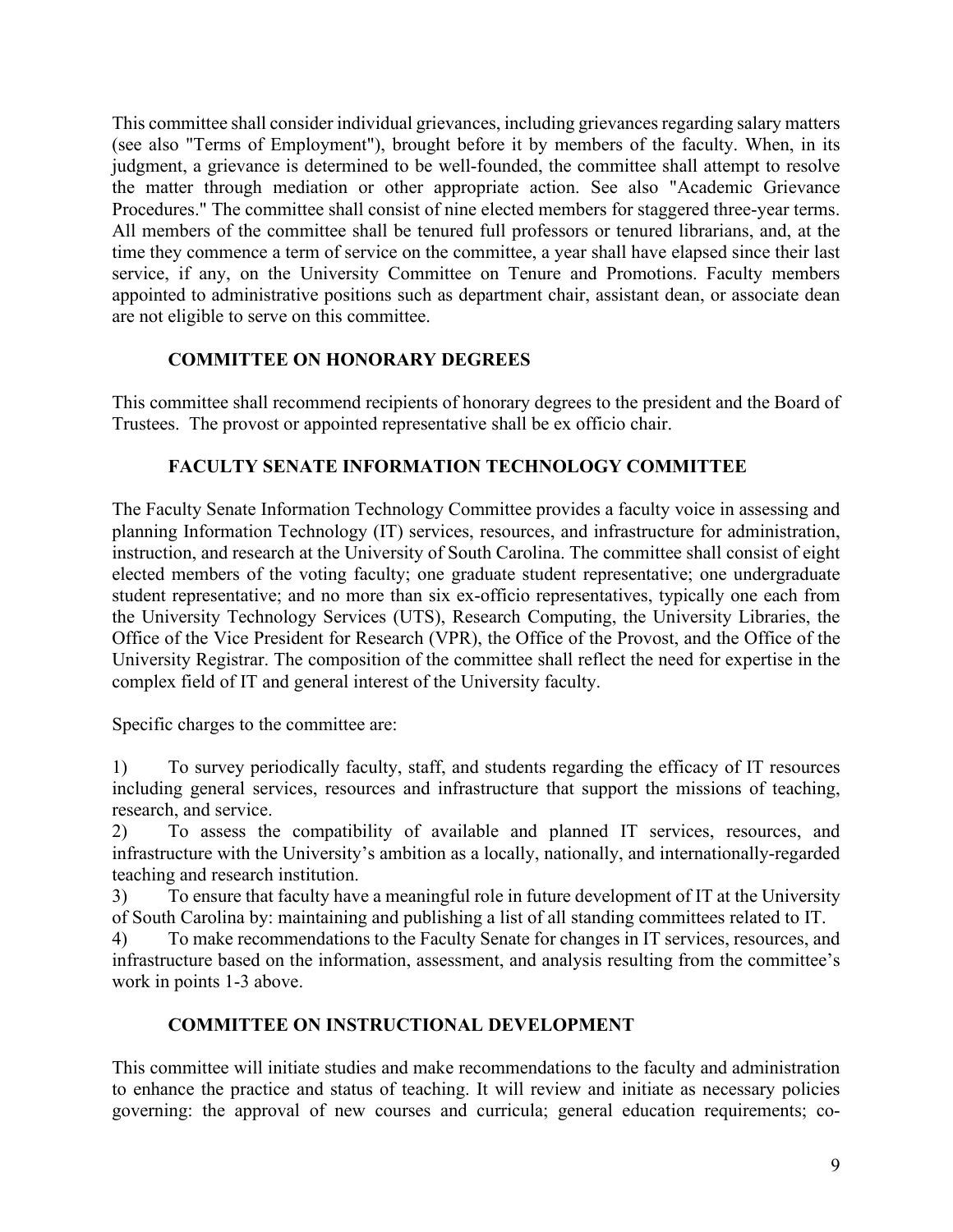curricular activities; as well as student evaluation and faculty assessment of instruction. In addition, the committee will coordinate instructional innovation efforts with such bodies as may be established administratively or by the faculty for such purposes, to include innovation efforts with respect to learning spaces and instructional technology.

The membership of the committee will include seven faculty members elected for staggered threeyear terms. The provost will appoint four other faculty members, for staggered three-year terms, to guarantee broad representation of the colleges and academic ranks. The president of the student body with confirmation of the Student Senate and the Graduate Student Association, respectively, will appoint one undergraduate and one graduate student to one-year terms; a representative from the Center for Teaching Excellence will serve ex officio. Additional ex officio members may include representatives from the Office of the Provost, the Office of Distributed Learning, Graduate School, the Office of Institutional Research, Assessment, and Analytics, and the Faculty Senate Information Technology Committee.

### **INTELLECTUAL PROPERTY COMMITTEE**

<span id="page-15-0"></span>This committee shall consider cases involving intellectual property, including patent and copyright matters, and shall be the intellectual property advisory body within the university. In addition to the six elected faculty members, there shall be three members appointed by the provost. The director of the Technology Commercialization Office, or a representative of that office, shall serve ex officio.

# **COMMITTEE ON LIBRARIES**

<span id="page-15-1"></span>This committee shall consider and review matters concerning the status and funding of the libraries that are under the supervision of the dean of libraries.

The committee shall consist of eleven members: seven elected from the faculty, including one member of the teaching faculty of the regional Palmetto Colleges elected by the Palmetto College Campuses Faculty Senate; three at-large faculty members appointed by the provost; and the dean of libraries, ex officio. No college shall have more than two elected members, and no department shall have more than one elected member.

### **COMMITTEE ON PROFESSIONAL CONDUCT**

<span id="page-15-2"></span>This committee will investigate formal complaints of workplace bullying. The committee will consist of 10 elected faculty members for staggered three-year terms. Each member of the Committee must hold the rank of tenured professor or tenured librarian. No committee member shall serve simultaneously on the Faculty Grievance Committee. Prior to the commencement of a committee member's duties, he or she must receive training in the recognition of workplace bullying, which is defined below under the section on workplace civility.

In response to the receipt of a formal complaint of workplace bullying, the Provost shall appoint an *ad hoc* committee to investigate the complaint. The *ad hoc* committee shall consist of three members from the committee and two non-committee faculty members.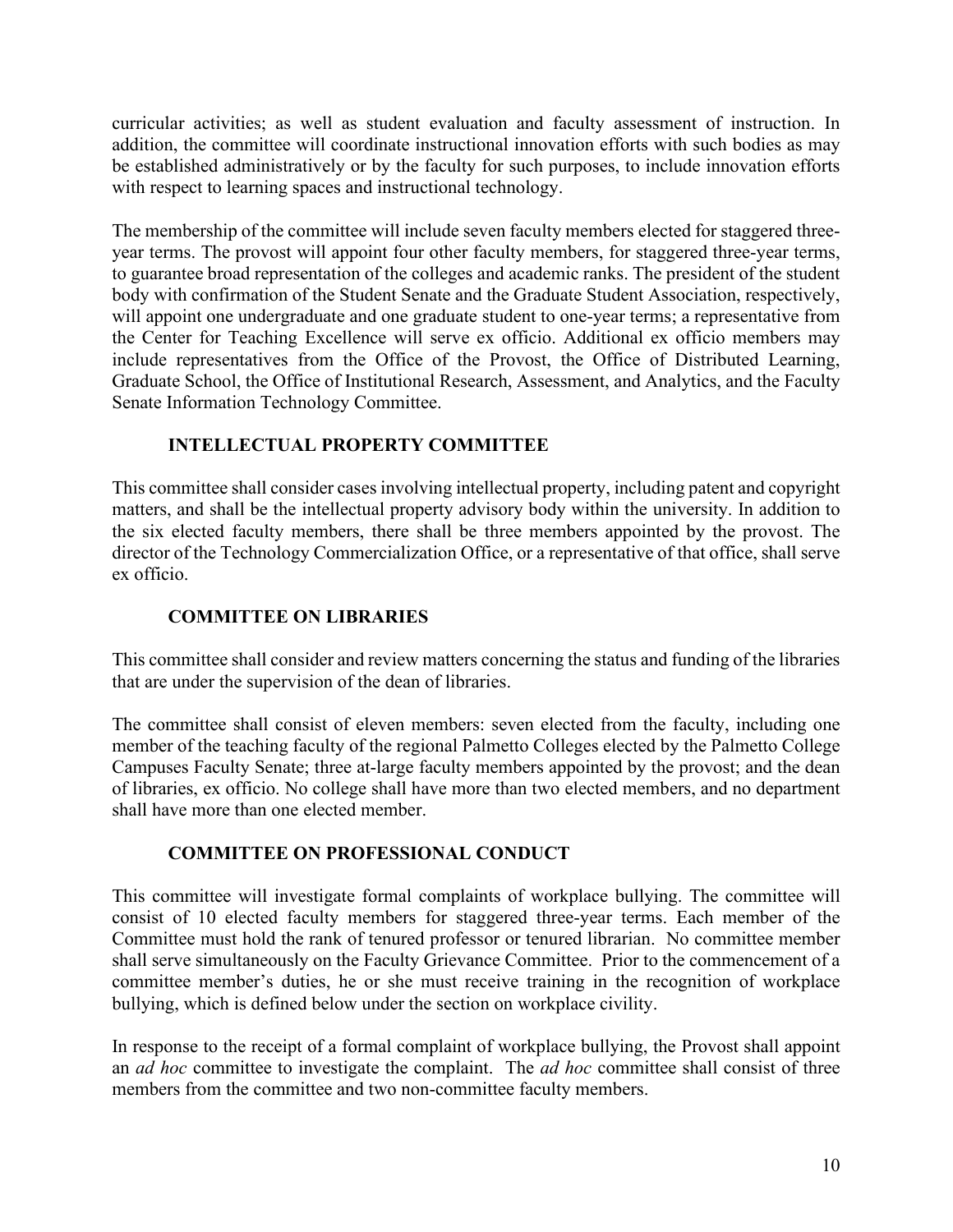### **COMMITTEE ON PROFESSIONAL-TRACK FACULTY**

<span id="page-16-0"></span>The University Committee on Professional-Track Faculty is responsible for 1) reviewing and approving college, school, and academic policies regarding professional-track faculty; 2) proposing and reviewing university wide policies regarding professional-track faculty; and 3) advising the Faculty Senate and the administration regarding issues related to professional-track faculty. The committee shall consist of seven members: five elected faculty members including a majority of professional-track faculty members, one member elected by the University Committee on Tenure and Promotion, and a representative of the Office of the Provost serving as an ex-officio member (voting) of the committee.

### **COMMITTEE ON SCHOLASTIC STANDARDS AND PETITIONS**

<span id="page-16-1"></span>This committee shall consider matters concerning university academic requirements, standards, policies, and practices. It shall review changes proposed by colleges and shall make recommendations to the appropriate faculty or the Faculty Senate.

Decisions of a college committee concerning academic regulations may be appealed to the university committee by either the student involved or the dean of the college. Grounds for appeals shall be limited to a contention that a university academic regulation was misinterpreted or that the college committee hearing was fundamentally unfair. The appealing party shall describe in writing the basis for the appeal and shall provide available supporting information.

If the committee considers an appeal, it may confirm the decision of the college committee, return the case to the college for reconsideration, or under exceptional circumstances reverse the decision of the college committee in matters involving the interpretation of university regulations.

In addition to the six elected faculty members, there shall be two student members. The director of admissions and the registrar, or representatives of those offices, shall serve as ex officio members.

# **UNIVERSITY COMMITTEE ON TENURE AND PROMOTIONS**

<span id="page-16-2"></span>This committee shall publish guidelines for departmental tenure and promotion criteria and procedures, approve departmental tenure and promotion criteria and procedures, review all tenure and promotion cases, and make tenure and promotion recommendations to the president. It shall be composed of twenty-four tenured full professors, fifteen elected by the faculty and nine appointed by the president or designee. No more than three elected members may be from any single college or school except the College of Arts and Sciences, which may have up to nine elected members. Of the nine appointed members, no more than two may be chosen from any single college or school.

The elected members shall be nominated by a committee composed of the members of the Faculty Senate Steering Committee, and the eight persons completing their terms on the Tenure and Promotions Committee. The nominating committee shall nominate a slate of ten, from which the voting members of the faculty shall elect five persons. Each voting faculty member may vote for up to five nominees. No person shall serve more than three years consecutively, and no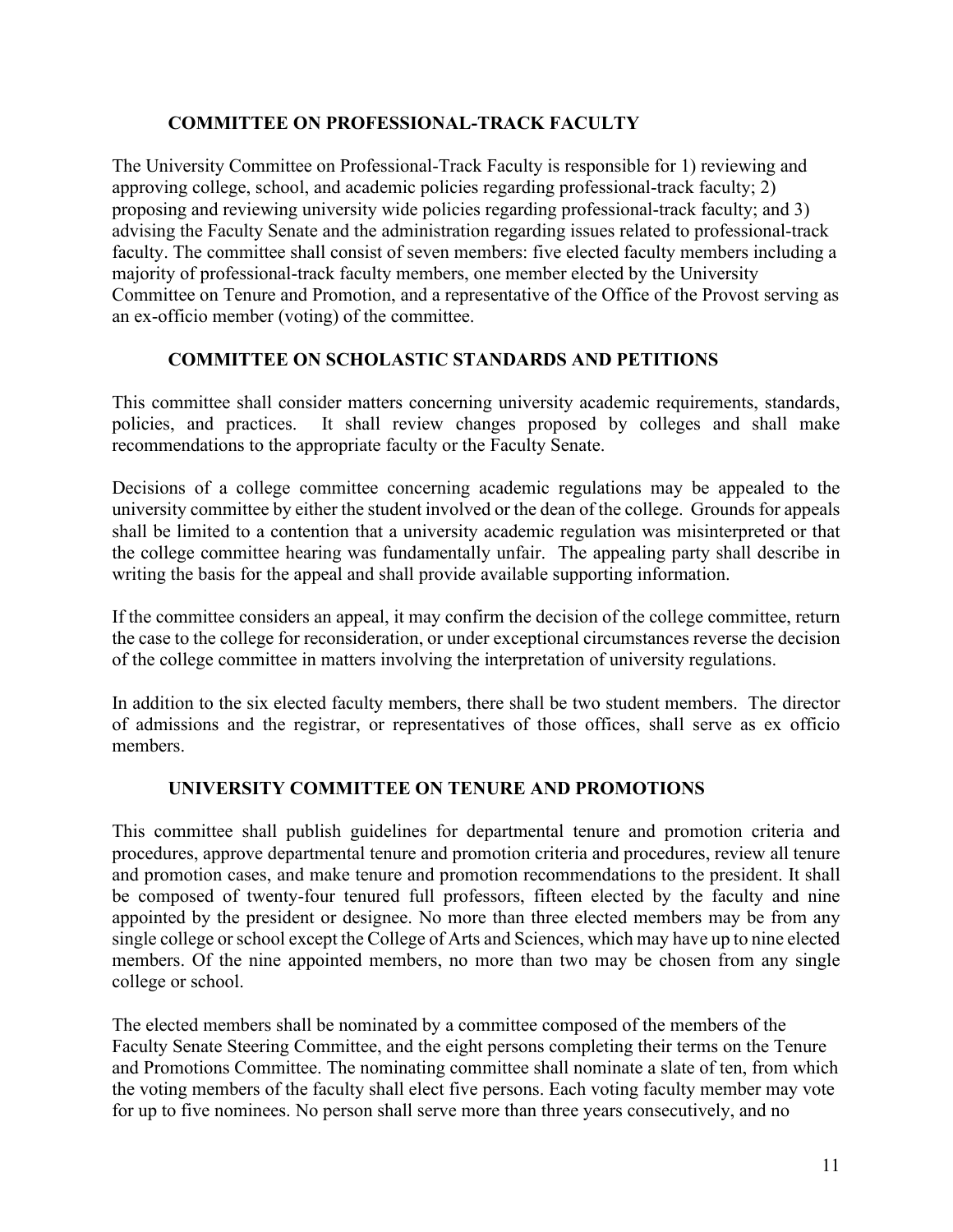<span id="page-17-0"></span>department chair, assistant or associate dean, or dean shall be a member of the committee.

### **TENURE REVIEW BOARD**

This board conducts hearings and rules on cases involving the dismissal of tenured faculty members for cause. It also resolves disagreements between the provost and any unit over the content of unit post-tenure review standards and procedures. The seven members of the board shall be tenured faculty, two appointed by the president or designee and five elected by the faculty for staggered three-year terms.

# **FACULTY WELFARE COMMITTEE**

<span id="page-17-1"></span>This committee will consider university policies and the enforcement of policies regarding the welfare of the faculty, such as faculty salaries, other compensation and benefits, and any matters affecting the workplace environment. The committee may recommend appropriate changes or the enforcement of existing policy, propose new policies, or comment upon proposed university action affecting faculty welfare. Major changes in academic affairs policy should be forwarded to the Faculty Advisory Committee for its consideration. In addition to the six elected faculty members, there will be one faculty member from the the regional Palmetto Colleges elected by the Palmetto College Campuses Faculty Senate and two members appointed by the provost. A representative of the Office of the Provost will serve ex officio.

### <span id="page-17-2"></span>**FACULTY SENATE**

The Faculty Senate shall consist of ten percent of the voting members of the faculty, elected by each college, school, or Palmetto College regional campus.

Senators shall be elected for a three-year term in the spring, with the term to commence with the fall semester. Every spring semester, colleges and schools shall elect senators to replace those whose terms have expired and to fill unexpired terms. Vacancies occurring after the spring election shall be filled promptly by a method determined by each college or school (such as by special election or appointment by the dean).

If Faculty Senate members are unable to complete their terms of office, then the unit shall elect a qualified faculty member to complete that term.

Each spring semester, the Faculty Senate office shall calculate appropriate senate representation for each college and school.

Senators should try to attend all meetings of the Faculty Senate. Minimally, Senators are expected to attend a majority of meetings. Because the Faculty Senate is a deliberative body, active participation requires physical presence at the site of the meeting. An exception to this requirement is extended to senators from USC campuses outside of the greater Columbia area to facilitate a greater degree of involvement than could be achieved were they required to travel to Columbia. In extraordinary circumstances when the physical gathering of the Senate might present a risk to public health or safety, as determined by the Faculty Senate Steering Committee, the Senate may convene a virtual meeting according to the rules set in its by-laws.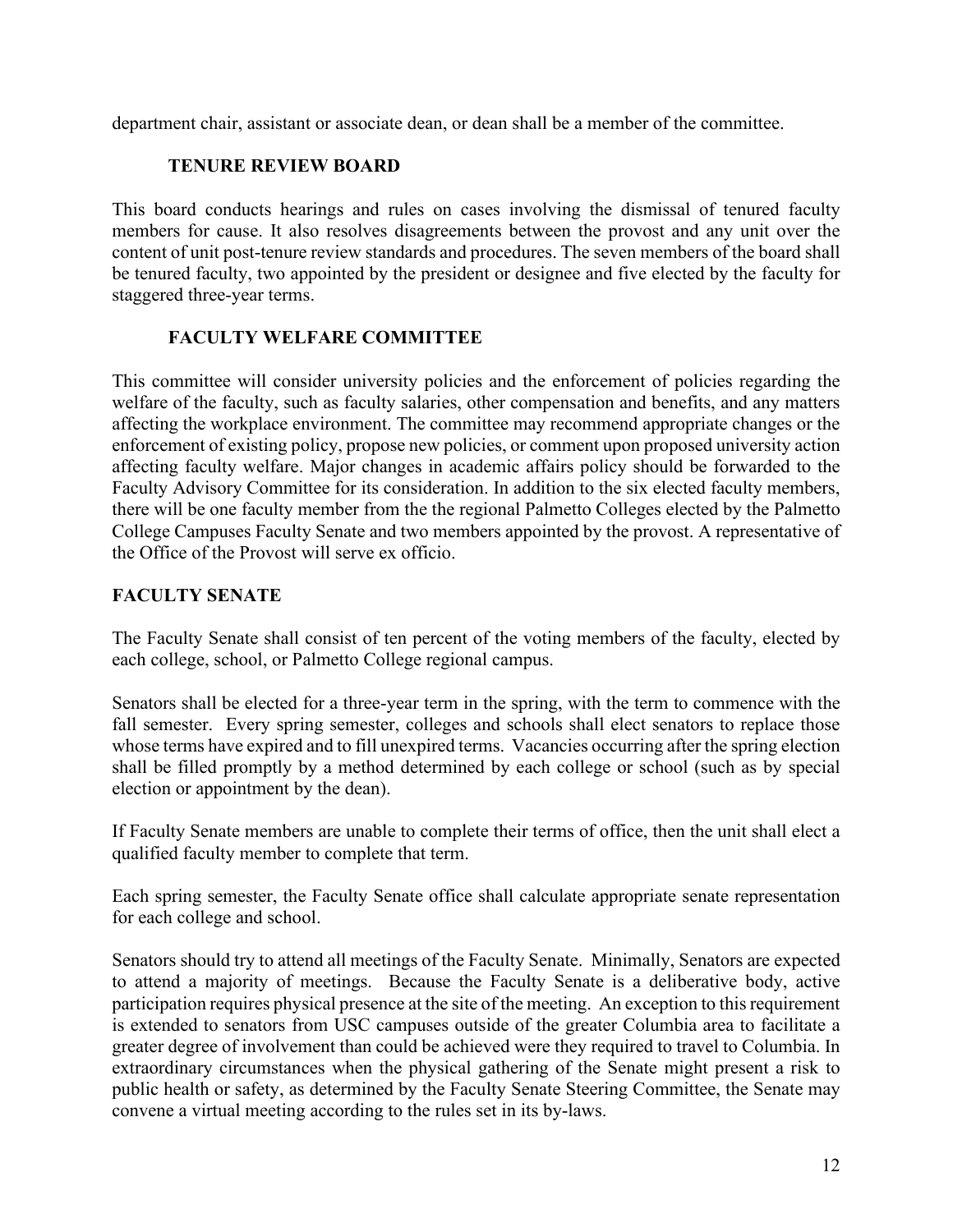Every faculty member has the right to attend and address the senate, but only senators may vote. The minutes of the senate shall be available to all members of the faculty.

The general faculty's powers may be changed only by the general faculty. The Faculty Senate may execute these powers on behalf of the general faculty.

<span id="page-18-0"></span>The bylaws and the standing rules of the Faculty Senate appear in the appendices.

# **FACULTY SENATE OFFICERS**

The senate elects its chair and secretary as defined in the Faculty Senate By-laws. The secretary may vote in the Faculty Senate only if also a senator. The chair may vote in the Faculty Senate only to break a tie. The chair shall serve a two-year term and shall be elected at the beginning of the second year of the preceding chair's term. The secretary shall serve a three-year term and shall be elected at the beginning of the third year of the preceding secretary's term.

The person designated to serve as chair of the Faculty Senate shall serve for a total of four years on the Senate Steering Committee: in the first year as chair-elect, the second and third years as chair, and the fourth year as past chair of the Faculty Senate. A chair-elect shall be elected at the beginning of the second year of the chair's two-year term-that is, at the beginning of the third year of service on the Steering Committee.

The secretary shall serve a four-year term on the Steering Committee: the first year as secretary-elect and the second, third, and fourth years as secretary of the Faculty and Faculty Senate. The secretary-elect shall be elected at the beginning of the third year of the secretary's three-year term-that is, at the beginning of the fourth year of service on the Steering Committee.

### **SENATE STEERING COMMITTEE**

<span id="page-18-1"></span>This committee shall serve as a nominating committee and as a planning body that studies issues confronting the university and recommends action to be taken by existing faculty committees, the faculty, and the administration. The committee is composed of the nine chairs of the following committees: Admissions, Athletics Advisory, Curricula and Courses, Faculty Advisory, Faculty Budget, Faculty Welfare, and Scholastic Standards and Petitions, Information Technology, University Committee on Promotion and Tenure, and one faculty member appointed by the chair of the Faculty Senate. The provost and parliamentarian shall serve as ex officio members.

Ad hoc committees shall be created as needed, and the Faculty Senate chair shall consult with the Senate Steering Committee before appointing their members.

# <span id="page-18-2"></span>**SYSTEM FACULTY LEADERSHIP COUNCIL**

The University of South Carolina System Faculty Leadership Council provides a representative voice in system affairs and facilitates collaboration among the faculty organizations comprised in the University of South Carolina system. With respect to functions the Board of Trustees delegates to University administration, the Council has a consultative function: it represents the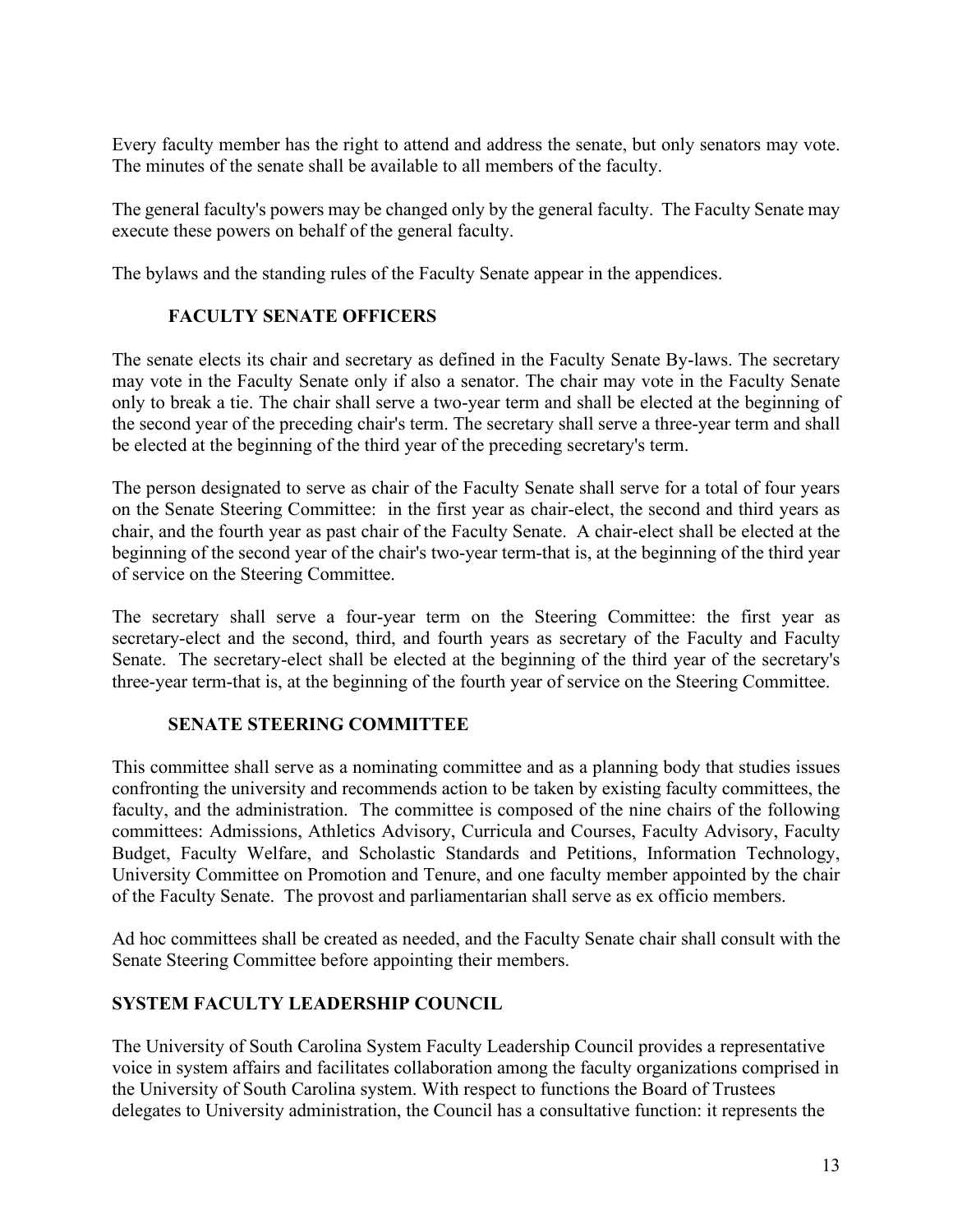will of the system's faculties to such bodies as may be established to administer system affairs and serves as a means by which system administrators may communicate with faculty. The Council coordinates faculty governance in those areas where the Board of Trustees delegates legislative powers to the faculties of individual campuses, including but not limited to standards of admission, granting of earned degrees, and curriculum. In no instance will the Council usurp authority previously delegated to campus faculties by the Board of Trustees.

The USC Columbia Faculty Senate will elect three representatives to the University of South Carolina System Faculty Leadership Council, including one representative from the Palmetto College and any other representatives as required by the bylaws of the Council. The chair of the Faculty Senate (or designee) will also serve on the Council.

### <span id="page-19-0"></span>**FACULTIES OF THE COLLEGES, SCHOOLS, OR DEPARTMENTS**

The faculty of a college, school, or department shall consist of its full time faculty. Voting rights within a college, school, or department shall be based upon the same standards as for the university faculty, unless otherwise established by existing or future bylaws and/or policies of the academic unit, except that only tenured faculty can vote on matters concerning tenure and promotion guidelines and advancement of tenure-track faculty. Colleges, schools, and departments shall hold regularly scheduled meetings. The dean or chair of the college, school, or department shall call a meeting of the college, school, or department faculty whenever requested to do so by five members or one-fourth of the membership of its faculty, whichever is smaller. A meeting of a college, school, or department faculty also may be called by the president of the university, by its dean, or by its chair. A majority of a college, school, or department faculty shall constitute a quorum for the transaction of business**,** unless otherwise provided within an academic unit.

### <span id="page-19-1"></span>**SCHOLASTIC STANDARDS AND PETITIONS**

Each college shall elect from its faculty a committee on scholastic standards and petitions to oversee the academic progress of undergraduate majors in its degree programs. This committee may formulate regulations concerning the scholastic standards of degree programs within the college, provided that these shall not be lower than the general university standards. Such regulations shall govern criteria for entrance into degree programs, criteria for determining scholastic eligibility of majors enrolled in degree programs, the number of majors that a degree program may accommodate, and attendance.

In order to become effective, such regulations formulated by a college committee and approved by the college faculty, must be submitted to the university Committee on Scholastic Standards and Petitions during the semester prior to the proposed implementation date. If approved, the proposed regulations must be submitted to the Faculty Senate. Approved regulations shall take effect after their publication in the university *Undergraduate Studies Bulletin* unless rescinded by action of the university faculty or the Faculty Senate.

The college committee shall also act on petitions concerning college and university academic regulations. Procedures for appeals of college committee decisions are set forth under the Committee on Scholastic Standards and Petitions.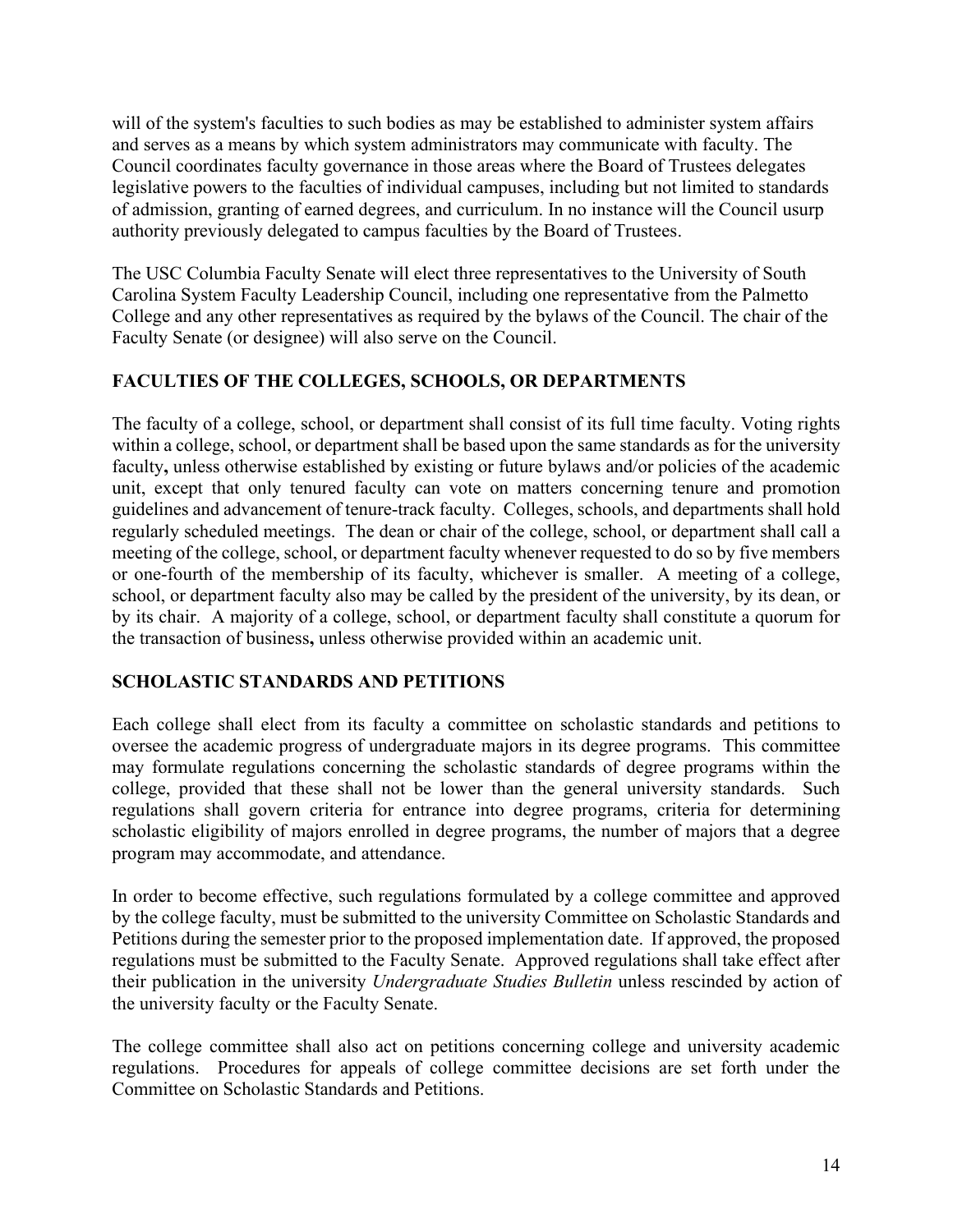In the event that a student who meets the requirements to continue enrollment in the university is not allowed to continue in a particular degree program, no record of that action shall be made in the student's file.

By September 1, the college committee shall make an annual report to the university committee on the number of petitions received and their disposition.

# <span id="page-20-0"></span>**GRADUATE FACULTY**

The principal responsibilities of members of the graduate faculty are to teach graduate students effectively, to conduct scholarly research and/or engage in creative activity of high quality, and to direct the research of graduate students. In order to fulfill these responsibilities, the Graduate Council recognizes regular, associate, and term membership in the graduate faculty. In judging the appropriateness of an applicant for the graduate faculty, primary consideration shall be given to whether the faculty member is an active and productive scholar and an effective teacher at the graduate level.

# <span id="page-20-1"></span>**REGULAR MEMBERSHIP**

Regular members of the graduate faculty on the Columbia campus shall include the president; provost; dean of the Graduate School; associate deans of graduate studies; and chairs of academic departments offering degrees conferred by the Graduate School. Faculty members holding the Ph.D. or other terminal degree in their respective field of study are eligible to become regular members of the graduate faculty upon appointment to a tenured or tenure-track position at the University's Columbia campus. Nominations of eligible faculty for appointment to graduate faculty are made by the appropriate academic unit (college, department, or school) to the dean of the Graduate School. The appointment is made by the dean of the Graduate School in consultation with the Graduate Council.

# <span id="page-20-2"></span>**REVIEW AND RETENTION**

Consistent with the University of South Carolina's mission as a major research university committed to high quality graduate instruction, the university reviews scholarly and graduate teaching performance on a periodic basis to assure that each member of the graduate faculty continues to satisfy the unit's criteria for graduate faculty membership. Units shall establish procedures and criteria for review and retention of membership on the graduate faculty. Such procedures and criteria must be approved by the dean of the Graduate School in consultation with the Graduate Council. Retention reviews shall coincide with tenure progress reviews, tenure and promotion reviews, and post-tenure reviews. Review of chaired professorships, department chairs, and deans for retention on the graduate faculty shall coincide with their normal periodic reviews.

Regular members of the graduate faculty shall be retained on the graduate faculty unless they are judged by their peers, in a manner consistent with unit procedures and criteria, to be performing unsatisfactorily in terms of graduate teaching or research. A faculty member who is evaluated as unsatisfactory in graduate teaching or research by his or her unit may submit a letter of appeal to the unit requesting reconsideration. Upon receipt of an evaluation of unsatisfactory performance from the unit, the decision to retain or deny the request for retention on the graduate faculty rests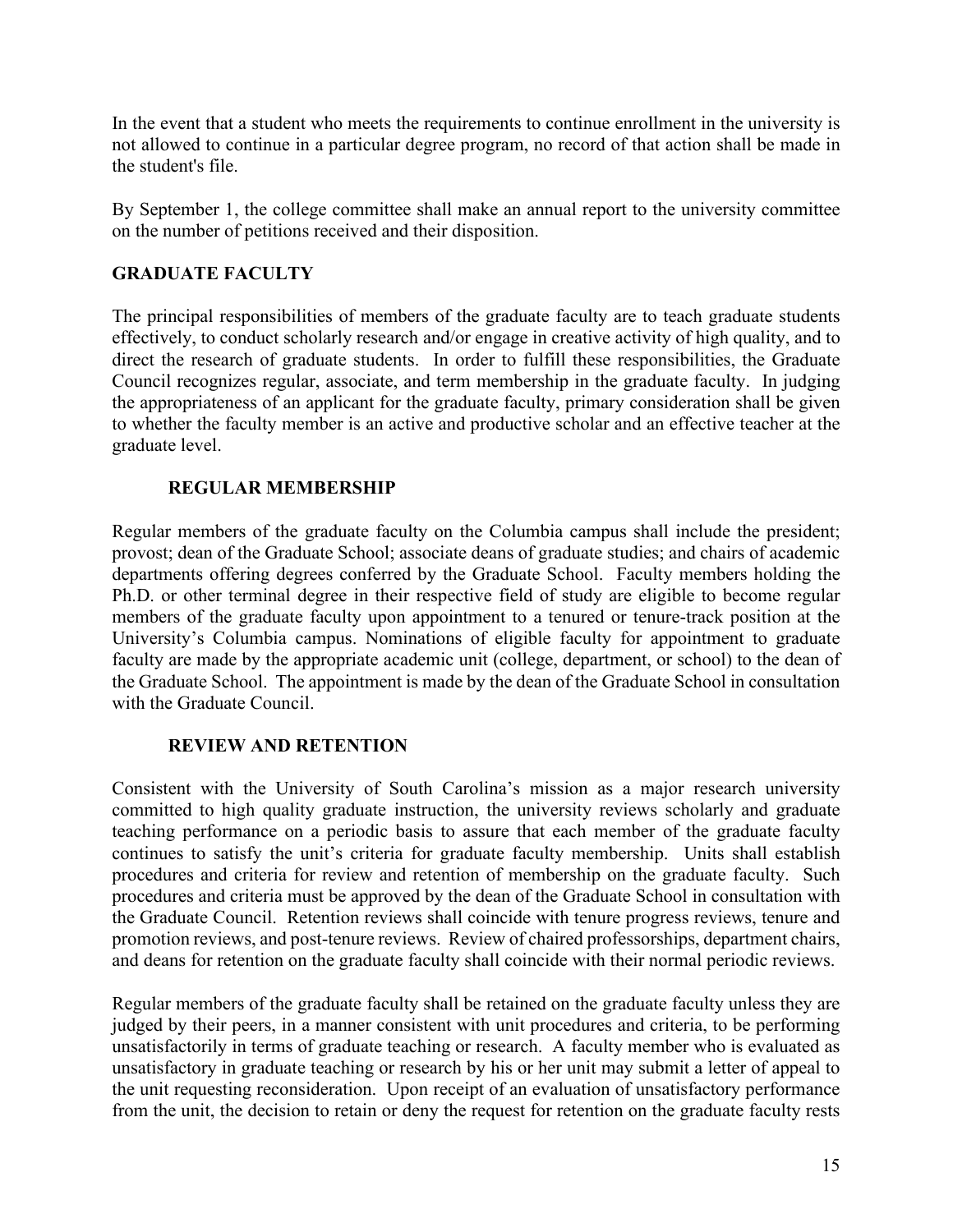with the dean of the Graduate School in consultation with the Graduate Council. Appeals of such decisions may be made to the Grievance, Appeals and Petitions Committee of the Graduate Council. Persons who have been denied membership on the graduate faculty may reapply annually through the unit's normal procedures.

### **ASSOCIATE MEMBERSHIP**

<span id="page-21-0"></span>Professional-track USC faculty members and scholars who hold the Ph.D. or other terminal degree in their respective field of study may be appointed to associate membership in the graduate faculty. Requests for associate membership require nomination by the nominee's academic unit that grants the Ph.D. (or other terminal degree that requires a dissertation or thesis) to the Graduate Council. If the nominee does not belong to an academic unit, then the nomination may be from an academic unit that grants the Ph.D. (or other terminal degree that requires a dissertation or thesis) with which the nominee's area of research aligns. These nominations shall include a report that the nominee received a majority favorable vote by both the unit's current regular graduate faculty and by the unit's current combined regular and associate graduate faculty. The granting of associate membership is by vote of the council, subject to its procedures and criteria, and is based on the candidate's scholarly credentials, involvement in graduate academic affairs (such as teaching of graduate courses, serving as a member of thesis or dissertation committees, and serving on committees overseeing the department's academic programs), and expected continual appointment at USC. Associate membership is valid for a period of 6 years, also expiring if the faculty member leaves USC. Persons with associate membership are eligible for renomination and reappointment. Associate membership is appropriate for **full-time** USC clinical faculty, research faculty, and other full-time USC scholars holding an appropriate terminal degree.

Associate membership in the graduate faculty does not modify voting rights in the university faculty or Faculty Senate. Voting rights in the academic unit are determined by local policies independent of graduate faculty status.

# <span id="page-21-1"></span>**FUNCTIONS**

Regular and associate membership in the Graduate Faculty confers the right to teach graduate courses, direct theses and dissertations and participate in graduate student committees (subject to the policies of the unit and university), serve on Graduate Council or its committees, and to vote on matters coming before the Graduate Faculty. The Graduate Faculty shall meet as called by the Graduate Council or on the written request of any ten members of the Graduate Faculty. The dean of the Graduate School shall serve as the presiding officer, assisted by the chair of the Graduate Council. The Graduate Faculty shall have the right to act on new graduate programs, Graduate School regulations, and related academic matters brought before it by individual members, the Graduate Council, or the administration.

# **TERM APPOINTMENTS**

<span id="page-21-2"></span>Faculty members and scholars not otherwise eligible for regular or associate membership on the graduate faculty may be appointed to term appointments. Term appointments to the graduate faculty are granted upon nomination by an academic unit to the dean of the Graduate School for a period not to exceed 3 years. Term appointments to the graduate faculty confer the rights only to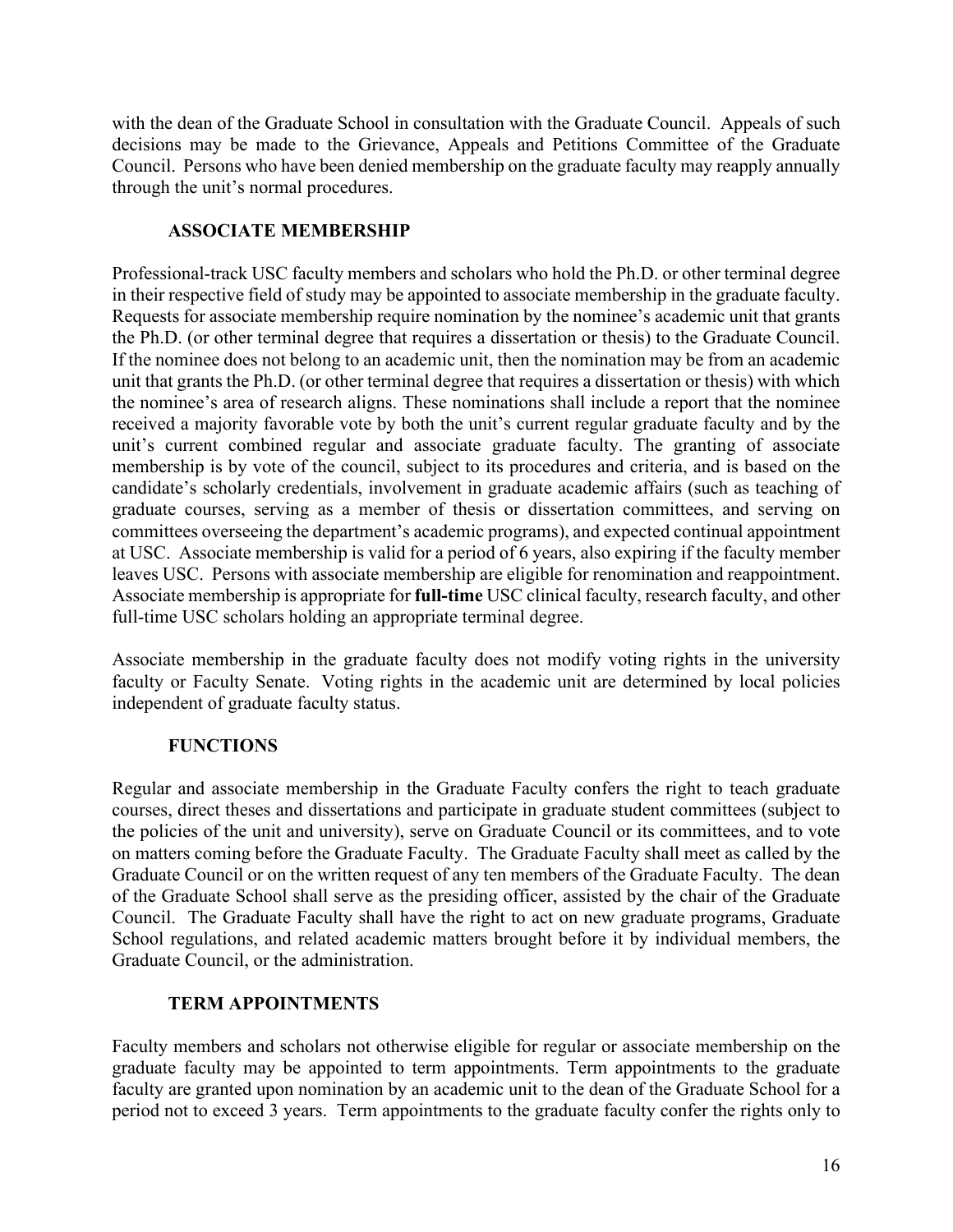teach graduate courses and/or serve on graduate students' committees as specified by the nomination approved by the dean of the Graduate School. Persons with term appointments are eligible for reappointment. Term appointments are appropriate for USC faculty in the School of Law and the School of Medicine, emeriti USC professors, clinical faculty, research faculty, faculty members at other institutions (including other campuses of the USC system), and others holding an appropriate terminal degree or other credentials.

### **GRADUATE COUNCIL**

<span id="page-22-0"></span>The council shall be composed of 20 regular and associate graduate faculty members and one student member:Nine members selected by the graduate faculty;

- Nine members appointed by the provost of the university upon recommendation of the Graduate School;
- One student member representing the Graduate Student Association;
- The dean of the Graduate School (ex officio); and
- The senior associate dean of the Graduate School (ex officio), who serves as secretary.

No more than six members may have associate graduate faculty membership.

The council acts in an advisory capacity to the dean of the Graduate School and to the administration, takes action on graduate students' petitions, and performs other duties assigned to it by the graduate faculty or the administration of the university.

The council is responsible for the approval of major changes in graduate studies policy, new courses, course changes, new programs, and modifications of existing degree programs so long as such modifications are in accord with general regulations of the graduate faculty. Actions of the council in these areas shall be published to the faculty and shall become final if not challenged within thirty days by ten or more members of the graduate faculty. A challenge shall consist of a written statement of disagreement with an action or actions of the council that is addressed to the chair or the secretary and signed by ten or more members of the graduate faculty. If a challenge cannot be resolved by the council to the satisfaction of the challengers, the matter shall be referred to the graduate faculty for resolution at a meeting called by the dean of the Graduate School. Any decision made by the graduate faculty at a called meeting will supersede the decision of the council. A quorum for a called meeting shall be ten percent of the graduate faculty.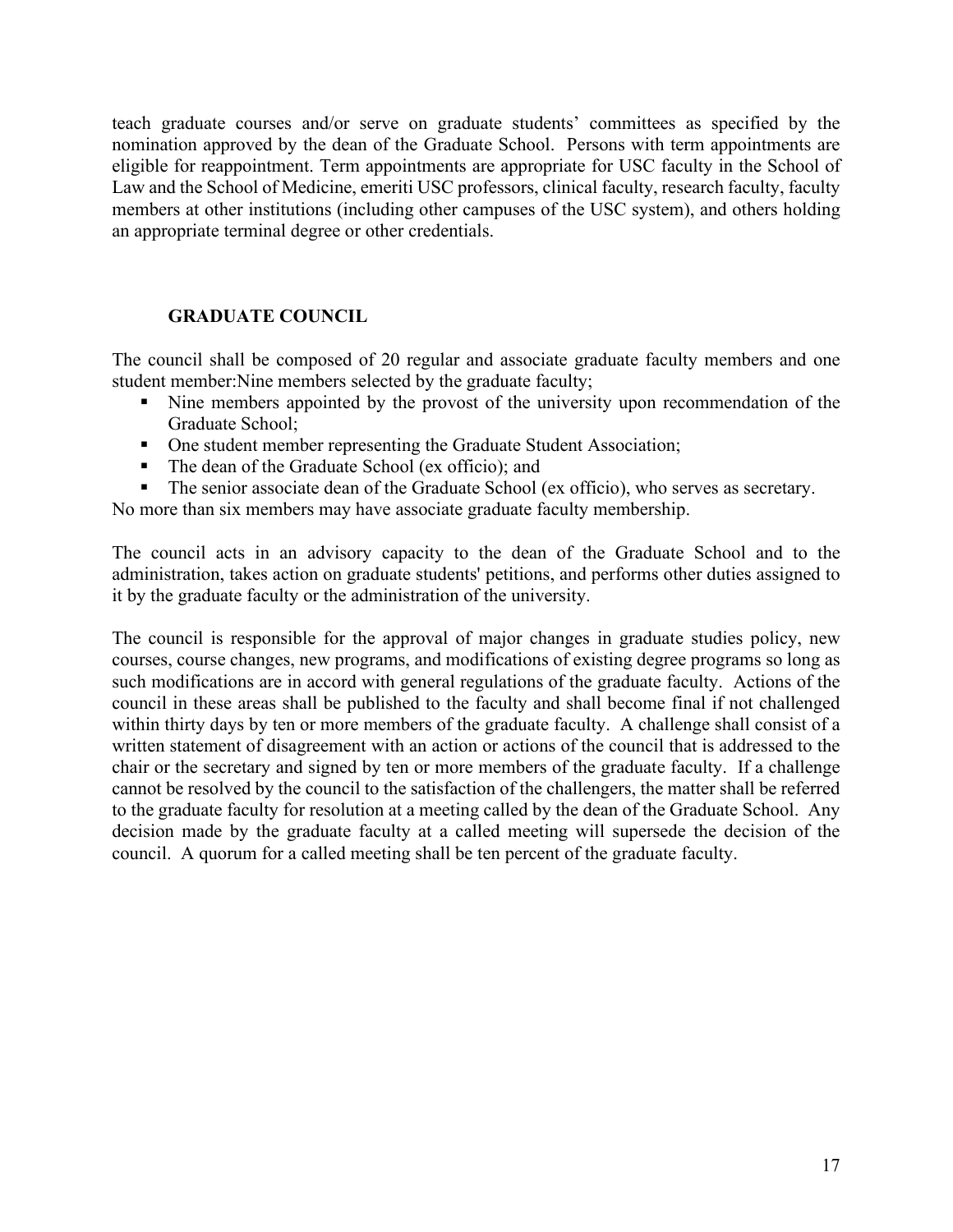### **2/ REGULATIONS AND POLICIES**

### <span id="page-23-1"></span><span id="page-23-0"></span>**POLICY CHANGES**

Changes in the rights, privileges, and benefits accorded faculty members may be made as conditions warrant. Changes providing additional rights, privileges, and benefits shall apply to all faculty members, regardless of when employed.

No change shall be made in the university wide tenure and promotion regulations except by vote of the tenured and tenure-track membership of the university faculty or by direction of the Board of Trustees. In no event shall any change in tenure and promotion regulations be made retroactive for faculty hired before January 1, 1995, unless the faculty member chooses otherwise; except that any changes in tenure and promotion regulations shall apply to all faculty, including those hired before January 1, 1995, who are subject to the provisions of Tenure and Promotion in Cases of Reorganization as set forth herein.

### <span id="page-23-3"></span><span id="page-23-2"></span>**APPOINTMENTS**

### **QUALIFICATIONS AND REQUIREMENTS**

Qualifications for appointment, set forth below, are not intended as justification for automatic promotion; conversely, justified exceptions may be made.

<span id="page-23-4"></span>**Professor.** To be eligible for appointment at the rank of professor, a faculty member must have a record of superior performance usually involving both teaching and research, or creativity or performance in the arts, or recognized professional contributions. The faculty member normally is expected to hold the earned doctor's degree and have at least nine years of effective, relevant experience.

<span id="page-23-5"></span>**Associate Professor.** To be eligible for appointment at the rank of associate professor, a faculty member must have a record of strong performance usually involving both teaching and research, or creativity or performance in the arts, or recognized professional contributions. The faculty member normally is expected to hold the earned doctor's degree and must possess strong potential for further development as a teacher and scholar.

<span id="page-23-6"></span>**Assistant Professor.** To be eligible for appointment at the rank of assistant professor, a faculty member normally is expected to hold the earned doctor's degree or its equivalent and must possess strong potential for development as a teacher and scholar.

<span id="page-23-7"></span>**Instructor.** To be eligible for appointment at the rank of instructor, a faculty member normally is expected to possess a master's degree in the teaching discipline or a master's degree with a concentration in the teaching discipline (a minimum of 18 graduate semester hours in the teaching discipline).

The qualifications for appointment to these positions and positions bearing other titles, such as lecturer, clinical professor, or research professor, are specified in University Policy [ACAF 1.06](http://www.sc.edu/policies/acaf106.pdf)  [Academic Titles for Faculty and Unclassified Academic Staff Positions.](http://www.sc.edu/policies/acaf106.pdf)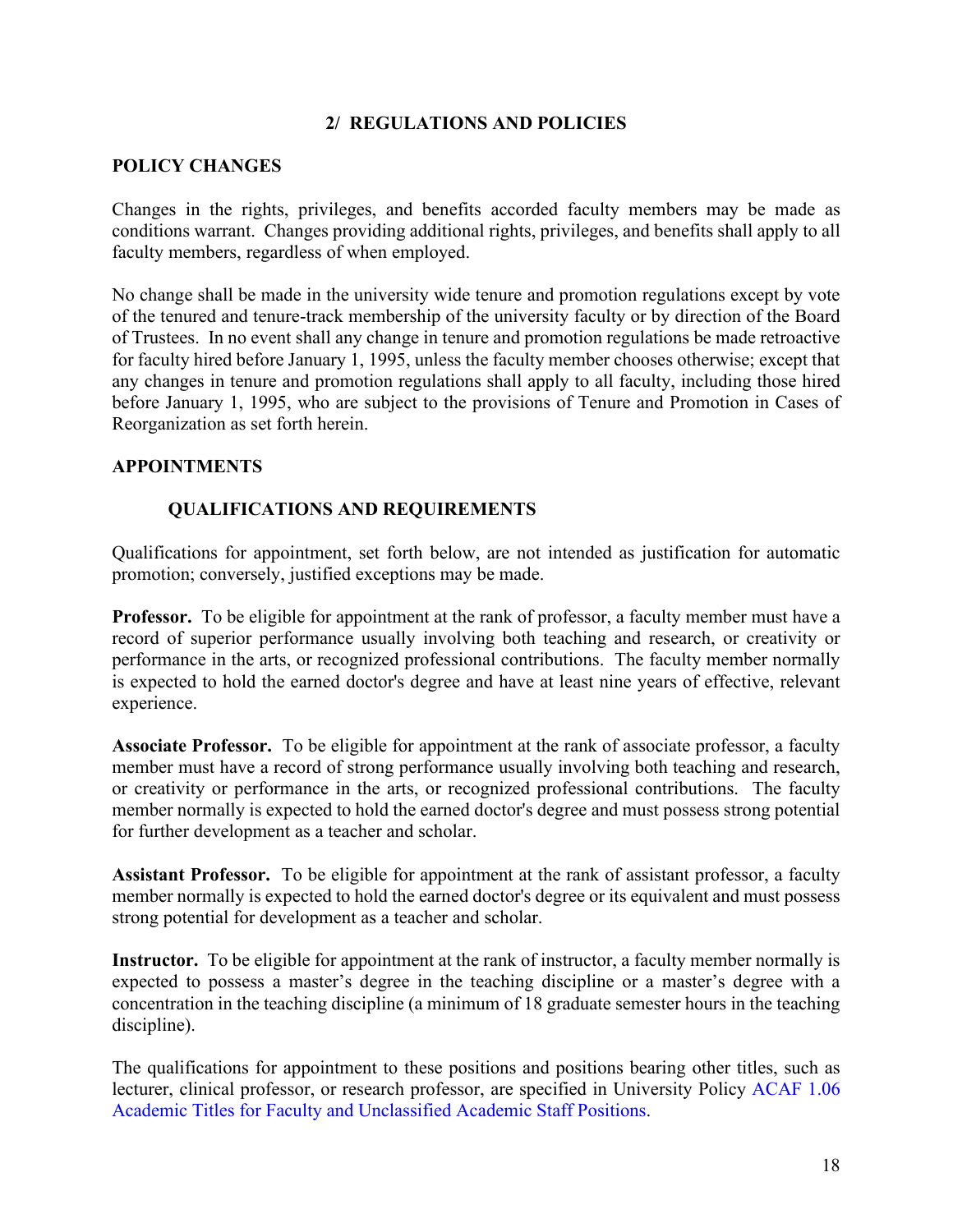### <span id="page-24-0"></span>**JOINTLY APPOINTED FACULTY**

Jointly appointed faculty are faculty members whose tenure home is in one unit (the "primary unit") and who have a part time appointment, with some combination of teaching, research, and service obligations, in one or more unit or program (the "secondary unit"). A joint appointment is formalized by a Memorandum of Understanding or Charter that specifies the responsibilities of the faculty member to the primary and secondary units.

### <span id="page-24-1"></span>**APPOINTMENT AND TERMINATION OF PROFESSIONAL-TRACK FACULTY**

Appointments of professional-track faculty shall be in writing and shall specify the beginning and ending date of appointment. Appointments shall terminate on the date specified and no further notice of non-reappointment is required. If a professional-track faculty member is appointed without a specified ending date, notice of non-reappointment shall be given in writing to the faculty member at least twelve months prior to the termination date.

### <span id="page-24-2"></span>**MOVEMENT OF FACULTY BETWEEN TENURE AND PROFESSIONAL TRACKS**

The following actions may not be taken without approval of the tenured and tenure-track faculty of the affected unit: (1) movement of a professional-track faculty member to the tenure track without a competitive search; or (2) movement to a professional-track faculty position of a tenuretrack faculty member who withdraws from the tenure track during the penultimate year without applying for tenure. For purposes of this section, a tenure-track faculty member who achieves tenure is referred to as a tenured faculty member. See also University Policy [ACAF 1.18 Change](http://www.sc.edu/policies/acaf106.pdf)  [of Status to and from Tenure-Track](http://www.sc.edu/policies/acaf106.pdf) Faculty.

### **APPOINTMENT PROCEDURES**

<span id="page-24-3"></span>When the provost, dean, and department chair agree that a vacancy exists, the dean or chair shall recommend appointment as prescribed in University Policy [ACAF 1.00 Recruitment and](http://www.sc.edu/policies/acaf100.pdf)  [Appointment of Tenured, Tenure-Track and Professional-Track Faculty.](http://www.sc.edu/policies/acaf100.pdf) All vacancies shall be advertised in accordance with the university's affirmative action policy and state and federal law.

### <span id="page-24-4"></span>**NEPOTISM POLICY**

The rules of conduct for public employees contained in the South Carolina Ethics, Government Accountability, and Campaign Reform Act prohibit a public employee from causing the employment, appointment, promotion, transfer, or advancement of a family member to a state or local office or position supervised or managed by the public employee. In addition, a public employee may not participate in an action relating to the discipline of the public employee's family member. See also University Policy [HR 1.27 Nepotism.](http://www.sc.edu/policies/hr127.pdf)

### <span id="page-24-5"></span>**AAUP POLICY**

The University of South Carolina generally adheres in principle to the most recent standards of the American Association of University Professors regarding the rights, privileges, and benefits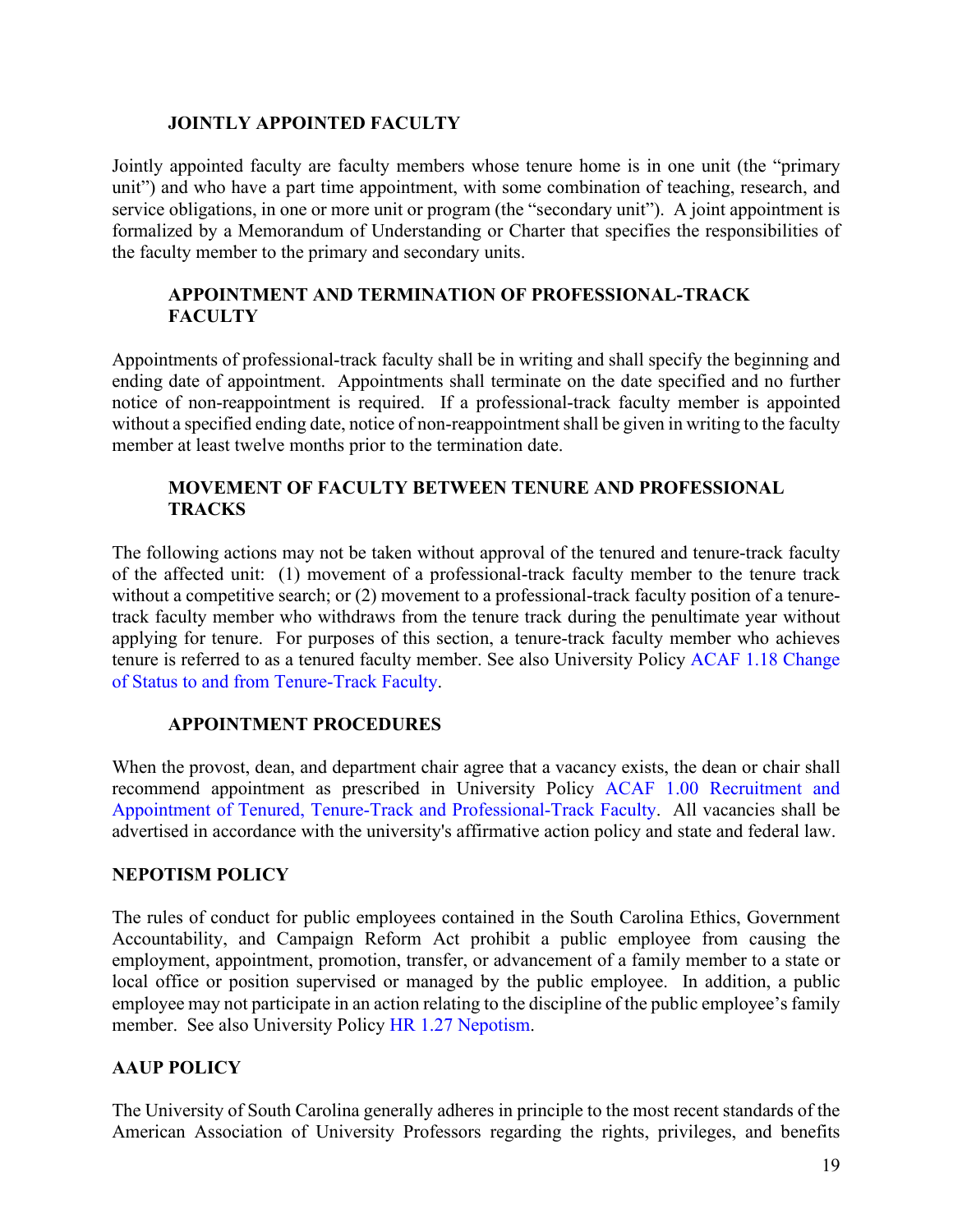accorded faculty members. Where university policies differ from those standards, the regulations stated herein, or as subsequently modified by the university, shall apply.

### <span id="page-25-0"></span>**PROBATIONARY PERIOD FOR TENURE**

### <span id="page-25-1"></span>**MAXIMUM PROBATIONARY PERIOD**

The maximum probationary period for all full-time faculty members appointed at the rank of assistant professor is service for seven years at the University of South Carolina.

The maximum probationary period for all full-time faculty members appointed at the rank of associate professor or professor is service for six years at the University of South Carolina.

The maximum probationary period for all professional librarians is service for seven years at the University of South Carolina.

### <span id="page-25-2"></span>**CALCULATION OF PROBATIONARY PERIOD**

<span id="page-25-3"></span>**Leave.** Time during which the faculty member is on leave, either with or without pay, will not be counted as part of the probationary period.

<span id="page-25-4"></span>**Extensions.** Non-tenured faculty members will be automatically granted an extension of the probationary period in the event of the birth or adoption of a child, or the death of the faculty member's spouse/partner or child if notice is provided in accordance with applicable university policy. An extension of the probationary period may also be granted upon request in the case of serious illness or death of a spouse/partner, child or close family member, the placement of a foster child or other circumstances or commitments creating a need for additional time for the faculty member to demonstrate fully his or her professional qualifications for reappointment or tenure. Notification and documentation are required for both automatic and requested extensions. Complete procedures for obtaining an extension are set forth in University Policy [ACAF 1.31](http://www.sc.edu/policies/acaf131.pdf) [Extension of Faculty Tenure-Track Probationary Period](http://www.sc.edu/policies/acaf131.pdf) and Scheduled Post-Tenure Review issued by the Provost's Office.

In cases where faculty members have been in probationary status for more than their normal probationary period due to an extension or extension(s) of the probationary period pursuant to University Policy [ACAF 1.31 Extension of Faculty Tenure-Track Probationary Period](http://www.sc.edu/policies/acaf131.pdf) and [Scheduled Post-Tenure Review,](http://www.sc.edu/policies/acaf131.pdf) they shall be evaluated as if they had been in probationary status for the normal probationary period, not longer.

Only full-time faculty members holding the rank of assistant professor, associate professor, professor, and professional librarian are eligible for tenure.

Service during appointments to all other faculty ranks is not considered part of a probationary period for tenure consideration.

<span id="page-25-5"></span>**Administrative Appointments.** When a person originally appointed to an administrative or other professional-track position is subsequently moved to a tenure-track faculty position, the time served in the administrative or professional-track position is not considered part of the probationary period for tenure consideration. A full-time administrator later appointed to a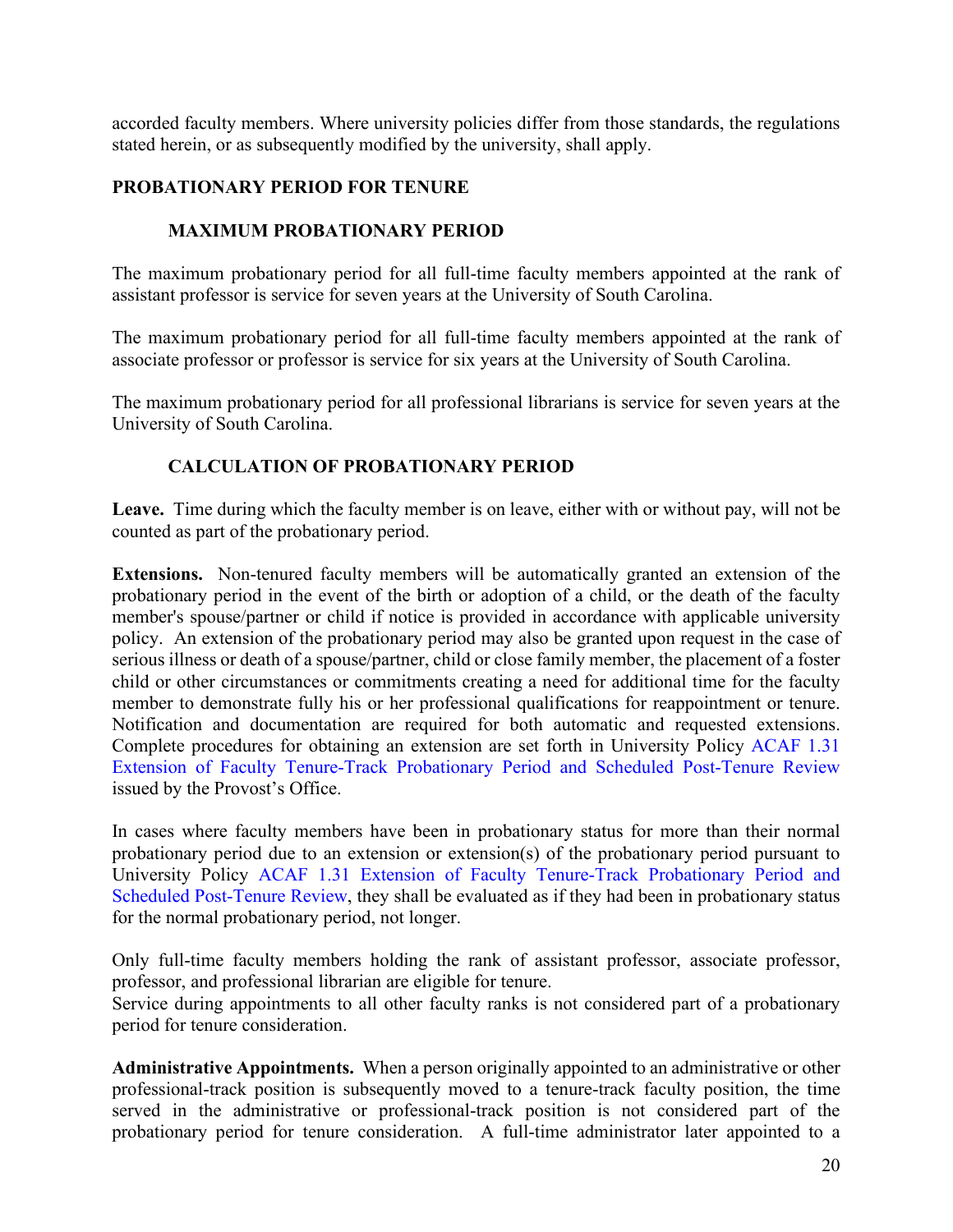position as an assistant professor, associate professor, or professor is not excused from the unit criteria for tenure and/or promotions.

When a person originally appointed to a tenure-track faculty position is assigned administrative duties or appointed to an administrative position, the administrative assignment does not prevent the running of the probationary period unless an extension of the probationary period is obtained pursuant to applicable university policy.

### <span id="page-26-0"></span>**REAPPOINTMENT DURING PROBATIONARY PERIOD**

Within the probationary period, all faculty appointments are on an annual basis. Reappointment is granted unless written notice of non-reappointment is given. The termination of an appointment prior to its scheduled expiration shall only be for cause, following the definitions and procedures set forth in the provisions for termination of tenured faculty. If an appointment is not to be renewed, adequate notice will be given.

Adequate notice is as follows:

If the faculty member is in the first year of the probationary period, notice of nonreappointment will be given in writing by March 1. The appointment will end on August 15. For a mid-year appointment, notice of non-reappointment will be given by July 1. The appointment will then end on December 31.

If a faculty member is in the second year of the probationary period, notice of nonreappointment will be given in writing by December 15. The appointment will then end on August 15. For a mid-year appointment, notice of non-reappointment will be given in writing by April 15. The appointment will then end on December 31.

Thereafter, notice of non-reappointment will be given in writing at least twelve months prior to the effective date.

If there is termination for cause, these notification requirements do not apply.

The tenured faculty of equal or higher rank in the unit annually shall act as a committee (or form a subcommittee) and make a recommendation by majority vote as to whether a faculty member within the probationary period is making sufficient progress toward tenure so as to be reappointed. If the unit elects a subcommittee for this task and if the faculty member's progress is not deemed sufficient, then the entire faculty of the unit (of equal or higher rank) will vote and provide a majority recommendation along with an explanation. If the entire unit votes without the use of a subcommittee, and the decision is not favorable for the faculty member, an explanation is also required.

In non-departmentalized schools or colleges, the recommendation of the tenured faculty shall be forwarded to the dean. In departmentalized schools or colleges, the recommendation of the tenured faculty shall be forwarded to the department chair, who shall add his or her recommendation and forward both recommendations to the dean.

Based upon the candidate's file, including the recommendations received from the tenured faculty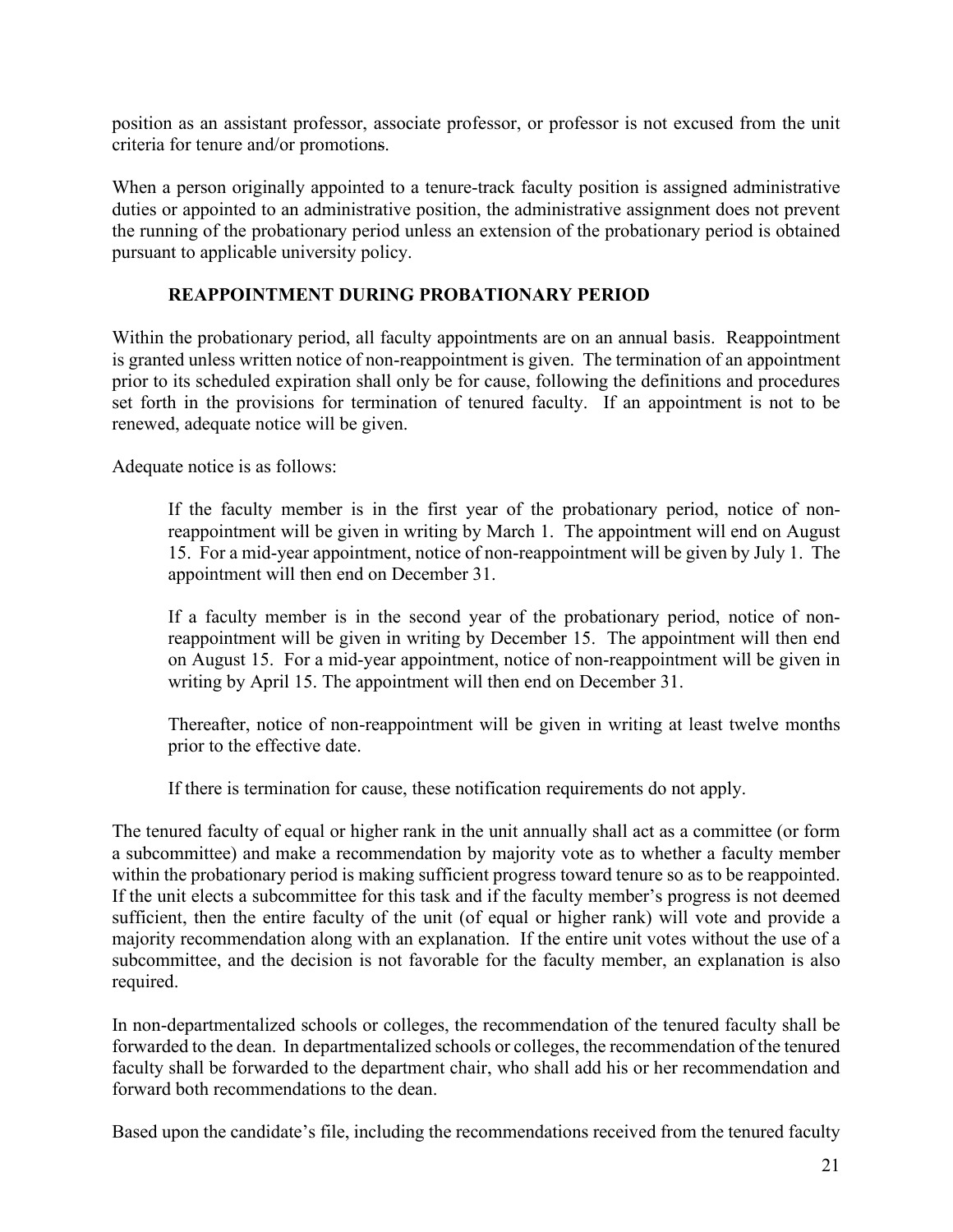of the unit and from the department chair in departmentalized colleges, the dean shall determine whether the faculty member is making sufficient progress toward tenure so as to be reappointed. If the dean agrees with the recommendation of the tenured faculty, the dean's decision shall be final. The dean shall notify the provost of the decision to reappoint or not reappoint. If the dean disagrees with the recommendation of the tenured faculty, then the recommendation of the dean shall be added to the recommendation of the faculty, as well as that of the department chair in departmentalized colleges, and shall be forwarded with the candidate's file to the provost, who shall review the file and all recommendations and make the final decision on reappointment.

### <span id="page-27-0"></span>**GRIEVANCE UPON NON-REAPPOINTMENT**

Non-reappointment during the probationary period is different from a decision of nonreappointment in conjunction with a denial of tenure in the penultimate year of the maximum probationary period and as such constitutes grounds for a grievance only under the limited grounds stated in the Academic Grievance Procedures.

### <span id="page-27-1"></span>**DEADLINE FOR TENURE DECISIONS CONCERNING PROBATIONARY FACULTY**

Before the end of the probationary period, a decision will be made to grant or deny tenure. If the decision is to deny tenure, notice will be given by letter dated and postmarked before the end of the penultimate year of the maximum probationary period. For faculty with a tenure start date of August 16, the penultimate year ends on May 15. For faculty with a tenure start dates of January 1, the penultimate year ends on December 31. If notice is not given in the time and manner stated above, the appointment of the faculty member will thereafter be a continuous (or tenured) appointment.

Non-reappointment in conjunction with denial of tenure in the penultimate year may be grounds for a grievance under the full provisions of the Academic Grievance Procedures.

### <span id="page-27-2"></span>**TENURE AND PROMOTION PROCEDURES**

The procedures set forth below governing tenure and promotions shall apply to all academic units of the university. The primary responsibility for the operation of all tenure and promotion procedures shall rest with the tenured members of the faculty of each academic unit. Final authority for recommending tenure or promotion to the University Board of Trustees shall reside with the president, and final authority for approving recommendations of tenure and promotion rests with the Board of Trustees.

#### <span id="page-27-3"></span>**UNIT TENURE AND PROMOTION COMMITTEE**

The tenured faculty of each academic unit shall serve as that unit's tenure and promotions committee. By April 15 of each year, each unit tenure and promotions committee shall elect a chair for the upcoming year and report the chair's name to the provost and Faculty Senate office.

The unit tenure and promotions committee may create subcommittees to assist the full committee in the performance of its work. Where possible, on matters other than consideration of a full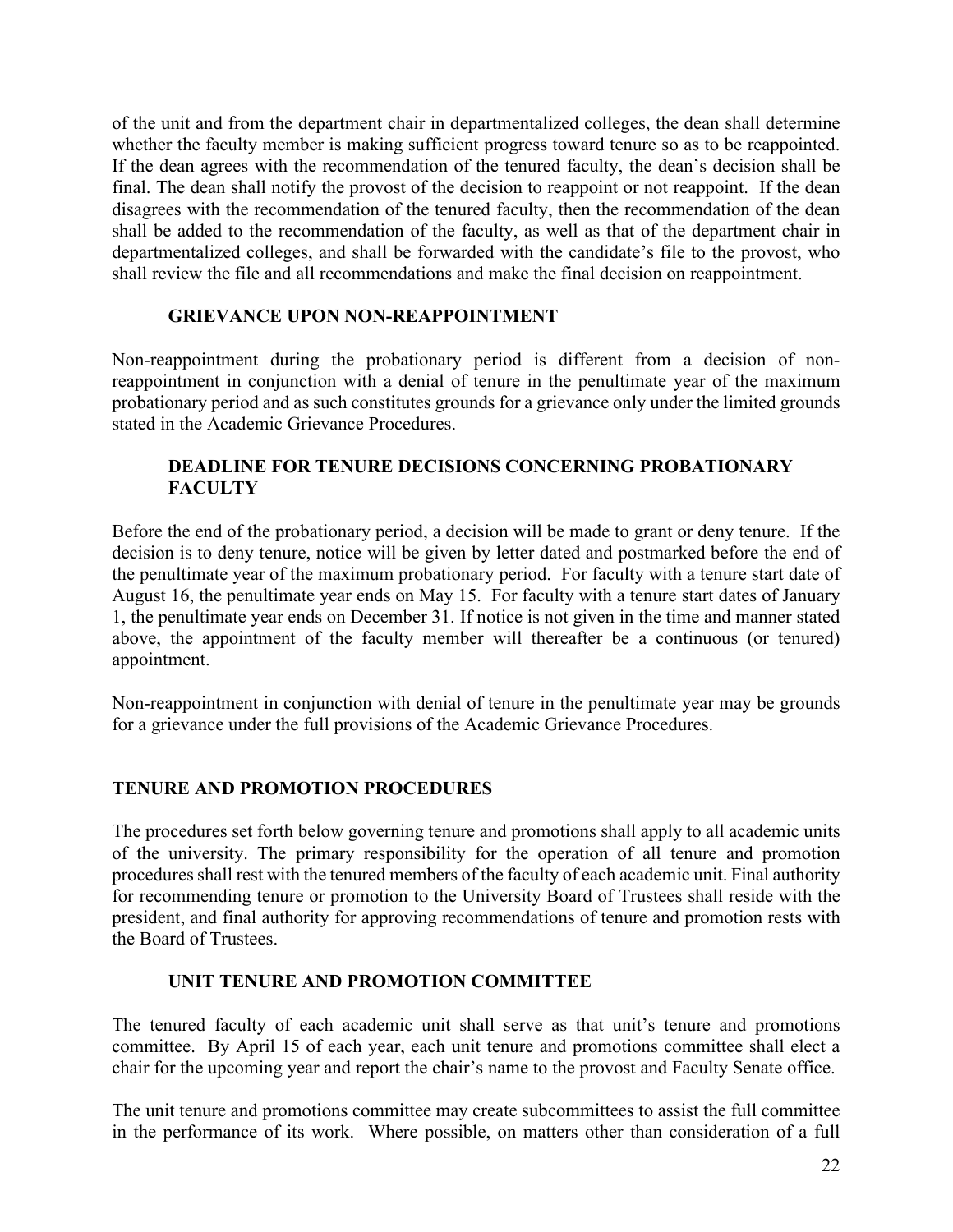professor for tenure or consideration of an associate professor for promotion to full professor, a subcommittee shall include both professors and associate professors.

In the event this contingency is not addressed in the unit's tenure and promotion procedures, a department or unit with fewer than five tenured members is required to submit to the UCTP a policy for constituting the unit tenure and promotions committee so that the committee has at least five tenured members with appropriate rank.

The unit tenure and promotion committee must provide unit faculty a calendar of deadlines for any unit-specific steps of the tenure and promotion process. Units are encouraged to regularly review processes and timelines for tenure and promotion as well as annual and tenure progress reviews.

### <span id="page-28-0"></span>**CRITERIA AND PROCEDURES FOR PROMOTION AND TENURE**

The university is committed to achievement in research (including scholarship, creative activity in visual and performing arts), teaching, and service. This commitment extends to interdisciplinary research, teaching, and service. Collectively, the faculty profile of the university and of any academic unit should reflect performance consistent with that of major research universities.

<span id="page-28-1"></span>**Formulating Unit Criteria and Procedures.** The tenured faculty of each academic unit shall formulate specific written criteria and procedures for tenure and promotion that are consistent with achievement of the above goals. The criteria and procedures shall clearly communicate to faculty members the unit's expectations concerning scholarly productivity, including the nature and quality of scholarly activities necessary to attain tenure and promotion. These criteria and procedures must be consistent with the Faculty Manual and the guidelines established by the University Committee on Tenure and Promotions (UCTP). In the event of inconsistency between UCTP guidelines and the Faculty Manual, the Faculty Manual is to be considered the final authority.

<span id="page-28-2"></span>**General Standards for Assessment of Faculty.** Unit criteria for tenure and for promotion shall provide clear standards for the assessment of past achievements of the faculty member. If unit criteria use adjectival standards to rate candidates' performance, the following terminology shall be used: outstanding, excellent, good, fair, and unacceptable. Definitions of these terms may be varied to meet the needs of the individual unit, but should be generally consistent with the following:

- Outstanding: The candidate's performance is far above the minimally effective level. In regard to research and scholarship, output is of very high quality, and a national/international reputation is evident.
	- Excellent: The candidate significantly exceeds the minimally effective level of performance. In regard to research and scholarship, output is already of high quality, and a national/international reputation is clearly possible, if not likely.
		- Good: The candidate's performance is clearly above the minimally effective level. In regard to research and scholarship, he or she shows promise of high quality in the future.
			- Fair: The candidate meets the minimally effective level of performance.
- Unacceptable: The candidate has accomplished less than the minimally effective level of performance.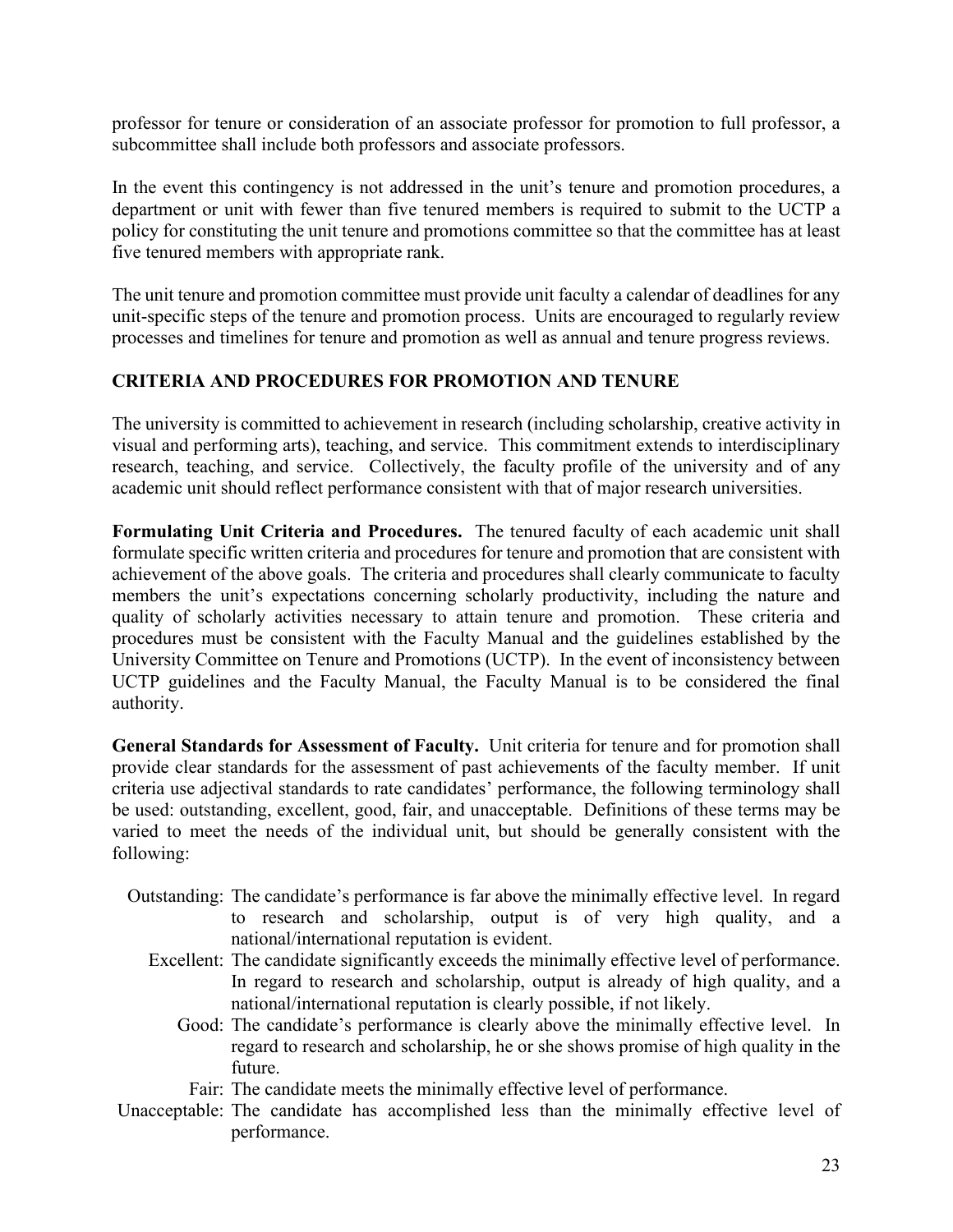Criteria for all tenure and promotion decisions shall require a record of accomplishment indicative of continuing development of the faculty member in research, teaching, and service, and appropriate progress toward development of a national or international reputation in a field. Criteria for tenure at any rank must require evidence of consistency and durability of performance.

Unit criteria for promotion to associate professor and for tenure at the rank of associate professor shall require, at a minimum, evidence of excellence in either research and/or creative activities or teaching, accompanied by a good record in the other areas, and evidence of progress toward establishing a national or international reputation in a field. An assistant professor may apply for promotion to associate professor without applying for tenure if the faculty member is not in the penultimate year of the maximum probationary period. A faculty member may not be tenured at the rank of assistant professor.

Criteria for promotion from associate professor to professor and for tenure at the rank of professor shall require, at a minimum, evidence of excellence in research and/or creative activities and teaching, accompanied by a record in the other area that is at least good, and evidence of national or international stature in a field.

For units in which the primary focus of the faculty is on public service, criteria for tenure and promotions shall require evaluation of the quality of the public service work and the relationship of the service to research or teaching.

<span id="page-29-0"></span>**Evaluation of Teaching.** Procedures for the evaluation of classroom teaching must require peer and student evaluations, conducted periodically throughout the faculty member's tenure-track or tenured appointment at the university. A summary and evaluation of the faculty member's classroom teaching, based on clearly specified criteria, must be included in the faculty member's promotion and/or tenure file. This summary should give context to student evaluations of the faculty member's classroom teaching by noting, e.g., whether evaluations of a particular class historically have been low; in a multi-section course, how the faculty member's evaluation scores compare with those in the other sections; or whether poor evaluation scores are correlated to a faculty member's strict grading standards.

Other teaching functions and the weight to be given to them in evaluating teaching performance must be specified in the unit criteria. These include, but are not limited to, advisement and mentoring of students and student organizations; creation of teaching materials, techniques or programs; supervision of PhD students; and supervision of research or independent study by undergraduate or masters-level students.

<span id="page-29-1"></span>**Evaluation of Research and Scholarship.** Unit procedures for the evaluation of the research component of the file must require that at least five evaluations of the candidate's research and scholarship be obtained from impartial scholars at peer or aspirant institutions within the field, outside the University of South Carolina. If a person can be shown to be one of the leading scholars in a particular field, that person may be used as an outside evaluator even if he or she is at an institution that is not peer or aspirant. Non-university specialists may be used as outside evaluators if allowed by unit procedures; however, the majority of evaluators normally must be persons with academic affiliations. Persons who have co-authored publications, collaborated on research, or been colleagues or advisors of the applicant normally should be excluded from consideration as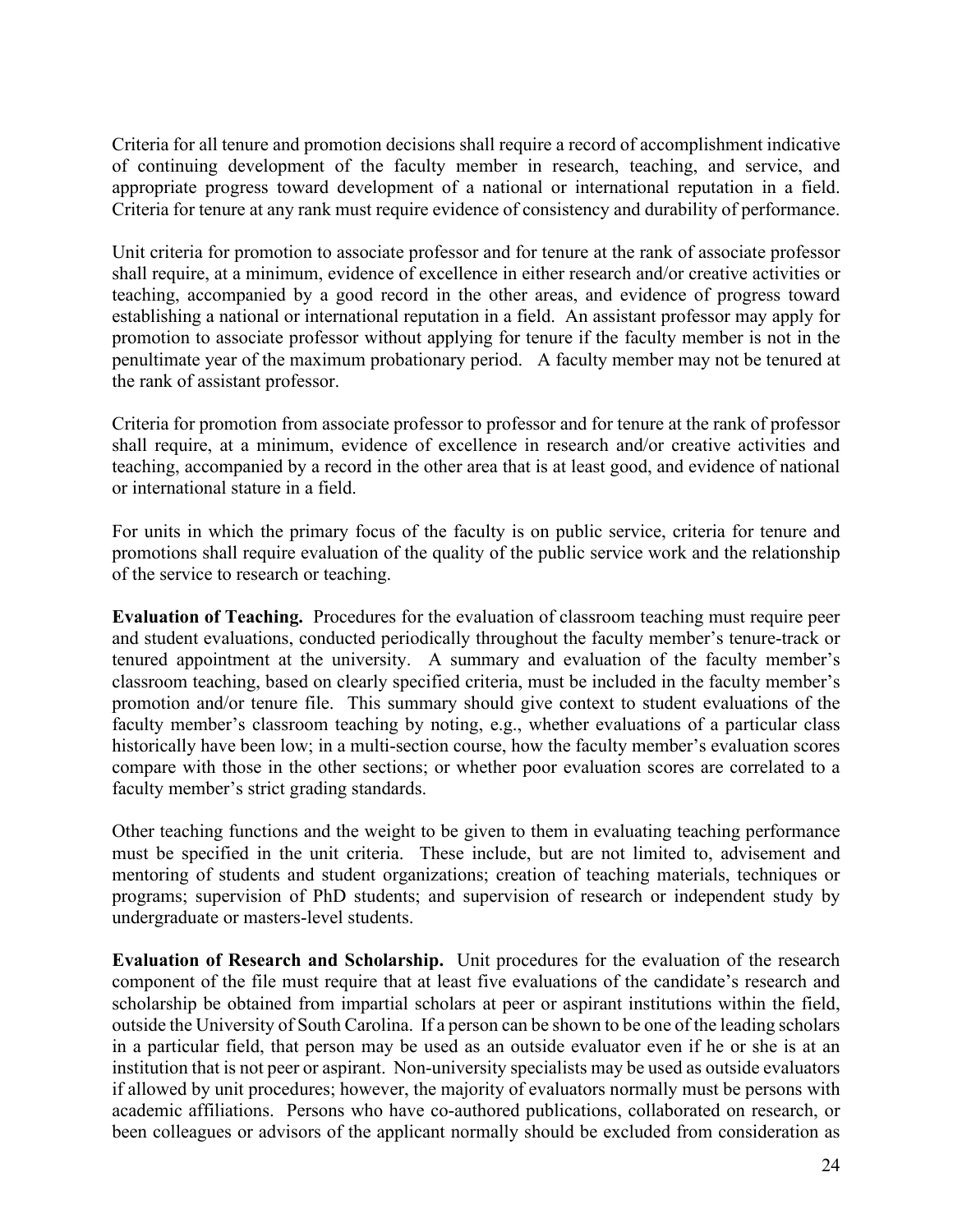outside evaluators. All evaluators must be asked to disclose any relationship or interaction with the applicant. The outside evaluators must be selected by the unit except as provided below for jointly appointed faculty.

Each evaluator should be provided with a letter requesting the evaluation and informing the evaluator of the unit's relevant criteria for tenure or promotion, the candidate's vita and publications, and other materials evidencing the candidate's research or such portion of the candidate's research as the evaluator is being asked to evaluate. The evaluator will be asked to evaluate the quality of the research and scholarship, including the quality of publication venues. Where appropriate, the evaluator will be asked to evaluate the quantity of the candidate's research and scholarship.

A summary of the professional qualifications of each outside evaluator or a copy of each evaluator's curriculum vita must be included in the file, along with a copy of the letter sent to the evaluator.

<span id="page-30-0"></span>**Faculty with Joint Appointments.** The criteria for granting tenure or promotion to a jointly appointed faculty member shall be those of the primary unit.For faculty holding joint appointments, each secondary unit must be given an opportunity to propose outside evaluators and to comment on evaluators proposed by the primary unit. Primary and secondary units should work together to obtain a suitable and representative group of evaluators. An evaluation must be solicited from at least one evaluator nominated or approved by each secondary unit.

Any department or program that is the secondary unit for one or more faculty members with joint appointments must have in effect a written statement of procedures, which must be approved by the University Committee on Tenure and Promotion, and by which the views of all faculty eligible to participate in evaluation of the candidate will be solicited and provided for inclusion in the candidate's file. In cases in which the secondary unit does not achieve consensus regarding a file, the secondary unit may submit two letters for inclusion in the candidate's file: a majority and a minority report.

Any department that is the primary unit for one or more faculty members with joint appointments must include in its criteria processes for (1) involving each secondary department or program in the selection of outside evaluators; (2) making the candidate's file available to eligible faculty of each secondary unit; and (3) obtaining formal input from the eligible faculty of each secondary unit and placing it in the candidate's file at least five working days prior to the unit's vote on the application. Faculty who are members of both the primary and secondary unit can only vote in the primary unit.

A memorandum of understanding (MOU) must be in place for all faculty members holding joint appointments. The MOU should include (1) identification of the tenuring unit; (2) teaching load and split of teaching load between the primary and secondary units; (3) formula and criteria for sharing indirect cost return (IDCR) among the units; and (4) service responsibility load and split between the units. The MOU should include signatures of the jointly appointed faculty member, the unit heads of the primary and secondary units, the deans of the colleges in the units reside, and the provost. The teaching load for a joint appointment should not be greater than for a faculty member of the same rank in the primary unit. The service load for a joint appointment should be comparable to normal service load of a faculty member of the same rank in the primary unit. The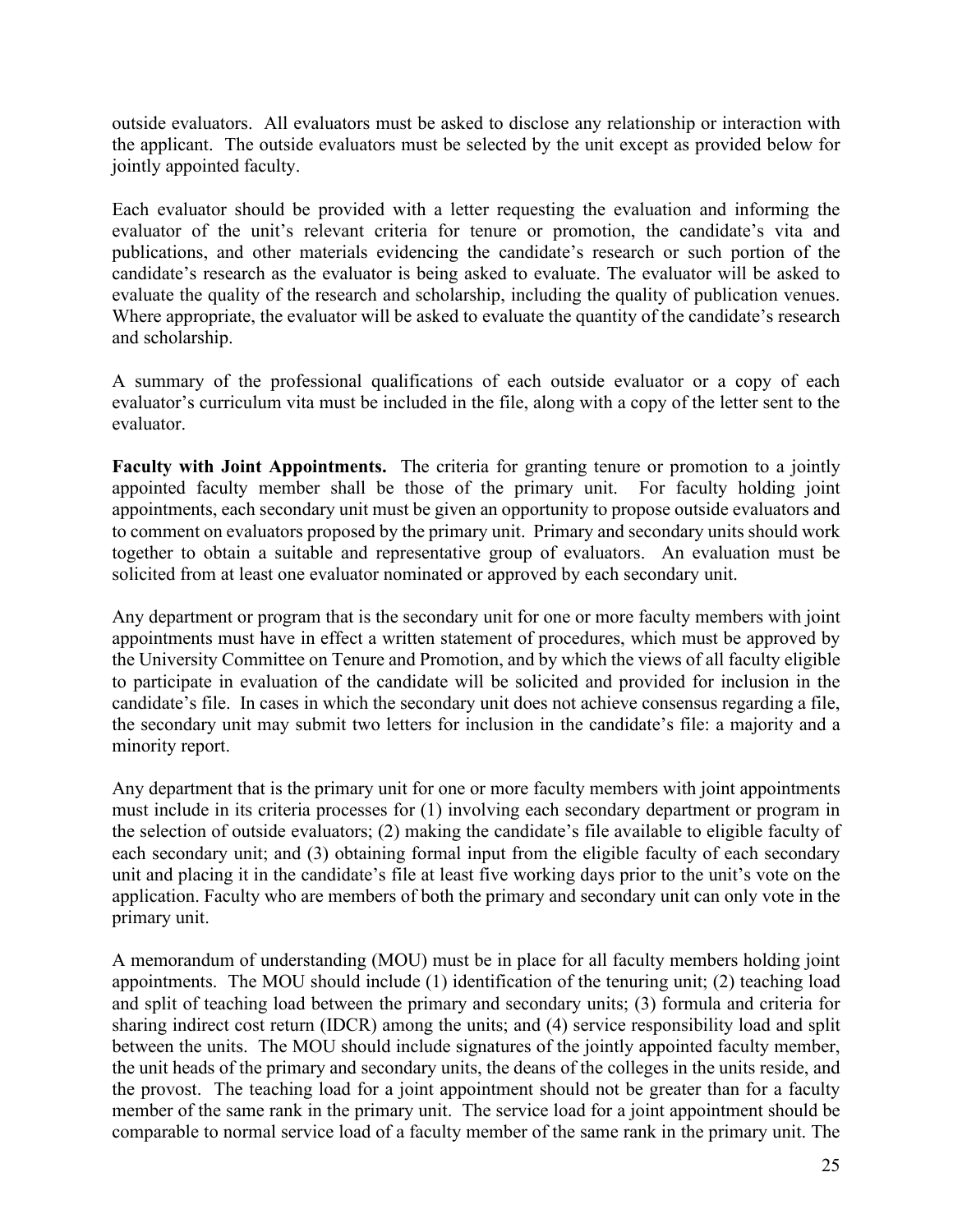MOU should be included in the candidate's file.

<span id="page-31-0"></span>**Other Matters to Be Addressed in Unit Criteria and Secondary Unit Procedures.** The primary unit's criteria and procedures and the secondary unit's procedures must specify whether (1) candidates for faculty appointments may be recommended for tenure on appointment, (2) an abstention vote counts towards the total votes for the candidate in determining the existence of a majority vote, (3) time and accomplishments in a faculty position at another educational institution may be considered in evaluating a candidate for tenure or promotion, and (4) there is a required minimum time of service at USC for faculty hired from another institution to be considered for tenure or promotion.

In addition, unit criteria should describe any discipline-specific practices that may affect the weight given to the applicant's publications or activities. Examples include: practices regarding the order in which co-authors are listed on publications with multiple authors; practices regarding the identification of PI's (principal investigators) and co-PI's on grants; which faculty are expected to supervise Ph.D. students; the significance of electronic publications in the discipline; and situations when teaching is not expected, such as receipt of NIH K grants or other grants that restrict teaching.

<span id="page-31-1"></span>**Procedures for Approval of Criteria and Secondary Unit Procedures.** Each primary unit shall submit its criteria and procedures and each secondary unit shall submit its procedures for periodic review on a rotating basis as determined by the provost. Each primary unit shall submit its proposed tenure and promotions criteria and procedures and each secondary unit shall submit its procedures through the dean to the provost, who shall forward the proposed criteria and procedures to the University Committee on Tenure and Promotion along with his or her comments.

If the University Committee on Tenure and Promotion finds that the proposed criteria and procedures are consistent with the guidelines in the Faculty Manual and the guidelines published by the University Committee on Tenure and Promotion and that they are sufficiently clear, then the University Committee on Tenure and Promotion shall approve the criteria and procedures, which then become effective on the next tenure start date , August 16 or January 1 next occurring, unless otherwise specified. The decision of the University Committee on Tenure and Promotion should be conveyed to the unit within 120 academic days after the University Committee on Tenure and Promotion receives the proposed criteria and procedures. An "academic day" is a week day during the nine-month period when the university is in session.

If the University Committee on Tenure and Promotion disapproves the proposed unit criteria and procedures, it shall return them to the unit with an explanation of the deficiencies. The unit shall then revise its proposed criteria or procedures and resubmit them to the University Committee on Tenure and Promotion within 60 academic days. If the unit and the University Committee on Tenure and Promotion are unable to reach agreement or if revised criteria are not timely received by the University Committee on Tenure and Promotion, the chair of the University Committee on Tenure and Promotion or his or her designee shall convene a meeting of representatives of the unit, of the University Committee on Tenure and Promotion, and of the Provost's Office to attempt to resolve the issues on which the unit and the University Committee on Tenure and Promotion are in conflict. The Provost's Office will endeavor to resolve through mediation any differences remaining after the meeting. Any disagreements that cannot be resolved through mediation will be resolved by an ad hoc committee composed of those members of the Faculty Advisory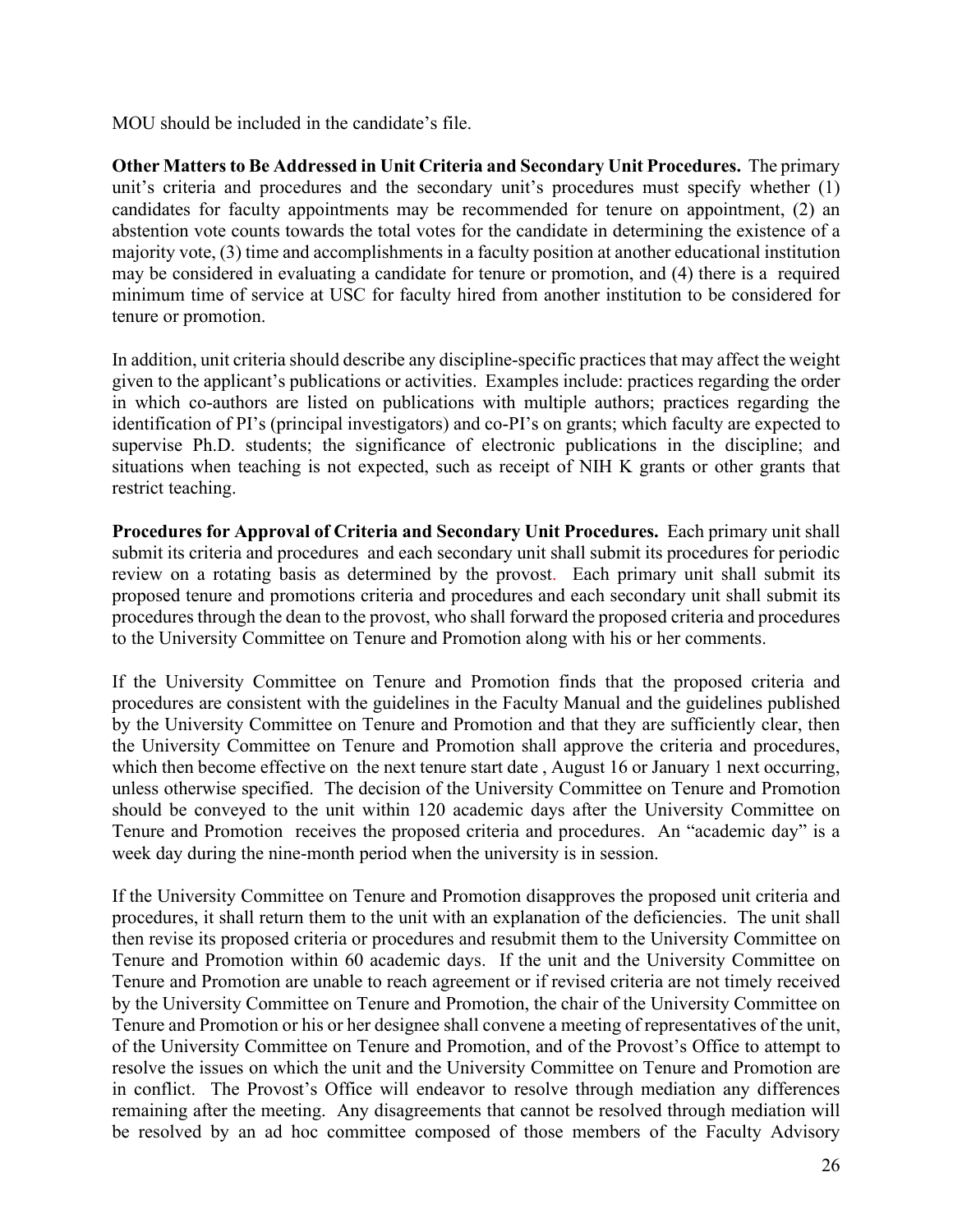Committee who are tenured full professors and members of the Grievance Committee. If necessary in order to comprise a committee of at least five persons, the President of the Faculty Senate shall appoint one or more additional tenured full professors to the ad hoc committee. In resolving the disagreement, the ad hoc committee shall consult with the unit, the University Committee on Tenure and Promotion, and the provost.

### <span id="page-32-0"></span>**IDENTIFICATION OF APPLICABLE CRITERIA**

<span id="page-32-1"></span>**New Faculty.** New members of the faculty and persons transferred into tenure track positions must be informed in the offer of appointment of the tenure regulations applicable to the position. Any change in these regulations prior to the effective date of the appointment must be communicated to, and receipt acknowledged by, the new faculty member in writing and made a part of the faculty member's official record.

<span id="page-32-2"></span>**Faculty Hired On or After January 1, 1995.** Faculty members hired into the tenure track after January 1, 1995, shall be responsible within their probationary period for meeting the unit tenure and promotion criteria and university standards in effect at the time of their hiring unless the faculty member elects to be considered under the unit criteria and university standards in effect at the time of the application for tenure. For all subsequent promotions the faculty member shall be responsible for meeting unit criteria and university standards in effect at the time of their application for that promotion.

<span id="page-32-3"></span>**Faculty Hired Prior to January 1, 1995.** Faculty members hired into the tenure track before January 1, 1995, may choose either the unit tenure and promotion criteria in effect at the time of their hiring or the unit criteria in effect at the time of their application for promotion, except in cases of faculty who are in units that have undergone reorganization in which case they are subject to the provisions of Tenure and Promotion in Cases of Reorganization as stated below.

# **Tenure And Promotion In Cases of Reorganization**

- 1. If independent tenure units are merged to form a new tenure unit, or if one or more tenure units are subsumed by another tenure unit, or if a tenure unit is divided into several separate tenure units, tenure and promotion criteria and procedures for each new unit or units, or for the newly augmented unit, shall be developed by the affected tenured faculty and approved in accordance with the standard practice.
- 2. These new tenure and promotion criteria and procedures should reflect and accommodate differences in faculty activities and specializations.
- 3. Until new tenure and promotion criteria and procedures have been finally approved for a new or reorganized unit, faculty members in the new or reorganized unit who are being considered for tenure or promotion or both, shall be evaluated under the criteria applicable to them prior to the reorganization. These faculty members may elect to have their file considered by the tenure and promotion committee of their prior unit as it existed before reorganization, or by the tenure and promotion committee of their new or reorganized unit. The file and recommendations of the committee shall then be forwarded, as appropriate, to the unit chair and to the dean of the new or reorganized unit.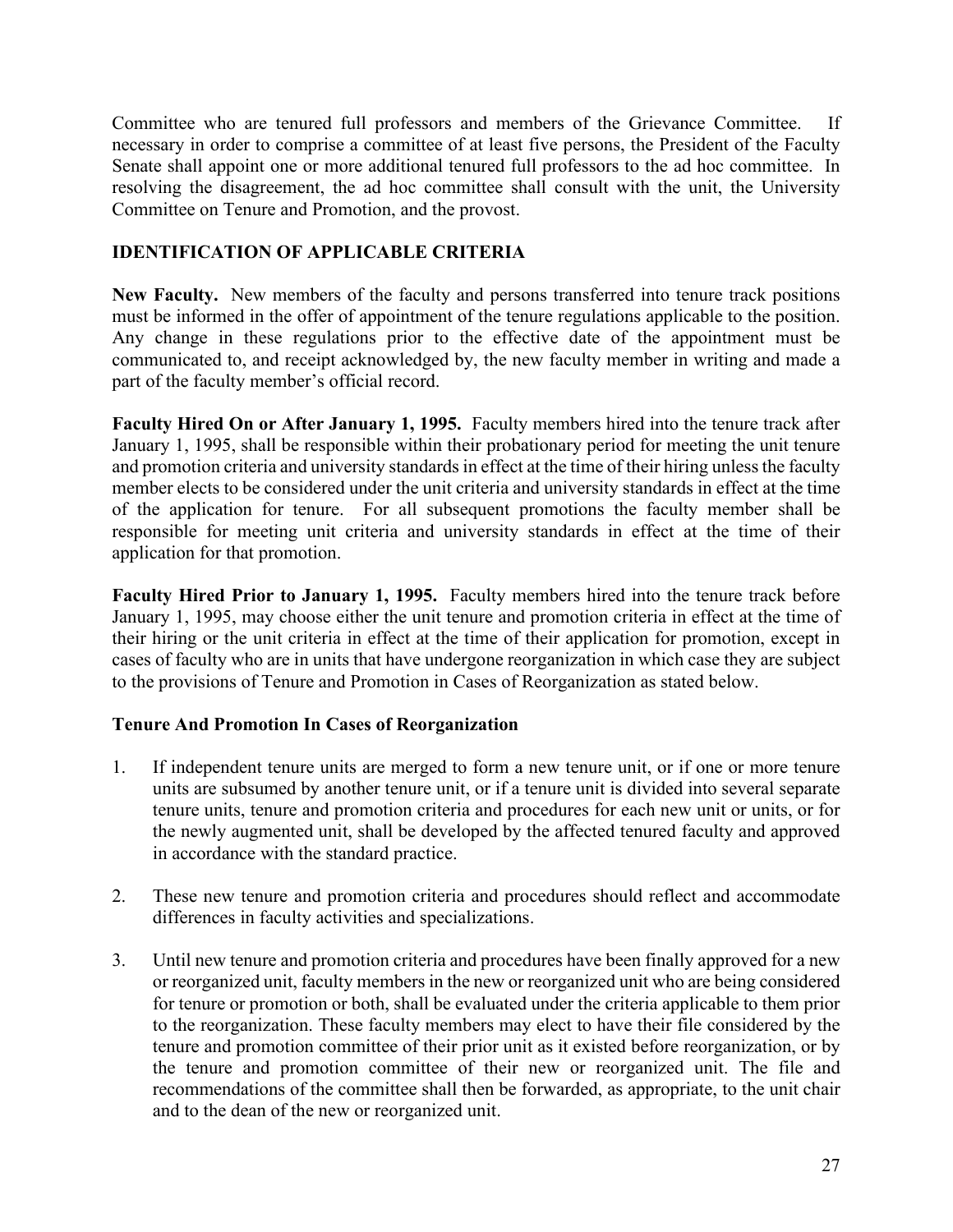- 4. Faculty in their probationary period who were hired before reorganization is completed, who are being considered for tenure or for their first promotion after reorganization, or both, may choose to have applied to them either the newly established criteria and procedures or the criteria and procedures applicable to them that were in effect when hired in the tenure unit preceding the reorganization. For all subsequent promotions, such faculty shall be subject to the criteria and procedures of the new unit.
- 5. Faculty hired prior to January 1, 1995, may, within five years of final approval of the new tenure and promotion criteria and procedures, choose to have applied to them the criteria and procedures applicable to them prior to reorganization. At the conclusion of the five-year period, the newly approved criteria and procedures for the reorganized unit must be applied.

<span id="page-33-0"></span>**Determining Criteria to Be Used for Tenure and Promotion Decisions**. Beginning on August 16, 2010, each unit shall maintain copies of all available versions of the unit criteria, along with a list indicating the date on which each became effective. Each unit shall submit copies of all available versions of the unit's criteria and the list to the Provost's Office, which shall maintain a central repository of all available unit criteria, both current and historic. The provost shall maintain both electronic and hard copies of these materials.

At least two weeks before the date when files are due, the dean, department chair, or other appropriate administrator shall notify the provost of each faculty member who intends to apply for tenure or promotion, the date on which the faculty member was hired, whether the faculty member has chosen to be considered under the current criteria or the criteria in effect at the time they were hired.

# <span id="page-33-1"></span>**UNIT CONSIDERATION OF TENURE AND PROMOTION FILES**

<span id="page-33-2"></span>**Minimum Years of Service Prior to Tenure.** Faculty members appointed at the rank of assistant professor who have not previously held tenure-track positions at another institution of higher learning normally will not be recommended for tenure until they are in at least their fourth year at the University of South Carolina. Faculty members appointed at the rank of associate professor or professor who have not previously held tenure-track positions at another institution of higher learning normally will not be recommended for tenure until they are in at least their third year at the University of South Carolina. There is no difference between the standards applied to faculty who apply for tenure in the penultimate year of the probationary period and those who apply for tenure prior to the penultimate year.

<span id="page-33-3"></span>**Faculty to Be Considered.** At the unit level, all tenure-track faculty who have completed the minimum years of service are considered for tenure, and all faculty members below the rank of professor are considered for promotion each year.

Potential candidates for tenure and promotion shall be advised in writing of their eligibility for tenure or promotion by the dean, department chair or other appropriate administrator by the date stated on the university calendar posted on the provost's Web site. Since two tenure and promotion cycles occur annually, two dates will be given. Each date will be two working months in advance of the first due date for the submission and consideration of files. The early notification of candidates will be in addition to the official notification of potential candidates that is performed by the dean, department chair, or other appropriate administrator at least one working month in advance of the date when the file is due. A faculty member who intends to apply for tenure or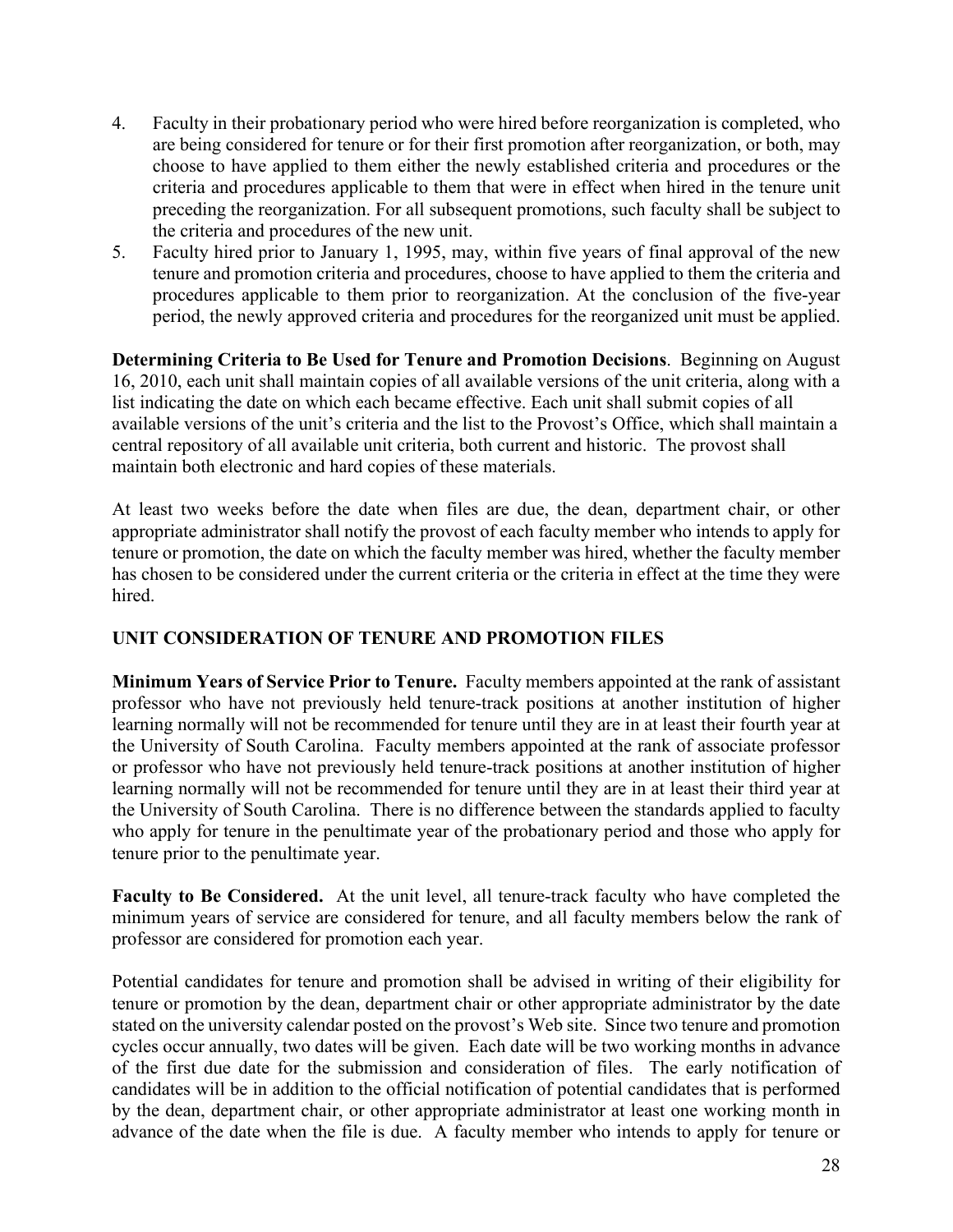promotion in the next cycle must so inform the dean, department chair, or other appropriate administrator no later than 15 calendar days after the first notification. On the dates listed on the official calendar, each unit must provide the provost with a list of those faculty members who intend to apply for tenure or promotion. The list must also include any faculty members in their penultimate year who have not stated an intent to apply for tenure and must, therefore, include all who are in their penultimate year.

<span id="page-34-0"></span>**Compiling the File.** A candidate and the academic unit should follow UCTP guidelines for compiling files. The record of teaching, research, and service shall be thoroughly documented, as prescribed in the UCTP guidelines. The unit is responsible for providing a synthesis of evaluations of the candidate's teaching performance and obtaining at least five evaluations of the candidate's research and scholarship from outside the University of South Carolina, for obtaining formalized input from the faculty of the secondary department or program if the faculty member holds a joint appointment, and for assuring that the correct criteria are used and the file is assembled in a manner consistent with UCTP guidelines. In the case of faculty holding a joint appointment, the primary unit is responsible for obtaining formalized input from the faculty of the secondary unit, which shall be placed in the candidate's file as information at least five working days prior to the unit vote.

<span id="page-34-1"></span>**Notice of Meeting.** The dean and the unit chair or other appropriate administrator shall be notified by the unit committee chair of the pending meeting of the committee. However, any administrator who will be making an administrative recommendation in a tenure or promotion case shall not attend the meeting or participate in the discussion at which the case is considered by the unit tenure and promotion committee unless invited by the committee chair. In the case of a faculty member holding a joint appointment, notice shall also be given to the appropriate administrator of the secondary unit, who shall have the right to attend the meeting and participate in discussion of the candidate, but not the right to vote, provided, that if the administrator of the secondary department or program is not of a rank equal to or higher than the candidate, the administrator will designate a faculty member of such rank to attend the meeting.

<span id="page-34-2"></span>**Voting.** Each unit shall apply its criteria and procedures to determine whether a candidate qualifies for promotion on the tenure track, tenure, or both. With regard to tenure recommendations, all tenured committee members of rank equal to or higher than the candidate shall vote by secret ballot. With regard to promotion recommendations for tenure track faculty, all tenured committee members of higher rank than the candidate shall vote by secret ballot; provided, that any otherwise eligible tenured faculty member who has a conflict of interest or a family or other close personal relationship with the candidate that could affect his or her objectivity shall not vote or otherwise participate in the process. Each member eligible to vote shall vote "yes" or "no" or "abstain." Whether an abstention vote counts towards the total votes for candidates in determining an appropriate majority shall be decided at the unit level. A record of the votes is made in all instances and must be forwarded through appropriate channels. Written justification of all votes at the unit level shall be mandatory and shall state specifically how the candidate meets or does not meet the unit's criteria.

<span id="page-34-3"></span>**Affirmative Recommendations.** A candidate's file will be sent forward if the unit tenure and promotions committee recommends tenure or promotion. The file of a candidate for both tenure and promotion who is recommended by the unit tenure and promotions committee for tenure or promotion, but not both, will be sent forward for consideration of only that aspect favorably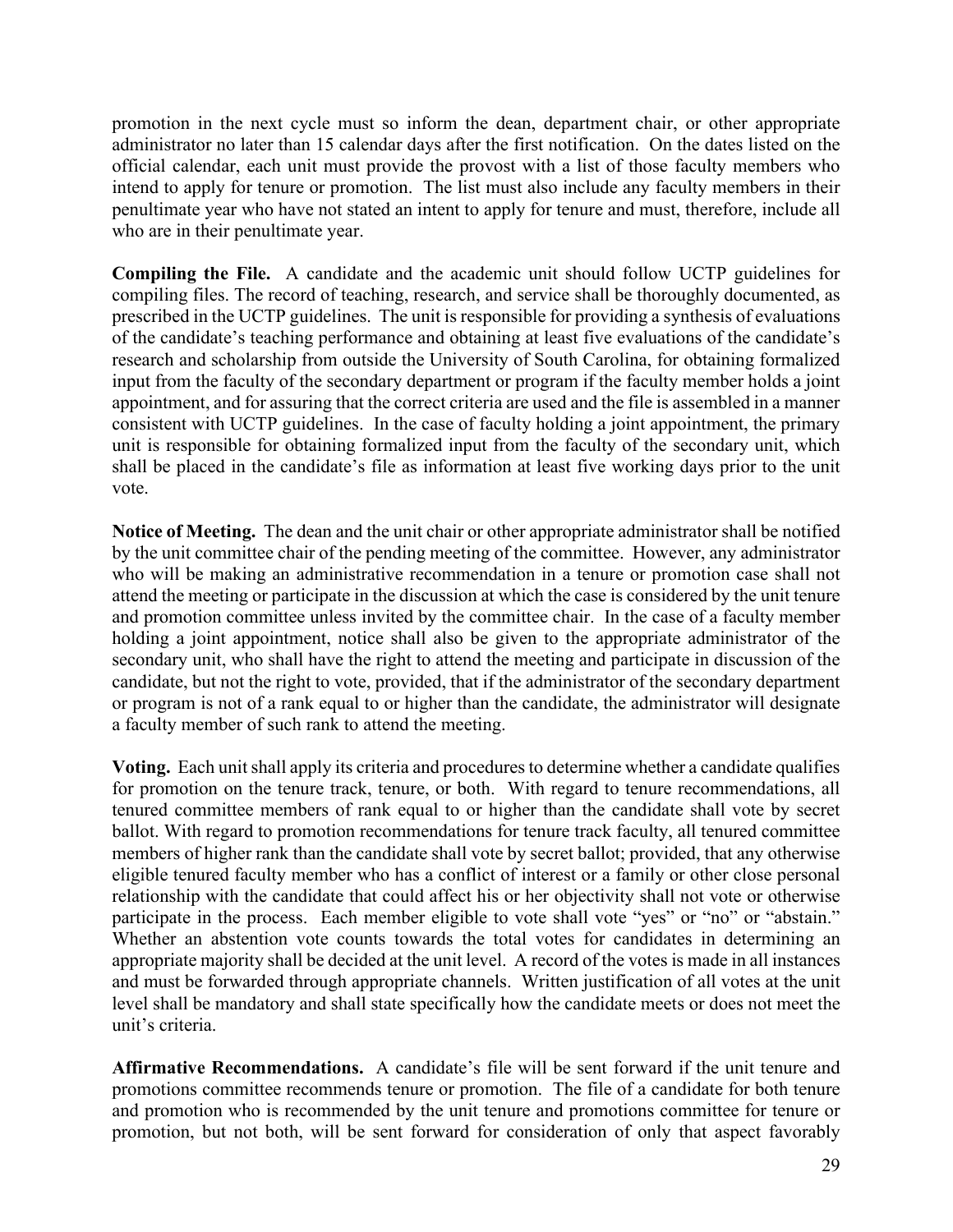recommended by the unit, unless the faculty member is in the penultimate year of his or her maximum probationary period and the recommendation on tenure is negative.

<span id="page-35-0"></span>**Negative Recommendations.** Upon written request of a candidate dissatisfied with any negative decision on tenure or promotion by the unit tenure and promotions committee, the unit committee shall send that candidate's file through all appropriate channels for endorsement to the president for appropriate action. Failure to recommend a candidate favorably for tenure or promotion is without prejudice with respect to future consideration (unless a candidate for tenure is in the penultimate year of the candidate's probationary period). The unit must inform the provost of any candidate in his or her penultimate year who receives a negative recommendation and does not request that his/her file be sent forward. The University Grievance Committee shall hear appeals upon request from all persons dissatisfied with the president's decisions regarding tenure or promotion (See "Academic Grievance Procedure").

<span id="page-35-1"></span>**Recommendation of Unit Administrator.** Recommendations from the unit tenure and promotions committee, including the recording of votes and all written comments, are forwarded to the unit chair or other appropriate administrator. The unit chair or other appropriate administrator shall vote "yes" or "no" or "abstain" and shall forward his or her vote with written justification, along with all other recommendations, statements, and endorsements to the dean. Unit chairs or other administrators who choose to vote on tenure and promotion cases as members of their respective tenure and promotion committees may not then make further recommendations on cases at other points in the process. In other words, individuals are allowed to influence outcomes at only one point in the process.

### <span id="page-35-2"></span>**CONSIDERATION OF TENURE FOR LATERALLY HIRED FACULTY**

Unless prohibited by unit criteria, candidates for faculty appointments may be recommended for tenure on appointment by a favorable vote of the tenured faculty of equal or higher rank in the unit. Because consistency and durability of performance are relevant factors in evaluating faculty for tenure; the length of service which a faculty member has completed in a given rank is a valid consideration in formulating a tenure recommendation.

### <span id="page-35-3"></span>**REVIEW OF TENURE AND PROMOTION FILES AFTER UNIT VOTE**

<span id="page-35-4"></span>**Review by Provost.** The dean shall forward the file with his or her recommendation to the provost. The provost shall forward all files to the UCTP with his or her recommendations.

<span id="page-35-5"></span>**Consideration by UCTP.** The UCTP receives recommendations for tenure and promotions through the appropriate administrative officers of the university, who forward to the UCTP the results of all votes and statements by the appropriate faculty. The committee assesses whether the candidate's unit criteria were fairly and appropriately applied at all levels in evaluating the candidate's file and forwards its recommendation on the file, including each member's vote justification, to the president. The members of the UCTP shall consider all votes and vote justifications in the file and shall apply the candidate's unit criteria in justifying their own votes toward the overall UCTP recommendation.

The proceedings of the UCTP are confidential with respect to all written materials reviewed and all discussions of individual cases by the committee. The committee has the authority to remove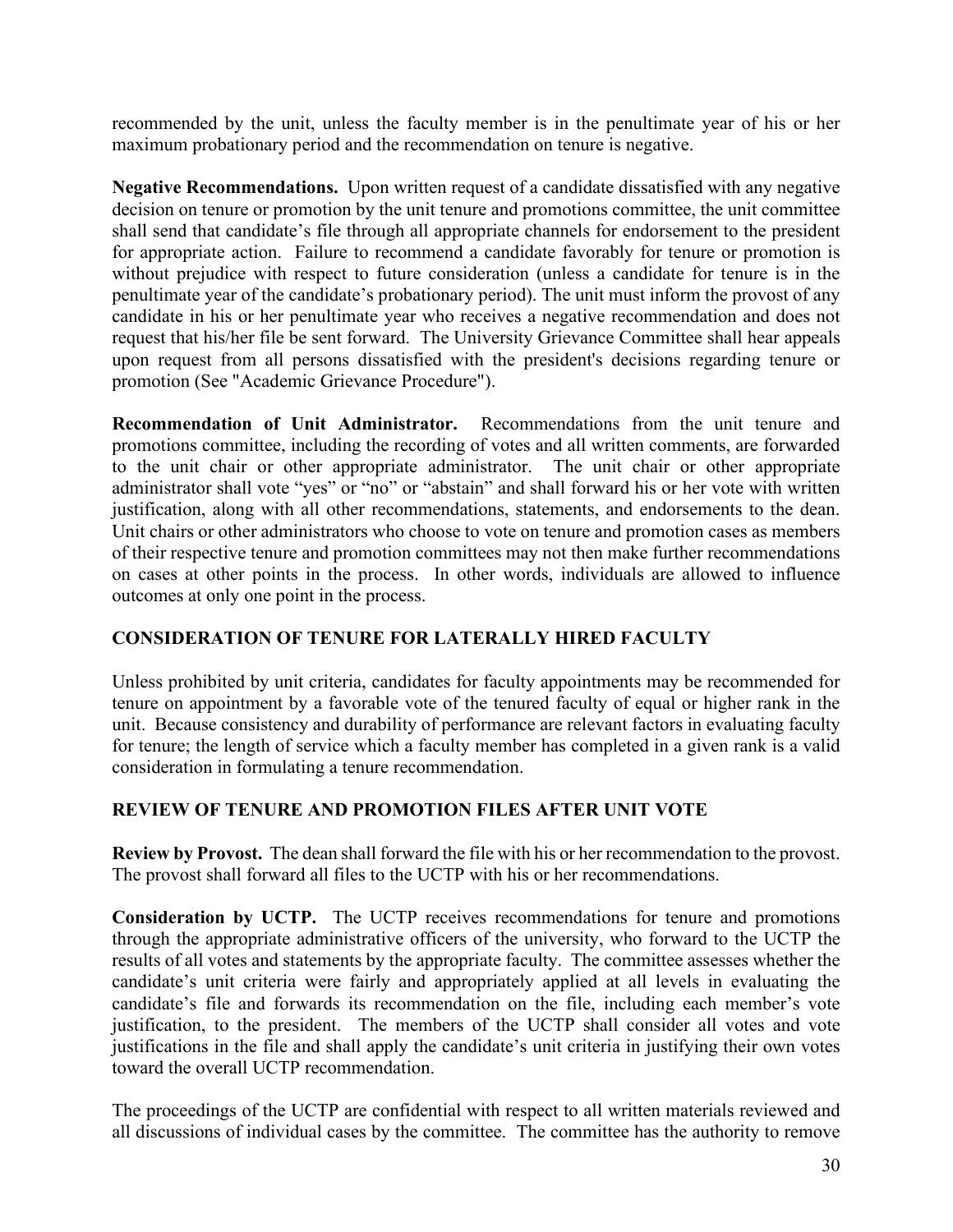members who fail to maintain confidentiality.

The UCTP will forward its recommendation to the president. The president will make a recommendation concerning each file to the Board of Trustees, which will make all final determinations concerning tenure and promotion. If the recommendations of the UCTP and the provost concerning any application are in conflict, the president will consult with both before arriving at his or her own recommendation.

Final decisions regarding the award or denial of tenure or promotion shall be communicated to the candidate in writing.

**Annual Report.** The provost will report annually to the General Faculty the results of the tenure and promotion process. The report must contain statistics that show the percentage of applications that were successful and unsuccessful, the percentage of agreement between the president's, UCTP's, provost's, deans', and chairs' recommendations in tenure and promotion decisions, and the positive and negative vote of local units taken as a whole.

## **ANNUAL PERFORMANCE REVIEW, TENURE PROGRESS REVIEW AND POST-TENURE REVIEW**

### **PURPOSE**

The University of South Carolina's mission as a major teaching and research institution is founded on the teaching, research (including creative activities), and service efforts of a strong and dedicated faculty. Affirming its commitment to tenure as essential to its mission, the university supports faculty in reaching their maximum professional development and assuring their full contribution to the academic life of the institution.

To further these goals, the university adopts annual performance, tenure progress, and posttenure review policies to recognize and reward faculty for superior achievement, and to assure that each faculty member's contribution to the university through teaching, research/creative activities, and service is at a satisfactory level of performance.

### **DEFINITIONS**

Pursuant to the guidelines of the Commission on Higher Education as noted in Best Practices for a Performance Review and for the purposes of this policy:

Superior performance means performance that substantially exceeds the expectations of the unit.

Satisfactory performance means performance that meets the expectations of the unit.

Unsatisfactory performance means performance, taken as a whole, which fails to meet relevant unit review standards in teaching, research/creative activities, or service.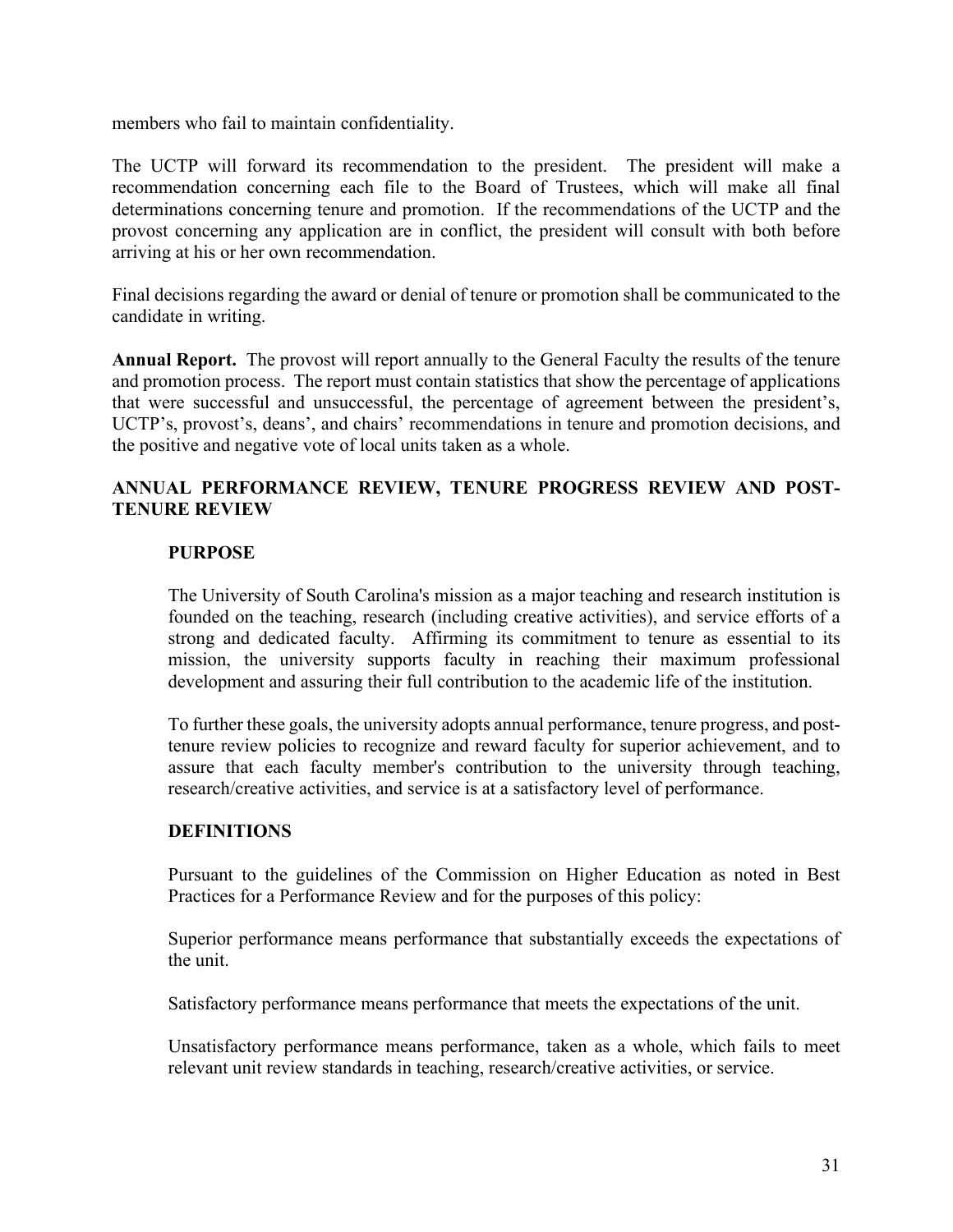## **OBLIGATIONS OF EACH TENURING UNIT FOR POLICIES ON ANNUAL PERFORMANCE REVIEW, TENURE PROGRESS REVIEW AND POST-TENURE REVIEW**

Each tenuring unit must adopt standards and procedures, including a published calendar of unit deadlines for:

- 1. An annual written performance review for all tenure track faculty.
- 2. A tenure progress review for all untenured faculty, regardless of rank.
- 3. A post-tenure review for all tenured faculty, regardless of rank. A post-tenure review for all tenured faculty in administrative positions by their immediate supervisors. Unit chairs will be evaluated by their immediate supervisors in consultation with their units. Written copies of all annual performance reviews, tenure progress reviews, post-tenure reviews and development plans (see Section 5 of "Outcomes in Annual Performance Review and Post-Tenure Review") will be given to the faculty member who is reviewed and will be permanently retained by the office of the department chair and the office of the dean. Copies of unsatisfactory post-tenure reviews and the associated development plans will also be sent to the provost.

## **MINIMUM UNIT STANDARDS AND PROCEDURES**

### **Annual Performance Reviews of Faculty**

- 1. Annually, each faculty member, including tenured faculty and those in departmental administrative positions, must receive a written review that provides specific evaluative information and an administrative assessment of the faculty member's performance in the categories of teaching, research/creative activities, and service. The review should be sufficiently detailed to aid the faculty member in professional growth and development.
- 2. The review on teaching must incorporate student evaluations. Peer evaluations will be included for non-tenured faculty.
- 3. In each category the process must identify those faculty members whose level of performance is superior.
- 4. The annual review of faculty in a development plan as defined in Section 5 of "Outcomes in Annual Performance Review and Post-Tenure Review" shall be undertaken with reference to the goals and timetables in the development plan.

## **Tenure Progress Review**

1. In the third year after appointment, all untenured tenure-track faculty members must be given a written comprehensive evaluation of their progress toward tenure and promotion. If the faculty member's probationary period is extended in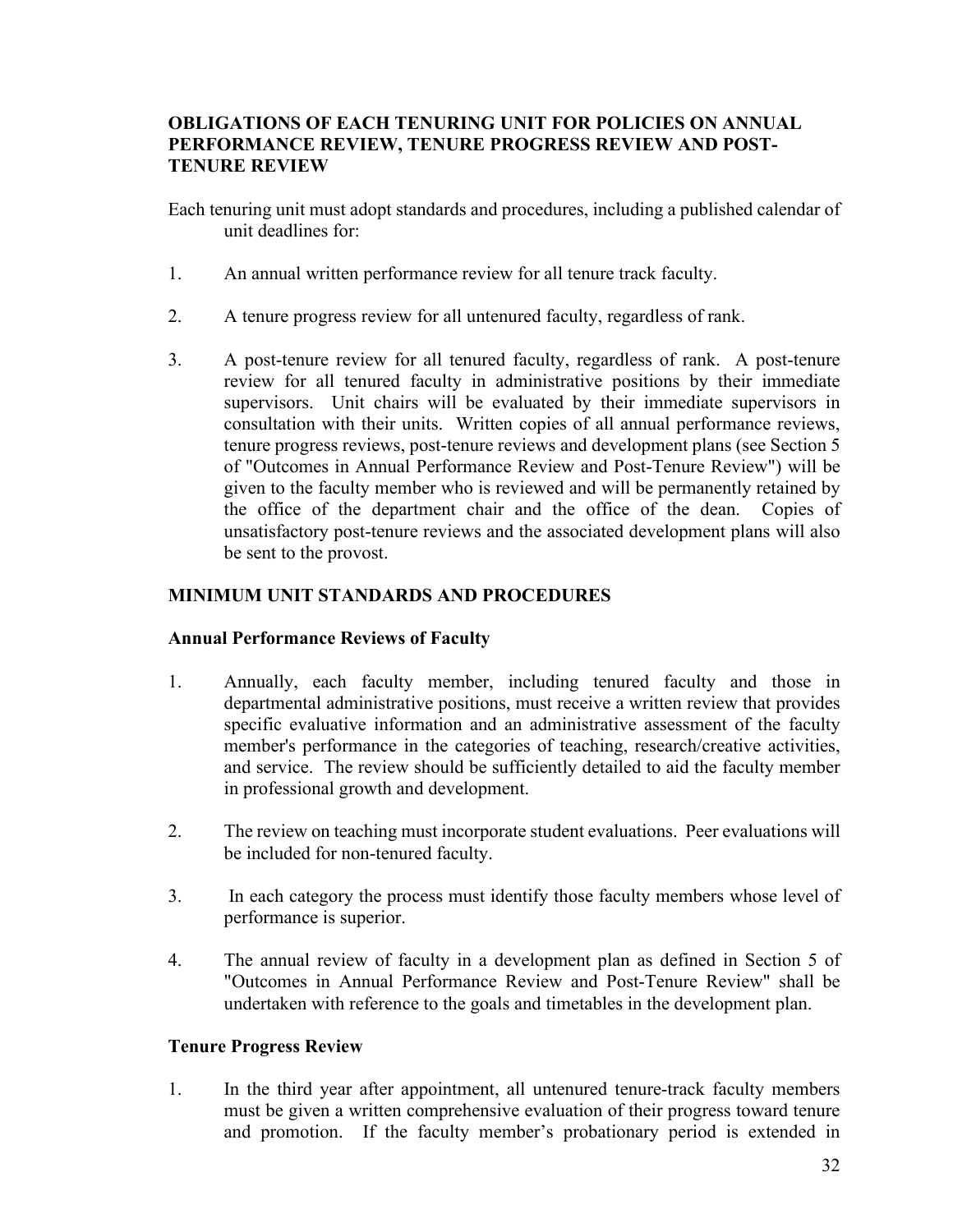accordance with policy [ACAF 1.31 Extension of Faculty Tenure-Track](http://www.sc.edu/policies/ppm/acaf131.pdf)  [Probationary Period and Scheduled Post-Tenure Review](http://www.sc.edu/policies/ppm/acaf131.pdf) at any time prior to submission of the tenure progress file, the tenure progress review is extended for the same period of time.

2. This evaluation may be performed by the unit tenure and promotions committee or as otherwise provided by unit procedures. If not performed by the unit tenure and promotions committee, the evaluation will be reviewed by the unit tenure and promotion committee. The tenure and promotion committee will recommend to the next level of file review (i.e., unit chair or dean) whether or not the untenured faculty member should be retained.

See also University Policy [ACAF 1.05 Tenure Progress Review of Faculty: Third](http://www.sc.edu/policies/acaf105.pdf)  [Year Review](http://www.sc.edu/policies/acaf105.pdf)

## **Post-Tenure Review**

1. Purpose of Post-Tenure Review

The primary function of post-tenure review is faculty development. Post-tenure review is not a process to reevaluate the award of tenure. Moreover, although the failure of a faculty member to make substantial progress toward meeting the goals of a development plan established through the post-tenure review process may be evidence of "incompetence and/or habitual neglect of duty," the post-tenure review process may not be used to shift the burden of proof in a proceeding to terminate a tenured faculty member for cause.

2. Faculty Subject to Post-Tenure Review

Each tenured faculty member, regardless of rank and including those in departmental administrative positions, shall be reviewed every six years unless, during the previous six-year period, the faculty member is reviewed and advanced to or retained in a higher position (*e.g.*, dean, a chaired professorship, promotion to a higher professorial rank). However, post-tenure review will be waived for any faculty member who notifies the unit chair in writing prior to the next scheduled review, of plans for retirement within three years after the review would have been scheduled. Post-tenure review will be conducted by tenured faculty members of equal or higher rank.

Tenured faculty members who hold joint appointments will undergo post-tenure review according to the criteria, and by the tenured faculty of equal or higher rank, of the primary unit. Input from appropriate evaluators (e.g. faculty, chair, dean) of the secondary unit including performance reviews, teaching evaluations, service and research evaluation must be solicited by the primary unit in reaching their determination.

3. Process for Adopting Unit Post-Tenure Review Standards and Procedures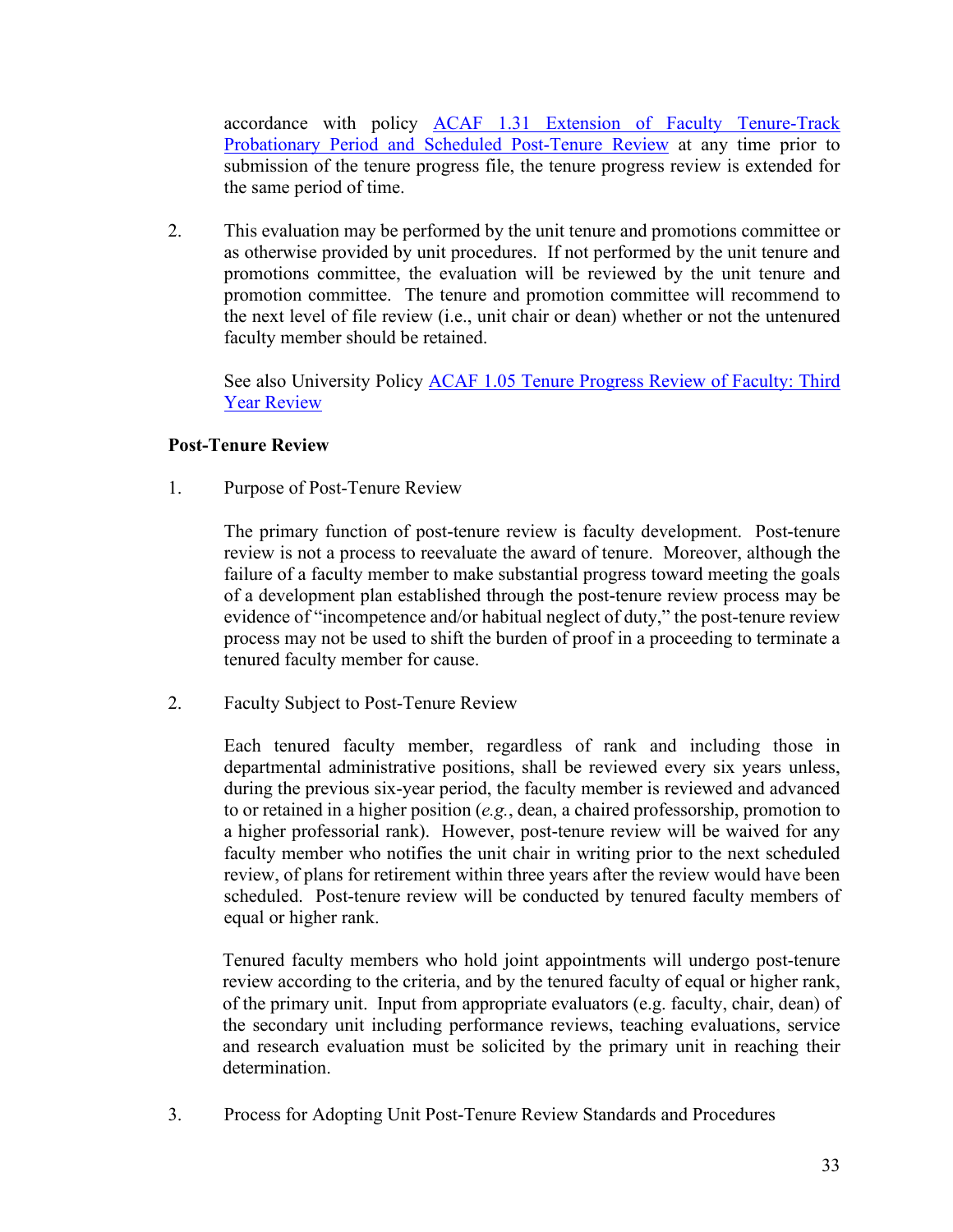The faculty of each tenuring unit shall propose unit post-tenure review standards and procedures and forward the proposed standards and procedures to the dean and the provost for approval. Any disagreements between the dean and the unit over the content of the post-tenure review standards or procedures may be resolved by the provost. Disagreements between the provost and the unit or the dean over the content of the post-tenure review standards or procedures shall be referred to the University Committee on Tenure and Promotion for final resolution.

4. Mandatory Provisions in Unit Post-Tenure Review Procedures

The unit post-tenure review procedures must:

- a. Require the unit to provide a faculty member under review with written copies of all previous annual performance reviews, post-tenure reviews and development plans.
- b. Require the post-tenure review process to incorporate annual performance reviews accumulated since the initial tenure review or since the last posttenure review.
- c. Require: (i) an assessment of teaching based upon student and peer evaluations, (ii) an assessment of research or creative activities; and (iii) an assessment of service. In assessing a faculty member's research or creative activities the unit procedures must require an assessment of objective indicia of quality as well as internal peer reviews. Objective indicia of quality include reviews by peers outside the unit, publication of refereed articles, book chapters or books, publication in respected unrefereed journals, or other reviewed research or creative exercises. The unit posttenure review procedures must also require a thorough assessment of the outcome of any sabbatical leave awarded during the six-year period prior to the review.
- d. Provide that upon completion of the unit post-tenure review process, the unit shall prepare a written post-tenure review report. The unit post-tenure review report must include an assessment of the faculty member's performance in teaching, research/creative activities, and service and must assess the faculty member's performance in each category as superior, satisfactory, or unsatisfactory. The unit post-tenure review report must also assess the faculty member's overall performance as superior, satisfactory, or unsatisfactory. If the unit post-tenure review report concludes that the faculty member's overall performance is unsatisfactory, the unit shall recommend a development plan for restoring the faculty member's performance to a satisfactory level.
- e. Provide the department chair and the dean with a copy of all unit post-tenure review reports and any recommendations for development plans. The offices of the department chair and dean shall retain these reports and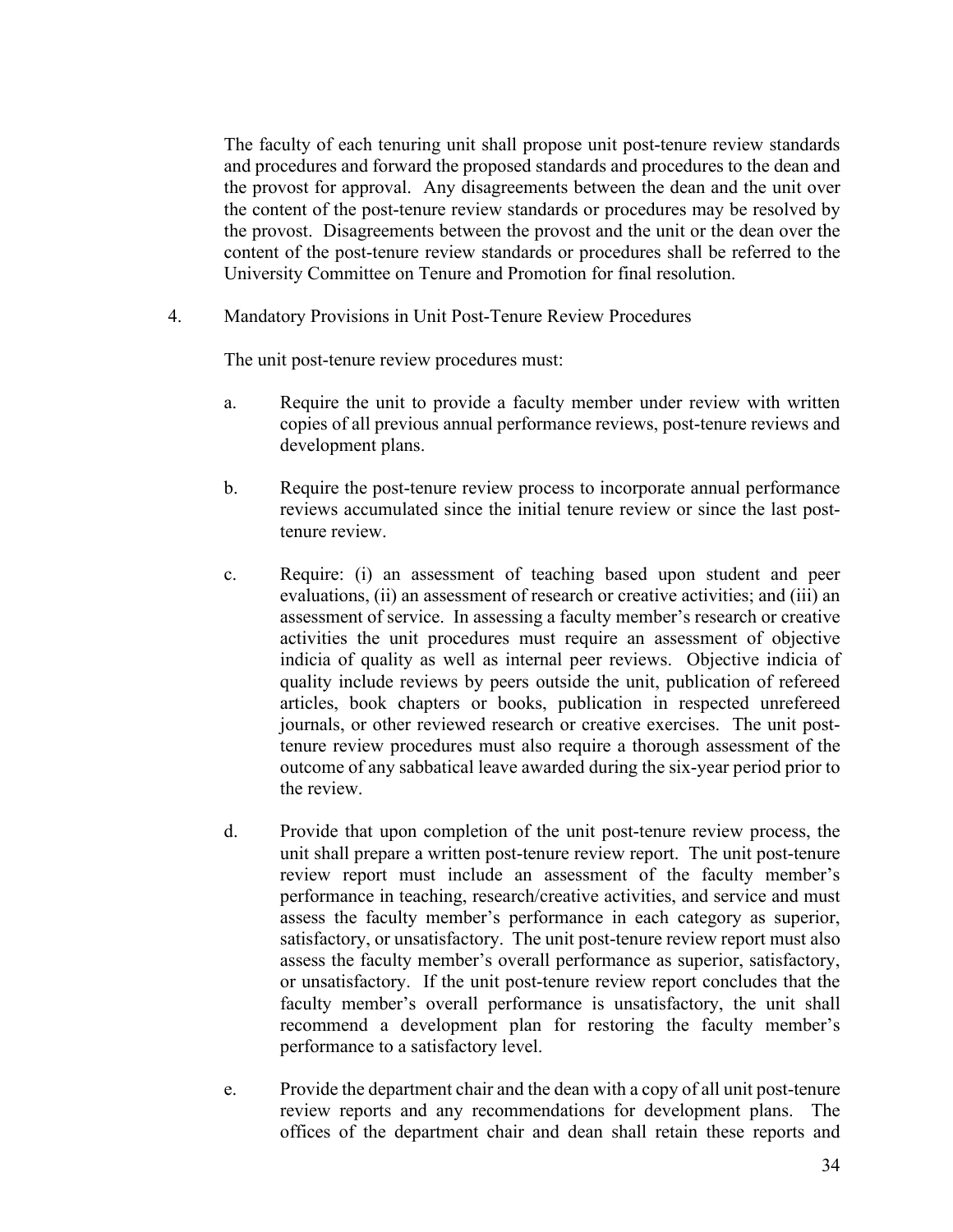recommendations as permanent records.

- f. Provide that if the unit post-tenure review report assesses the faculty member's overall performance as superior, or satisfactory, the unit shall provide the faculty member with a written summary of the unit post-tenure review report. The summary must provide specific evaluative information on the faculty member's performance in the categories of teaching, research/creative activities, and service. The summary must be sufficiently detailed to aid the faculty member in professional growth and development.
- g. Provide that if the unit post-tenure review report assesses a faculty member's overall performance as unsatisfactory, the unit shall provide the faculty member a copy of the unit post-tenure review report, redacted to remove references that would identify any external reviewers, along with any recommendations for a development plan. If the faculty member disagrees with the unit report's unsatisfactory assessment of the faculty member's overall performance or with any aspect of the unit's recommendations for a development plan, the faculty member may appeal to the unit tenure and promotion committee, or a subcommittee of the unit tenure and promotion committee designated to hear issues arising in the post-tenure review process, by submitting a written statement of the faculty member's basis for disagreeing with the report or recommendation. The findings of the unit tenure and promotion committee, or subcommittee, together with its recommendations for action and any statement by the faculty member, will be forwarded to the dean through the department chair.
- 5. Dean's Assessment

The dean shall review the unit's post-tenure review report, any statement of a faculty member appealing an unsatisfactory assessment, and any recommendations of the unit's tenure and promotion committee. The dean shall then assess, in writing, the faculty member's overall performance as superior, satisfactory, or unsatisfactory. The dean shall provide the faculty member with a copy of the dean's assessment.

### **Outcomes in Annual Performance Review and Post-Tenure Review**

1. A Superior Review

A superior evaluation will be noted in a faculty member's personnel file when both the academic unit and the dean assess the faculty member's performance as superior. Any faculty member who receives a superior evaluation in a post-tenure review may receive a financial reward including merit increase to base pay as determined by the provost, in addition to any annual raise.

2. A Satisfactory Review

A satisfactory evaluation will be noted in the faculty member's personnel file when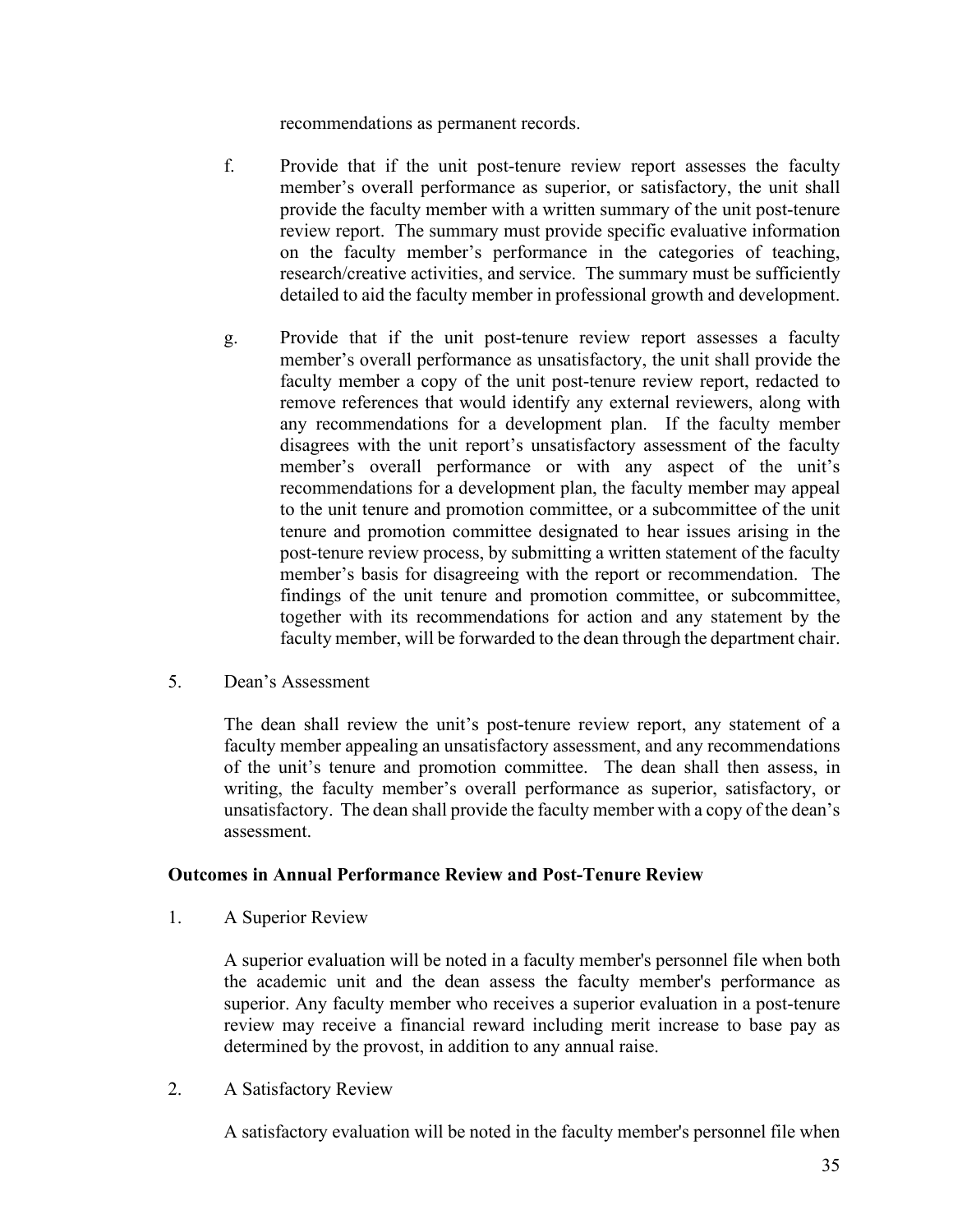either the academic unit or the dean assesses the faculty member's performance as at least satisfactory.

- 3. An Unsatisfactory Review
	- a. An unsatisfactory evaluation will be noted in a faculty member's personnel file only when both the unit and the dean assess the faculty member's overall performance as unsatisfactory.
	- b. A faculty member receiving an unsatisfactory evaluation is subject to the procedures set forth below in Section 5 of "Outcomes in Annual Performance Review and Post-Tenure Review."
	- c. When a faculty member receives an unsatisfactory evaluation, the dean must deliver to the provost copies of: (1) the unit post-tenure review report and any recommendations for a development plan; (2) the written statement of a faculty member if the faculty member appealed the unit's assessment; (3) any recommendation of the unit tenure and promotion committee or subcommittee; and (4) the dean's assessment.
- 4. Summary of Outcomes of Annual Performance and Post-Tenure Review

In summary, the matrix of outcomes for annual performance and post-tenure review assessment is as follows:

| Unit's Assessment | Dean's<br>Assessment | Recorded<br>Evaluation |
|-------------------|----------------------|------------------------|
| Superior          | Superior             | Superior               |
| Superior          | Satisfactory         | Satisfactory           |
| Satisfactory      | Superior             | Satisfactory           |
| Satisfactory      | Satisfactory         | Satisfactory           |
| Satisfactory      | Unsatisfactory       | Satisfactory           |
| Unsatisfactory    | Satisfactory         | Satisfactory           |
| Unsatisfactory    | Unsatisfactory       | Unsatisfactory         |

- 5. Procedures Following an Unsatisfactory Evaluation
	- a. Following consultation with the faculty member and with the faculty member's concurrence, the unit shall establish a development plan designed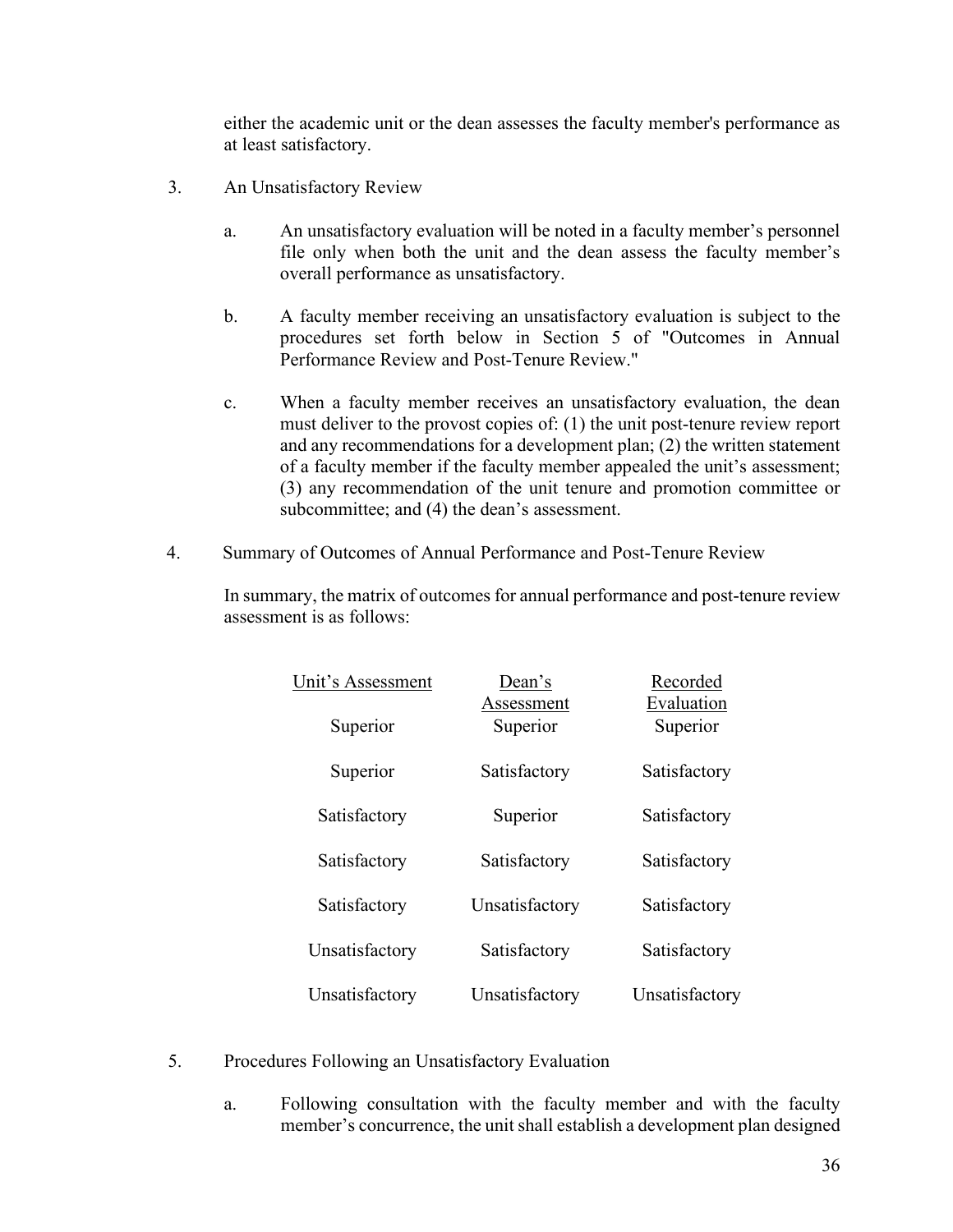to restore the faculty member's overall performance to a satisfactory level. The plan shall include the appointment of a unit development committee to assist the faculty member in improving performance. The unit chair following consultation with the faculty member shall appoint the unit development committee. The members of the unit development committee must hold a rank equal to or higher than the faculty member. The development plan will form the basis for evaluations of the faculty member until satisfactory performance is restored.

- b. In the event that the faculty member consults with the unit development committee but does not concur with the committee's proposed development plan, both the faculty member and the unit development committee shall submit proposed development plans to the dean for final determination of the plan. In the event that the faculty member refuses to consult with the unit development committee in designing a development plan, the unit development committee will write the plan and forward the plan to the dean.
- c. After the implementation of a development plan and until the dean determines that the faculty's member's overall performance has been restored to a satisfactory level, the faculty member's annual review will include an assessment by the unit chair and the development committee of the progress that the faculty member has made under the development plan. This assessment will be forwarded to the unit tenure and promotion committee. The unit tenure and promotion committee will review the assessment and state in writing its concurrence or dissent, in general or in any particular. The assessment and the unit tenure and promotion committee's response will be forwarded to the dean and the faculty member. The dean will make the final determination on the faculty member's progress under the development plan and whether further measures are necessary to restore the faculty member's performance to a satisfactory level.

### **ACADEMIC GRIEVANCE PROCEDURES**

There are specific procedures for three types of faculty grievances.

- 1. For grievances involving non-reappointment, see "Grounds for Grievance of Non-Reappointment" (below).
- 2. For those involving denial of tenure or denial of promotion, see "Grievance Procedure for Denial of Tenure or Promotion" (below). For grievances involving termination of a tenured faculty member, see "Termination of Tenured Faculty for Cause" (below).
- 3. Faculty members dissatisfied with decisions affecting their salaries may forward a documented appeal through their dean to the provost. Only after following this procedure may faculty members refer the matter to the Faculty Grievance Committee.

For grievances or procedures other than those stated in the sections above, including material breaches of special contractual obligations of the university, the faculty member shall attempt to resolve the issue at the department level. If a solution cannot be obtained at this level, the redress may be pursued through the offices of dean, provost, and president. If redress cannot be obtained from any of these officers, the faculty member may appeal to the Faculty Grievance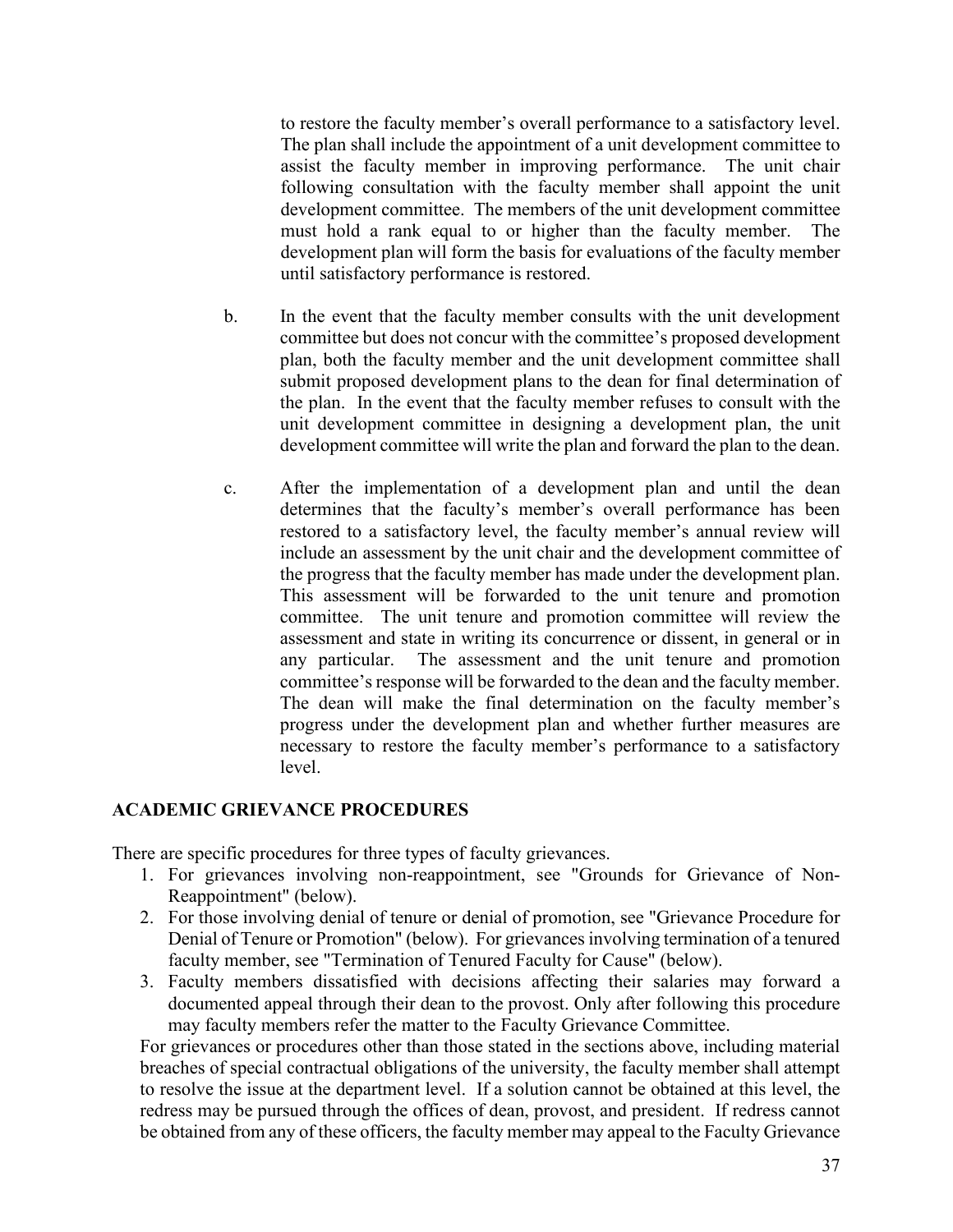Committee. If this committee finds that there are grounds for a grievance, it shall try to resolve the matter through mediation or other appropriate action. The committee shall report its recommendations and reasons to the faculty member and to the president. The president shall be the final university authority to whom a grievance may be submitted.

All days referred to in this procedure are calendar days; however, when the last day of such a period falls on a weekend or university holiday, the effective date shall be the next regular business day. The first day in the period shall be the day after the actual day of notification.

## **GROUNDS FOR GRIEVANCE OF NON-REAPPOINTMENT**

Grievances concerning non-reappointment are limited to the grounds of denial of academic freedom or denial of procedural due process. Due process applies particularly to required annual faculty evaluation and the observance of the timely notice requirements.

If these grounds are believed to exist, the faculty member shall have access to the grievance procedures outlined in "Grievance Procedure for Denial of Tenure or Promotion" (below).

# **GRIEVANCE PROCEDURE FOR DENIAL OF TENURE OR PROMOTION**

Upon receiving notice of denial of tenure or promotion, the faculty member may seek relief by taking the steps outlined below.

The grievance procedure may turn out to be lengthy, and the faculty member who initiates a grievance procedure is advised to maintain a file of dated correspondence sent or received, as well as dates and notes of conferences held concerning the case. Failure of any administrative official or reviewing authority to comply with the deadlines for action specified herein shall not operate to reverse or modify a tenure or promotion decision, but shall permit the faculty member to proceed directly to petition the Faculty Grievance Committee for consideration.

The first recourse of the faculty member shall be to request an immediate oral explanation from the member's administrative officer for the denial of tenure or promotion.

If the faculty member does not receive an oral explanation or believes that it is unsatisfactory, the faculty member may request from the dean of the college a written summary of the evaluations and reasons advanced pertaining to the faculty member's case upon which judgments were made and actions taken. The written request must be submitted to the dean within seven days of notification of denial of tenure or promotion. The dean will provide a summary within fifteen days of the request. The dean, after consultation with the provost, shall respond with a detailed summary of the evaluations included in vote justifications, in letters from external referees, and in administrative reviews, and with the vote of the UCTP. Such a summary will be made so as to protect the identity of the referees and faculty members.

Within seven days of receiving the dean's summary of the case, if the faculty member believes there are grounds for reconsideration of the case, the member may state in writing the grounds for this belief and submit them to the president. The president may order a review, at any faculty or administrative level, on the grounds for reconsideration set forth by the faculty member if the president believes the findings of the review could substantially alter the basis upon which the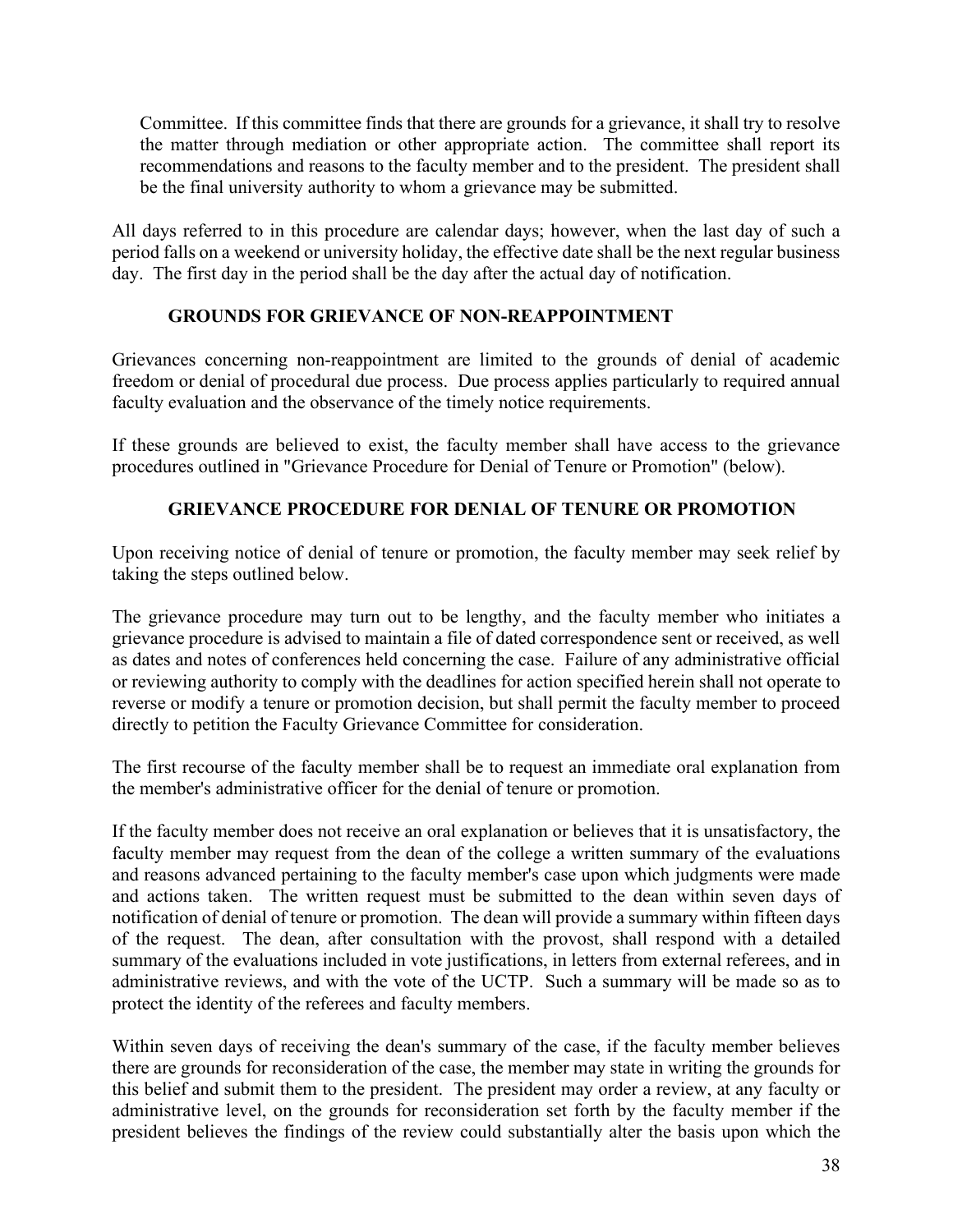initial decision of denial of tenure or promotion was reached. The president shall inform the faculty member in writing of the president's decision upon reconsideration and the reasons for it.

At that time, in the event of a negative decision, the president shall also inform the faculty member about the right of review by the Faculty Grievance Committee, including the name of the chair of the committee and the applicable review procedures. The presidential review, including any unit reviews, must be completed within a reasonable time not to exceed 120 calendar days.

After a negative decision upon reconsideration, a faculty member who believes that there is cause for grievance may petition the Faculty Grievance Committee. Such a petition must be made in writing to the chair of the Faculty Grievance Committee no later than seven days from receipt of the president's letter.

- a. The petition must be based on one or more of the following allegations: inadequate consideration of unit criteria, use of impermissible criteria, denial of procedural due process, or denial of academic freedom. The petition shall state the factual basis for the allegations and the relief requested. The committee shall use the following procedures in reviewing the petition:
	- i. The chair shall notify the faculty member of the time and place of the review and inform the faculty member about the specific procedures governing the review. The review shall be closed and non-adversarial.
	- ii. The proceeding shall be recorded on tape, which shall be for the confidential use of the committee only.
	- iii. For the review, the faculty member shall be permitted to choose as advisor either a faculty member or an academic administrator or privately retained counsel.
	- iv. The committee shall assist the faculty member in securing the attendance of those whose testimony may be of assistance to the committee in making its findings and recommendations. In addition to the summary provided to the faculty member by the dean of the college, the committee will provide the faculty member with a detailed summary of letters and evaluations included in the file. To retain confidentiality, the summary shall be prepared by the committee without attribution.
	- v. The review is to be held as speedily as possible taking into account the necessity to maintain a quorum and availability of parties essential to the proceeding. If a review cannot be completed within 120 calendar days the committee should notify the grievant of the schedule for completion of the review.
- b. If the Faculty Grievance Committee finds that there has been inadequate consideration of the unit criteria, the use of impermissible criteria, denial of procedural due process, or denial of academic freedom, the committee shall remand the case to the faculty or administrative level at which the inadequacy or denial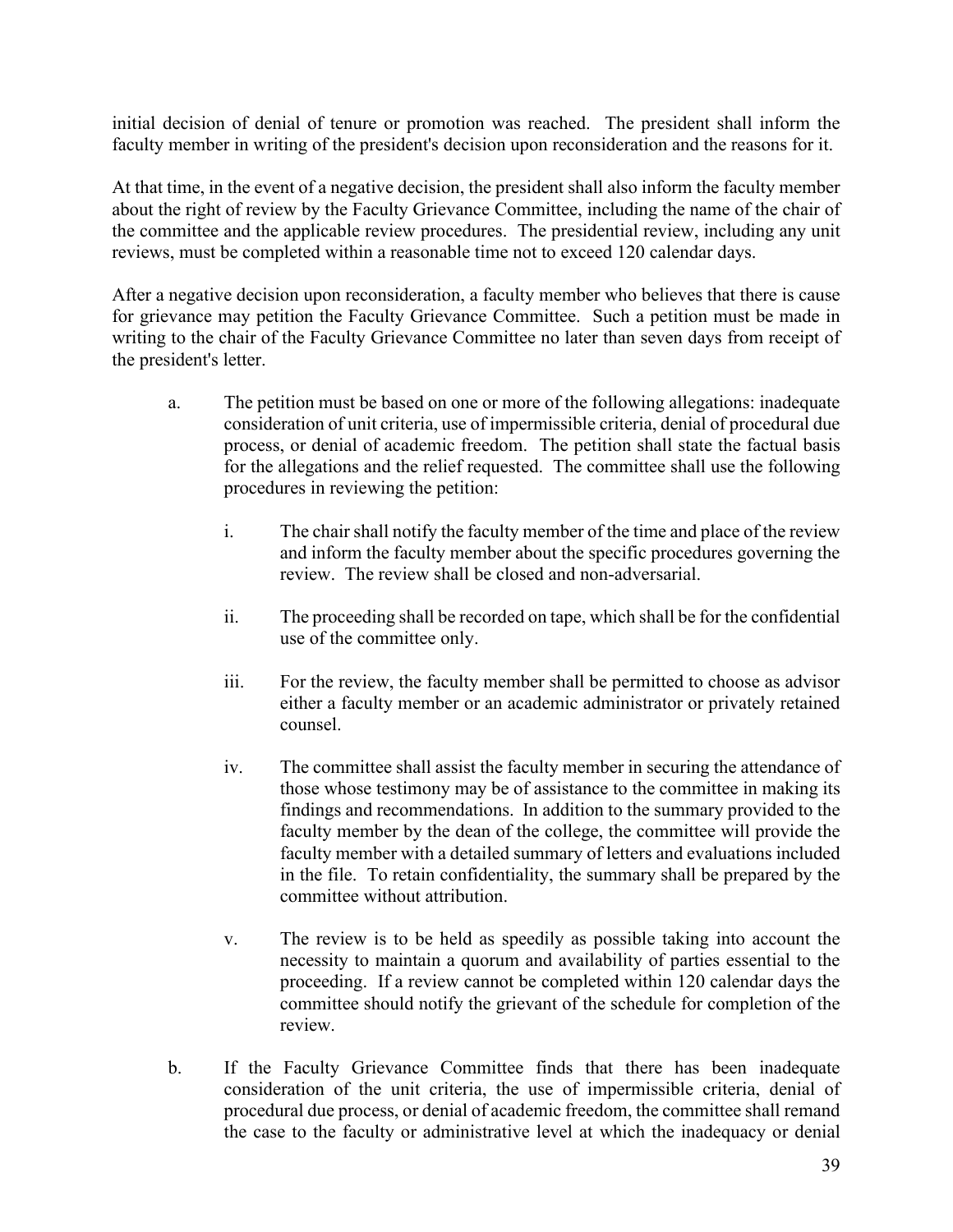occurred, and the evaluation of the faculty member shall begin anew at that point. The committee shall send a statement of its findings and decisions, including the reasons for them, to the faculty member, to the unit or administrative officer involved, and to the president. If the new consideration still results in denial of tenure or promotion, the level to which the case was remanded shall state the reasons in writing to the faculty member and to the committee.

- c. If the committee finds that the faculty member has cause for grievance but concludes that a new consideration of the case would not be worthwhile, it shall recommend to the president an equitable resolution of the case and provide the faculty member and the unit involved a statement of its findings and recommendations and the reasons for them. The committee, however, will not substitute its judgment for the qualitative professional judgments of the faculty in determining whether the relevant unit criteria have been adequately met. Thus, disagreement with such faculty judgment is not sufficient basis for the committee to recommend modification of the decision. The committee shall be limited to considering whether there is a factual basis in the record, taken as a whole, upon which an individual acting in good faith could rationally reach the result being grieved.
- d. If the committee recommends that the president modify or reverse a decision that is unfavorable to the faculty member, the president may implement the recommendation. If the president rejects the recommendation, the reasons for the rejection shall be stated in writing to the faculty member and to the committee. The president shall act on the committee's recommendation within twenty days.

The president shall be the final university authority to whom a grievance may be submitted.

# **TERMINATION OF TENURED FACULTY FOR CAUSE**

Termination or dismissal of a tenured member of the faculty shall be only for cause. Cause shall mean one or more of the following:

- 1. failure to perform adequately the duties of the position so as to constitute incompetence and/or habitual neglect of duty;
- 2. misconduct related directly and substantially to the fitness of the faculty member in the professional capacity as teacher or researcher;
- 3. conduct or action not protected by the Constitution or laws and which is a clear interference with the academic functions of the University;
- 4 prolonged inability to perform the duties required for the position which exceeds the maximum period of leave available for a disability as defined in University Policy HR [1.06 Sick Leave;](http://www.sc.edu/policies/hr106.pdf) termination of a tenured member of the faculty for medical reasons will be based upon clear and convincing medical evidence that the faculty member cannot continue to fulfill the terms and conditions of appointment;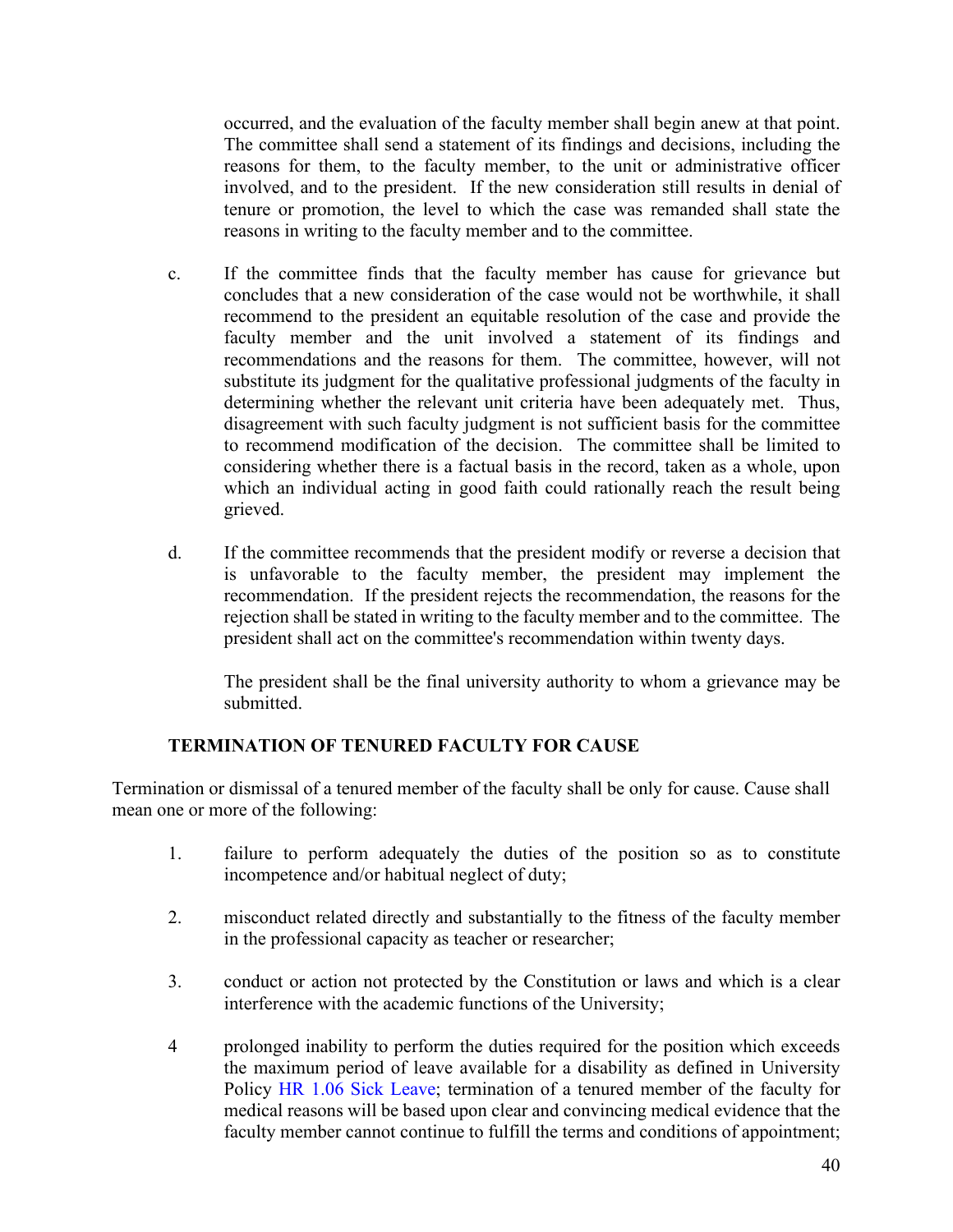- 5. lapse or withdrawal of licensure to practice in the state of South Carolina or withdrawal of admitting privileges to affiliated teaching hospitals with respect to clinical faculty in the School of Medicine; the loss of licensure in any other professional area may also be considered as a cause for termination if the license is necessary for the performance of one's academic duties;
- 6. bona fide reduction in staff, which may be caused by financial exigency or by discontinuance or reduction in size of a program or instructional unit for reasons not related to financial exigency.

Failure to make substantial progress toward meeting the performance goals of a development plan established through the post-tenure review process may expose a faculty member to proceedings for termination of tenure under this chapter.

## **PROCEDURES**

Termination for failure to perform duties due to incompetnence and/or habitual neglect of duty; termination for conduct as specificed in Sections 2 and 3 of Termination of Tenured Faculty for Cause above; medical reasons; termination for lapse or withdrawal of license.

1. Discussion with the president

After it becomes evident to the president that termination may be desirable, there must be discussion between the faculty member and the president with the intent of arriving at a mutually agreed upon resolution.

2. Re-Assignment

The president may assign the faculty member to new duties if the faculty member's continuance in normal duties threatens immediate harm to that faculty member or to others.

3. Faculty Advisory Committee Review

If the president and the faculty member are unable to reach a resolution, the president shall inform the Faculty Advisory Committee of his or her desire to terminate a tenured member of the faculty. The president shall give this committee a statement of charges, framed with reasonable particularity, and the factual basis for these charges, also stated with reasonable particularity. The function of the committee shall be to determine whether the facts alleged, if true, would establish the charge and whether the charge is of such a nature as to warrant termination. The discussions, records, and recommendations of the committee shall remain confidential.

The committee shall inform in writing both the president and the faculty member of its recommendations and its reasons therefore. Should the president then wish to pursue termination proceedings he or she shall, by letter, inform the faculty member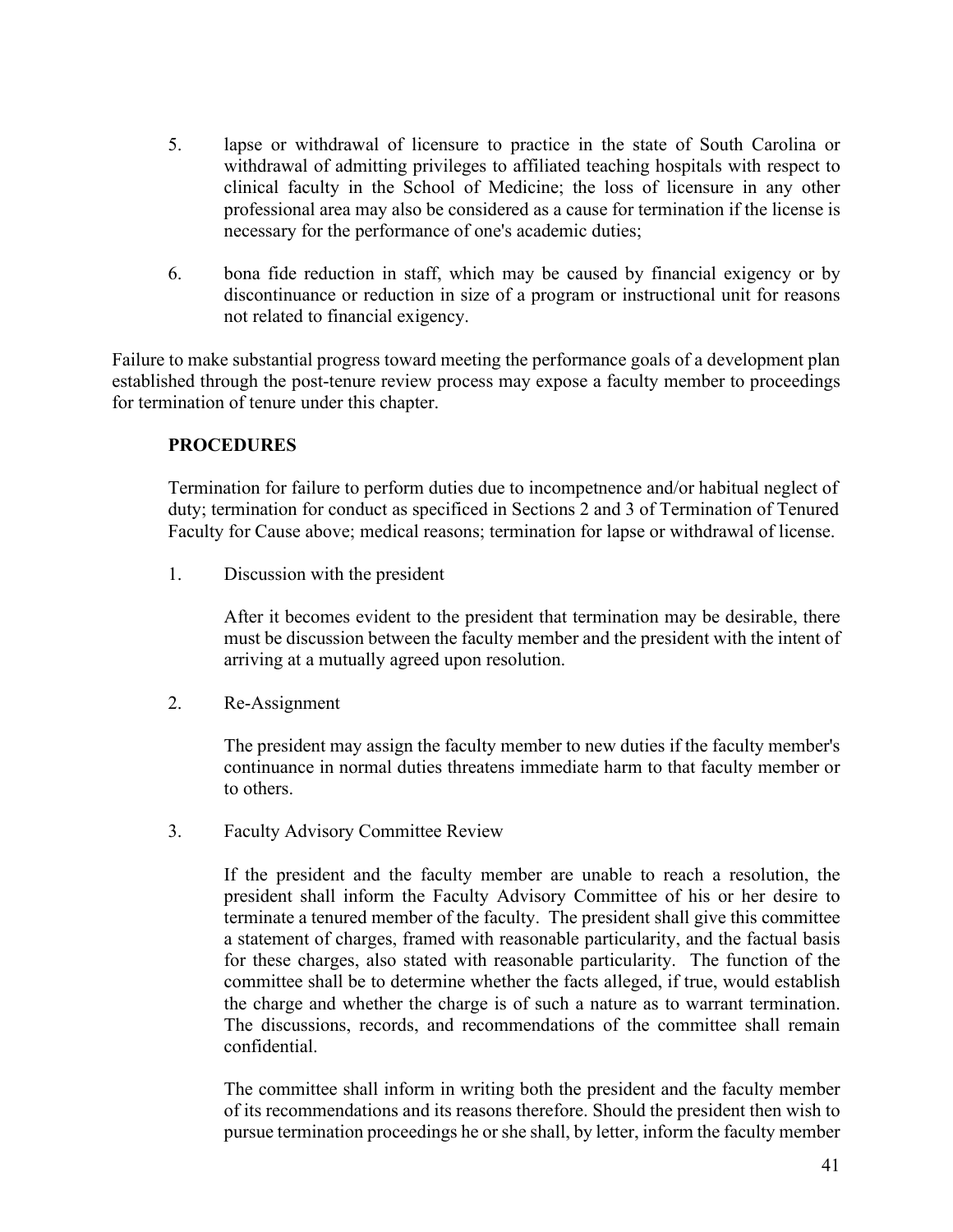of the intention to terminate, including a precise statement of specific charges. The letter shall also inform the faculty member of the member's right to request a hearing on this decision by the Tenure Review Board. (See below)

If the faculty member takes no action within ten days of receipt of notification by the president, the president, without recourse to further proceedings, may send a written letter of termination.

4. Tenure Review Board Hearings

If the faculty member desires a hearing by the Tenure Review Board, the member must so inform the board and the President in writing within ten days of receipt of notification by the president of the proposed termination.

Upon receipt of a written request for a hearing, the chair of the Tenure Review Board shall schedule a hearing no sooner than 20 days and no later than 60 days from the date of receipt. All parties must be given written notice as to time, date, and place.

The board may hold joint pre-hearings with the parties in order to simplify the issues, effect stipulations of facts, or for other appropriate objectives as will make the hearing fair, effective, and expeditious. At this stage, members of the board may disqualify themselves for bias or interest, and the parties involved may raise the question of disqualification. The Senate Steering Committee shall appoint new members to fill vacancies created on the Tenure Review Board for this particular hearing.

The following standards and procedures shall apply in the conduct of the hearing:

- a. The hearing shall be closed.
- b. A verbatim record of the hearing or hearings will be taken and a copy made available to the faculty member on request and without cost.
- c. The burden of proof that adequate cause exists rests with the president and shall be satisfied only by clear and convincing evidence in the record, as established at the hearing, considered as a whole.
- d. The faculty member may choose an academic advisor and/or counsel to be present during the proceedings.
- e. The faculty member will be afforded an opportunity to obtain necessary witnesses and documentary or other evidence. The president will cooperate with the board in securing witnesses and making available documentary and other evidence.
- f. The board may grant adjournments to enable either party to investigate evidence to which a valid claim of surprise is made.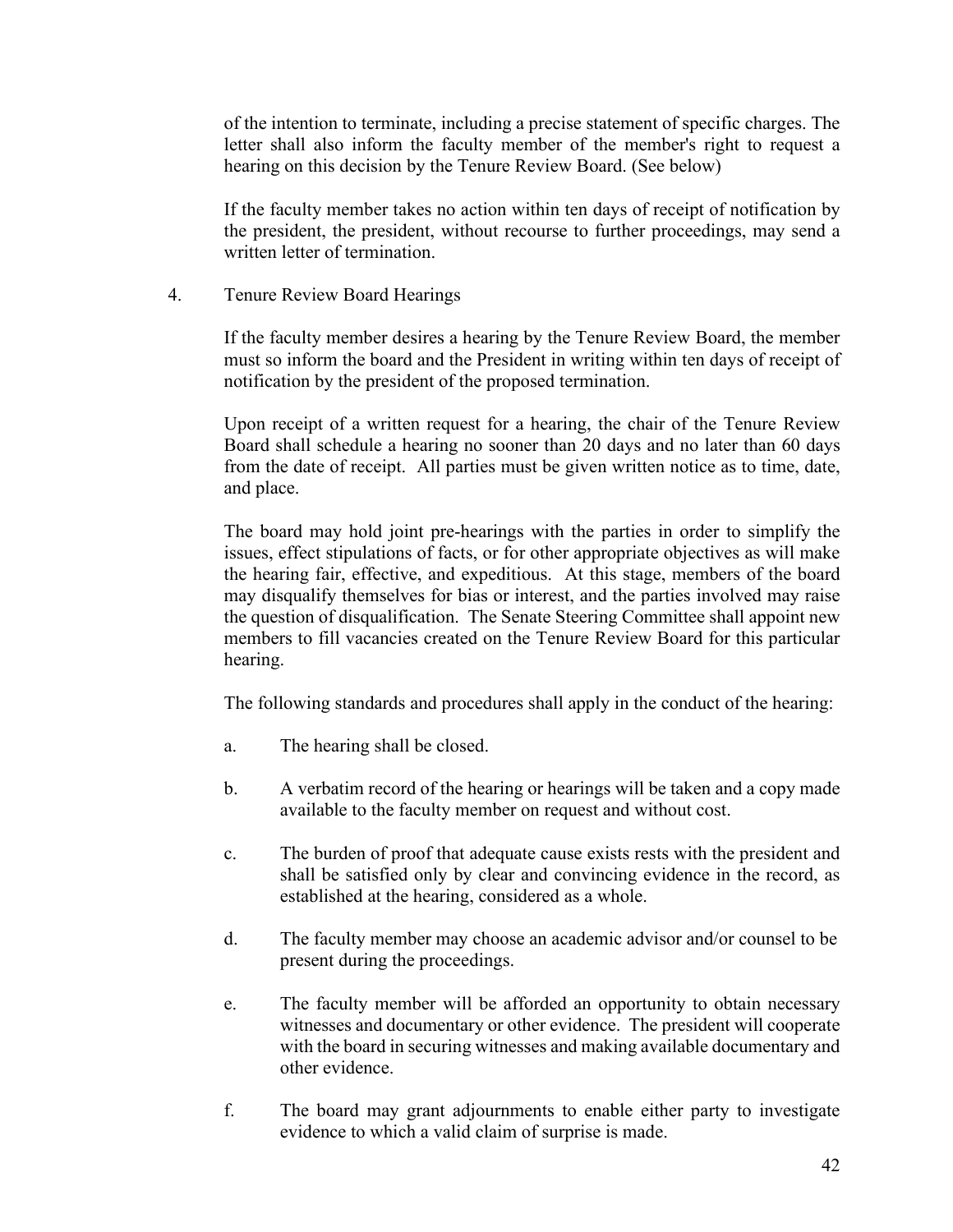- g. The faculty member and advisor or counsel and the president or representative will have the right to confront and cross-examine all witnesses. Where the witnesses cannot or will not appear but the board determines that the interests of justice require admission of their statements, the board will identify the witnesses, disclose statements, and, if possible, provide for interrogatories.
- h. The board will not be bound by strict rules of legal evidence and may admit any evidence which is of probative value in determining the issues involved. Every possible effort will be made to obtain the most reliable evidence available.
- i. The findings of fact and the decision of the board will be based solely on the hearing record.

If the Tenure Review Board concludes that adequate cause for termination has been established, it shall so inform the President and the faculty member.

If the board concludes that action short of termination would be more appropriate, it shall so inform the president and the faculty member, together with supporting reasons, and the termination proceedings shall stop at this point.

If the board concludes that adequate cause for termination has not been established, it shall so inform the president and the faculty member, together with supporting reasons, and the termination proceedings shall stop at this point.

5. Final Disposition and Appeals

Within ten days of receipt of the board's report, the president shall inform in writing the faculty member and the board of his or her decision together with supporting reasons. The president shall inform the faculty member of the right to appeal an adverse decision to the Academic Affairs Committee of the Board of Trustees, sitting in consultation with the Faculty Liaison Committee. If the faculty member takes no action within ten days of receipt of notification by the president, the president may send a letter of termination.

The decision by the Academic Affairs Committee is final within the university. If the committee's decision is to support the intention of the president, the president may then send formal notification of termination.

### **Termination because of bona fide reduction in staff**

1. Termination Because of Financial Exigency

Financial exigency shall mean an imminent financial crisis which threatens the survival of the institution as a whole and which cannot be alleviated by less drastic measures than termination of tenured faculty members.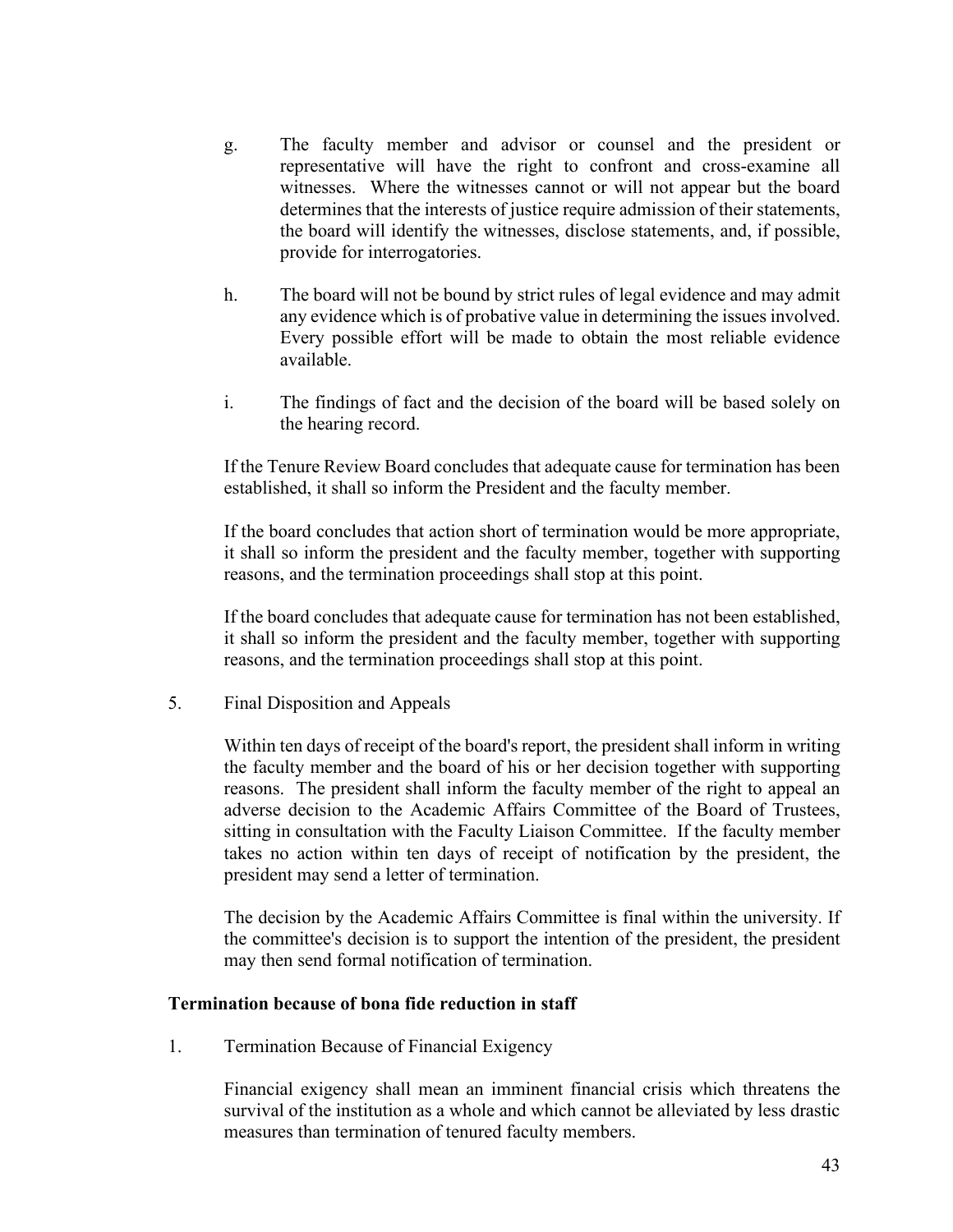A committee of the faculty must participate with the administration in the decision that a condition of financial exigency exists or is imminent and that all feasible alternatives to termination of tenured appointments have been pursued. This committee shall consist of nine members of the faculty, no more than two from the same college, appointed by the Chair of the Faculty Senate with the concurrence of the Faculty Advisory Committee. The committee must participate in the formulation of criteria for determining termination. Length of service may be appropriately included among the criteria. The committee itself or through appointing persons and/or groups as agents must participate in the decision as to which individuals shall be terminated.

A faculty member receiving notification of an intention to terminate because of financial exigency is entitled to a hearing before the Tenure Review Board as specified in "Termination For Failure To Perform Duties Due To Incompetence and/or Habitual Neglect of Duty; Termination for Conduct As Specified In Sections 2 and 3 of 'Termination of Tenured Faculty for Cause' above; Medical Reasons; Termination For Lapse Or Withdrawal Of License."

The issues in this hearing may include:

- a. the existence and extent of the condition of financial exigency. The burden will rest with the President to prove the existence and extent of the condition;
- b. the validity of the educational judgments and criteria for determining termination;
- c. whether the criteria are being properly applied in the individual case
- 2. Termination Because of Reduction in Program or Instructional Unit

The decision to discontinue or reduce a program or instructional unit will be based upon long-range judgments that the educational mission of the institution as a whole will be enhanced by the discontinuance in contrast to considerations which reflect cyclical or temporary conditions.

The decision to discontinue or reduce a program or instructional unit must be arrived at jointly by the President and the faculty committee as described in Section 1 of "Termination Because of Bona Fide Reduction in Staff."

Every effort must be made to place faculty members affected by discontinuance in another suitable position within the institution. If placement in another position would be facilitated by a reasonable period of training, financial and other support for such training will be proffered. Only if no position is available may a tenured member of the faculty be terminated for reasons of discontinuance.

A faculty member receiving notification of an intention to terminate because of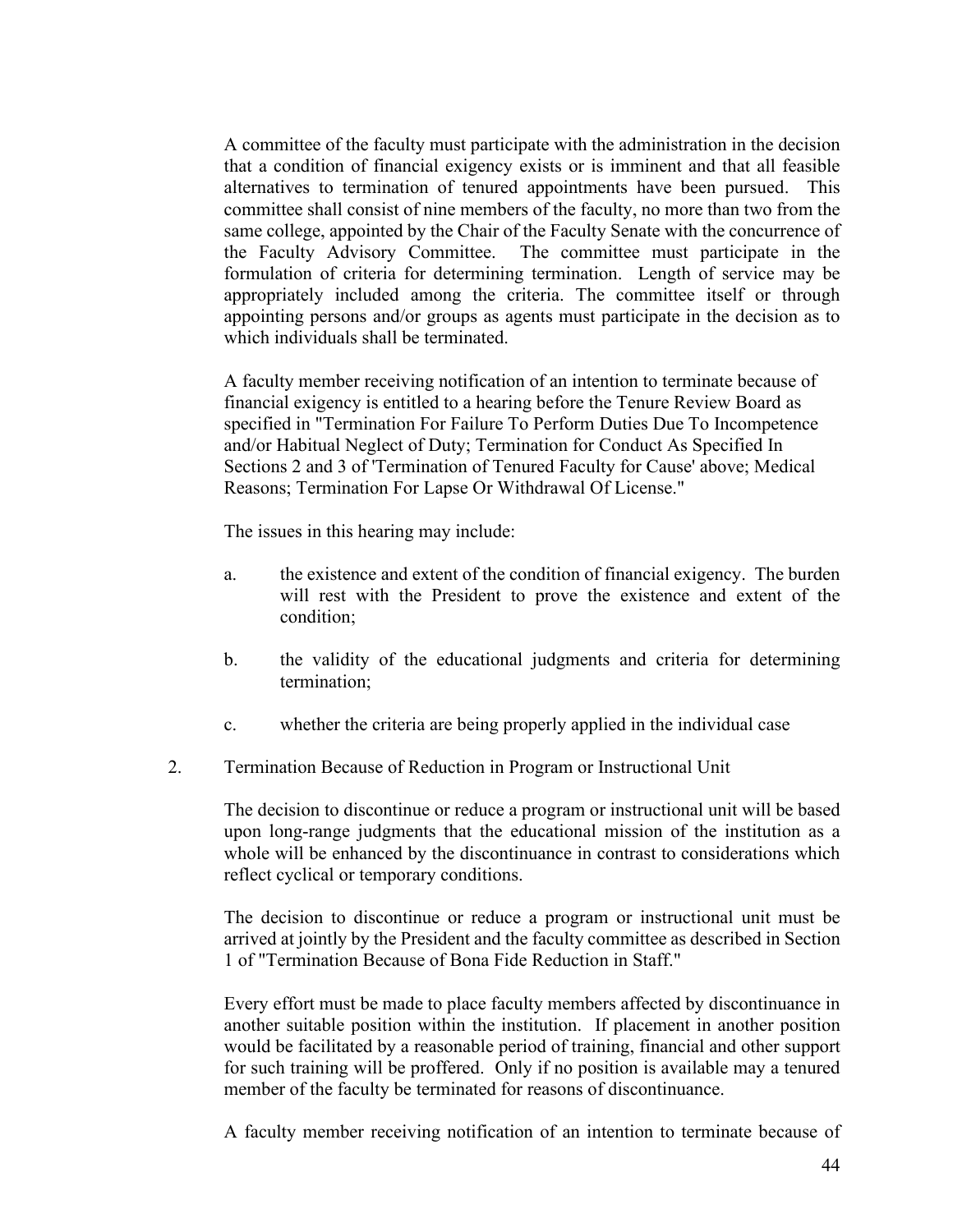discontinuance is entitled to a hearing before the Tenure Review Board as specified in Sections 4 and 5 of "Termination For Failure To Perform Duties Due To Incompetence and/or Habitual Neglect of Duty; Termination for Conduct As Specified In Sections 2 and 3 of 'Termination of Tenured Faculty for Cause' above; Medical Reasons; Termination For Lapse Or Withdrawal Of License."

A faculty member receiving notification of an intention to terminate because of discontinuance or reduction in program or instructional unit shall be given a year's notice.

3. In all cases of termination of appointment, the place of the faculty member concerned will not be filled by a replacement within a period of three years, unless the released faculty member has been offered reinstatement and a reasonable time in which to accept or decline it.

## **TERMS OF EMPLOYMENT**

Unless otherwise noted in the letter of appointment, employment of the members of the faculty will be for a period of nine months. The salary for one semester will be one-half that of the nine-month period.

Faculty members may teach during summer (May – August) subject to the teaching load, as defined, and any further limitations determined by the Chief Academic Officer. Faculty members must advise the department chair or dean before December 1 of their summer school intentions and at that time may be assigned to teach in a summer session, as conditions warrant. Summer school teaching may depend on the availability of funds or the size of enrollment. With the approval of the dean, faculty members may receive compensation for sponsored research and other duties not related to teaching during the summer months. See policy [HR 1.81 Summer](https://www.sc.edu/policies/ppm/hr181.pdf)  [Compensation for Faculty](https://www.sc.edu/policies/ppm/hr181.pdf) for further information.

All faculty members will be available from August  $16<sup>th</sup>$  through May  $15<sup>th</sup>$ .

## **ACTIVITIES AND COMPENSATION BEYOND BASE EMPLOYMENT**

Faculty members may be permitted to do professional work of an expert character outside the university and to receive pay for it when the work in question contributes to their professional development. Faculty members will report any material increase in outside professional activity immediately and will make appropriate financial disclosure as specified in policy [ACAF 1.50](https://www.sc.edu/policies/ppm/acaf150.pdf)  [Outside Professional Activities for Faculty](https://www.sc.edu/policies/ppm/acaf150.pdf) and policy [RSCH 1.06 Disclosure of Financial Interests](https://www.sc.edu/policies/ppm/rsch106.pdf)  [and Management of Conflicts of Interest Related to Sponsored Projects \(Research\).](https://www.sc.edu/policies/ppm/rsch106.pdf) The university reserves the right to declare a conflict of interest at any time; see also policy [BTRU 1.18 Conflict](https://www.sc.edu/policies/ppm/BTRU118.pdf)  [of Interest.](https://www.sc.edu/policies/ppm/BTRU118.pdf)

No member of the teaching staff will receive compensation for tutoring students in any course for which the member is empowered to grant the student credit or over which that member has any authority. This regulation does not prohibit tutoring for remuneration in subjects over which the tutor has no control.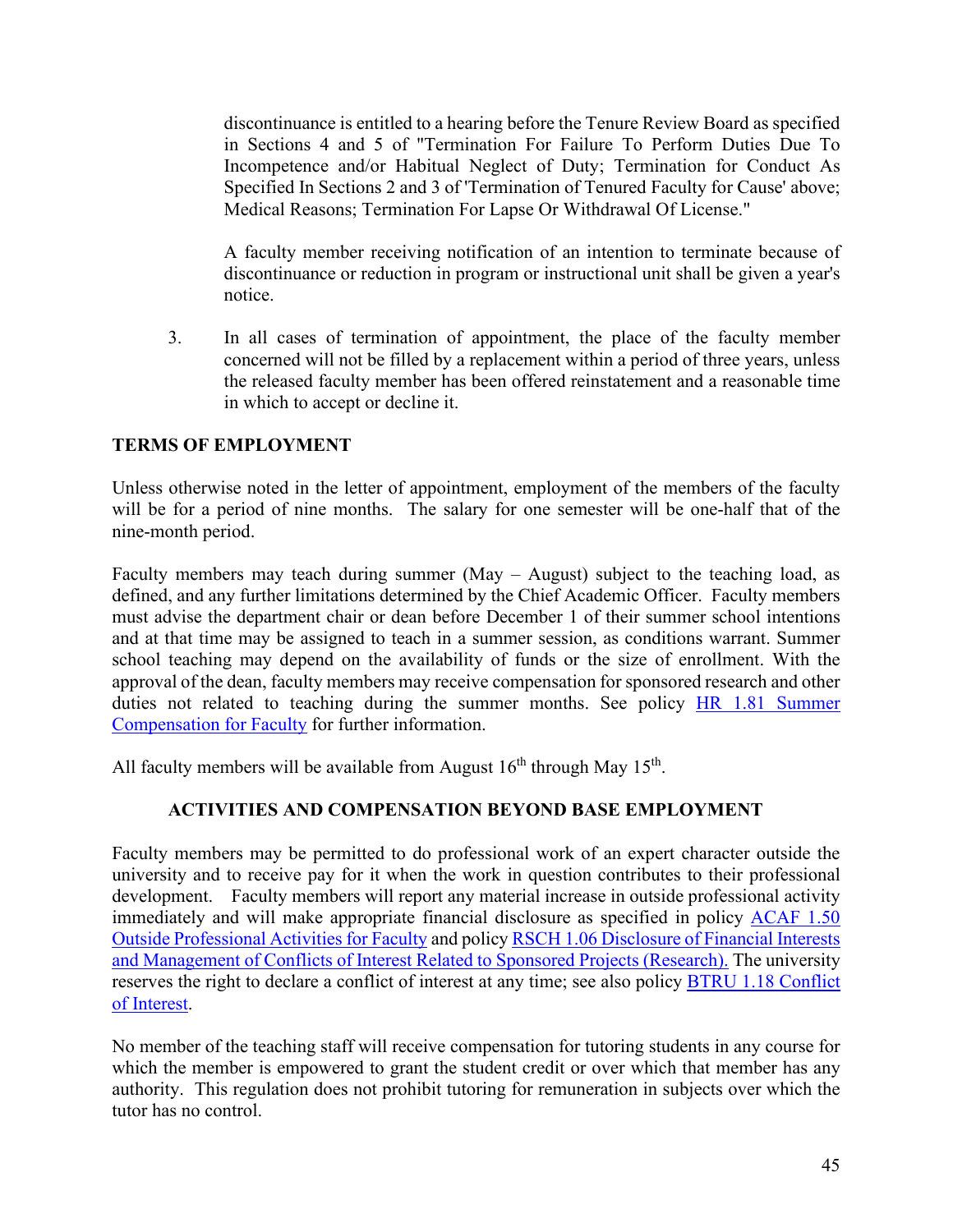Employees are subject to state law regulating dual employment; see [HR 1.78 Dual Employment.](https://www.sc.edu/policies/ppm/HR178.pdf)

# **PROFESSIONAL-TRACK FACULTY**

Professional-track faculty on fixed-term contracts are subject to the same terms of employment as other fixed-term appointees for annual and sick leave, and to annual performance reviews by their dean or director, as described in the unit policies and procedures. Individuals hired on fixed-term contracts as professional-track faculty are ineligible for tenure. Service in a professional-track appointment is not considered part of a probationary period for tenure consideration.

# **BENEFITS AND PRIVILEGES**

Faculty of all tracks and ranks are subject to state regulations and university policies and procedures, including health insurance, retirement plans and other benefits offered by the state of South Carolina or by the University of South Carolina. Specific terms of these benefits are determined by the provider and applicable based on recorded individual Notice of Election. Other benefits and privileges include but are not limited to tuition assistance and special access to athletic tickets. Faculty have voice in the selection and potentialon expansion of these benefits and privileges through faculty governance processes including the Faculty Welfare Committee.

# **INTEGRITY IN RESEARCH AND SCHOLARSHIP**

The integrity of university programs requires that faculty eschew misconduct, that allegations of misconduct be resolved justly, and that a person making a good-faith allegation of misconduct not be subjected to recrimination.

"Misconduct" in this regard will be defined as serious deviation from accepted standards and practices in proposing, carrying out, or reporting the results of scholarly undertakings, such as fabrication, falsification, or plagiarism; material failure to comply with university, government, or professional requirements for protection of researchers, human subjects, or the public, or for ensuring the welfare of laboratory animals; or failure to meet other material professional standards or legal requirements governing research.

Honest error and differences in interpretation or judgment of data do not constitute misconduct. See also the *Policies and Procedures Manual*.

# **TEACHING RESPONSIBILITY**

At the beginning of each term, instructional staff members shall state clearly in a syllabus the instructional objectives of each course they teach. They shall seek to fulfill these objectives and give examinations consistent with them. Instructional staff members shall follow the course descriptions published in the university *Undergraduate Studies Bulletin* and *Graduate Studies Bulletin*.

Instructional staff members shall inform their students about how they determine final grades and any attendance requirements that differ from the university attendance policy. At the request of a student, a faculty member should provide, before the free drop date, an evaluation of the student's progress.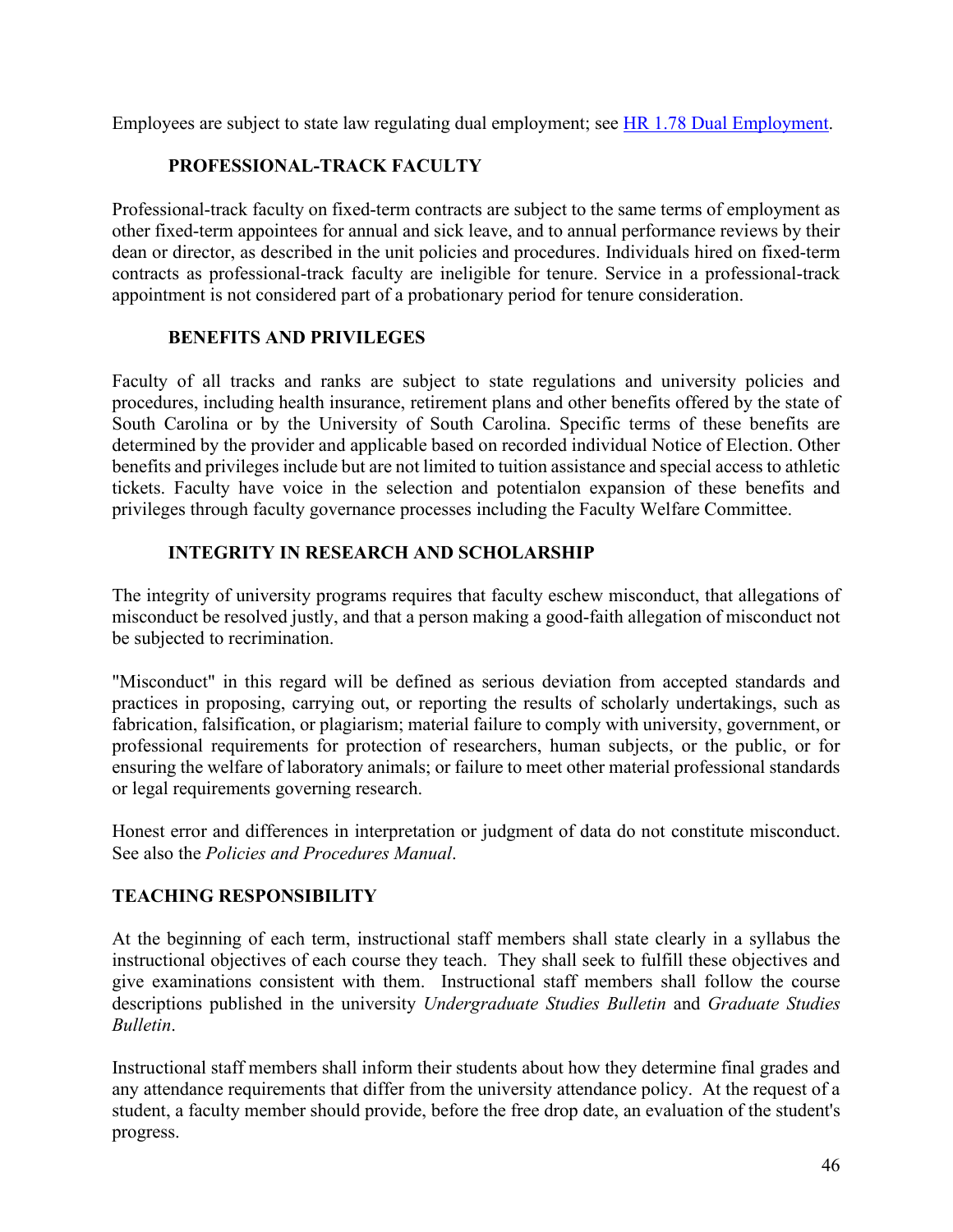Instructional staff members shall retain final examinations for one semester and should review graded examinations and papers with their students, if the students desire. They should grade and return examinations promptly.

Instructional staff members should meet their classes regularly at scheduled times. If unable to meet their classes, they shall notify the dean or department chair.

Instructional staff members should post a reasonable number of convenient office hours, as determined administratively, with the option of appointments.

Instructional staff members shall refrain from engaging in romantic or sexual relations with students over whom they have academic or supervisory control.

Instructional staff members responsible for academic advising should be in their offices at specified hours during registration.

## **NORMAL WORK SCHEDULE**

The work schedules of full-time faculty are necessarily flexible, but the normal teaching assignment shall be twelve hours or its equivalent. Teaching assignments will be affected by the number of students in the class, the level of the course, research, and other factors.

All absences of faculty members shall be reported to the dean. Faculty members shall obtain approval of absences from their chair or, in nondepartmentalized units, the dean. Faculty members' sick leaves shall be reported to the department chair and recorded through the Internet-based Time & Attendance Management System (ITAMS). Department chairs shall notify their dean if they expect to be absent from campus. In the event of any absence by a dean, chair, or faculty member for an unusual amount of time, the dean should notify the provost.

## **LEAVE**

### **ANNUAL LEAVE**

Faculty members employed on less than a twelve-month basis shall not earn annual leave.

Faculty members on twelve-month appointment with no stipulation of term and who work at least half-time shall accumulate annual leave at the rate of one and one-quarter days per month of continuous employment. After ten years of service, they shall earn additional annual leave for each year in excess of ten years of service, up to a maximum accrual of thirty days per calendar year. Part-time employees earn annual leave on a pro-rata basis. All time taken off from normal duties must be reported and will be deducted from accrued leave.

Faculty members working on grants or contracts and earning annual leave may be required to use all accumulated annual leave prior to the termination of the grants or contracts.

Faculty members who change to other than a twelve-month appointment may be required to use all accumulated annual leave prior to the change.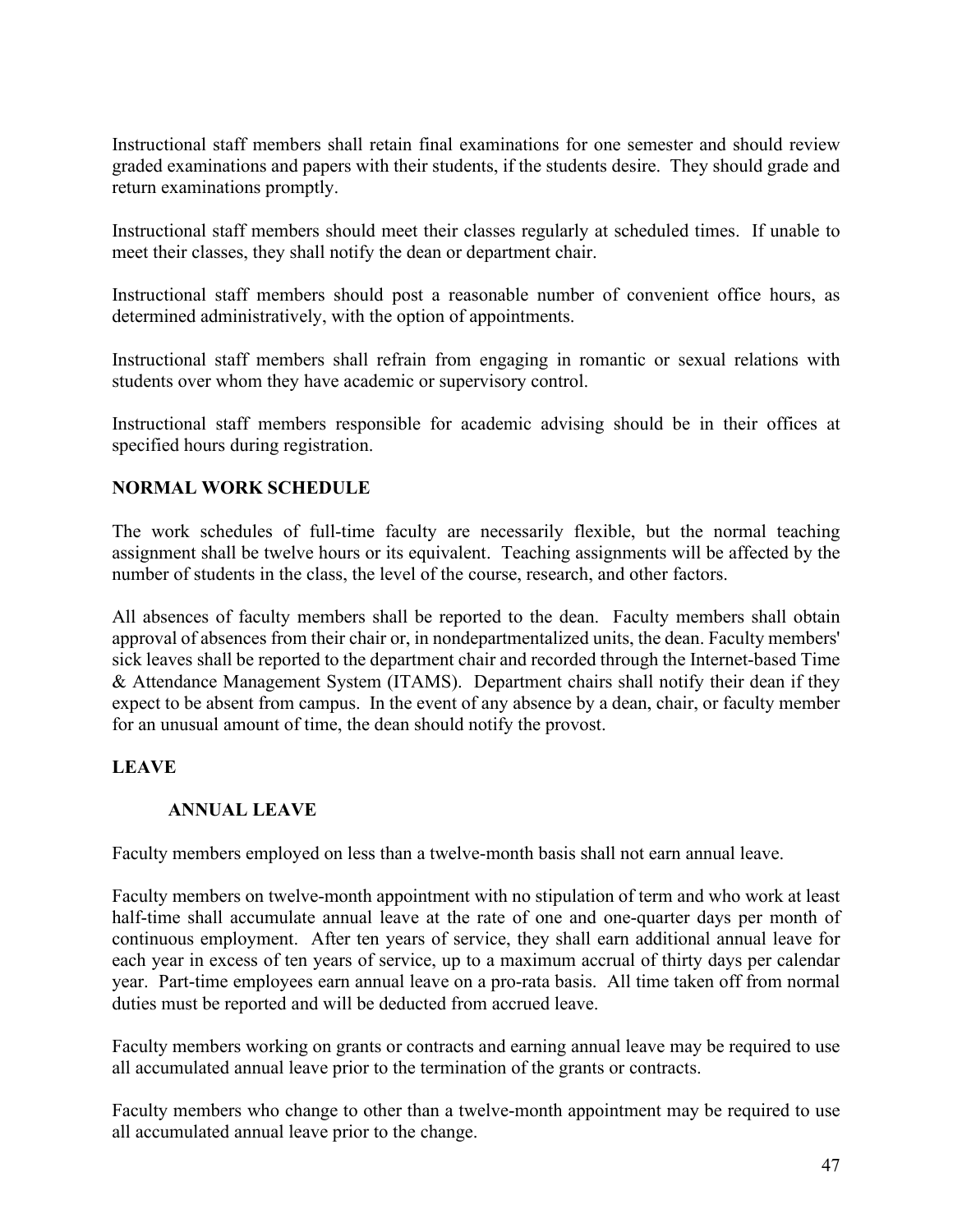No more than thirty days of annual leave may be used in any calendar year. Upon separation from employment, faculty members shall be paid for a maximum of forty-five days of unused annual leave. See also the *Policies and Procedures Manual*.

## **SICK LEAVE**

Faculty members who are scheduled to work at least half time will be eligible to earn sick leave that accrues at the rate of one and one-quarter work days per month of active employment. Parttime faculty shall earn sick leave on a pro-rata basis. No more than 195 days of sick leave may be accrued; however, no more than 180 days of sick leave may be carried over into a new calendar year. Any faculty members who, prior to January 1, 1969, accrued and carried over unused sick leave in excess of 180 days will not lose the excess leave but will retain that amount of leave which will then become the maximum amount the faculty member may carry over into future years. If the faculty member subsequently reduces the amount of sick leave carried over to 180 days, that amount will become the maximum amount of sick leave the faculty member may thereafter carry over.

Sick leave should be deducted in whole or partial work days. Faculty members must report sick leave taken on any normal work day, even though not scheduled to teach a class on that particular day.

Sick leave may be used for periods of illness, injury, maternity, or medical appointment. If faculty members miss more than ten work days for one of these reasons, they shall submit an application for disability leave to their chair or dean and to the Division of Human Resources. If a period of absence certified by a health care professional exceeds the amount of accrued sick leave, the faculty member may use annual leave, if available, or apply for leave without pay. The request for leave may not be denied for an illness or disability of a faculty member that is certified by a health care professional. The amount of sick leave shall not exceed the time certified by the health care professional. The total period of leave normally shall not exceed 180 work days of leave with pay or 180 calendar days of combined leave with and without pay. In extenuating circumstances and at the discretion of the president or the president's designee, the period of authorized leave may be extended up to a total of 365 calendar days of combined leave.

Faculty members may take up to ten days of available sick leave in each calendar year to care for a member of their immediate family.

Up to six weeks of available sick leave may be used for the adoption of a child, provided the person applying for the leave is the primary care-giver.

Sick leave shall accrue for faculty members on leave with pay.

See also University Policy [HR 1.06 Sick Leave.](http://www.sc.edu/policies/hr106.pdf)

# **FAMILY MEDICAL LEAVE**

The university will grant eligible faculty members up to 12 work weeks of unpaid leave during a calendar year for any of the following reasons: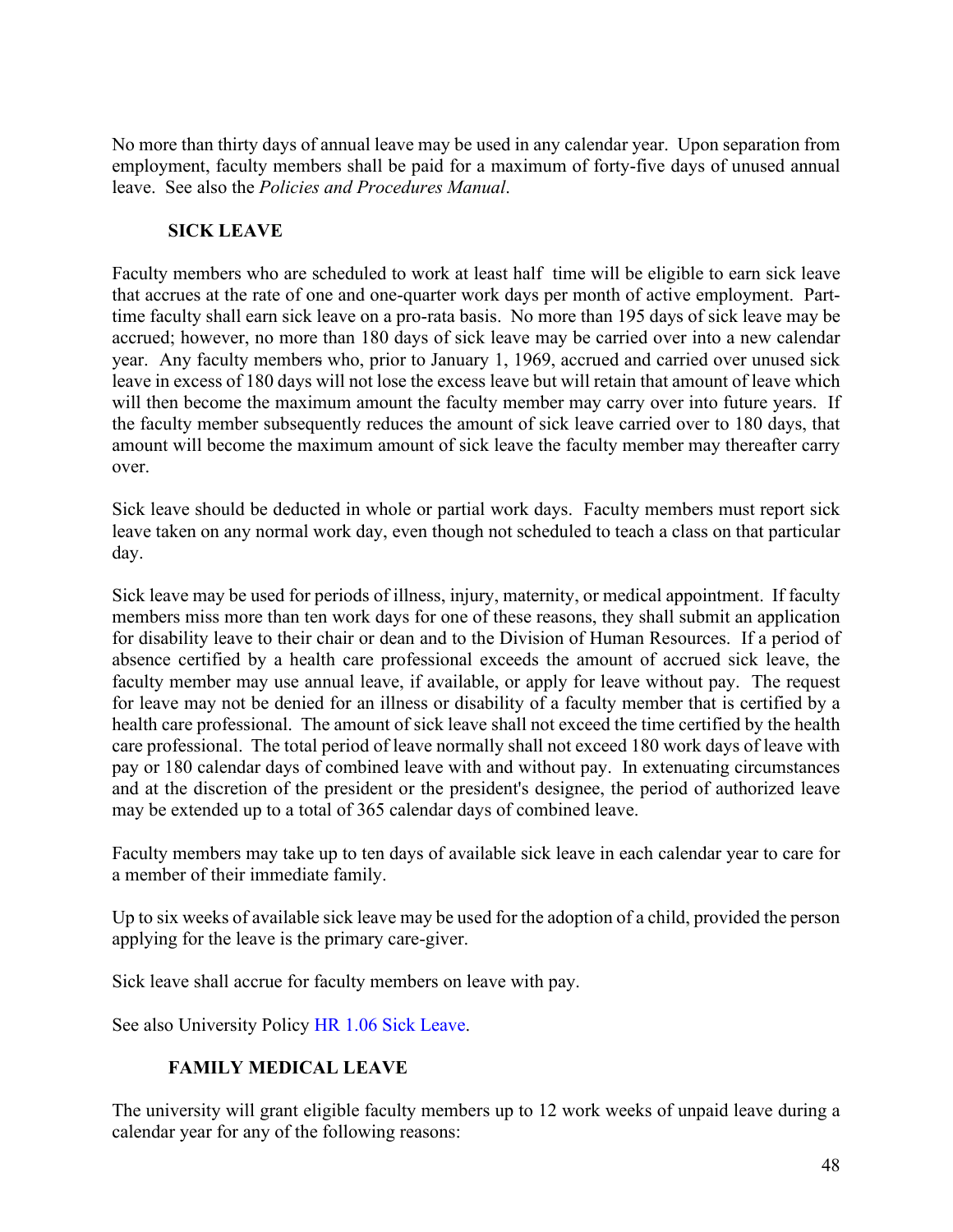- 1. The birth or adoption of a child or the foster care placement of a child; (NOTE: Eligibility expires 12 months after the date of the birth or placement.)
- 2. To care for the faculty member's spouse, child, or parent with a serious health condition;
- 3. A serious health condition that renders the faculty member unable to perform the essential functions of the faculty member's employment responsibilities.

To be eligible, a faculty member must have been employed by the State of South Carolina for at least 12 months and have completed at least 1250 hours of service during the 12-month period preceding

the faculty member's request for family medical leave. In some cases, paid leave may be used for FMLA purposes**.** See also the *Policies and Procedures Manual*.

# **LEAVE TRANSFER PROGRAM**

Faculty members who earn annual or sick leave may donate to or apply for leave from the university's system leave transfer program. Sick-leave donors shall maintain no less than a fifteenday sick leave balance, and they may donate no more than half the amount of leave earned during the calendar year of the donation. Donated leave may not be restored or returned, nor may leave donors designate the recipient. Requests to use leave from the pool shall be based on a catastrophic personal emergency requiring a prolonged absence that would result in a substantial loss of income because of the unavailability of paid leave. Leave transfer requests shall be granted only if the chair or dean certifies that funds are available to pay for the leave; they also must be approved by the vice president for human resources or the vice president's designee. See also University Policy [HR. 1.10 Leave Transfer Policy.](http://www.sc.edu/policies/hr110.pdf)

## **COURT LEAVE**

Faculty members summoned to jury duty or subpoenaed as witnesses for litigation in which they are not parties shall be granted leave with pay. See also the *Policies and Procedures Manual*.

## **MILITARY LEAVE**

Faculty members not on term appointment who are members of the United States armed forces reserves, including the Coast Guard Reserve and the National Guard, shall be entitled to leave with pay for up to fifteen regularly scheduled work days in any calendar year for training or other duties ordered by the governor or any department or agency of the United States government having authority to issue such orders. Such duty or training should be arranged so as to interfere as little as possible with regular duties.

Faculty members who are commissioned, enlist, or are selected for military service shall be granted leave without pay. Faculty members shall be reinstated to active employment in a position comparable to that held at the time such leave was granted if they apply for reemployment within ninety days of release from service.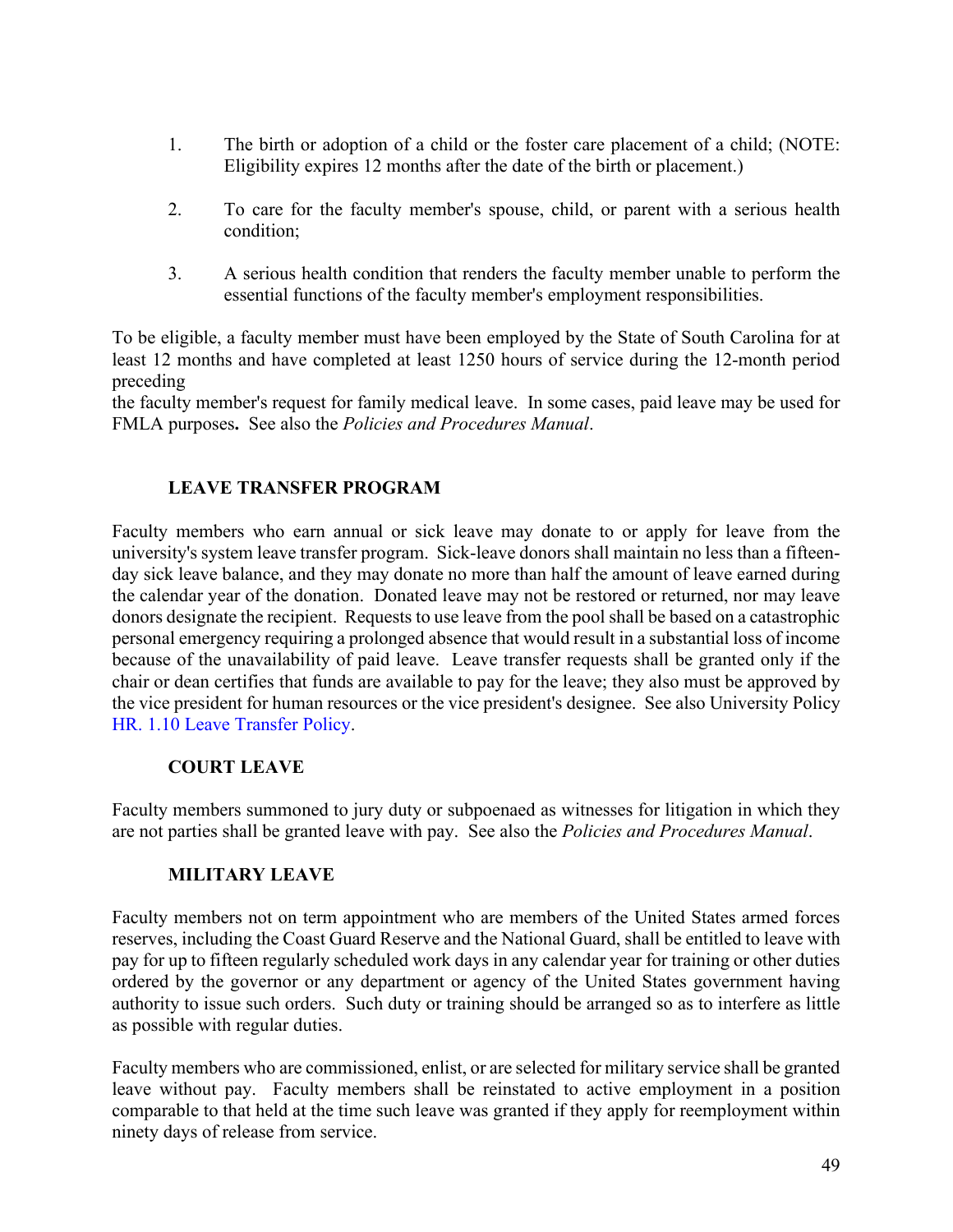See also the *Policies and Procedures Manual*.

### **DEATH IN FAMILY**

Faculty members shall be allowed up to three consecutive days of leave with pay for a death in the immediate family. See also University Policy [HR 1.09 Other Leave with Pay.](http://www.sc.edu/policies/hr109.pdf)

### **LEAVE WITHOUT PAY**

Leave without pay may be granted for active military service or for an extended period of disability because of illness, injury, or maternity.

The president may grant leave without pay on the recommendation of the appropriate administrators if the best interest of the university will be served. If a faculty member fails to return after the period for which leave has been granted, the appointment shall be terminated. The authorization of leave without pay shall be a matter of administrative discretion and may be considered for extended absence in the interest of the university, such as advanced academic training, research, or experiences leading to increased competence of the faculty member. Such leave may be granted for a maximum continuous period of one year, unless extended by the president.

Leave without pay for personal reasons may be granted by the chair or dean for up to ten consecutive calendar days. Upon request by the chair or dean, the vice president for human resources, or the vice president's designee, may grant leave without pay in excess of ten consecutive calendar days.

Failure to obtain approval prior to taking leave without pay may result in the absence being charged as unauthorized leave.

Annual and sick leave shall not accrue during periods of leave without pay, but accumulated leave totals shall not be forfeited. Before starting leave, faculty members should contact the Division of Human Resources about the continuation of health and dental insurance, and other benefits.

See also University Policy [HR 1.12 Leave Without Pay.](http://www.sc.edu/policies/hr112.pdf)

## **SABBATICAL LEAVE**

Sabbatical leave allows full-time faculty members relief from normal duties in order to pursue significant projects designed to improve them as teachers and researchers and increase their contributions to the university. It permits faculty members to achieve educational goals that could be reached, if at all, only over an extended period of time when pursued under the demands of regular university duties. Consequently, recipients shall be released from all university duties during their sabbaticals.

A faculty member requesting such leave shall demonstrate, by means of a written proposal, how planned activities will serve the purposes for which the leave is intended.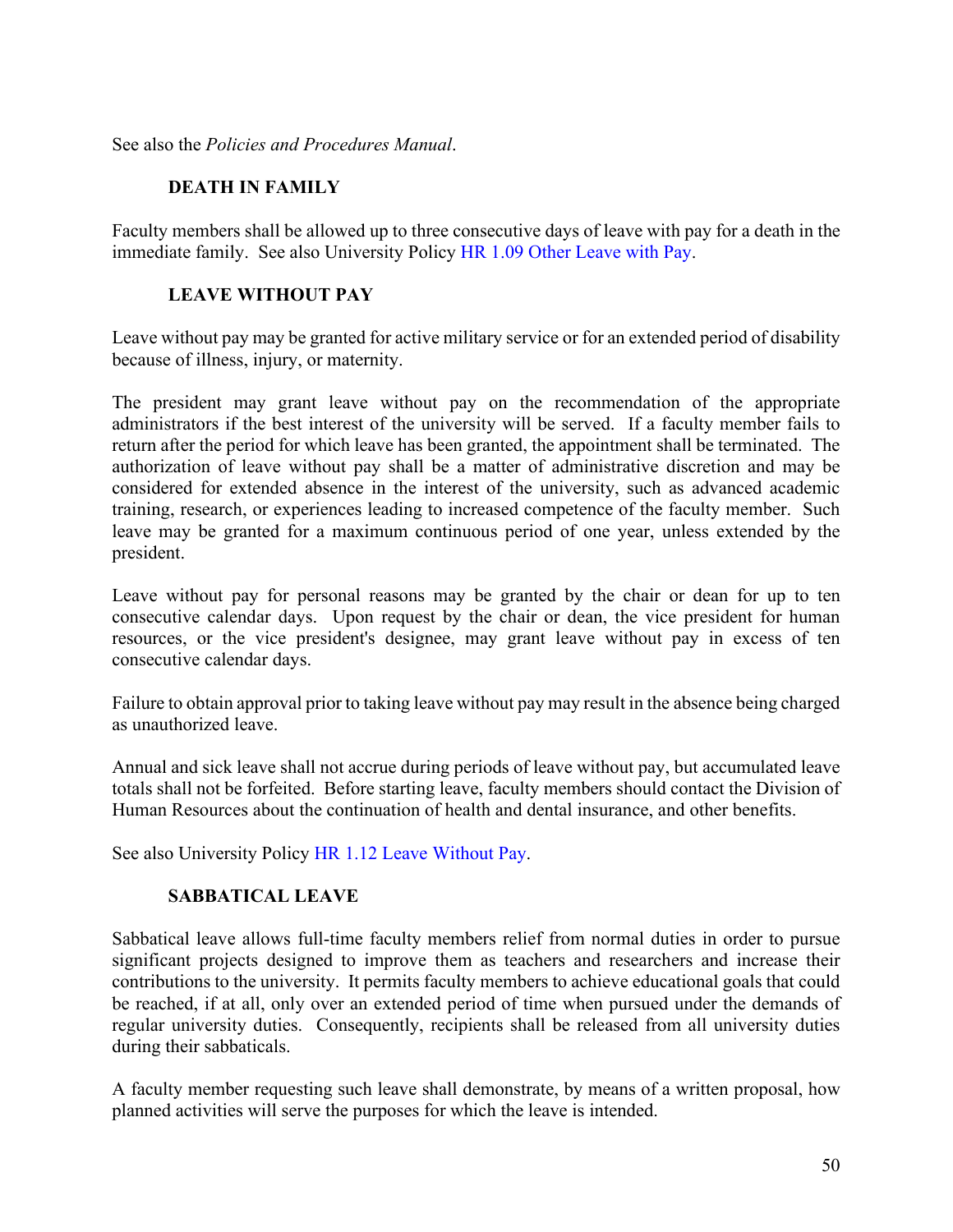Only tenured associate professors and tenured full professors shall be considered for sabbatical leaves. Awards shall be based on seniority, merit, and six or more years of service as a full-time faculty member. Faculty members shall not be granted sabbatical leave more frequently than every seventh year, excluding leave without pay.

At no time shall more than ten percent of a department, school, or college be on sabbatical leave. In departments with fewer than ten members eligible for leave, only one of them may be on leave at any time. Deviation from this policy shall be granted by the Provost only in exceptional circumstances.

A sabbatical leave provides half pay for a full academic year or full pay for half an academic year. Because the granting of sabbatical leaves is dependent on the budget, work loads, and other considerations, it is a matter of administrative discretion.

Before starting sabbatical leave, faculty members should contact the Division of Human Resources about the continuation of health and dental insurance, and other benefits.

Annual leave shall not be accrued by twelve month faculty on sabbatical leave.

# **SABBATICAL LEAVE PROCEDURES**

To apply for leave, a faculty member shall complete a formal sabbatical leave request form and submit it to the chair or, if none, dean detailing the reason for the leave. The member shall submit this letter at least one year before the leave is expected to begin.

Upon approval of a request for sabbatical leave, a faculty member shall agree, in writing, to return to the member's current position at the university for at least one year. A member who fails to fulfill this obligation shall be liable to the university for repayment of all money received during the leave. If the member becomes permanently disabled or dies while on leave, the university shall not exercise the right of repayment.

Within three months of completing leave, a faculty member shall submit to the chair or, if none, dean a written report detailing the member's accomplishments during the leave. If a member fails to file this report or the dean determines, after consultation with the chair, that the member has failed to act in a manner consistent with the sabbatical leave request, and with the approval of the provost, the member may be required to repay all or part of the money received from the university while on leave.

# **ACADEMIC FREEDOM**

The university adheres in principle to the American Association of University Professors' "Statement of Academic Freedom." The university shall defend academic freedom against any encroachment.

Faculty members are entitled to full freedom in research and in the publication of its results, subject to the adequate performance of all other academic duties, but research for pecuniary return shall be based upon an understanding with the appropriate university authorities. See also "Copyright Policy."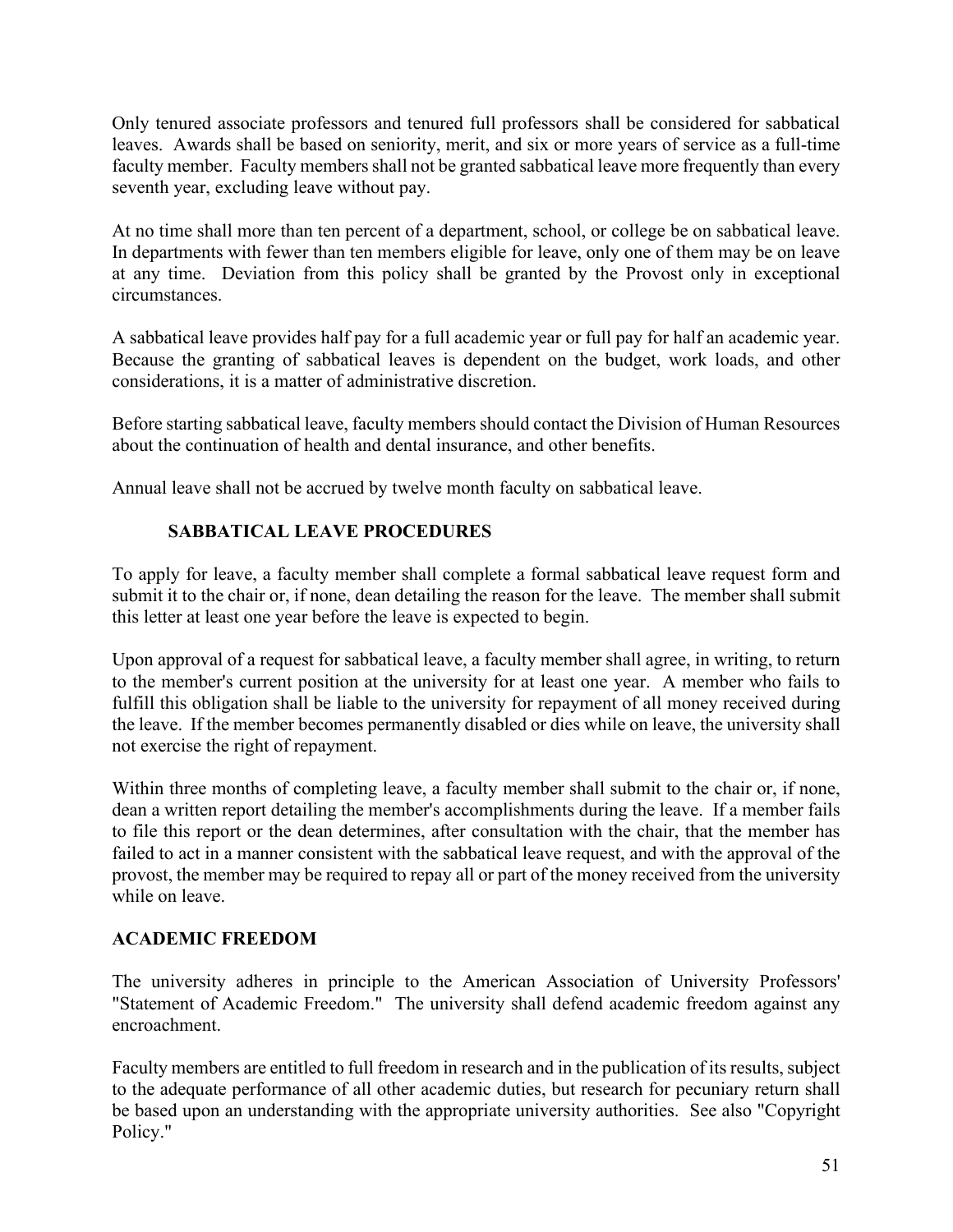Faculty members are entitled to freedom in the classroom in discussing their subjects, but shall not introduce controversial matters that have no relation to the subjects.

When faculty members speak or write as citizens, they shall be free from institutional censorship or discipline. They shall indicate that they are not speaking for the university.

Faculty members who believe their academic freedom has been compromised may request in writing that the president initiate an investigation. The request should clearly and concisely describe the event and circumstances upon which the charge is based. The president may refer the request to an appropriate faculty committee. See also "Academic Grievance Procedures."

# **POLITICAL ACTIVITY**

Faculty members may seek public office if the candidacy will not interfere with their normal duties or present a conflict of interest. Before a faculty member announces for public office, the president must approve each and every candidacy. If the president determines that the candidacy would interfere with the faculty member's normal duties, the president may require the faculty member to take leave without pay or resign before announcing for office.

No person may use university or other government personnel, equipment, materials, or facilities in an election campaign. See also University Policy [HR 1.02 University of South Carolina Ethics](http://www.sc.edu/policies/hr102.pdf)  [Policy.](http://www.sc.edu/policies/hr102.pdf)

Full-time faculty members normally shall not engage in or manage statewide campaigns or seek political positions that pay compensation.

# **WORKPLACE CIVILITY**

The University of South Carolina is dedicated to the mission of teaching, research, creative activity, and service. The University is also committed to the establishment of a working environment that fosters academic freedom for all faculty. *See also* "Academic Freedom." Consistent with these commitments, the University aspires to cultivate a community in which individual members treat each other with civility and respect. The faculty of the University believes that these goals can only be achieved through adherence to the standards of conduct and values expressed in the Carolinian Creed. *See also* "Faculty Commitment to the Carolinian Creed."

Accordingly, the faculty considers workplace bullying unacceptable. It undermines our values, harms colleagues, and impedes the mission and commitments of the University.

A person commits workplace bullying if, he or she engages in repeated, unwelcome severe and pervasive behavior that intentionally threatens, intimidates, humiliates or isolates a member of the University community or undermines their reputation or job performance. Workplace Bullying may take, but is not limited to, one or more of the following forms:

• Verbal abuse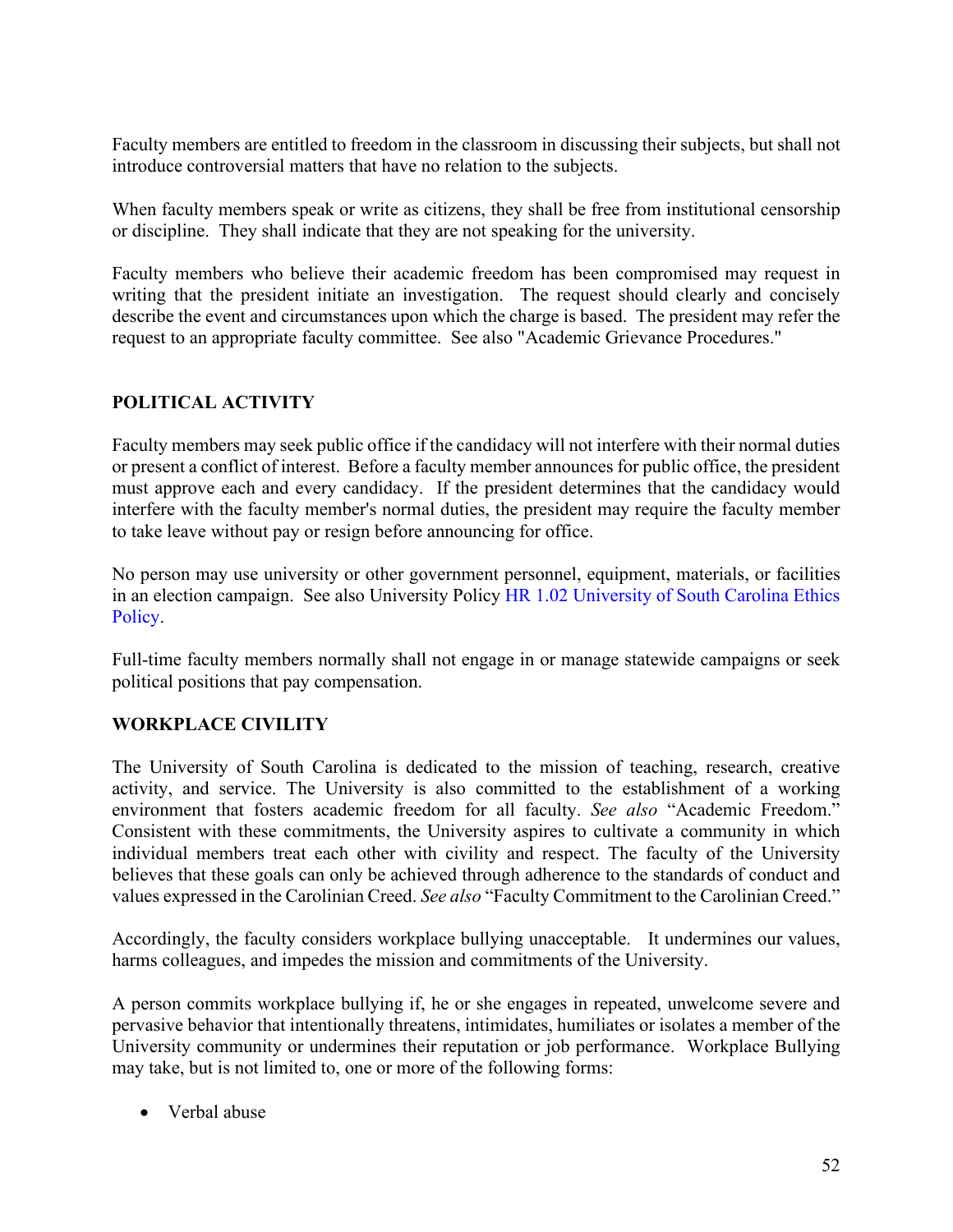- Malicious criticism or gossip
- Unwarranted monitoring
- Unwarranted physical contact
- Exclusion or isolation in the workplace
- Work interference or sabotage
- Cyberbullying
- Other offensive conduct/behaviors (including nonverbal) which are threatening, humiliating, harassing or intimidating

Faculty who believe that they are victims of workplace bullying should be aware that the Office of the University Ombudsman is available for confidential consultation on these matters. Formal complaints of workplace bullying should be filed with the Faculty Civility Advocate. *See Policies and Procedures Manual*.

## **DISTINGUISHED PROFESSOR AND EMERITUS TITLES**

The title distinguished professor shall be awarded to tenured full professors who do not hold named or chaired professorships in their final year of service. Upon retirement, this title shall change to distinguished professor emeritus. A professor who holds a named or chaired professorship at the time of retirement shall be awarded that title emeritus upon retirement. The title emeritus professor normally shall be conferred on any tenured assistant or associate professor at the time of retirement. Citations shall be presented to emeritus recipients, and every effort shall be made to provide them office space, parking privileges, and other professional amenities.

# **ENDOWED CHAIRS AND NAMED PROFESSORSHIPS**

Awards of named chairs and professorships are intended to attract, retain, and reward faculty members with records of outstanding and continuing achievement in scholarship, teaching, service, creative or artistic accomplishment. Normally, only tenured, full professors shall hold such positions, but faculty members of lower rank may be awarded them if allowed by the terms of the endowment or justified by circumstances specifically set forth by the dean in his or her recommendation. An appointment for a named chair or professorship shall be between three and five years.

To ensure that named chairs and professorships are appointed in a manner consistent with these purposes, vacancies for all such positions shall be announced to the faculty. The provost shall announce the availability of these positions to, and shall solicit nominations for such positions from, the faculty of all colleges in which chair or professorship vacancies occur. The notice shall provide a reasonable time period for nominations. Nominations may be made by any member of the faculty; self-nominations will also be accepted for review. All nominees will be asked by their deans to provide files containing information concerning their qualifications for appointment.

The file of each nominee for a named chair or professorship shall be reviewed by a committee of tenured faculty, the size and composition of which shall be determined by the faculty of each college in conjunction with the dean of that college. Each committee shall normally consist of at least five members; in cases where the chair or professorship is specific to a department, a majority of the committee membership shall be tenured faculty in that department. The committee shall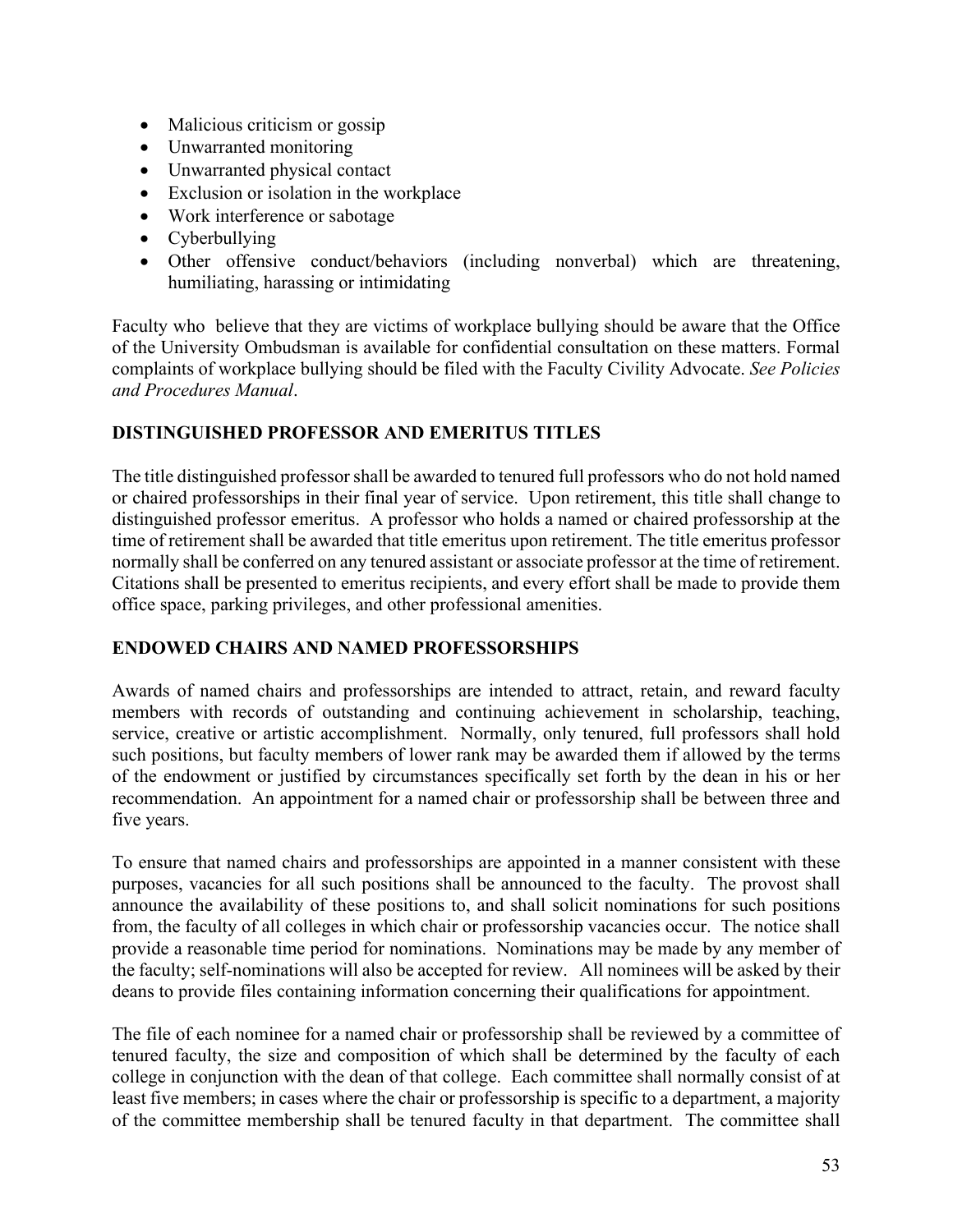then forward in writing to the dean its recommendations for appointment. When there are multiple qualified nominees, the committee may, but is not required to, rank the nominees in order of the committee's preference. The dean's recommendation, along with the file of the recommended nominee and the recommendation of the college committee, shall be forwarded to the provost. The file shall then be subsequently reviewed by the University Committee on Named and Distinguished Professorships and the President of the University. The president shall have sole authority to award endowed chairs and professorships, except when that authority has been reserved by the Board of Trustees.

The policy outlined above governs only chair searches limited to faculty currently tenured or on tenure track at the University of South Carolina. When time is critical, the provost may impose an expedited schedule for consideration of an internal chair appointment, but shall not exclude any of the steps set forth above.

## **CLASSROOM PROCEDURES**

## **EXAMINATION AND GRADING SYSTEM**

Each semester, faculty members shall give final examinations, including laboratory examinations, in accordance with the published schedule and shall not deviate from it without prior approval from their dean. All deviations shall be reported to the registrar by the dean.

In any course or laboratory that meets weekly, no quiz, test, or examination shall be given during the last class session before the regular examination period. In any course or laboratory that meets two or three times a week, no quiz, test, or examination shall be given during the last two class sessions before the regular examination period. In any course or laboratory that meets more than three times a week, no quiz, test, or examination shall be given during the last three sessions before the regular examination period.

The *[Undergraduate Studies Bulletin](https://academicbulletins.sc.edu/)* and the *Graduate Studies Bulletin* describe the university grading system.

Faculty members shall meet the stated deadlines for submitting grade reports. All grades shall be submitted as instructed by the registrar no later than seventy-two hours after the date of the scheduled final examination. Grades for graduating students may be required earlier than other grades, but in no case shall faculty members be required to submit grades before noon of the day after the final examination. All students listed on the grade sheet shall be given a grade.

# **CHANGE OF GRADES (UNDERGRADUATE)**

Grade changes based on transcription or computation errors shall be reported directly to the Office of the University Registrar on the appropriate grade-change form signed by the instructor and the head of his or her academic unit. A request for a grade change must be submitted by the instructor no later than one calendar year from the date on which the grade was reported. Beyond this period, grade changes shall be considered only in exceptional circumstances and must be handled through the petition procedure of the student's college. Any other grade change request resulting from enrollment discrepancies, or perceived administrative errors (changes to W, WF, AUDIT, CREDIT, S/U, or I) must be submitted on the appropriate forms with signatures and documentation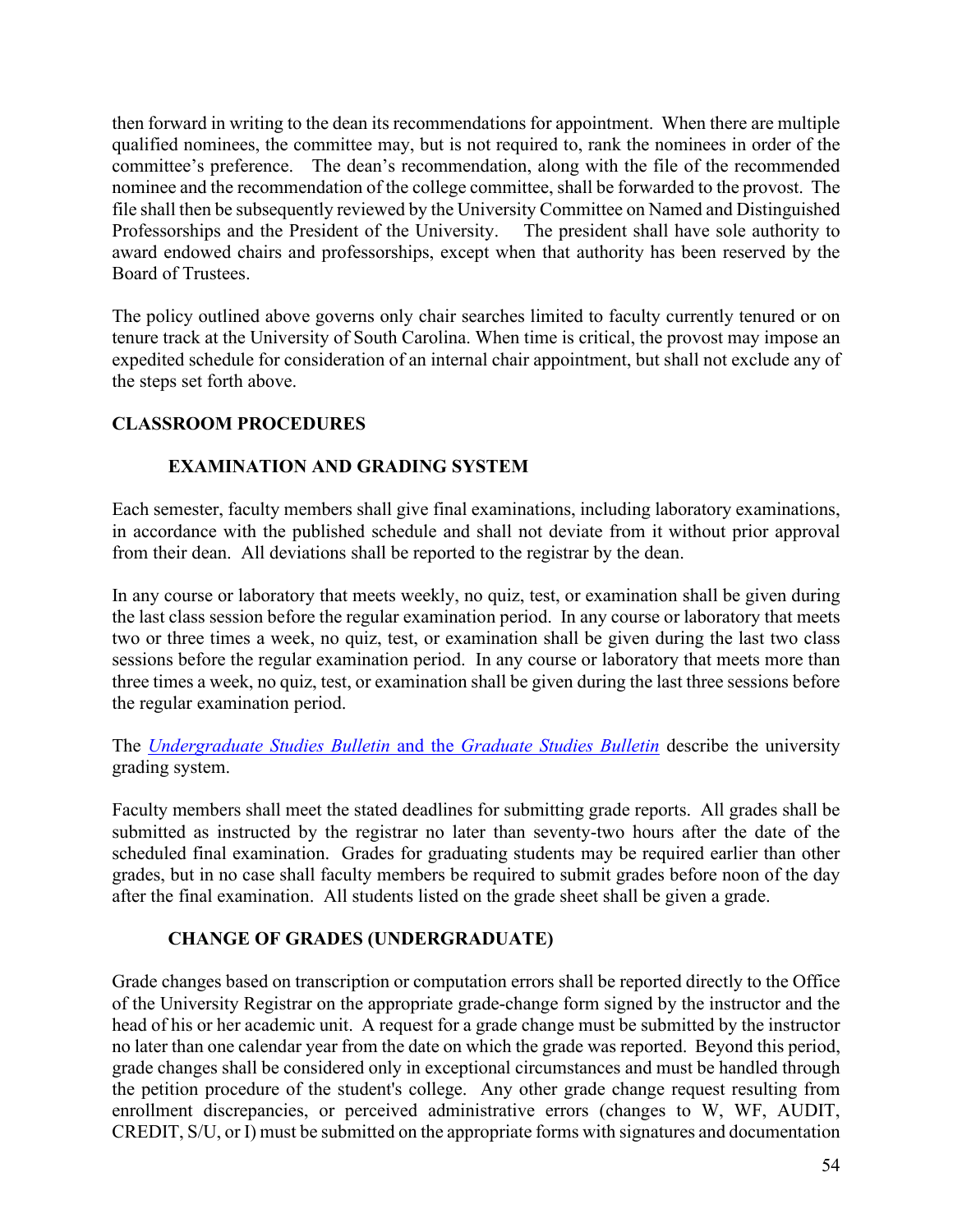to the student's college for review through the petition procedure. This does not apply to the routine makeup and extension of an I (incomplete) and posting of a permanent grade to replace the recorded NR mark. An I turns into a grade of F after one year; a NR turns into a grade of F after one semester. Special make-up work or examinations to change grades already recorded are not permitted.

## **CHANGE OF GRADES (GRADUATE)**

In case of errors in reporting final grades, instructors shall complete grade-change forms and send them to the Graduate Council within one year of the course completion date. Beyond this period, grade changes shall be considered only in exceptional circumstances. The council shall forward its decision to the dean of the Graduate School. Special make-up work or examinations to change grades already recorded are not permitted.

## **BOOKS FOR CLASSES**

Instructors must submit textbook information, including whether a textbook will be used, to the University Bookstore.

Instructors experiencing difficulty with textbook orders should discuss it with the director of the bookstore. If the problem persists, instructors should present the problem in writing to the Bookstore**s** Committee. If the problem is not resolved to the satisfaction of the instructor, the textbook order may be placed exclusively with other stores. When doing so, the instructor shall inform the director of the bookstore.

Instructors shall not sell textbooks or other materials to their classes.

For information on copying materials for class that are copyrighted by third parties, see the *Policies and Procedures Manual*.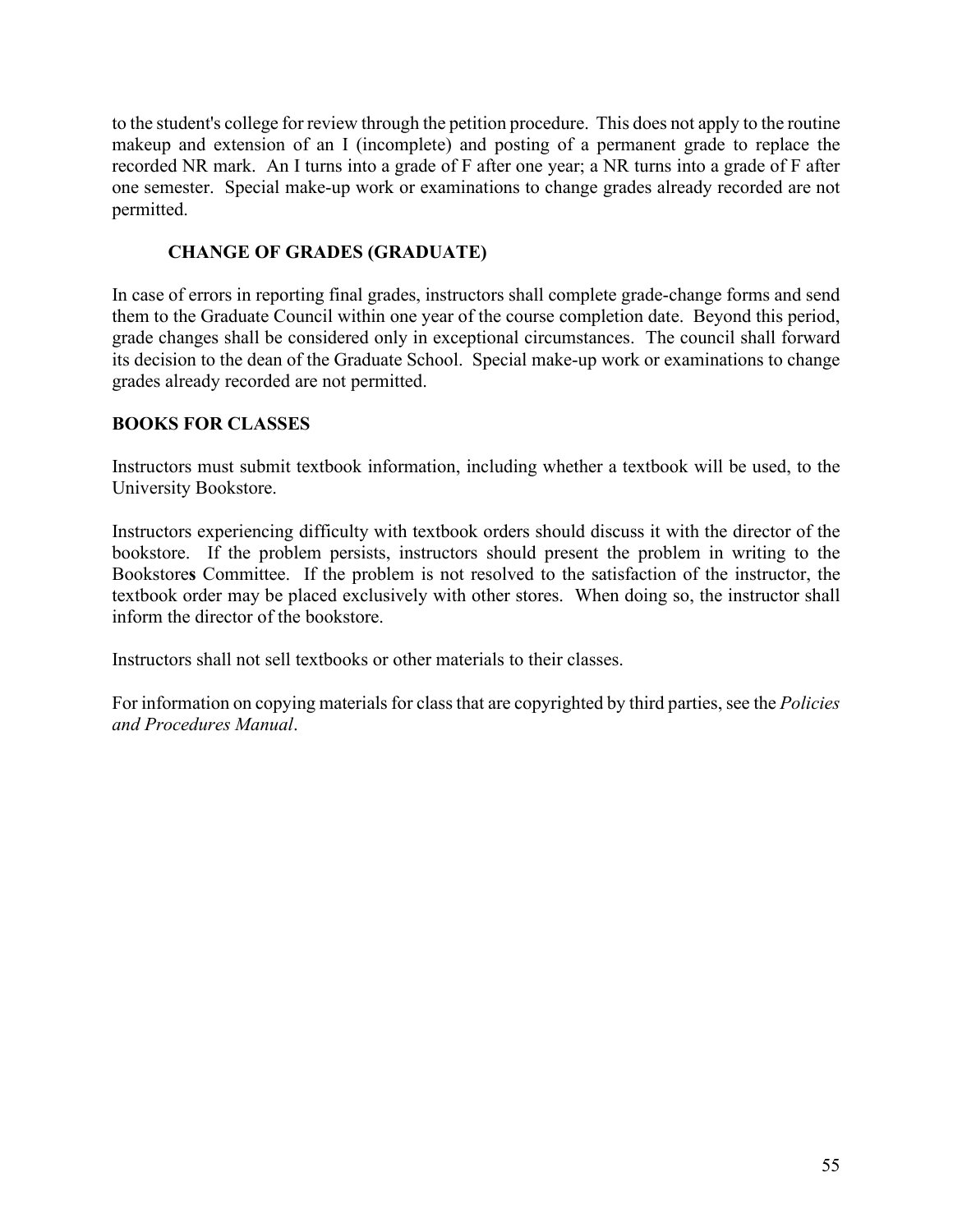## **3/ RESEARCH AND SCHOLARSHIP**

## **GENERAL RESEARCH POLICY**

The Office of Research [\(http://www.sc.edu/research/\)](http://www.sc.edu/research/) has overall responsibility for facilitating the research enterprise at the University of South Carolina. The Vice President for Research works closely with the provost, deans, center directors, faculty, and staff on research policy. It is the responsibility of faculty, students, and staff to be aware of and to abide by all relevant university, state, and federal regulations that may be applicable to the conduct of their research and scholarly efforts. In addition, the Division of Administration and Finance provides support for post-award fiscal management of contract and grants through its Office of Contract and Grant Accounting.

## **ADMINISTRATIVE SUPPORT**

**Sponsored Awards Management (SAM)** [\(http://sam.research.sc.edu/](http://sam.research.sc.edu/)**)** SAM serves as the research administration office for the University, and also has responsibility for many pre- and post-award functions. Specific functions include the following:

- Reviewing and approving proposals to assure that they comply with both sponsor and University guidelines; that budgets are accurate and consistent, with clear and concise justifications; and that both direct and indirect costs are appropriately recovered. Proposal submission and institutional review are currently facilitated by the USCeRA system [\(https://sam.research.sc.edu/uscera/\)](https://sam.research.sc.edu/uscera/).
- Negotiating and accepting grants and contracts on behalf of the University.
- Issuing subcontracts.
- Serving as the principal liaison between the University and its sponsors.
- Approving programmatic and budgetary changes to sponsored projects (including the establishment of new fund codes).
- Facilitating closeout documentation.

## **Contract and Grant Administration**

The Office of Contract and Grant Accounting (CGA)<http://www.cga.sc.edu/> is responsible for the accounting and management of all restricted contracts and grants within the University System. For each grant or contract, this office prepares invoices, electronic letter of credit transactions, and financial reporting. The CGA office:

- Establishes all local, state, federal, and private grant accounts after receipt of account memorandum and budget from SAM.
- Reviews and approves all transactions processed on any local, state, federal, or private grant or contract.
- Has responsibility for invoicing and filing financial reports.
- Monitors grant activity to ensure expenditures do not exceed available revenue funds and cost share agreements and expenditures for compliance with grant/contract requirements.
- Is responsible for closeout and deactivation of all grant accounts.
- Generates time and effort reports for all sponsored program activity of University personnel on a monthly basis and, formally, compiles them twice a year in compliance with federal guidelines.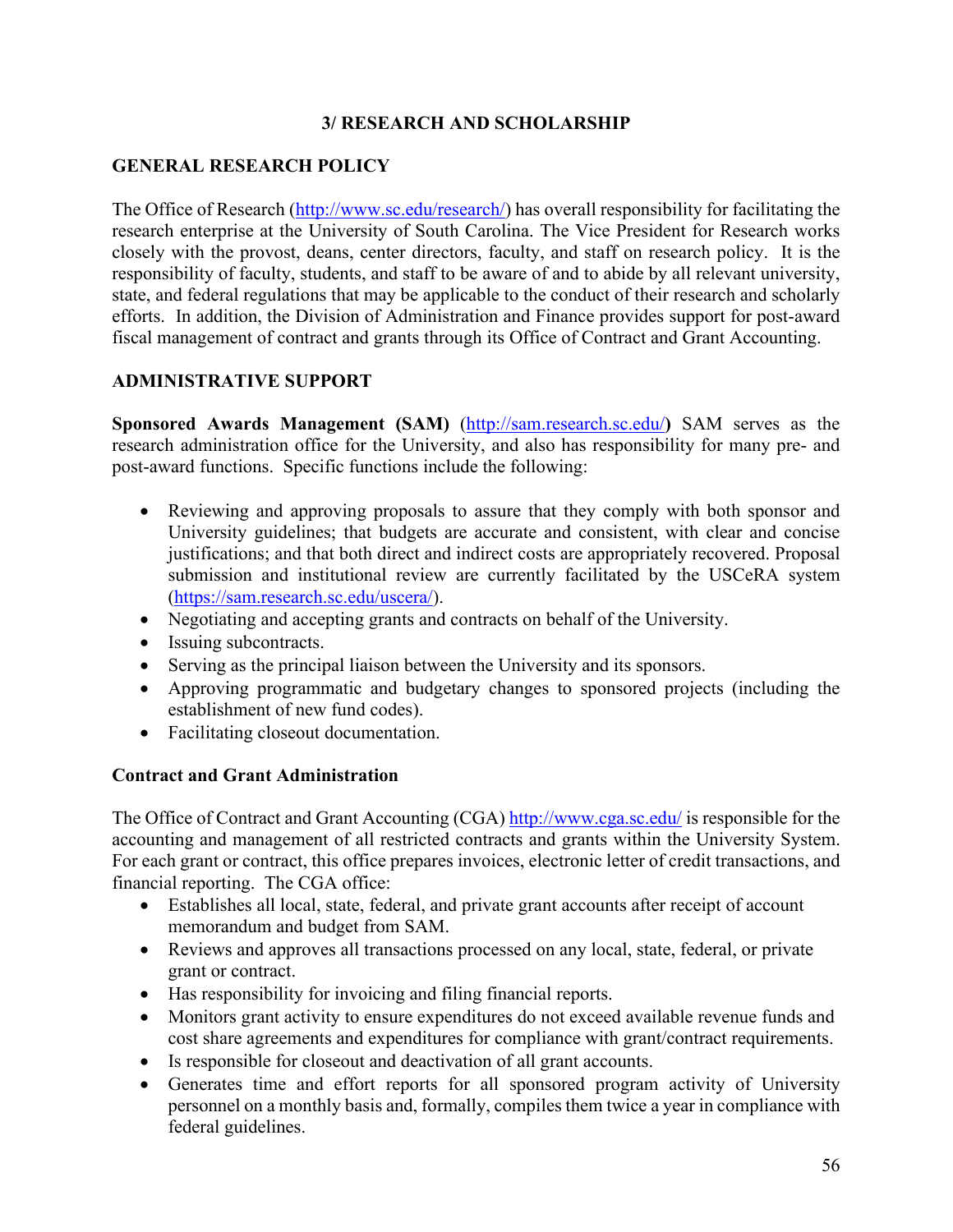**South Carolina Research Foundation (SCRF)** The SCRF is a 501(c)(3) corporation, formerly known as the South Carolina Research Institute, which was established in 1997. The SCRF provides greater flexibility and competitiveness in implementing research grants and contracts, building infrastructure, and developing intellectual property for the faculty. SCRF's management responsibilities include aspects of USC's intellectual technology licensing program. SCRF is an element in the University's strategy for research growth, supporting faculty efforts, and helping the University faculty with their scholarship goals (University Policy RSCH 1.02 [Sponsored](http://www.sc.edu/policies/rsch102.pdf)  [Programs Administered through USC Foundations\)](http://www.sc.edu/policies/rsch102.pdf).

**Technology Commercialization Office (**[http://ip.research.sc.edu/\)](http://ip.research.sc.edu/) The Intellectual Property Office works in conjunction with the Intellectual Property Committee to leverage the intellectual property owned by USC. The Intellectual Property Office assists USC faculty, staff, and students in identifying, protecting, and commercializing the University's intellectual property for the purpose of benefiting society and spurring economic growth for our state, regional, and national economies. The Intellectual Property Committee serves as the intellectual property advisory body within the University and is charged with considering issues involving intellectual property, including patent and copyright matters.

# **RESEARCH-RELATED AREAS OF FACULTY RESPONSIBILITY**

# **PRINCIPAL INVESTIGATOR - ELIGIBILITY**

Only faculty and staff with whom the University has or intends to have an on-going contractual relationship may serve as principal investigators (PI) or program directors (PD) for projects, research or otherwise, supported by external funding sources. Final approval regarding eligibility to serve as a PI rests with the department chair and dean of the proposed PI's supervising unit.

The Principal Investigator (PI) or Program Director (PD) is the individual ultimately responsible for any sponsored project, and, thus, is the primary individual in charge of directing both the research and administration of a grant, cooperative agreement, training, or public service project, contract, or other sponsored project. Failure to abide by relevant federal, state, or University policies may result in appropriate sanctions by sponsoring agencies or administrative officials of the University.

- The PI/PD is responsible for the completion, accuracy, and timeliness of all technical reports required by the sponsor.
- The PI/PD is responsible for ensuring that all financial aspects of the project are completed in a timely manner so that SAM can submit financial reports as required by the sponsor and CGA can perform the accounting and fiscal management required.
- In consultation with the department chair, director, or dean, the PI/PD ensures sufficient financial administrative oversight to manage the financial and other administrative functions related to the grant.
- In conjunction with the unit's financial administrator and unit head, the PI/PD ensures compliance with all applicable financial and administrative regulations, University policies and procedures, and state and federal laws and regulations.
- The PI/PD is responsible for validating his or her own effort certification report in accordance with University policies and for validating the effort certification for any staff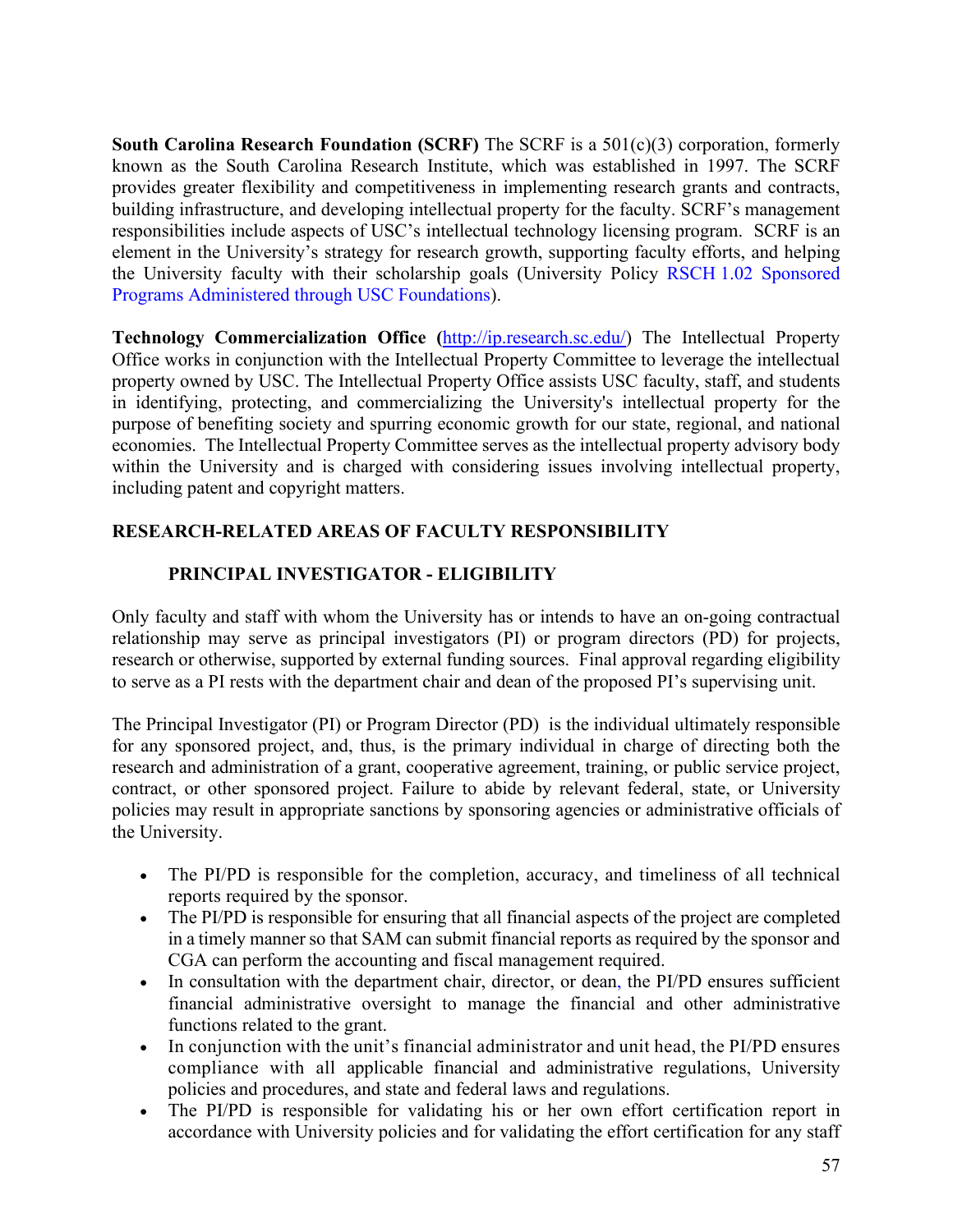and/or students who work under the PI/PD's supervision.

• In conjunction with SAM, the PI/PD approves final payment to subcontractors.

### **PROFESSIONAL CONDUCT**

USC is committed to ensuring its faculty an open, safe and productive environment in which to conduct teaching, patient care, and research. However, the ever-increasing complexity of our society and the various relationships between faculty members and outside institutions require attention to ensure the avoidance of real or apparent conflict of interest. Conflict of interest can be said to exist when a member of the University community has a relationship with an outside organization such that his or her activities within the University could be biased by that relationship in a direction that would ultimately provide direct financial benefit to the individual or a close family member.

### **OUTSIDE PROFESSIONAL ACTIVITIES**

The University of South Carolina is committed to ensuring that the research, consultation, and other activities of faculty and non-faculty employees are conducted properly and consistently with the principles of openness, trust, and free inquiry that are fundamental to the autonomy and wellbeing of a university and with the responsible management of the University's business. Toward that end and consistent with federal regulations, USC has formulated a policy and procedures to identify and address potential, actual, and apparent conflicts of commitment and conflicts of interest. The fundamental premise of this policy (University Policy [ACAF 1.50 Outside](http://www.sc.edu/policies/acaf150.pdf)  [Professional Activities for Faculty\)](http://www.sc.edu/policies/acaf150.pdf) is that each member of the USC community has an obligation to act in the best interests of the University, and must not let outside activities or outside financial interests interfere with that obligation.

While University Policy ACAF 1.50 serves as the basis for the institutional policy, each tenure and promotion unit has a policy that pertains to its faculty. There is some variation among units; therefore, faculty members should be familiar with their department's or college's specific policy.

### **Conflict of Commitment**

Conflict of commitment exists when a member of the University community has outside activities that require a commitment of time or effort, which interferes with the individual's obligations to students, colleagues, and the University. All faculty members are expected to observe a proper balance of effort among teaching, research, service, and outside professional activities. It is the responsibility of the faculty member to avoid conflicts in commitment.

### **Consulting**

Faculty and senior administrative staff members may participate in outside activities or consulting work during their regular academic appointment. This work must contribute to their professional development and not interfere with any research, teaching, and university service obligations. Such activities must be 1) approved by and 2) reported to the faculty member's unit head.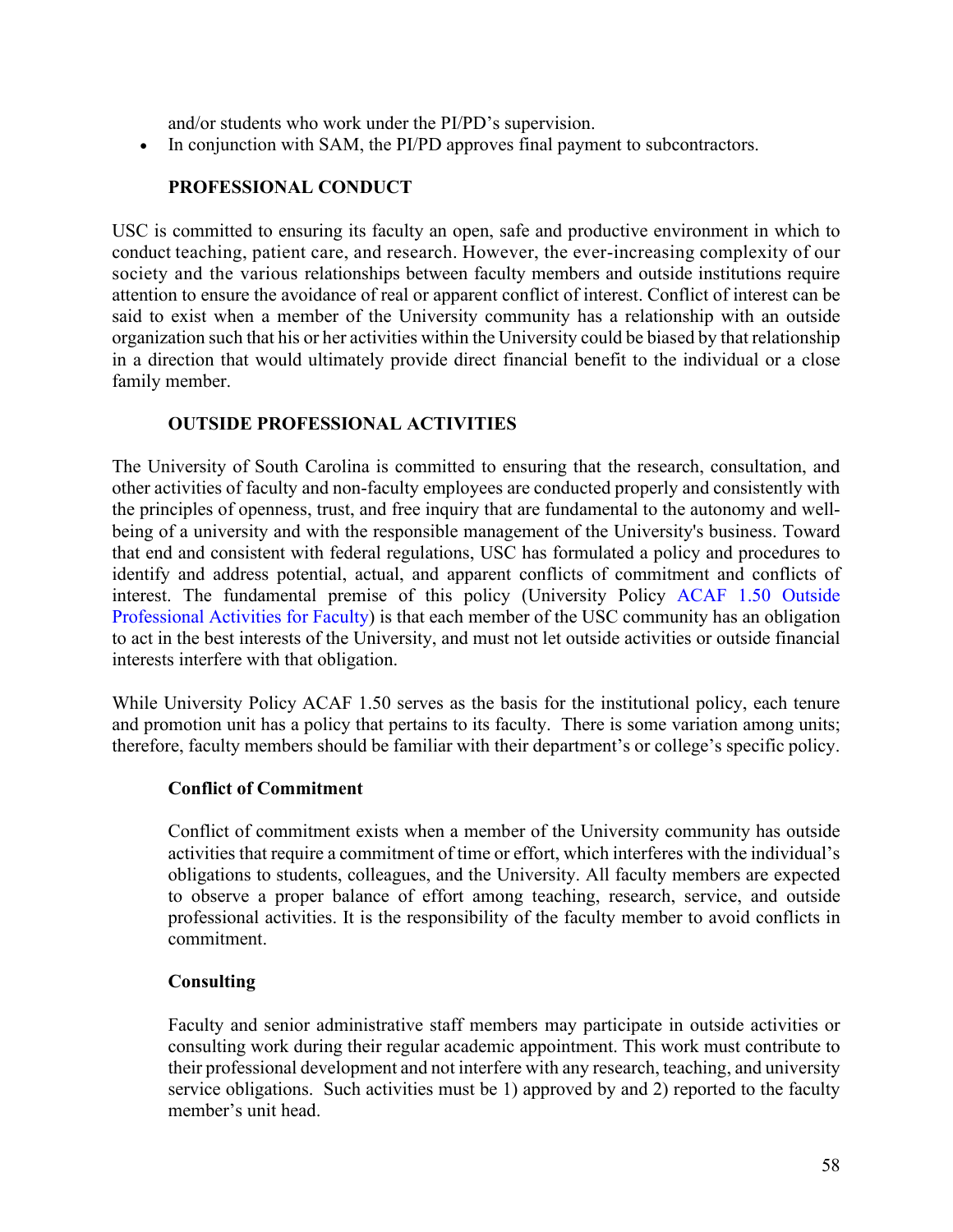Within the University, consultation is expected as a normal part of professional duties University Policy [\(FINA 3.09 Contracts and Grants--Consultant Services\)](http://www.sc.edu/policies/fina309.pdf); however, in unusual circumstances, paid intra-university consulting may be authorized with the advance approval of the 1) appropriate University administrator(s) and 2) external sponsor.

In addition to University policy, principal investigators also must adhere to sponsor policies governing financial conflicts of interest. For instance, investigators applying to the National Institutes of Health (NIH) and other Public Health Service (PHS) agencies, as well as to the National Science Foundation (NSF), are required to disclose at the time of proposal submission, any significant financial interests that might affect or be affected by the conduct of the research in their proposals. The Office of Sponsored Awards Management in conjunction with the USC Conflict of Interest Committee oversees this process and implements the appropriate procedures to ensure compliance with sponsor requirements.

## **MISCONDUCT IN RESEARCH**

Misconduct in Research is defined as fabrication, falsification, or plagiarism or other practices that seriously deviate from those that are commonly accepted within the scholarly community for proposing, conducting, or reporting research (University Policy RSCH 1.00 [Misconduct in](http://www.sc.edu/policies/rsch100.pdf)  [Research and Scholarship\)](http://www.sc.edu/policies/rsch100.pdf). It does not include honest error or honest differences in interpretations or judgments of data. Members of the University community are obligated to report suspected instances of misconduct. If an allegation is found to be unsupported, but was submitted in good faith, no further action, other than informing all involved parties, shall be taken. The proceedings of an inquiry, including the identity of the respondent(s), shall be held in strict confidence to protect the parties involved. If the Provost finds that an allegation was unfounded and malicious, appropriate University procedures may be invoked to address the actions of the complainant(s). If it is determined that there are grounds for a charge of misconduct, appropriate action will be taken as detailed in University Policy [RSCH 1.00 Misconduct in Research and Scholarship.](http://www.sc.edu/policies/rsch100.pdf)

### **INTELLECTUAL PROPERTY**

USC's primary mission lies in the creation and dissemination of knowledge in works of the intellect, in whatever medium (tangible or otherwise) they may be embodied or expressed. USC's policy on intellectual property rights recognizes and acknowledges that these rights may arise in such works from time to time as a result of efforts by members of the University community (University Policy [ACAF 1.33 Intellectual Property Policy\)](http://www.sc.edu/policies/acaf133.pdf).

### **RESEARCH RECORDS: SHARING, RETENTION, AND OWNERSHIP**

The University, its faculty, and its trainees have a common interest and a shared responsibility to assure that research is appropriately recorded, shared, and retained (University Policy [RSCH 1.05](http://www.sc.edu/policies/rsch105.pdf)  [Data Access and Retention\)](http://www.sc.edu/policies/rsch105.pdf). Consequently, researchers have a responsibility to retain original research results, in whatever form they may take, for a reasonable length of time (a minimum three years) to protect intellectual property rights, support scholarly collaboration and publication, and answer any questions that may arise about the conduct of the research. The University likewise has an interest in, and shared responsibility for, assuring that research is appropriately recorded, archived, and available for review under appropriate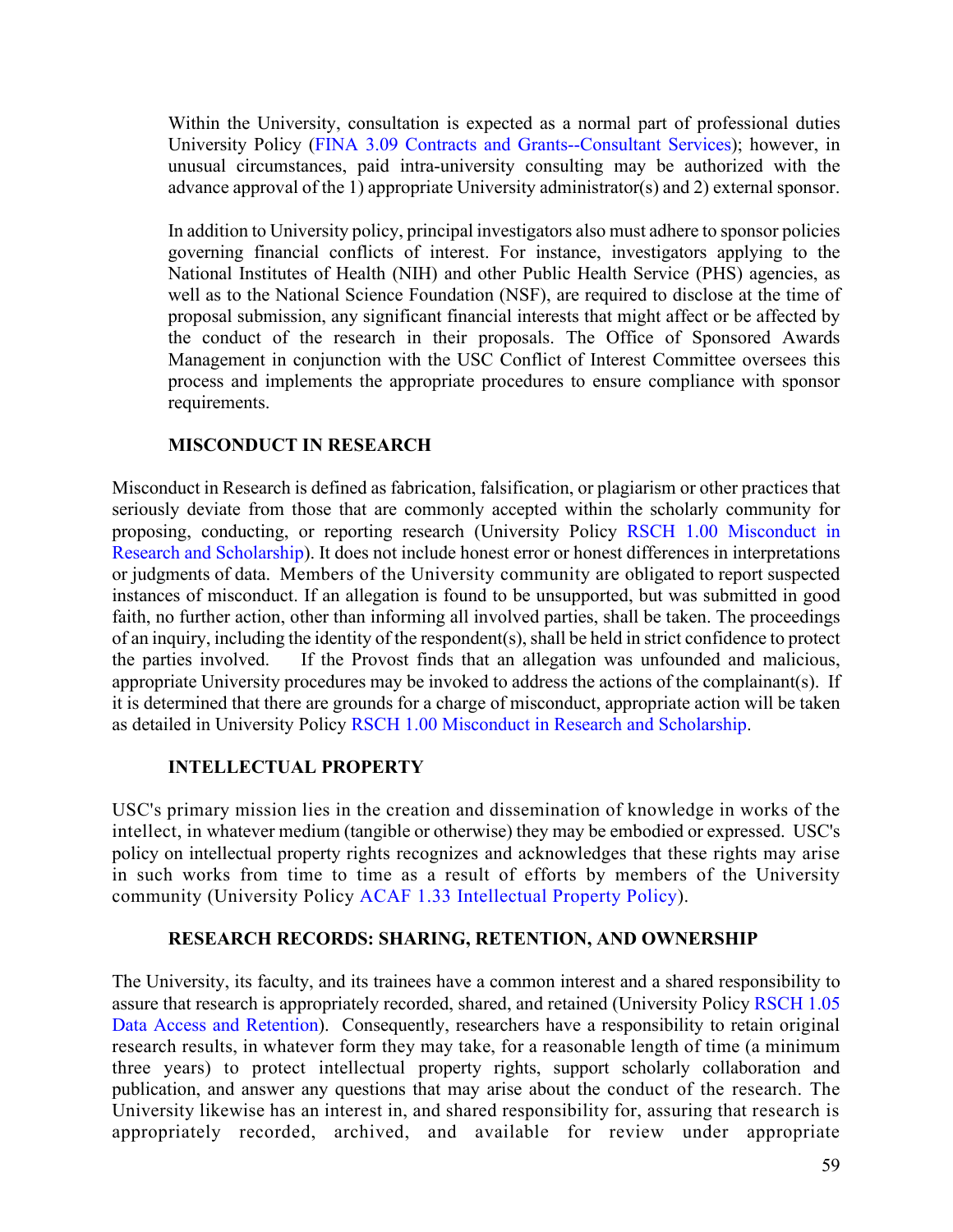circumstances.

### **CLASSIFIED RESEARCH**

No research can be undertaken at the University that involves information, research, or results of research that are, or would be, classified by the sponsor or any third party. For example, research for the federal government under a subcontract which is classified as secret is *not*  permitted. Faculty members may arrange on an individual basis to participate in projects involving such research through other institutions. USC does not have any level of institutional clearance, nor can it arrange clearance on behalf of its faculty. Clearance is secured on a need-to-know basis by the organization for which the work is to be done.

## **EXPORT CONTROLS**

Export Control is the regulation of commercial and military or proliferation items by the Bureau of Industry and Security (BIS), which is responsible for implementing and enforcing the Export Administration Regulations (EAR). Any anticipated shipment or transfer of technology, data, or materials to a foreign country may be subject to export controls and must be classified to determine its control status and if it qualifies for an exception or requires a license. The University of South Carolina fully abides by federal and state laws and regulations, including the Export Administration Regulations (EAR), the International Traffic in Arms Regulations (ITAR), and other bodies of export regulations. University research can remain compliant with export control laws under the Fundamental Research Exemption by ensuring that it meets the definition of fundamental research, which is research that is conducted with a clear intent to publish, and to do so without restriction, and research that does not voluntarily exclude the participation of foreign nationals. Therefore, it is imperative that the University adhere to its stated mission and the policies which support that mission. It is also the responsibility of each individual researcher to protect freedom to communicate with colleagues and to refuse to enter into sponsored agreements that will restrict that freedom in unreasonable or unacceptable ways.

Faculty and staff who intend to take equipment or software abroad must consult with the USC research office to insure that they are in compliance with federal regulations regarding exports. Faculty and staff planning to travel to a country sanctioned by the U.S. Government must also clear their travel plans with the research office to ensure that any required approvals or licenses are in place prior to departure.

### **USE OF HUMAN SUBJECTS IN RESEARCH**

In accordance with federal law, accepted ethical principles, University policy, and the University's federal wide assurance of compliance, filed with the U.S. Department of Health and Human Services, every USC investigator conducting human subject research, whether or not funded by a federal sponsor, must submit a proposed research plan to the University's Institutional Review Board (IRB) for review and approval. In addition, investigators who participate in human subject research must complete training in human subject research, and otherwise must comply with IRB policies and procedures. Research may not begin until the IRB has approved the research plan and all related consent documents. Further information and a full statement of applicable University policies and procedures are available on the Office of Research Compliance website at: [http://sc.edu/about/offices\\_and\\_divisions/research\\_compliance/irb/index.php.](http://sc.edu/about/offices_and_divisions/research_compliance/irb/index.php)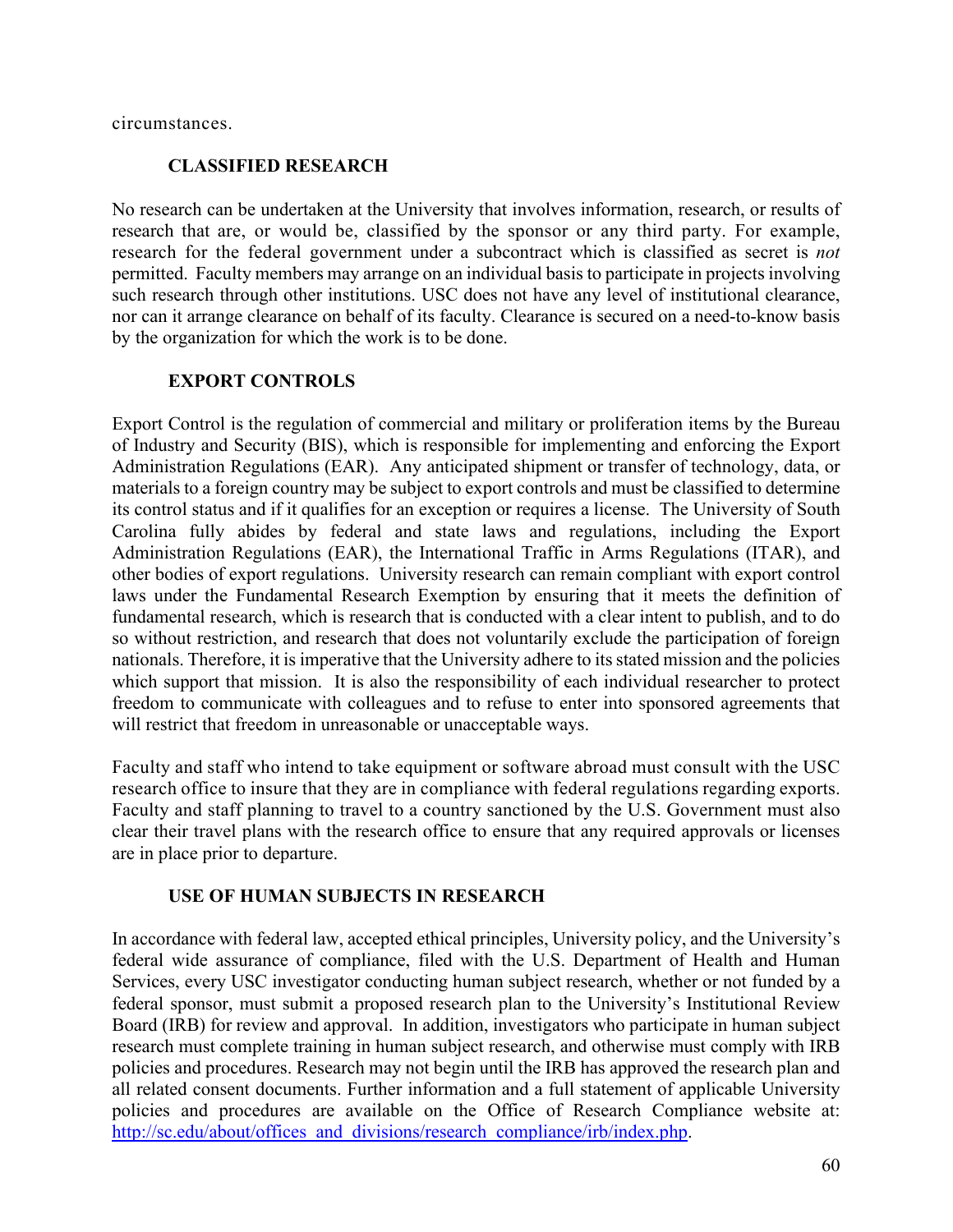### **USE OF ANIMALS IN RESEARCH**

The University of South Carolina recognizes that the use of laboratory animals for teaching and research is fundamental to advances in biology and medicine and is a privilege regulated by a variety of agencies (University Policy [RSCH 5.03 Care and Use of Laboratory Animals\)](http://www.sc.edu/policies/rsch503.pdf). The University endorses the Principles for the Care and Use of Laboratory Animals of the National Institutes of Health; has implemented the recommendations of The Guide for the Care and Use of Laboratory Animals (1996); and is complying, and will continue to comply, with the Animal Welfare Act and other applicable statues and regulations concerning the care and use of laboratory animals. Work with live vertebrate animals may not begin until approval by the Institutional Animal Care and Use Committee (IACUC) is obtained. Faculty members contemplating using live vertebrate animals in research, teaching, or testing should refer to the [Division of Laboratory](http://sam.research.sc.edu/animalcare/index.html)  [Animal Resources \(DLAR\)](http://sam.research.sc.edu/animalcare/index.html) website for complete information regarding applicable policies and procedures at: [http://sam.research.sc.edu/animalcare/index.html,](http://sam.research.sc.edu/animalcare/index.html) The IACUC website is located at [http://sc.edu/about/offices\\_and\\_divisions/research\\_compliance/iacuc/index.php.](http://sc.edu/about/offices_and_divisions/research_compliance/iacuc/index.php)

## **ENVIRONMENTAL HEALTH and SAFETY**

The Environmental Health and Safety Committee (EHSC) reviews and provides guidance concerning health and safety issues affecting faculty, staff, and students. The committee can amend health and safety policies and make new policy recommendations when necessary. It also acts in an oversight role to the Radiation Safety and Biosafety Committees. EHSC works in conjunction with the Office of Environmental Health and Safety (EHS), which provides the University community with the services and training required to ensure safety and environmental responsibility. The Office also is charged with ensuring University compliance with all health and safety related regulations. [\(http://ehs.sc.edu\)](http://ehs.sc.edu/)

### **USE OF RECOMBINANT DNA AND BIOHAZARDOUS MATERIALS IN RESEARCH**

The University of South Carolina (USC) utilizes various recombinant DNA molecules (rDNA) in scientific research. All projects involving recombinant DNA techniques must comply with the *NIH Guidelines*. The *NIH Guidelines* require the university to establish an Institutional Biosafety Committee (IBC) whose responsibilities need not be restricted to recombinant DNA. The scope of USC's IBC has been expanded to review all research and educational activities involving the use of potentially infectious materials. All research involving rDNA or other biohazardous materials must be reviewed and approved by the IBC prior to initiating research. Principal Investigators are notified directly of the results of the IBC review and approval. The IBC reports directly to the Vice President for Research. Information regarding the IBC and biohazardous materials can be found at [http://www.sc.edu/ehs/BioSafety.htm.](http://www.sc.edu/ehs/BioSafety.htm)

### **USE OF SELECT AGENTS**

The principal investigator is held responsible for assuring that s/he registers all possession, transfer, and receipt of Select Agents. S/he is also responsible for assuring that his or her laboratory fully complies with all prescribed safety policies and procedures. Consequently, the PI must work closely with the Director of the Biological Safety Division of the Occupational and Environmental Safety Office, who serves as USC's Responsible Official, or "RO", to assure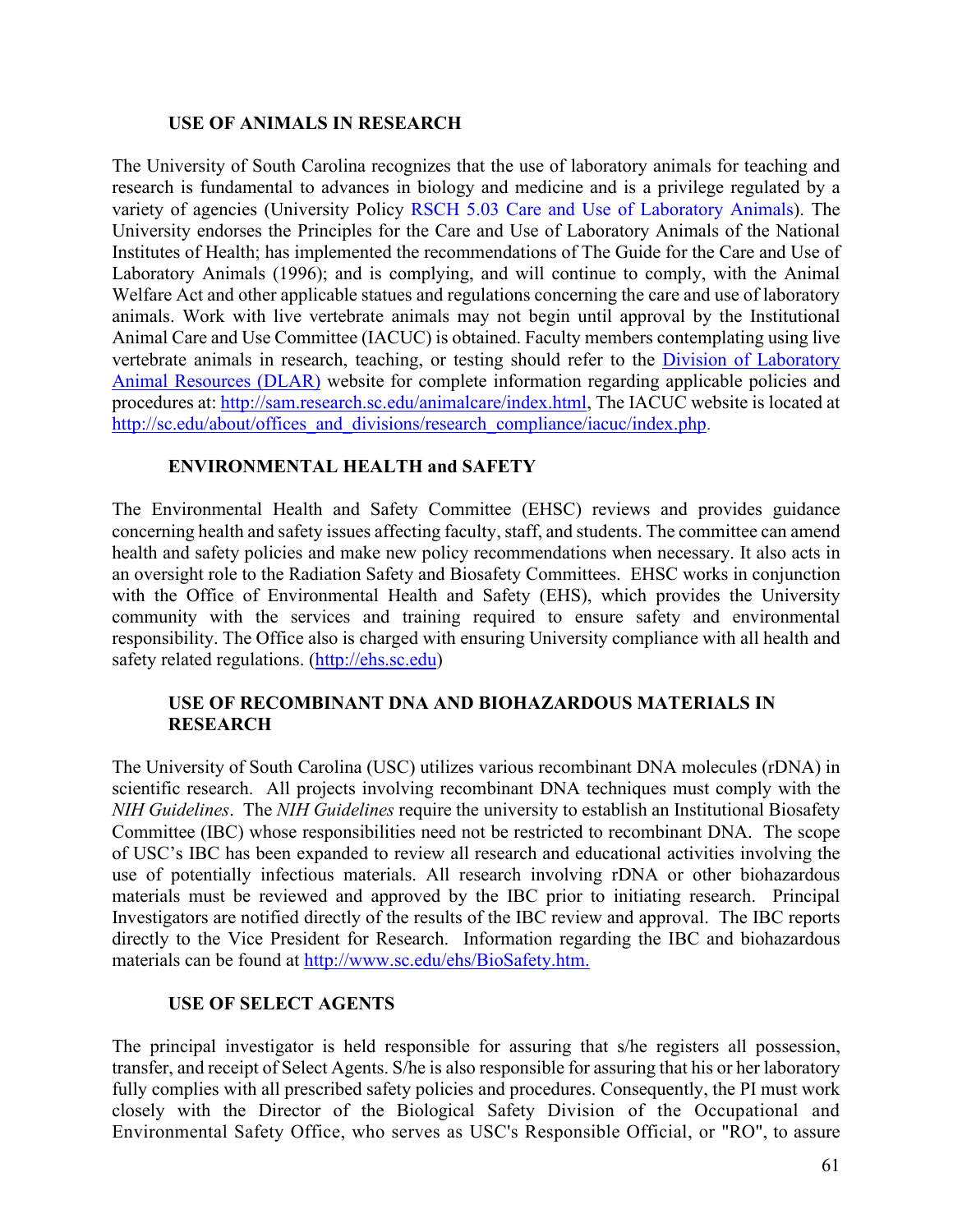compliance with this standard.

## **USE OF HAZARDOUS CHEMICALS**

All work involving the use of hazardous materials must comply with federal, state, and local regulations regarding the shipment, handling, and disposal of such materials (specific information available on the EHS website). Researchers shall provide a list of all chemicals used in the research to EHS to assure compliance with the Toxic Substances Control Act (TSCA) and to the notification requirements of the Emergency Preparedness and Community Right-to-Know Act. Certain chemical materials have been designated as "Particularly Hazardous". These include materials that are highly toxic, carcinogenic, or affect human reproduction. Investigators using any of these materials are required to prepare a written standard operating procedure that specifically identifies the methods of use as well as required protective measures and approved disposal procedures.

## **USE OF RADIATION AND LASERS**

Radioactive materials and X-ray units used in research require authorization from the Radiation Safety Committee. To obtain authorization, one must (1) be a full-time member of the faculty, (2) have training and experience commensurate with the types and amounts of radioactive materials you intend to use, and (3) submit an application for review and approval by the Radiation Safety Committee. More information and application materials can be found at [http://www.sc.edu/ehs/.](http://www.sc.edu/ehs/)

Lasers are a potential safety hazard in the laboratory, and USC's Laser Safety Program is designed to address that hazard, specifically for Class 3b and Class 4 lasers, which pose the most serious risks. Under USC policy, a faculty member responsible for such a laser is called a Principal Laser User (PLU). The PLU is directly responsible for the safe use of the lasers under his or her control, and should complete the training for those that are Class 3b or Class 4 lasers. Training information is provided by the Radiation Safety Committee.

## **REPORTING ACCIDENTS AND INJURIES**

Accidents and injuries that occur on the job must be reported to a supervisor as soon as possible. The supervisor reports the accident to the unit head and the human resources division is notified. Medical attention should be sought immediately if the injury or illness is severe. All incidents must be documented. This information is important in helping USC evaluate the circumstances of the incident and develop strategies for prevention of reoccurrences.

## **CONTRACT AND GRANT ACCOUNTING AND MANAGEMENT**

# **CONTRACT AND GRANT ACCOUNTING (CGA)**

As a recipient of federal research awards, USC is accountable to sponsoring agencies for financial compliance with appropriate agency regulations (University Policies FINA  $3.00 - 3.19$ ). Each employee of the University who is involved in sponsored projects administration has an obligation to ensure compliance with sponsor and University requirements for managing sponsored funds.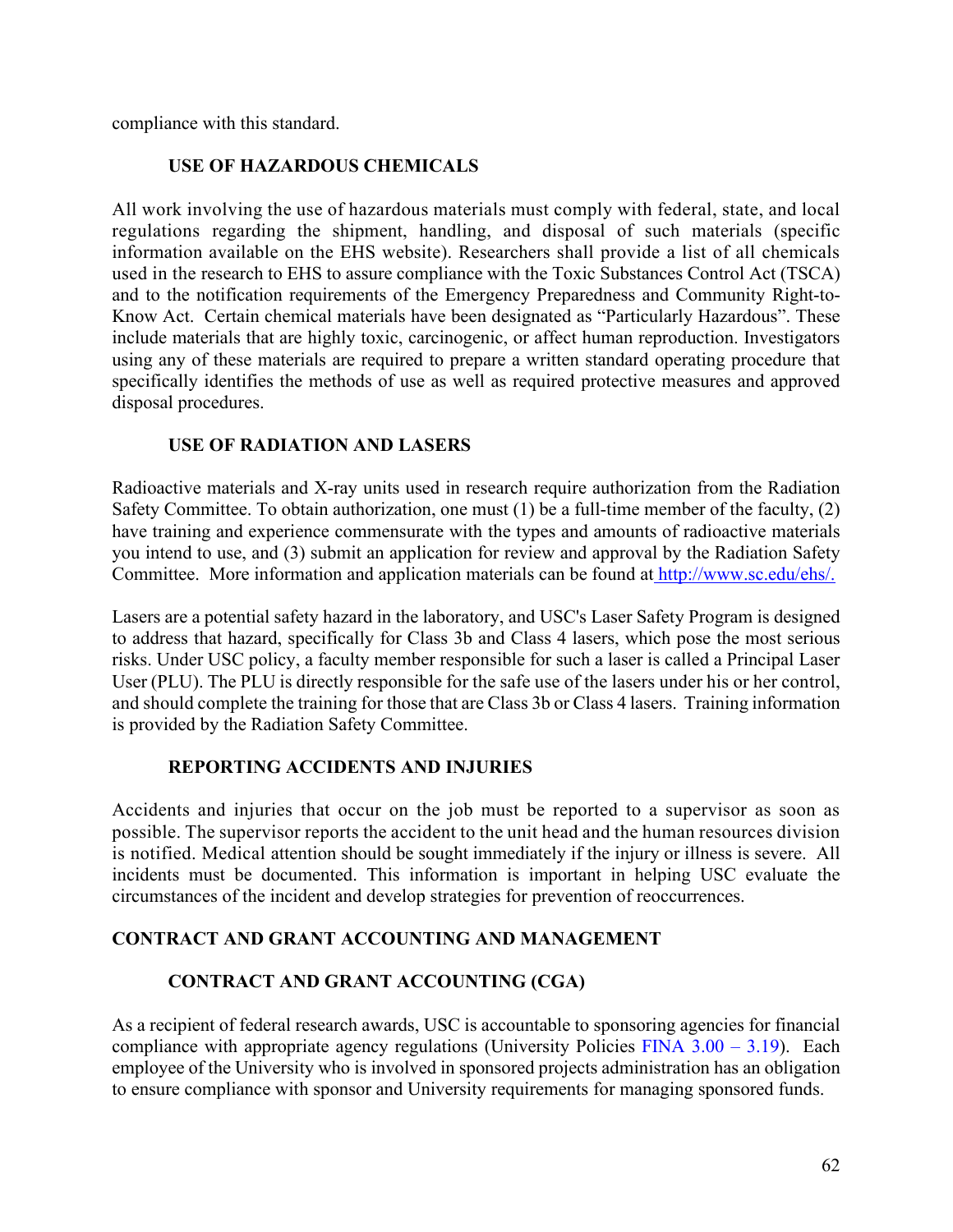### **F&A COST RECOVERY ON GRANTS AND CONTRACTS**

Direct costs of externally sponsored grants and contracts may include the salaries and wages of personnel working on these projects, the cost of equipment, travel, supplies, materials, and other such project-specific expenses that are required for the projects undertaken. In addition to these direct costs, however, the University incurs a significant amount of indirect costs that are associated with projects and are required to support them (University Policy [RSCH](http://www.sc.edu/policies/rsch102.pdf)  [1.02 Sponsored Programs Administered Through USC Foundations\)](http://www.sc.edu/policies/rsch102.pdf). These are referred to as "facilities and administrative" (F&A) costs. F&A costs are general infrastructure costs required to operate the university's research programs and cannot be related precisely to any individual grant or contract, since they include such items as: (1) the cost of maintenance, heating, lighting, and cleaning the buildings in which the sponsored research is conducted; (2) the administrative costs to the University of such components as procurement, accounting, and other units that provide services to grant and contract recipients; and (3) central support services and facilities, such as the libraries. These costs are real and the collection of F&A costs ensures the maintenance of the University infrastructure necessary for carrying out sponsored research activity.

It is the University's policy to require the inclusion of full F&A cost recovery on all sponsored project proposals for external funding (University Policy [RSCH 1.02 Sponsored Programs](http://www.sc.edu/policies/rsch102.pdf)  [Administered Through USC Foundations\)](http://www.sc.edu/policies/rsch102.pdf). Deviations (waivers) from the University's approved F&A rate require prior administrative review and approval.

In the spirit of cooperation and collaboration among all units within the University, all awards involving investigators from multiple schools and departments will be set up with accounting subcodes. This practice will generally ensure distribution of the indirect costs in accordance with the operational costs associated with each participating investigator, thereby providing support for research space and administrative costs.

## **COST-SHARING**

The University will not generally commit resources to a project unless required to do so by the sponsor. Cost-sharing can take a variety of forms according to the specific sponsor requirements.

The following general guidelines should be observed:

- Any decision to cost-share should reflect the University's overall priorities. Requests for cost-sharing must be made and the commitments must be documented at the time of proposal submission.
- Cost-sharing is not a method of covering unexpected project expenses or of accommodating cuts in a proposal's budget.
- Retroactive cost-sharing is generally not considered to be in the best interest of the University.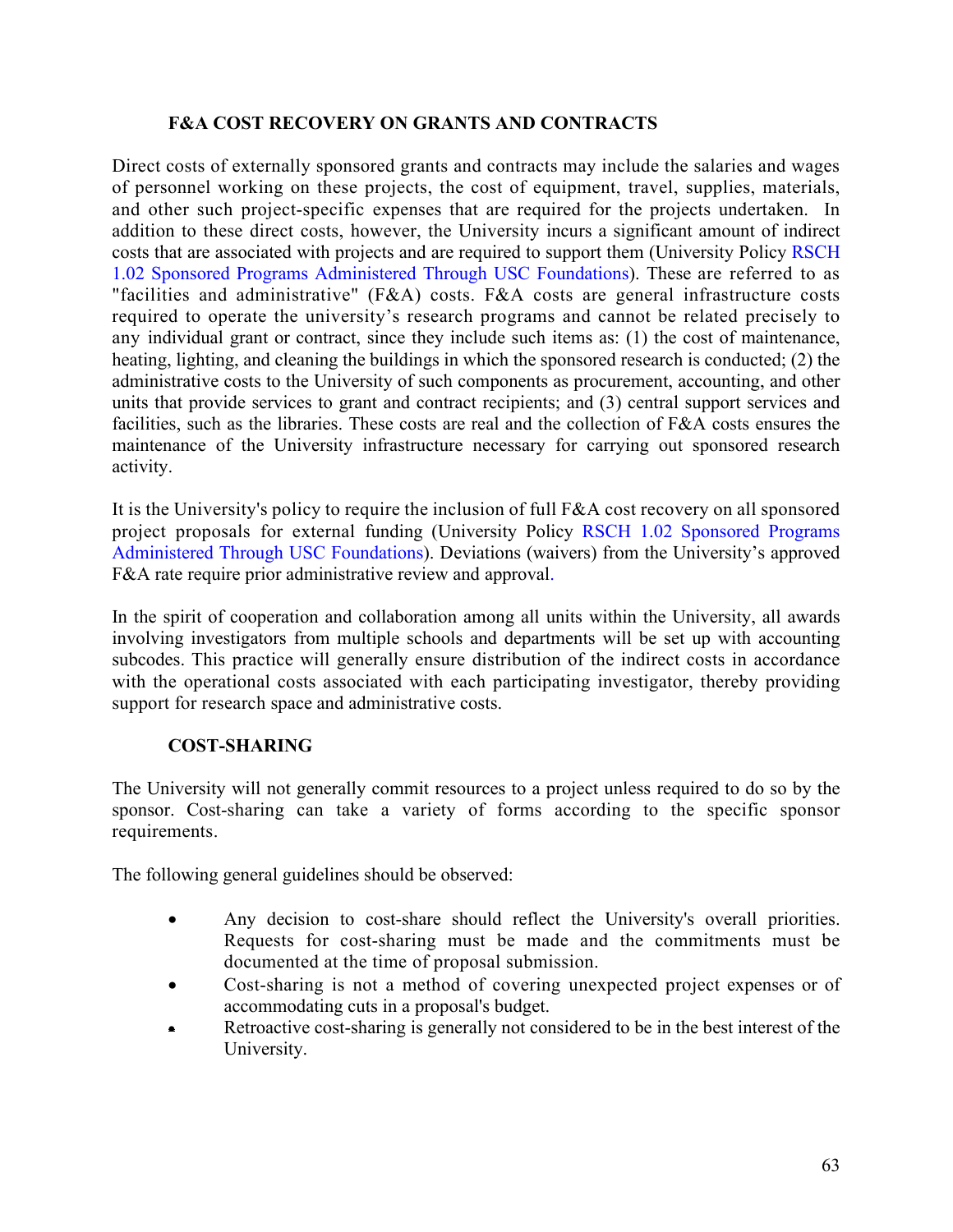### **EQUIPMENT TRANSFERS**

All guidelines for USC departmental property officers are based on this fundamental concept: assets are owned by USC for use by particular departments of the University (University Policy BUSF 5.00 [Property Accountability\)](http://www.sc.edu/policies/busf500.pdf). Every department is responsible to account for the assets it uses. This responsibility includes total accountability for disposal, changes, and transfers of assets, and a commitment to secure top value for all items sold or traded-in. In most cases, the equipment is the property of the University or the government. However, when the principal investigator's grant-funded research activity is transferred to another institution, and the principal investigator or the granting agency submits a request for certain equipment to be transferred, it is usual practice to release the equipment in accordance with established policy and procedures (University Policy [BUSF 5.00 Property Accountability\)](http://www.sc.edu/policies/busf500.pdf). Transfers of equipment between colleges or campuses within USC are handled in a similar manner.

## **EFFORT COMMITMENT**

Most sponsored projects require that some level of effort by key personnel is committed to the project (University Policy [FINA 3.12 Contracts and Grants: Personnel Activity Reporting](http://www.sc.edu/policies/fina312.pdf)  [System\)](http://www.sc.edu/policies/fina312.pdf). In most cases, this is "committed" effort that is reflected in the individual's payroll distribution. In other cases, a faculty member may have uncommitted effort specifically associated with the project. In either case, in support of applicable federal regulations, all individuals need to ensure that their effort certification accurately reflects their activities, both sponsored and non-sponsored.

The University expects that faculty members will have non-sponsored professional activities and responsibilities as part of their faculty obligations and appointment. As a result, adequate University time must be set aside for their non-sponsored University activities, including instruction and administration. Effort commitments must be managed at time of the proposal, during the identification of other support, and throughout the life of the grant to ensure that the University complies with applicable federal regulations.

In support of compliance effort reporting practices, effort certifications are prepared for each faculty/staff member and distributed to each department or school business office. These statements serve as a notification of how the individual's effort is being distributed so that it can be modified if necessary. Effort certification reports are prepared semiannually for applicable faculty and staff members. These semiannual certification reports show the actual salary, supplemental pay distributions, and the percentage of annual effort for the entire fiscal year. Each employee is required to certify that the actual effort expended per the reported time effort is correct or, if incorrect, indicate the correct percentage of effort expended on the various activities. If there are significant changes of effort percentages, redistribution of salary may be required. Accurate and timely effort certifications are the responsibility of the faculty/staff member.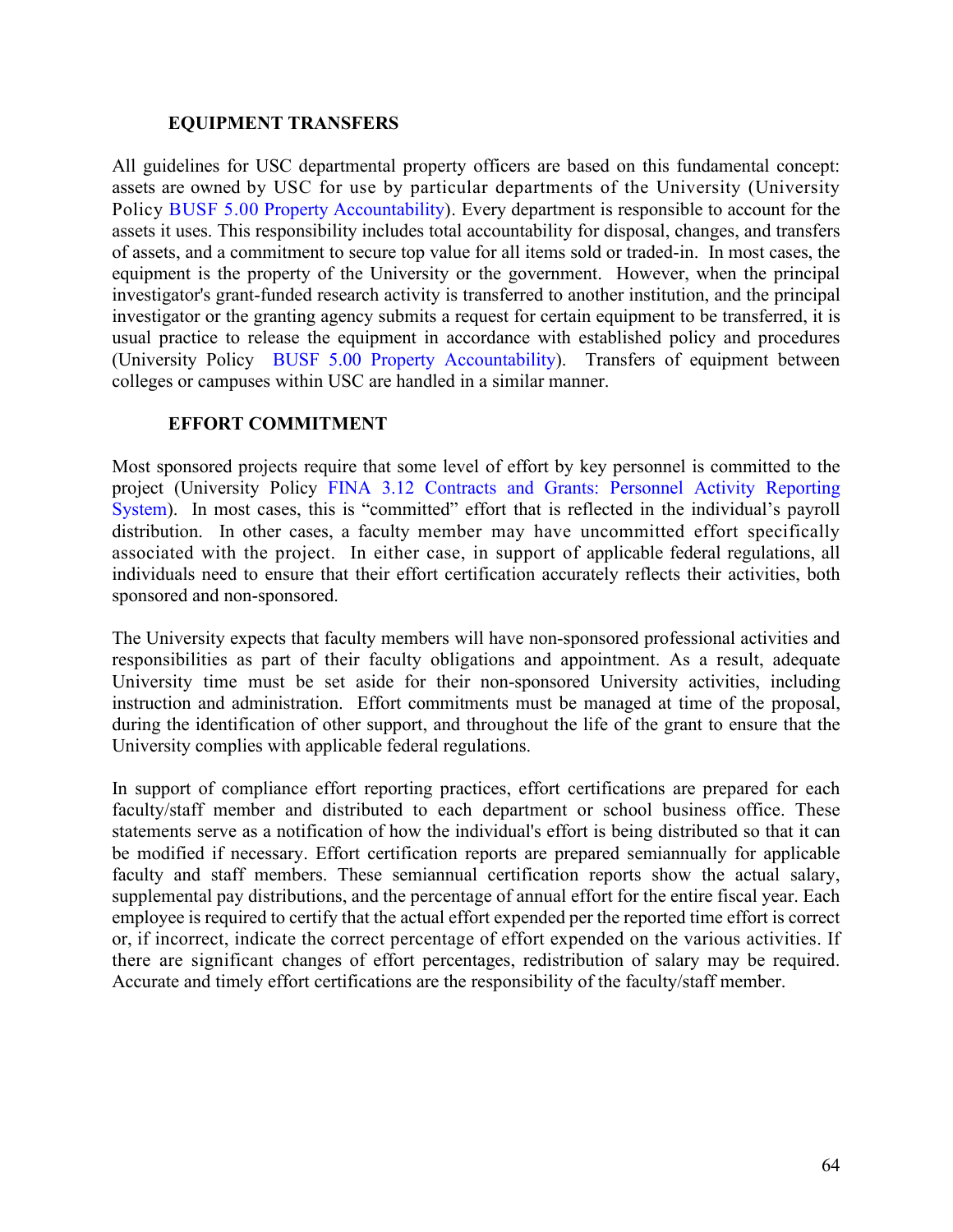### **APPENDIX I**

#### **ADMINISTRATIVE ORGANIZATION**

#### BOARD OF TRUSTEES

The University of South Carolina was chartered by the South Carolina General Assembly in 1801. The University of South Carolina is guided by its Board of Trustees, as defined in statute of the State of South Carolina. This group of knowledgeable leaders works together to further the school's long-term objectives and goals. The board's [members](https://sc.edu/about/offices_and_divisions/board_of_trustees/members/index.php) are business, educational and civic leaders who are either elected, designated or appointed. Members [govern](https://sc.edu/about/offices_and_divisions/board_of_trustees/governance/index.php) university operations, policies, long-range planning and more with complete transparency and accountability. Complete information about the [board,](https://sc.edu/about/offices_and_divisions/board_of_trustees/index.php) including its [bylaws,](https://sc.edu/about/offices_and_divisions/board_of_trustees/governance/index.php) [membership,](https://sc.edu/about/offices_and_divisions/board_of_trustees/members/index.php) and [meeting information](https://sc.edu/about/offices_and_divisions/board_of_trustees/meetings/index.php) is publicly accessible to the university community.

#### OFFICERS OF THE UNIVERSITY

#### PRESIDENT

The president of the university is the chief executive officer of the university system and exercises such executive powers as necessary for its appropriate governance under the authority of the Board of Trustees. The president is the primary spokesperson for the university to the alumni of the institution, the news media, the educational world, and the general public and administers university policies as promulgated by the board, speaks for the university as its chief executive officer, and coordinates all activities of each campus of the institution directly or through designated representatives. The president reports directly to the Board the current affairs of all components of the university system and discusses with the board basic issues, new or alternative directions, and recommendations on new policies. The president directs, coordinates and implements the planning, development, and appraisal of all activities of the university system and is directly responsible to the Board for its operation. The president serves as and performs the duties of Chancellor for the Columbia campus.

#### EXECUTIVE VICE PRESIDENT FOR ACADEMIC AFFAIRS AND PROVOST

The executive vice president for academic affairs and provost is the second ranking officer of the university and is empowered to act for the president in the absence of the chief executive officer. The executive vice president for academic affairs and provost has the responsibility for the overall supervision of academic affairs of the university and for ensuring the integrity of the academic mission of the institution. This officer is appointed by the president and confirmed by the Board of Trustees. The provost is charged with the oversight of the University of South Carolina's graduate and undergraduate academic programs as well as curriculum development, program assessment and university accreditation. He is also responsible for leading the formulation and implementation of system-wide academic affairs policies relating to faculty hiring, retention, tenure, promotion and development. The provost manages strategic planning processes and provides budgetary oversight for all USC Columbia academic units and academic support areas.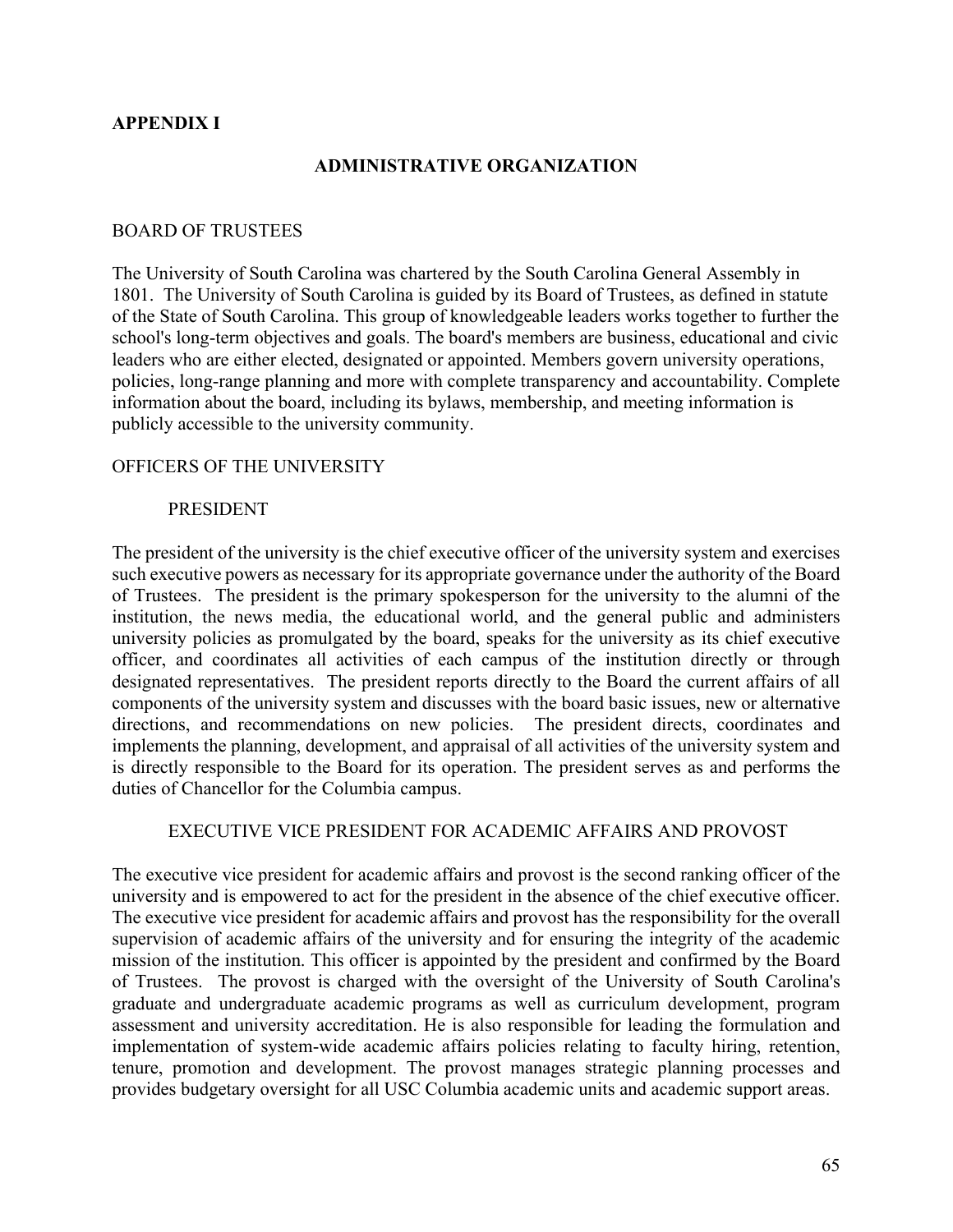### OTHER OFFICERS

The complete organization of the university system is reflected in its [organizational chart.](https://www.sc.edu/about/offices_and_divisions/human_resources/docs/usc_summary_org_chart.pdf) Two officers are elected by the board: university secretary and secretary to the Board of Trustees and university treasurers. Other officers include vice presidents, the chief financial officer, and the executive director of economic development, who typically report to and serve at the pleasure of the president.

### ACADEMIC DEANS

The dean of a school or college is the chief academic administrator of the unit and as such is responsible for the personnel and program administration of that division and reports directly to and serves at the pleasure of the executive vice president for academic affairs and provost. The dean reviews curricula and programs in the school or college, appoints chairs of departments and assigns their duties, supervises the use of funds, space, and equipment allotted to the academic unit, and supervises the preparation of the budget of the division. The dean is the presiding officer of the faculty of the school or college. Deans of colleges or schools that are not departmentalized also have the duties and responsibilities of department chairs (see below).

## DEAN OF THE GRADUATE SCHOOL

The dean of the Graduate School, appointed by the executive vice president for academic affairs and provost, establishes and enforces standards of graduate work, recommends and coordinates plans for the development of graduate programs, and formulates policies to implement such plans. The dean serves ex officio on the graduate council, chairs meetings of the graduate faculty, coordinates graduate curricula, has administrative responsibility for admission to graduate study, and nominates candidates for graduate degrees. The dean of the Graduate School reports directly to and serves at the pleasure of the executive vice president for academic affairs and provost.

### DEAN OF UNDERGRADUATE STUDIES

The dean of undergraduate studies, appointed by the executive vice president for academic affairs and provost, establishes and enforces standards of undergraduate work, recommends and coordinates plans for the development and improvement of undergraduate programs, and formulates policies to implement such plans. The dean of undergraduate studies reports directly to and serves at the pleasure of the executive vice president for academic affairs and provost.

### COMPREHENSIVE UNIVERSITY CHANCELLORS

The chancellors of the three comprehensive universities of the University of South Carolina report to the president and serve as the chief executive officers of their campuses. The chancellors are responsible for the academic, administrative, fiscal, athletic, physical plant and student affairs of their institutions and serve as the primary liaison between their comprehensive campus and USC Columbia, the South Carolina Commission on Higher Education, and the South Carolina General Assembly. The chancellors of the comprehensive universities serve at the pleasure of the president.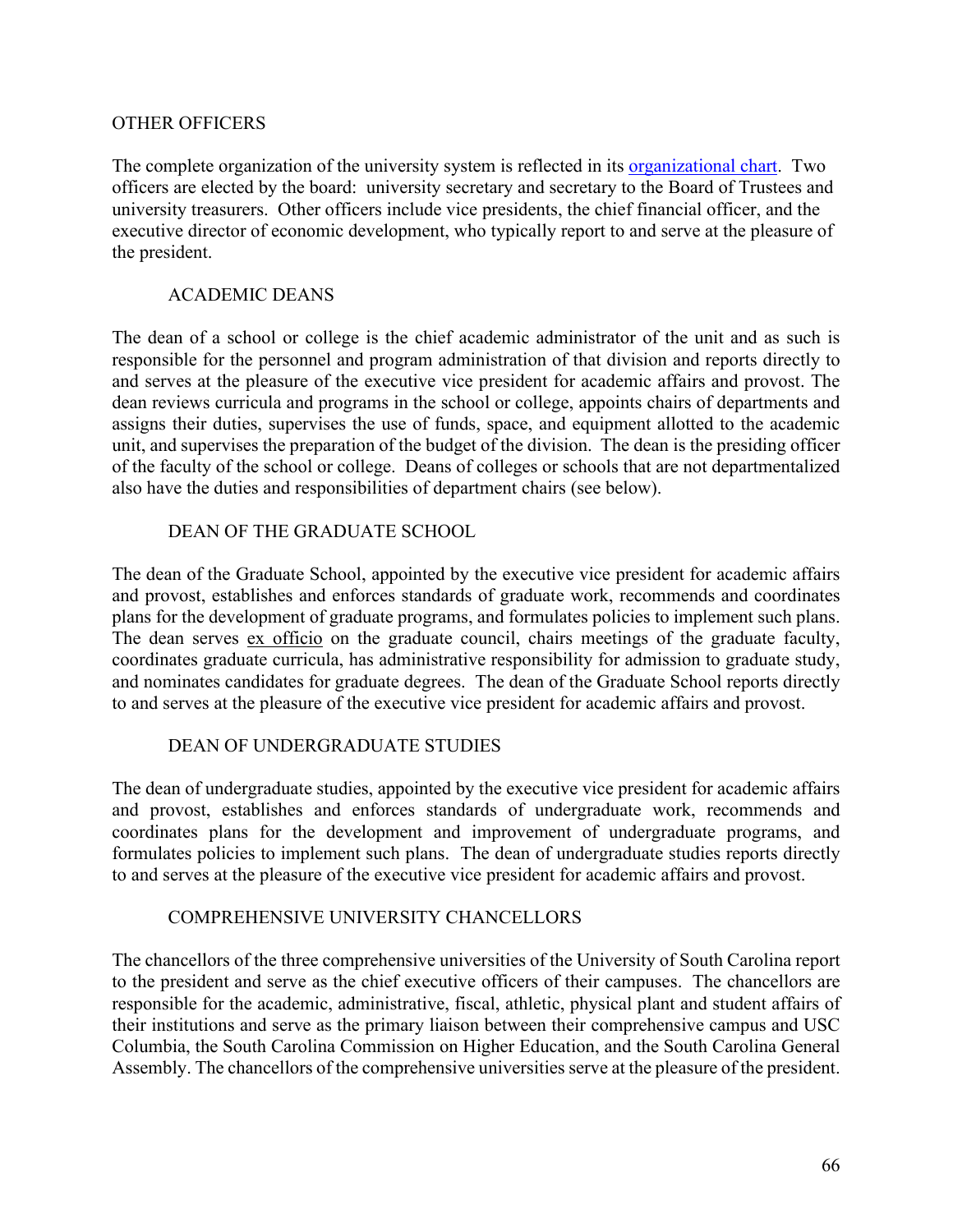# CHANCELLOR OF PALMETTO COLLEGE

The chancellor serves as the chief administrative officer of Palmetto College, which includes the coordinated distance education offerings of the college and the University of South Carolina's four associate degree-granting regional campuses. The chancellor is responsible for ensuring the full participation of the college in overall planning, resource allocation, and program evaluation of the regional campuses as a part of the University of South Carolina System. The chancellor is appointed by and reports directly to president.

The chancellor serves as the chief administrative officer of Palmetto College, which includes the coordinated distance education offerings of the college and the University of South Carolina's four associate degree-granting regional campuses. The chancellor serves at the pleasure of the president.

# REGIONAL PALMETTO COLLEGE CAMPUS DEANS

The deans of the four regional Palmetto College campuses of the University of South Carolina report to the chancellor of Palmetto College and are the chief executive officers of their campuses. The deans are responsible for the academic, administrative, fiscal, athletic, physical plant and student affairs of their institutions and serve as the primary liaison between their regional campus and USC Columbia, the South Carolina Commission on Higher Education, and the South Carolina General Assembly. The deans of the regional campuses serve at the pleasure of the chancellor of Palmetto College.

# DEPARTMENT CHAIRS

Department chairs are appointed by and serve at the pleasure of the dean of a school or college. The dean notifies the provost of the appointment of department chairs.

The chair has a responsibility to departmental faculty in matters relating to teaching and research and is responsible also to the dean of the college and other officers of the university for implementing university policies as they apply to the affairs of the department.

The department chair is responsible for the general conduct of departmental affairs and reports to the dean of the college or school. The chair is responsible for appointments and nonreappointments, promotions and tenure, except as delegated to the faculty in the *Faculty Manual*, resource allocation, and all other matters relative to the successful implementation of the department's educational and scholarly objectives in accordance with university policies. The chair will consult with and seek the advice of appropriate committees of the faculty with respect to educational policy and departmental governance.

A department chair will be evaluated in that position at least every five years, at the end of the term if appointed for a specific term of office, or at the discretion of the dean. A decision as to retention in that position will be made by the dean concerned after consultation with the departmental faculty and the provost.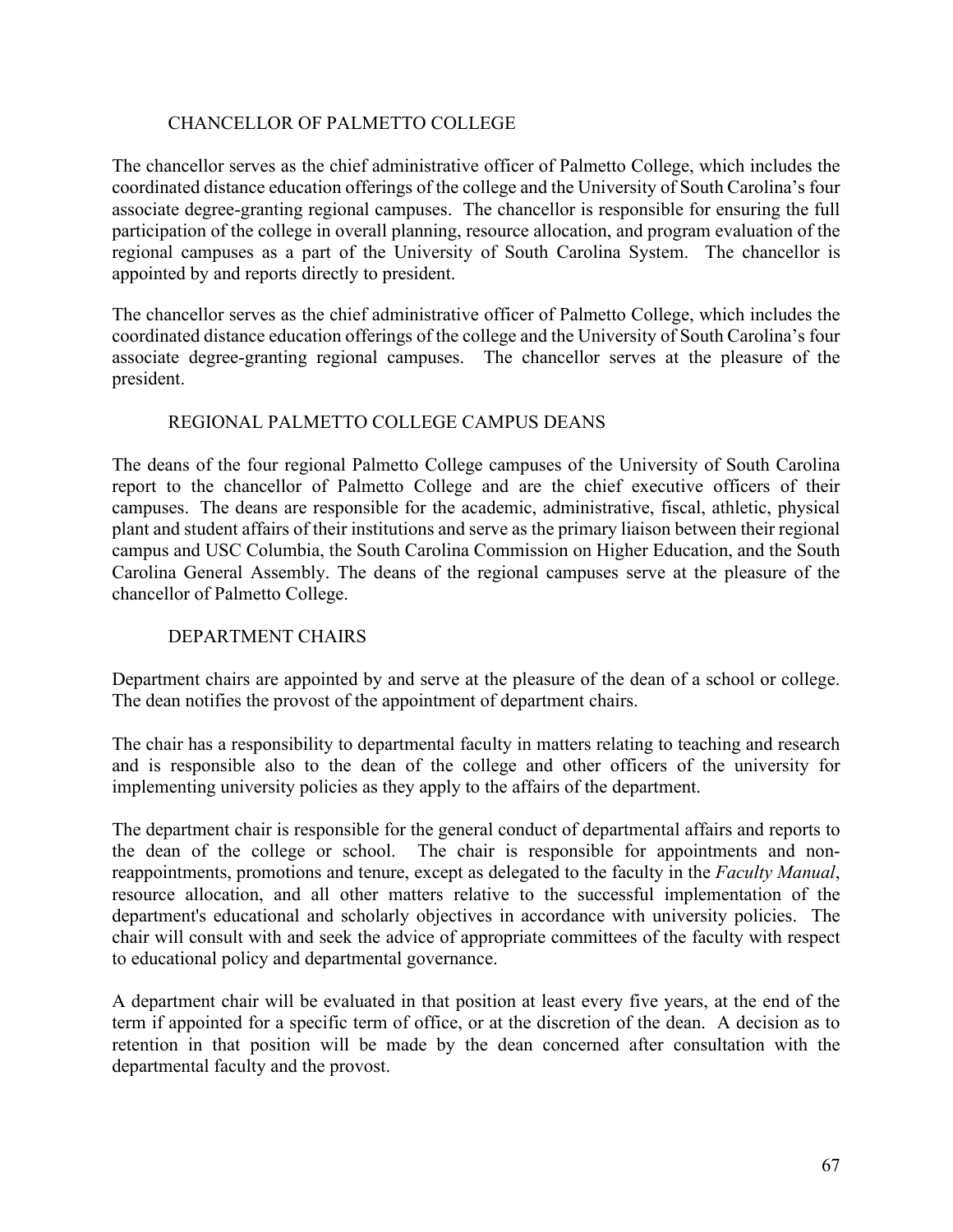#### COUNCIL OF ACADEMIC DEANS

The council is composed of the president, the executive vice president affairs and provost, the deputy and vice provosts, the academic deans of the Columbia campus, the dean of undergraduate studies, the dean of the Graduate School, and the dean of libraries as voting members. The executive vice chancellor of Palmetto College also assumes an appointment as vice provost and serves on the council of academic deans. The vice presidents, the associate and assistant provosts and other university administrators are also invited to attend council meetings on a quarterly or ad hoc basis.

The council serves in an advisory capacity to the president and executive vice president for academic affairs and provost on academic matters including academic planning and the setting of priorities for the university. The council annually elects a chair from among the membership. The chair works collaboratively with the Office of the Provost to establish agendas that facilitate the exchange of information between deans and university officials.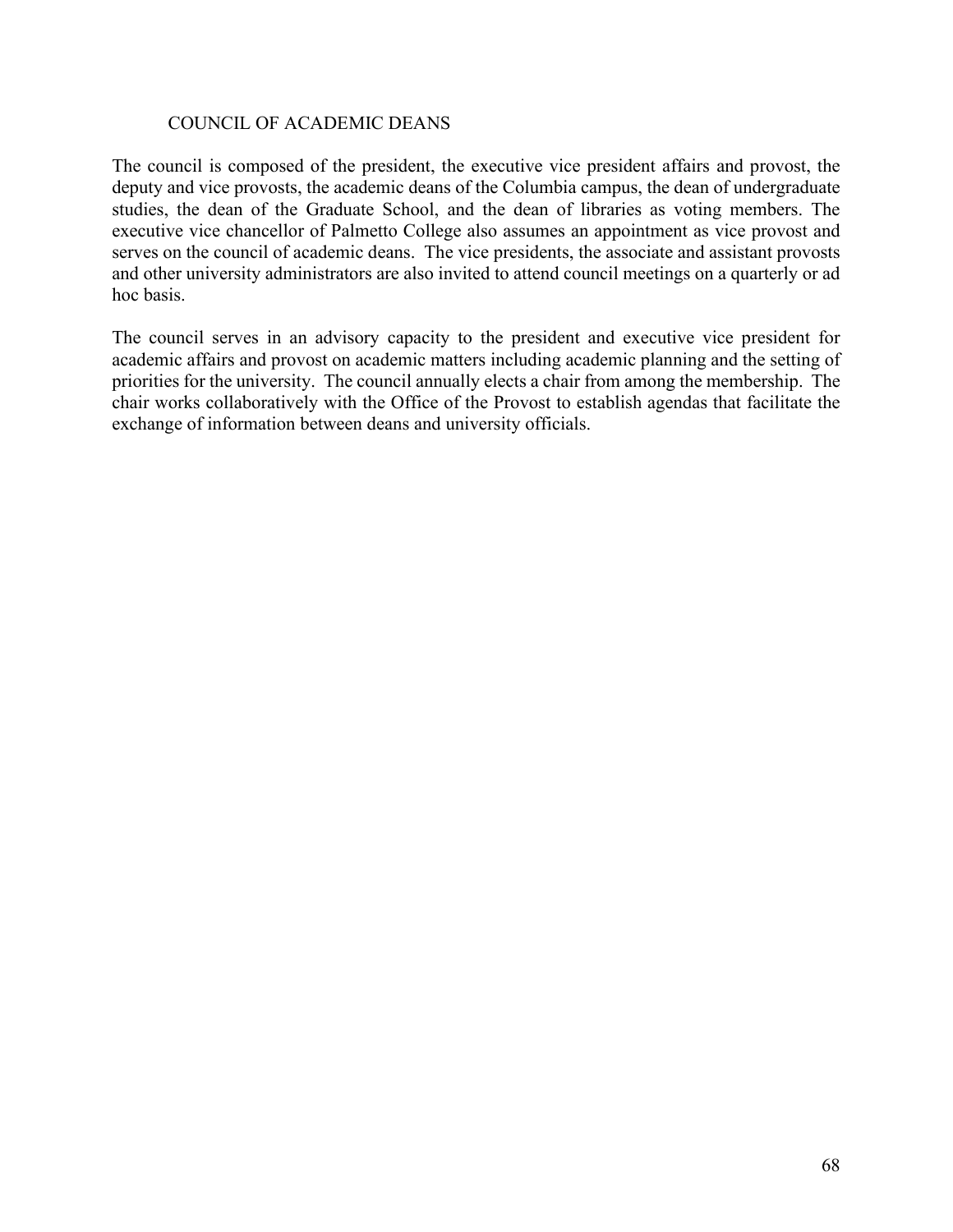### **APPENDIX II**

### **BYLAWS OF THE FACULTY SENATE THE UNIVERSITY OF SOUTH CAROLINA-COLUMBIA**

#### ARTICLE I - PURPOSE AND POWERS

The Faculty Senate of the University of South Carolina, having been created by direction of the University Faculty to act by and for that body, is endowed with all the powers and authority of the University Faculty except for those powers specifically reserved by that body to itself, provided that the University Faculty may amend or repeal any general policy decisions adopted by the Faculty Senate.

### ARTICLE II - MEMBERS

Section 1. The Faculty Senate is composed of the voting members of the University Faculty chosen by each college or school or other academic units for membership in the Senate.

Section 2. The number of Senate members allocated to each college, school, or Regional Campus is ten (10) percent of the total voting members of the University faculty in such college, school, or Regional Campus, except that the clinical, teaching faculty from each School of Medicine will be represented by three faculty. Each college, school, or Regional Campus shall establish and publish rules and procedures governing the election of its members to the Senate and the filling of vacancies. Those colleges or Regional Campuses which are departmentalized shall allocate the Senators amongst the departments so as not to exceed the ten (10) percent limit for the total college or Regional Campus (Table 1). At the first election of members to the Senate, each college, school, or Regional Campus shall designate terms of one, two, or three years for its members so that approximately one-third of its members will be allotted each of the terms. Thereafter, members elected to the Senate shall have terms of three years, unless chosen to fill unexpired terms. Senators may serve no more than two consecutive 3-year terms and no more than 9 years in a 12-year period. [Amended 4/1/2020]

| <b>TABLE I</b>    |                                                                        |                   |                                                                        |  |  |
|-------------------|------------------------------------------------------------------------|-------------------|------------------------------------------------------------------------|--|--|
| Number of faculty | Number of senators for the<br>college, school, or<br>University Campus | Number of faculty | Number of senators for<br>the college, school, or<br>University Campus |  |  |
| $1 - 14$          |                                                                        | $135 - 144$       | 14                                                                     |  |  |
| $15 - 24$         | $\overline{2}$                                                         | $145 - 154$       | 15                                                                     |  |  |
| $25 - 34$         | 3                                                                      | $155 - 164$       | 16                                                                     |  |  |
| $35 - 44$         | $\overline{4}$                                                         | 165 174           | 17                                                                     |  |  |
| $45 - 54$         | 5                                                                      | $175 - 184$       | 18                                                                     |  |  |
| $55 - 64$         | 6                                                                      | $185 - 194$       | 19                                                                     |  |  |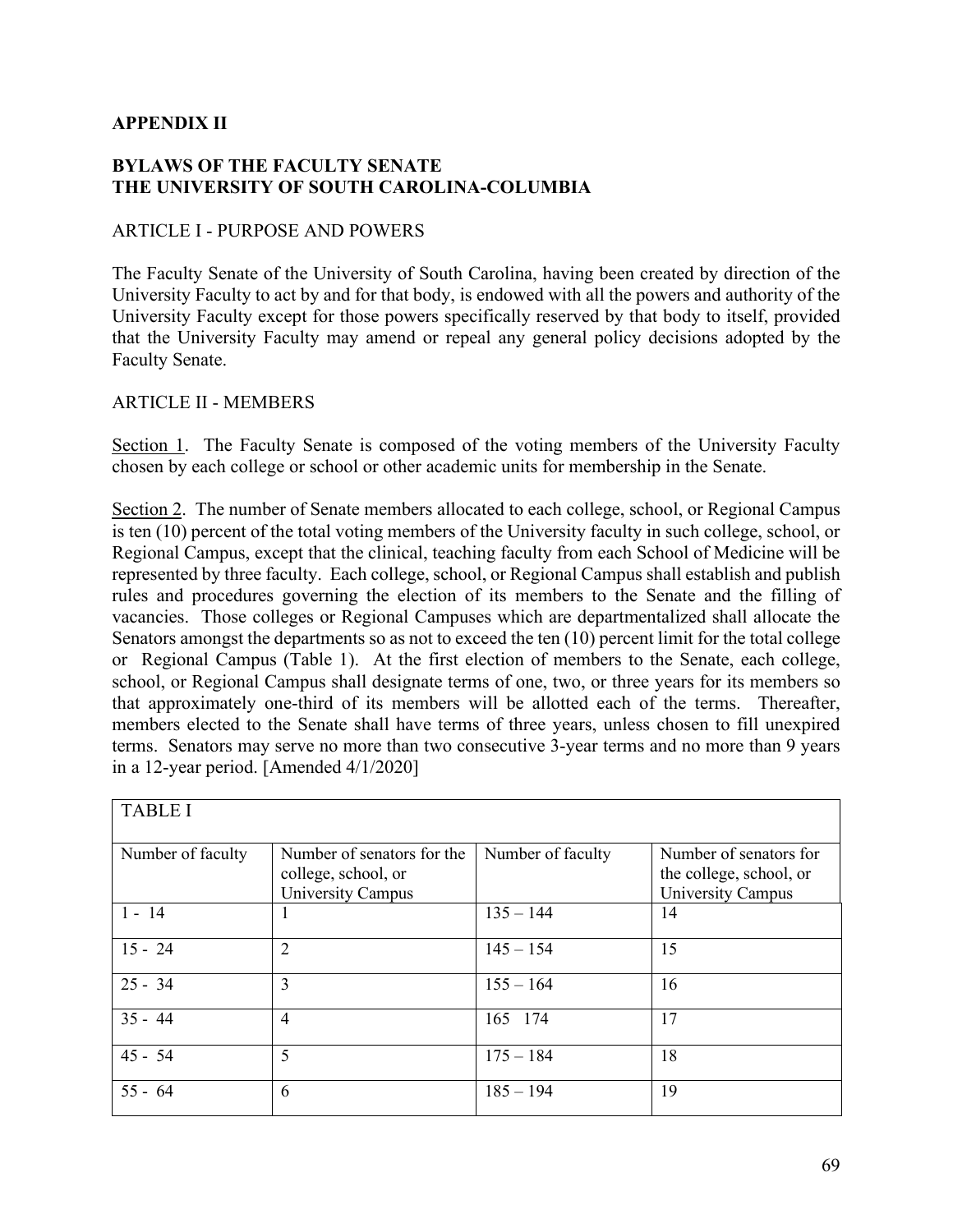| $65 - 74$   | 7  | $195 - 204$ | 20 |
|-------------|----|-------------|----|
| 75 - 84     | 8  | $205 - 214$ | 21 |
| $85 - 94$   | 9  | $215 - 224$ | 22 |
| $95 - 104$  | 10 | $225 - 234$ | 23 |
| $105 - 114$ | 11 | $235 - 244$ | 24 |
| $115 - 124$ | 12 | $245 - 254$ | 25 |
| $125 - 134$ | 13 |             |    |

Section 3. No later than the opening of the fall term each year, the dean of each college or school and the academic administrator of each University Campus should recalculate the number of members of the Senate to which that college, school, or University Campus is entitled and revise the number of vacancies to be filled accordingly, provided that a reduction in appointments in the Senate of a college, school, or University Campus shall not result in the removal of any senators from such college, school, or University Campus until the expiration of their terms. Elections to fill these vacancies (either new or unexpired terms) shall then be held in time to submit a full roster of senators to the Secretary of the Faculty no later than the first Wednesday in September. The term of office of newly elected senators shall begin with the Senate meeting in September. Vacancies which may occur during the year may be filled by special election, and such Senators shall serve the unexpired term of the seat to which elected. Expansion of faculty during the year shall not increase the number of seats to which a college, school, or University Campus is entitled for that year.

Section 4. Only members of the Faculty Senate, as defined in Section 1 of this Article, may present motions and vote. The chairs of Faculty and Special Advisory Committees are empowered to move the adoption of committee reports, however, and any member of the University Faculty may attend Senate meetings and speak on matters brought before the Senate.

# ARTICLE III - OFFICERS

Section 1. The officers of the Senate shall be a chair, chair-elect, past chair, a -secretary, a secretary-elect, and such other officers as the Senate may from time to time establish. These officers shall perform the duties prescribed by these bylaws and by the parliamentary authority and rules adopted by the Senate. The chair and the secretary shall serve for periods of two years and three years respectively. The person designated to serve as chair will serve for a total of four years on the Senate Steering Committee.

The first year shall be as chair-elect, the second and third years as chair, and the fourth year as past chair. The secretary shall serve a four-year term on the Steering Committee, the first year as secretary-elect and the second, third, and fourth years as secretary.

Section 2. The chair-elect shall be elected at the end of the first year of the chair's two-year term, that is, at the end of the latter's second year of service on the Steering Committee. Nominations for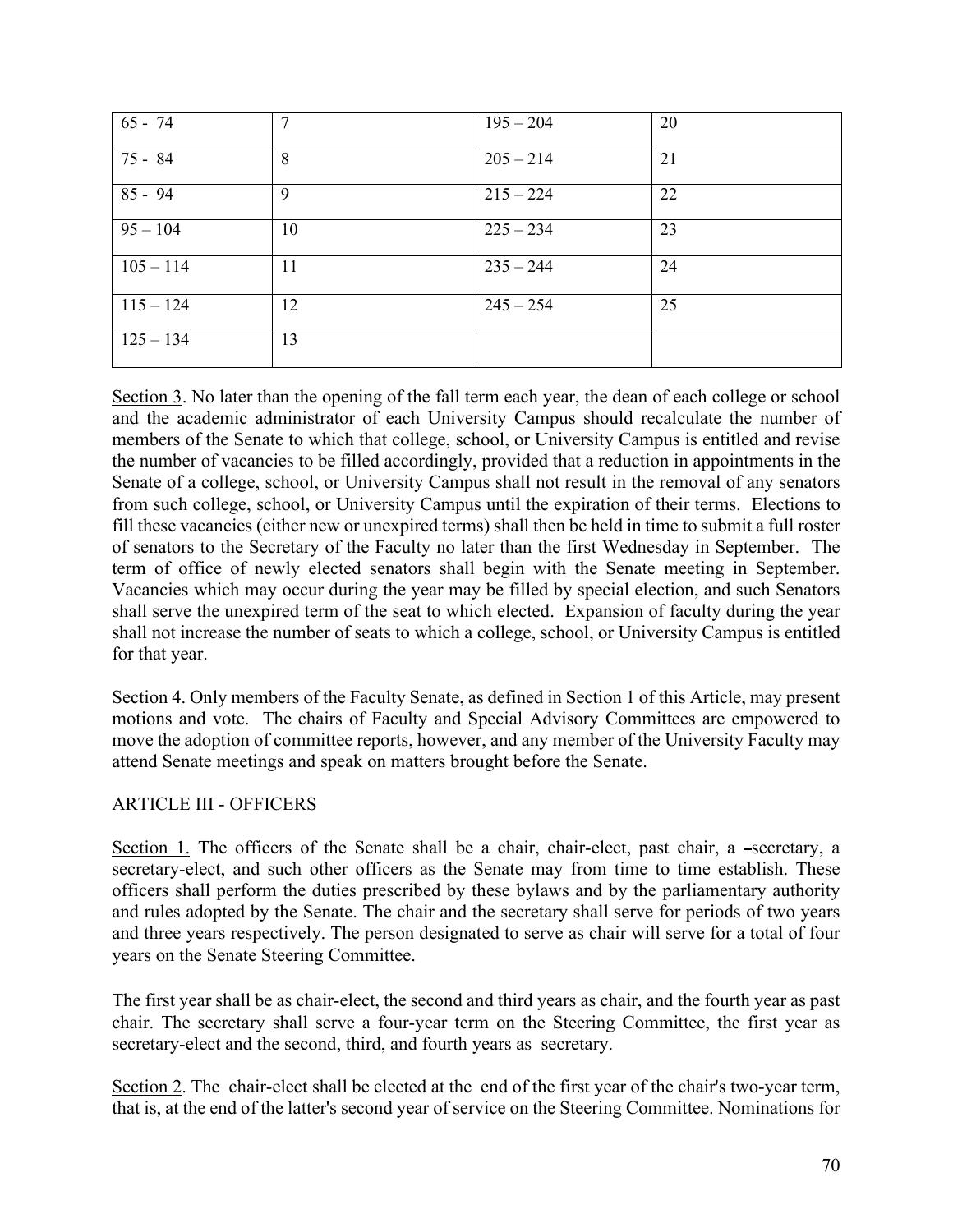chair-elect shall be made in accordance with the Guidelines for Nomination of Faculty Senate chair. The guidelines spell out the timetable for nomination and election. The nomination process begins in February and concludes with balloting at the April meeting of the Faculty Senate. Any voting member of the faculty may offer a nomination for chair-elect in accordance with the guidelines for the nomination process. Nominations from the floor at the April meeting are precluded. Tenured voting faculty members are eligible for nomination and need not be a member of the Senate. However, no one whose primary functions are administrative in nature shall be eligible for election to chair-elect unless they are willing to resign from their administrative duties. Nominations for chair-elect will be reviewed for eligibility by the Faculty Senate Steering Committee at the March meeting. Only members of the Senate may vote in the election of the chair-elect. The chair-elect shall assume the office of chair at the first meeting of the fall (i.e. at the beginning of the second year of service on the Steering Committee) and shall preside at that meeting. The secretary-elect shall be elected at the beginning of the third year of the secretary's three-year term, that is, at the beginning of the fall term and the secretary's fourth year of service on the Steering Committee. In this election, the same procedure and rules of eligibility specified for selection of the chair-elect shall apply.

Section 3. If the chair becomes unable to serve in the first year in that capacity, the past chair shall preside at the next regular meeting and shall receive nominations from the floor for a new chair. The new chair shall be elected in the following regular meeting and shall serve as chair the remainder of that term and then serve on the Steering Committee as past chair. If the chair becomes unable to serve in the second year in that capacity, the chair-elect shall assume the office and serve the remainder of that term plus the term to which regularly elected. A new chair-elect shall then be elected at the time specified in Section 2 of this article.

Section 4. Should the secretary become unable to serve in the first or second years of the threeyear term, a successor shall be nominated and elected at the next regular meeting. Should the secretary become unable to serve in the third year of the term, the secretary-elect shall assume the office and serve the remainder of that term plus the term to which regularly elected. A new secretary-elect shall be elected at the time specified in Section 2 of this article.

Section 5. If, due to temporary absence or incapacity, neither the chair nor the past chair or chairelect are able to serve in the capacity of chair, the Faculty Senate Steering Committee shall select a chair pro tempore from its membership. A chair pro tempore so appointed may not be a candidate for chair or chair-elect in the next election. [Amended 11/7/2018]

Section 6. If the chair-elect is unable to continue in that capacity, a call for nominations to the position shall be issued. Election of a new chair-elect shall proceed as described in Section 2, except: a) there shall be at least 21 days between the call for nominations and the election, b) the election shall take place at the first possible meeting of the Faculty Senate, however no such election may be held in the first meeting of the academic year or in the summer meeting. The new chair-elect shall complete the term of the chair-elect being replaced, as described in Section 2. [Amended 11/7/2018]

# Section 7. Removal of Senate Officers

Any officer of the Senate may be removed from office for failure to perform the specified duties of their office; misconduct or behavior incompatible with the duties or status of their office; and/or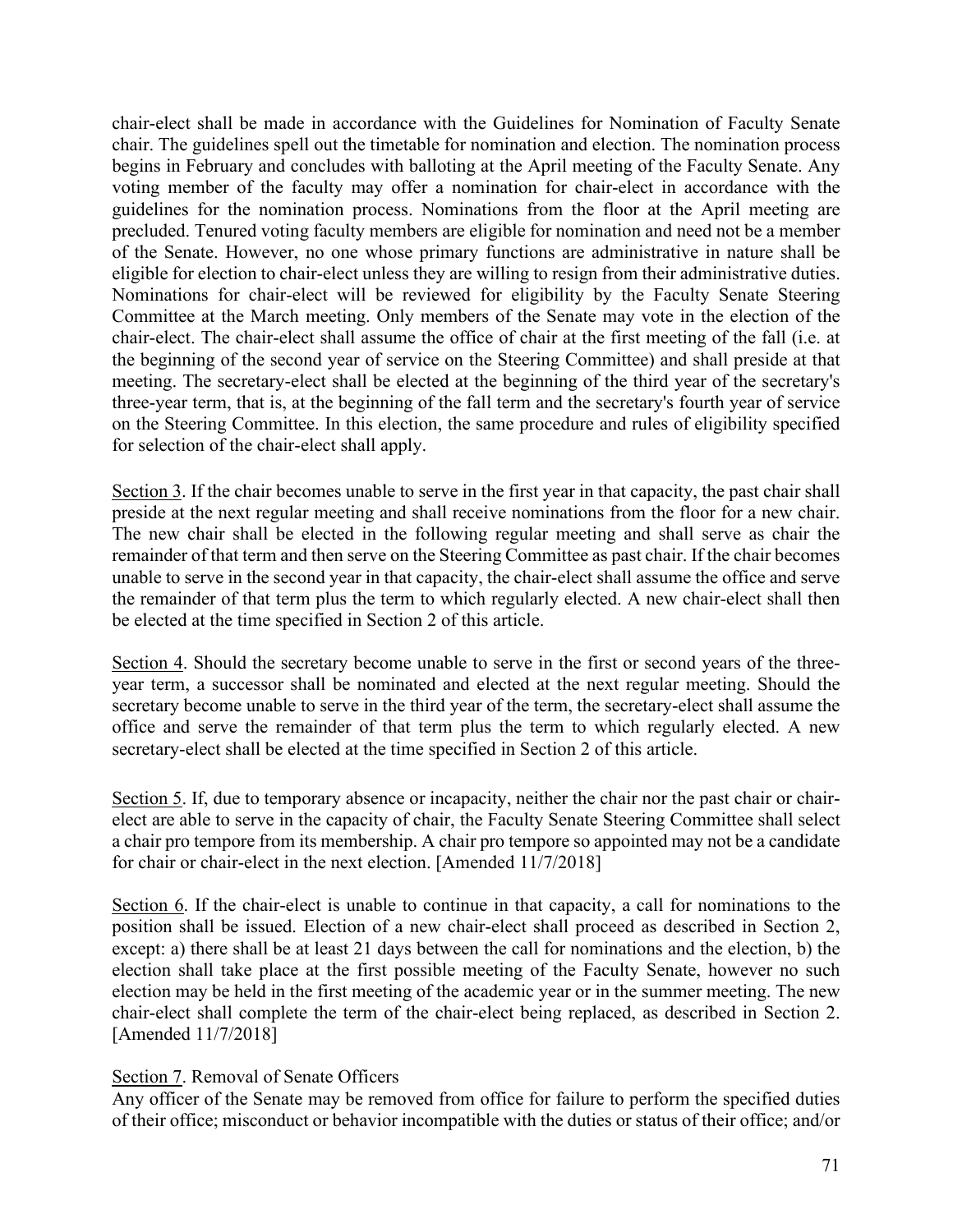conduct detrimental to their office.

The removal process will be initiated at such a time as ten (10) faculty senators who represent at least five (5) different departments/units from at least two (2) different colleges sign and submit a petition for the removal of a named Senate officer to the chair of the Faculty Advisory Committee. Within two (2) business days after its receipt, a copy of the petition will be provided to both the named officer and the Faculty Senate Steering Committee. Upon receipt of the petition, the Faculty Senate Steering Committee will place the matter on the Faculty Senate's agenda.

If submitted to the chair of the Faculty Advisory Committee at least 21 days before the next scheduled Faculty Senate meeting, the petition will be heard and considered at that meeting. If submitted less than 21 days before the next scheduled Faculty Senate meeting, the petition will be heard and considered at the subsequent meeting. A motion to remove an officer cannot be heard at the summer meeting of the Senate.

When presented to the Senate, the petition will constitute a motion (seconded) for the removal of the named officer. Quorum must exist for the Senate to consider and vote on the motion. In the Senate meeting at which the motion is heard, the chair of the Faculty Advisory Committee will present the motion and serve as chair for the period in which the motion is under consideration; an individual selected by the petitioners will be afforded sufficient time to detail the charges; the officer named in the petition will be afforded equal time to reply to the petitioner's charges.

A two-thirds (2/3) vote of faculty senators present is required to remove an officer of the Senate. In the event that the chair of the Senate is removed from office, the chair-elect will immediately assume the position of chair. The new chair will serve the remainder of the previous chair's term and then a full term as defined in Article III, section 2.

Upon the removal of a Chair, an election for a new Chair-elect will be called in accordance with Article III, section 2 and provisions (a) and (b) of Article III, Section 6. [Amended September 11, 2019]

# ARTICLE IV - MEETINGS

Section 1. Regular meetings of the Senate shall be held monthly during the academic year and once during the Summer Session unless otherwise ordered by the Senate.

Section 2. Special meetings of the Senate can be called by the Chair and such a meeting shall be called upon written request of ten (10) members of the Senate. The purpose of the meeting shall be stated in the call. Except in cases of emergency, at least three (3) days' notice shall be given, and the meeting must be held within ten (10) days from the receipt of the written request.

Section 3. A majority of the members of the Senate shall constitute a quorum, provided however that for the summer meeting a quorum shall consist of the members present.

Section 4. Meetings Held Electronically. Except as otherwise provided in these bylaws, meetings conducted through use of Internet meeting services designated by the Faculty Senate Steering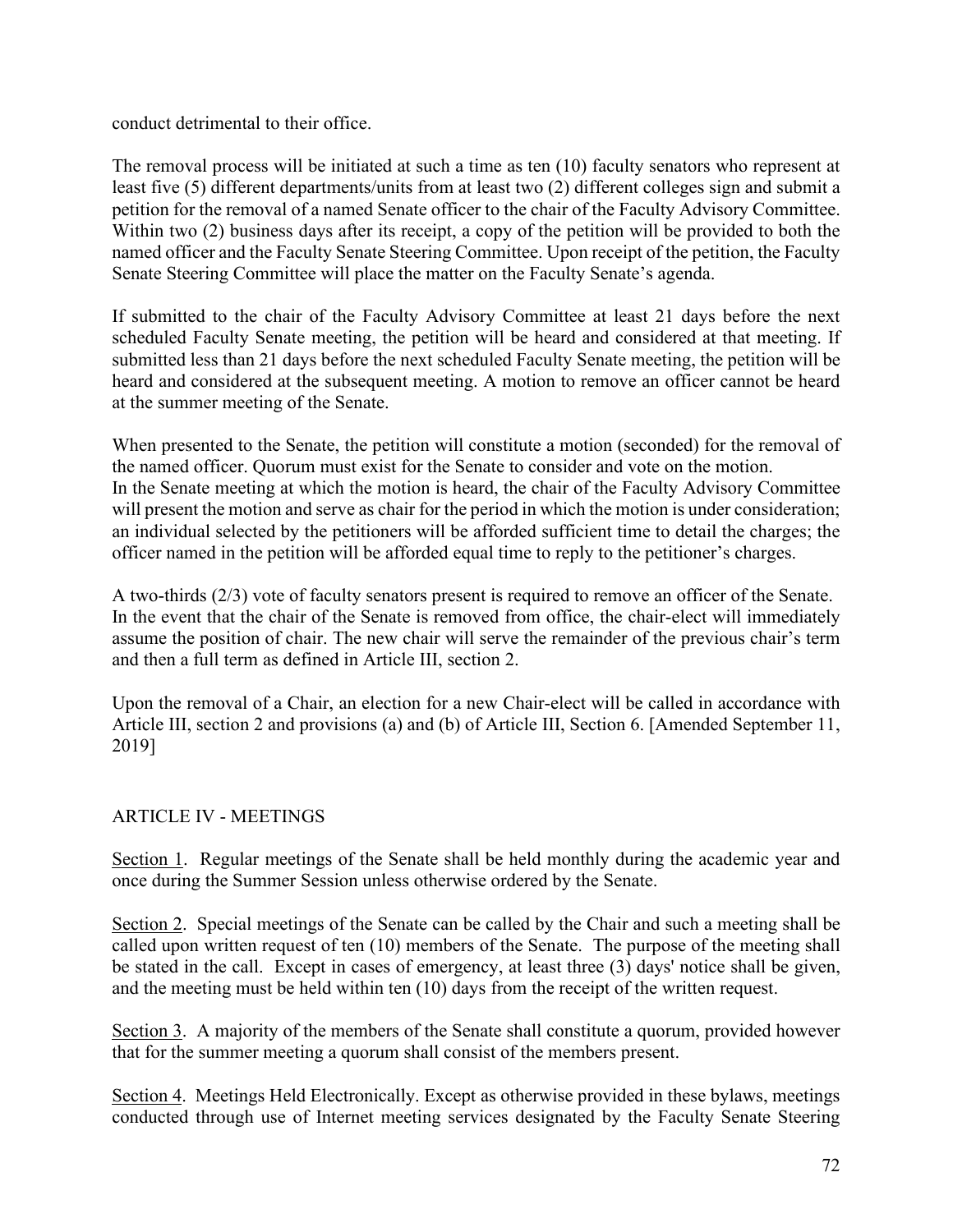Committee will support anonymous voting and support visible displays identifying those participating, identifying those seeking recognition to speak, showing (or permitting the retrieval of) the text of pending motions, and showing the results of votes. These electronic meetings of the Faculty Senate shall be subject to all rules adopted by the Faculty Senate, to govern them, which may include any reasonable limitations on, and requirements for, Faculty Senate members' participation. Any such rules adopted by the Faculty Senate shall supersede any conflicting rules in the parliamentary authority, but may not otherwise conflict with or alter any rule or decision of the Faculty Senate. An anonymous vote conducted through the designated Internet meeting service shall be deemed a ballot vote, fulfilling any requirement in the bylaws or rules that a vote be conducted by ballot. [Amended September 9, 2020]

# ARTICLE V - SYSTEM FACULTY LEADERSHIP COUNCIL [Amended June 2, 2021]

Section 1. The University of South Carolina System Faculty Leadership Council provides a representative voice in system affairs and facilitates collaboration among the faculty organizations comprised in the University of South Carolina system. With respect to functions the Board of Trustees delegates to University administration, the Council has a consultative function: it represents the will of the system's faculties to such bodies as may be established to administer system affairs and serves as a means by which system administrators may communicate with faculty. The Council coordinates faculty governance in those areas where the Board of Trustees delegates legislative powers to the faculties of individual campuses, including but not limited to standards of admission, granting of earned degrees, and curriculum. In no instance will the Council usurp authority previously delegated to campus faculties by the Board of Trustees.

Section 2. The USC Columbia Faculty Senate will elect three representatives to the University of South Carolina System Faculty Leadership Council, including one representative from the Palmetto College and any other representatives as required by the bylaws of the Council. The chair of the Faculty Senate (or designee) will also serve on the Council. Council members represent the Senate. The Faculty Senate Steering Committee will seek nominations in February, review them at its March meeting, and present a slate of candidates for election by the Senate at the April meeting. In developing a slate of nominees, the Steering Committee will favor faculty governance experience in such areas as curriculum approvals, faculty welfare, and policy development.

Section 3. Representatives elected to the Council will serve for staggered three-year terms. Vacancies will be filled temporarily by the Senate Steering Committee until the next election cycle, in which nominations to serve the remainder of a vacated term will follow the regular election procedure. In no case may any representative to the Council serve for more than five years continuously.

# ARTICLE VI - ELECTIONS

Section 1. In the case of any positions to be filled by election by the Faculty Senate, nominations for such positions shall be made from the floor, except as provided in Article V and Article VII of these bylaws. Voting shall be by secret ballot, and a majority is required for election.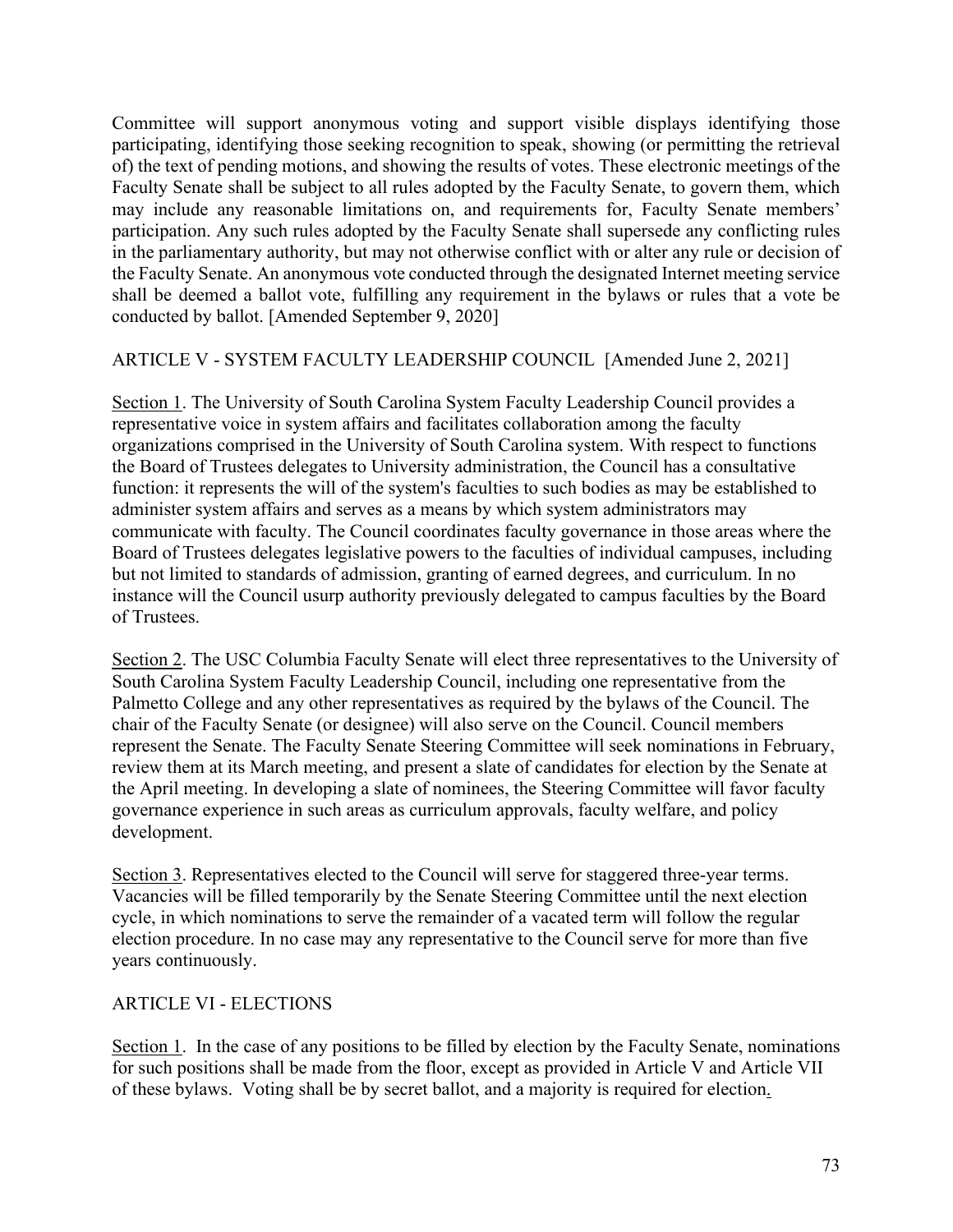Section 2. If one position is to be filled, a candidate receiving a majority on the first ballot shall be declared elected. If no candidate receives a majority, the candidates receiving the highest and the next highest number of votes shall be the nominees for a second vote.

Section 3. In multiple-seat elections, as in the case of selection of a committee, for example, the following rules shall operate:

1. Each person voting shall be expected to vote for as many persons as there are positions to be filled, but no ballot shall be invalidated solely because of failure to vote for as many candidates as there are positions to be filled.

2. If the number of candidates receiving majorities is equal to the number of positions to be filled, those receiving majorities shall be declared elected.

3. If the number of candidates receiving a majority is fewer than the number of positions to be filled, any candidate receiving a majority shall be declared elected. For succeeding votes, the number of candidates shall not exceed twice the number of remaining positions. Whenever it becomes necessary under this rule to strike the names of candidates from the list of nominees, the person receiving the fewest number of votes shall be dropped first, and this order shall be followed until the necessary number is dropped.

4. If more candidates receive majorities than there are positions to be filled, the necessary number of candidates having the largest majorities shall be declared elected.

5. When varying terms are to be served by persons elected to multiple-seat positions, the length of term to be served by each shall be determined by lot among those elected.

6. A majority shall consist of one plus the quotient of the total number of the votes cast for all candidates divided by twice the number of vacancies on a given committee.

# ARTICLE VII - COMMITTEES

Section 1. The regular standing committees established by the University Faculty shall constitute standing committees for the Faculty Senate and shall report to the Senate and discharge such duties as the Senate may assign to them. The Senate may establish such additional standing committees as it may deem necessary.

Section 2. Regular election of members to faculty committees shall take place in March of each year. At the March meeting of the Senate, the Faculty Senate Steering Committee shall present a slate of nominees to replace committee members whose terms are expiring. Nominations may also be made from the floor by any member of the University Faculty, and nominations shall remain open at that meeting until adjournment. Within seven (7) days thereafter, the Committee shall send a ballot containing all nominations for contested committee positions to each voting faculty member, with instructions to return the marked ballot within ten (10) days. The election provisions in Article V of these bylaws shall govern the determination of the persons elected and also the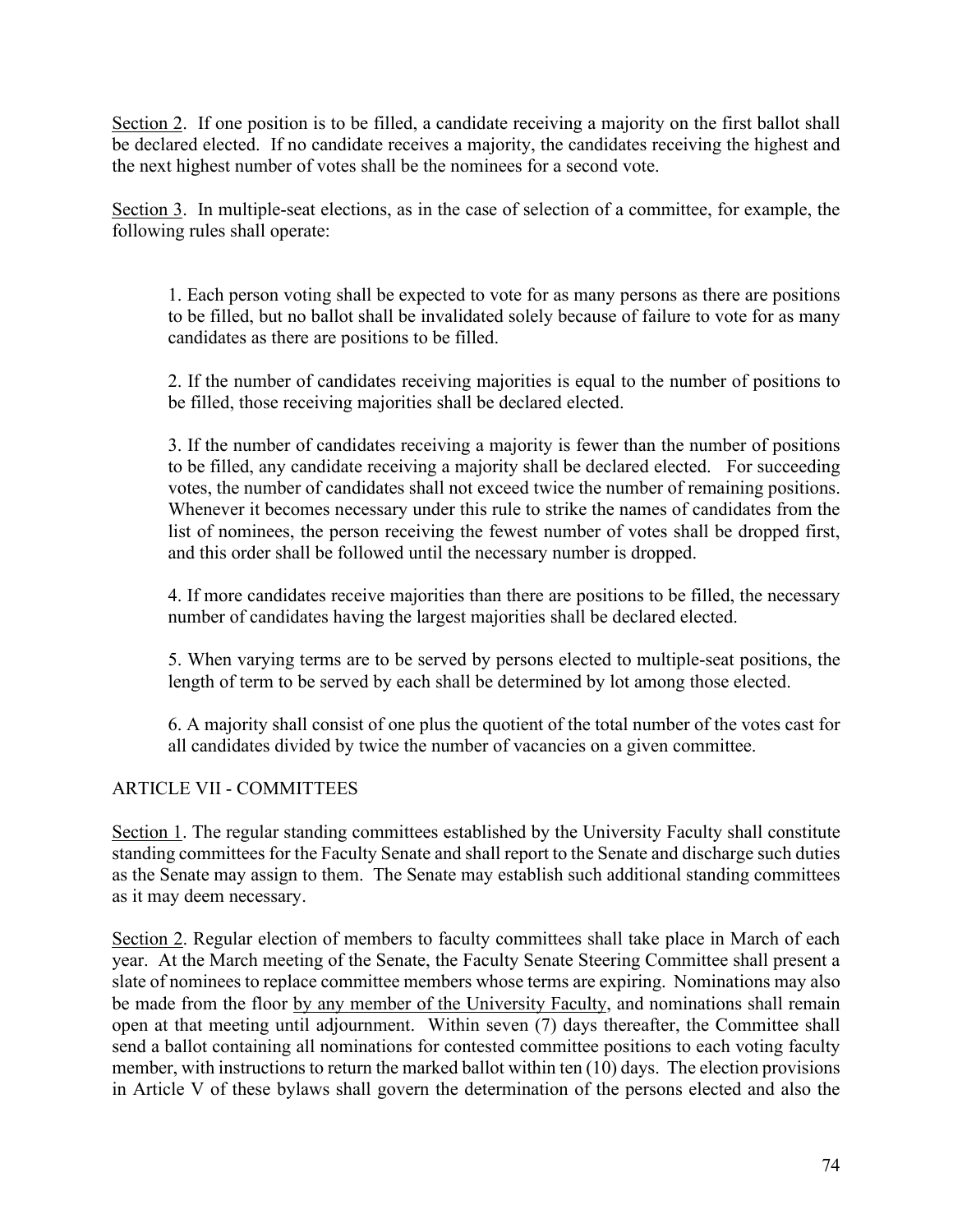procedure if a runoff is necessary. The result of the election shall be certified to the Secretary of the Senate by the Chair of the Steering Committee.

As early as practicable after the certification of committee elections, the newly created and continuing members of each committee will meet to select the chair for the following year.

Election of members to new committees or to fill vacancies occurring in existing committees may take place as the need arises during the year and will follow the procedure outlined above, except that such special elections need not be held in May.

Section 3. Committee members elected in March will assume office with the beginning of the summer session. The term of outgoing members will end with the close of the summer session. There will thus be a larger than normal number of committee members available for service during the summer.

Section 4. Special committees may be established as the Senate from time to time deems necessary, with the numbers to be selected as directed by the Senate.

Section 5. By policy or at the request of university officials, the Senate will be asked to confirm faculty appointments to committees constituted by administrative offices. The Steering Committee will bring such nominations to the Senate for approval at the meeting of the Senate immediately following notification, provided that such notification occurs no less than one week in advance of the Senate meeting. Failure of the Steering Committee or the Senate to act on such nominations will constitute approval of the appointment. [Amended March 4 2020]

# ARTICLE VIII - PARLIAMENTARY AUTHORITY

The rules contained in the current edition of *Robert's Rules of Order* shall govern the Senate in all cases to which they are applicable and in which they are not inconsistent with these bylaws or the special rules of order the Senate adopts.

# ARTICLE IX - AMENDMENT OF BYLAWS

These bylaws may be amended at any regular meeting of the Senate by a two-thirds vote, provided that the amendment has been submitted in writing at the previous regular meeting.

# ARTICLE X - PUBLICATION OF BYLAWS AND RULES

The Bylaws and Standing Rules of the Faculty Senate shall be published in *The Faculty Manual* and in such other form as may be convenient for distribution, and such publication shall be revised from time to time as deemed necessary.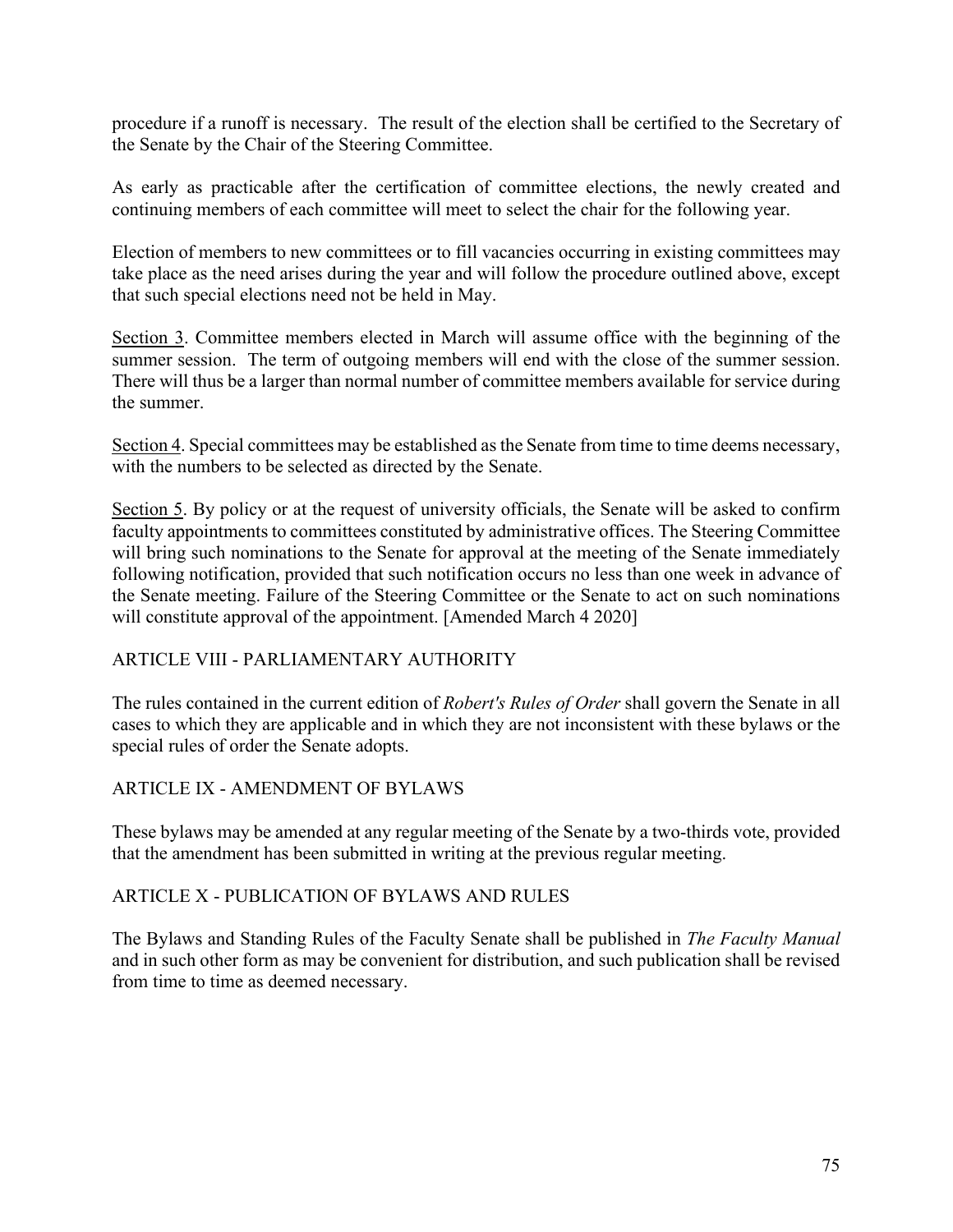# **APPENDIX III**

# **STANDING RULES OF THE FACULTY SENATE**

# **THE UNIVERSITY OF SOUTH CAROLINA**

#### RULE I - GENERAL

The Faculty Senate shall operate under the standing rules of the University Faculty, except as those rules are modified herein or by the Bylaws of the Faculty Senate.

#### RULE II - MEETINGS

The Faculty Senate shall meet on the first Wednesday of each month from October to April except January. The Chair of the Faculty Senate will select dates for meetings which will be held in the early fall, late spring, mid-summer and January. Each date will be published no later than two weeks prior to the meeting. All members of the University Faculty shall receive notification of meetings, copies of the minutes, and the published agenda for any pending meeting.

RULE III – CONDUCT OF ELECTRONIC MEETINGS [Amended September 9, 2020]

Section 1. Login information. The Secretary shall send by e-mail to every member of the Faculty Senate, at least three days before each meeting, the time of the meeting, the URL and codes necessary to connect to the Internet meeting service, and, as an alternative and backup to the audio connection included within the Internet service, the phone number and access code(s) the member needs to participate aurally by telephone. The Secretary shall also include a copy of, or a link to, these rules.

Section 2. Login time. The Secretary shall schedule Internet meeting service availability to begin at least 15 minutes before the start of each meeting.

Section 3. Signing in and out. Members shall identify themselves as required to sign into the Internet meeting service, and shall maintain Internet and audio access throughout the meeting whenever present, but shall sign out upon any departure before adjournment.

Section 4. Quorum calls. The presence of a quorum shall be determined by the Parliamentarian and communicated to the chair via the chat function at the beginning of the meeting. Thereafter, the continued presence of a quorum shall be determined by the online list of participating members, unless any member demands a quorum count by audible roll call. Such a demand may be made following any vote for which the announced totals add to less than a quorum.

Section 5. Technical requirements and malfunctions. Each member is responsible for his or her audio and Internet connections; no action shall be invalidated on the grounds that the loss of, or poor quality of, a member's individual connection prevented participation in the meeting.

Section 6. Forced disconnections. The chair may cause or direct the disconnection or muting of a member's connection if it is causing undue interference with the meeting. The chair's decision to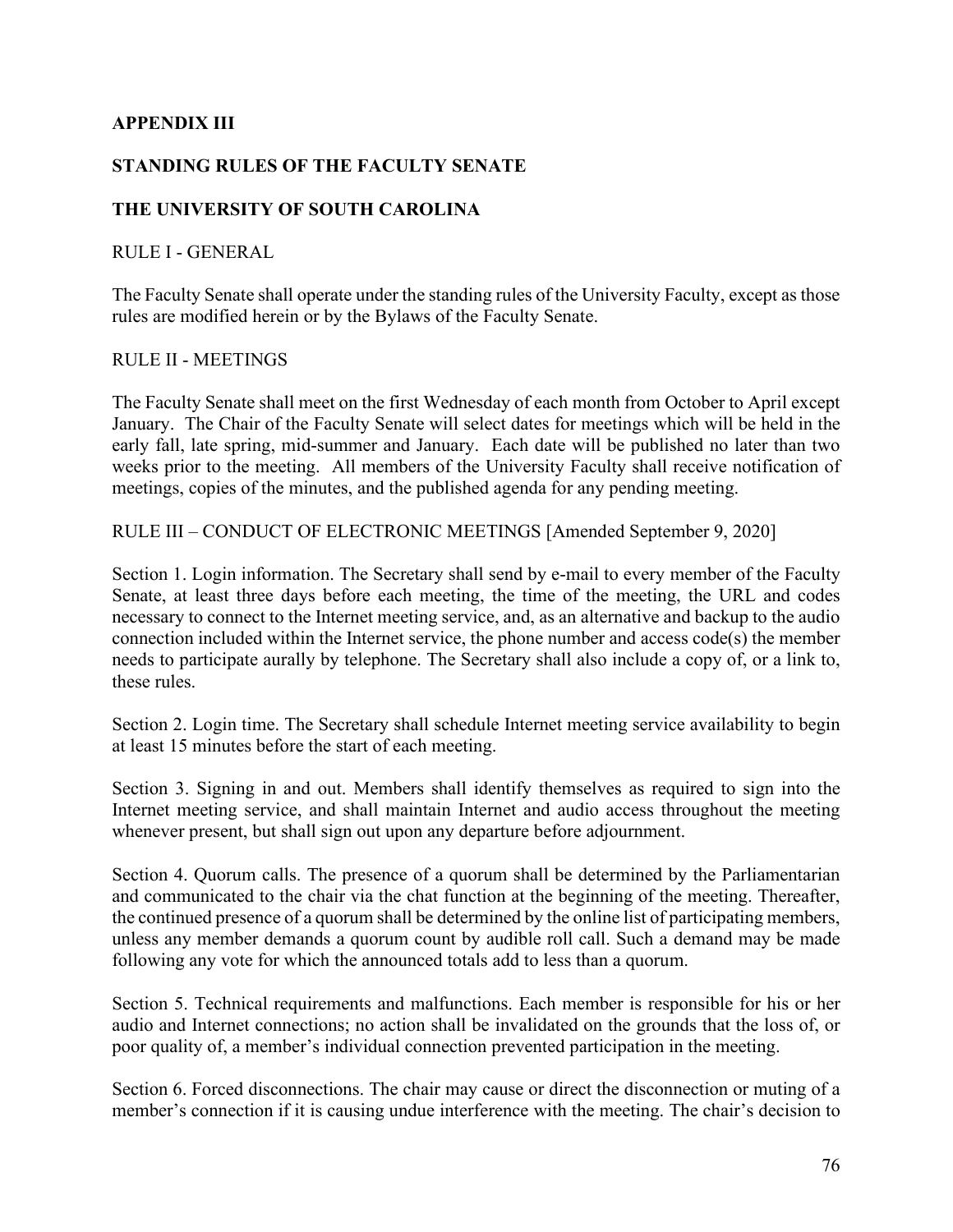do so, which is subject to an undebatable appeal that can be made by any member, shall be announced during the meeting and recorded in the minutes.

Section 7. Assignment of the floor. To seek recognition by the chair, a member shall use the "raise hand function" or similar function provided by the Internet meeting service being used. Upon assigning the floor to a member, the chair shall clear the online queue of members who had been seeking recognition. To claim preference in recognition, another member who had been seeking recognition may promptly seek recognition again, and the chair shall recognize the member for the limited purpose of determining whether that member is entitled to preference in recognition.

Section 8. Interrupting a member. A member who intends to make a motion or request that under the rules may interrupt a speaker shall use the chat feature for so indicating, and shall thereafter wait a reasonable time for the chair's instructions before attempting to interrupt the speaker by voice.

Section 9. Motions submitted in writing. A member intending to make a main motion, to offer an amendment, or to propose instructions to a committee, shall, before or after being recognized, post the motion in writing to the online area designated by the Secretary for this purpose, preceded by the member's name and a number corresponding to how many written motions the member has so far posted during the meeting (e.g., "SMITH 3:"; "FRANCES JONES 2:"). Use of the online area designated by the Secretary for this purpose shall be restricted to posting the text of intended motions.

Section 10. Display of motions. The Secretary shall designate an online area exclusively for the display of the immediately pending question and other relevant pending questions (such as the main motion, or the pertinent part of the main motion, when an amendment to it is immediately pending); and, to the extent feasible, the Secretary, or any assistants appointed by him or her for this purpose, shall cause such questions, or any other documents that are currently before the meeting for action or information, to be displayed therein until disposed of.

Section 11. Voting. Votes shall be taken by the anonymous voting feature of the Internet meeting service, unless a different method is ordered by the Faculty Senate or required by the rules. When required or ordered, other permissible methods of voting are by electronic roll call or by audible roll call. The chair's announcement of the voting result shall include the number of members voting on each side of the question and the number, if any, who explicitly respond to acknowledge their presence without casting a vote. Business may also be conducted by unanimous consent.

Section 12. Video display. The chair, the Secretary, or their assistants shall cause a video of the chair to be displayed throughout the meeting and shall also cause display of the video of the member currently recognized to speak or report.

# RULE IV- ORDER OF BUSINESS

The order of business in the Faculty Senate shall be as follows:

1. corrections to and approval of minutes;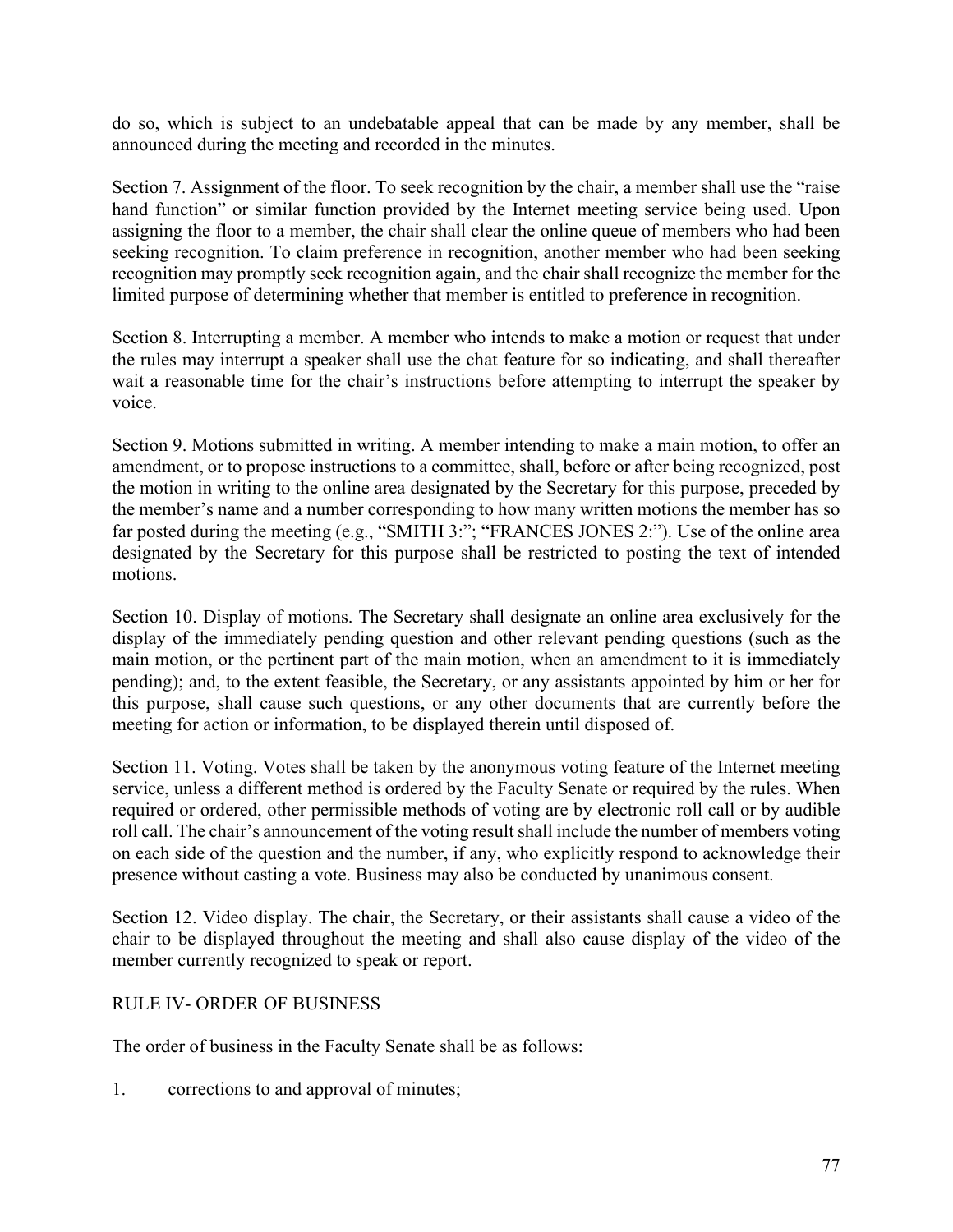- 2. reports of officers, to include reports of the President and any Vice-Presidents of the University who have matters to report to the Faculty Senate;
- 3. reports of faculty committees, in the following order:

|    | Athletics                                 |                                   |
|----|-------------------------------------------|-----------------------------------|
|    | Curricula and Courses                     | Grievance                         |
|    | <b>Faculty Senate Steering</b>            | <b>Faculty Welfare</b>            |
|    | <b>Faculty Advisory</b>                   | <b>Student Faculty Relations</b>  |
|    | <b>Scholastic Standards and Petitions</b> | <b>Honorary Degrees</b>           |
|    | Faculty and Board Liaison                 | Board of Governors, Faculty House |
|    | Admissions                                |                                   |
| 4. | reports of special committees;            |                                   |
| 5. | report of the Secretary;                  |                                   |
| 6. | special orders (including elections);     |                                   |
| 7. | unfinished business;                      |                                   |
| 8. | new business;                             |                                   |
| 9. | announcements.                            |                                   |

# RULE V - AGENDA

Section 1. An agenda shall be prepared and circulated to each member of the University faculty before each regular meeting of the Faculty Senate, along with the minutes of the previous meeting, at least three (3) working days prior to such meetings. In order to accomplish this purpose, chairs of standing or special committees, and individual members of the Senate who have business to bring before the Senate shall so notify the Secretary of the Senate by no later than the twentieth (20) of the month preceding the meeting at which such business is to be presented. Failure to notify the Secretary in time to include an item of business on the printed agenda shall not bar consideration of such item, but priority shall be given to the business on the published agenda.

Section 2. Members of the University Faculty who are not members of the Senate but who wish the Senate to consider a matter which would otherwise not appear on the published agenda shall notify the Secretary, who shall list the matter as a request for consideration.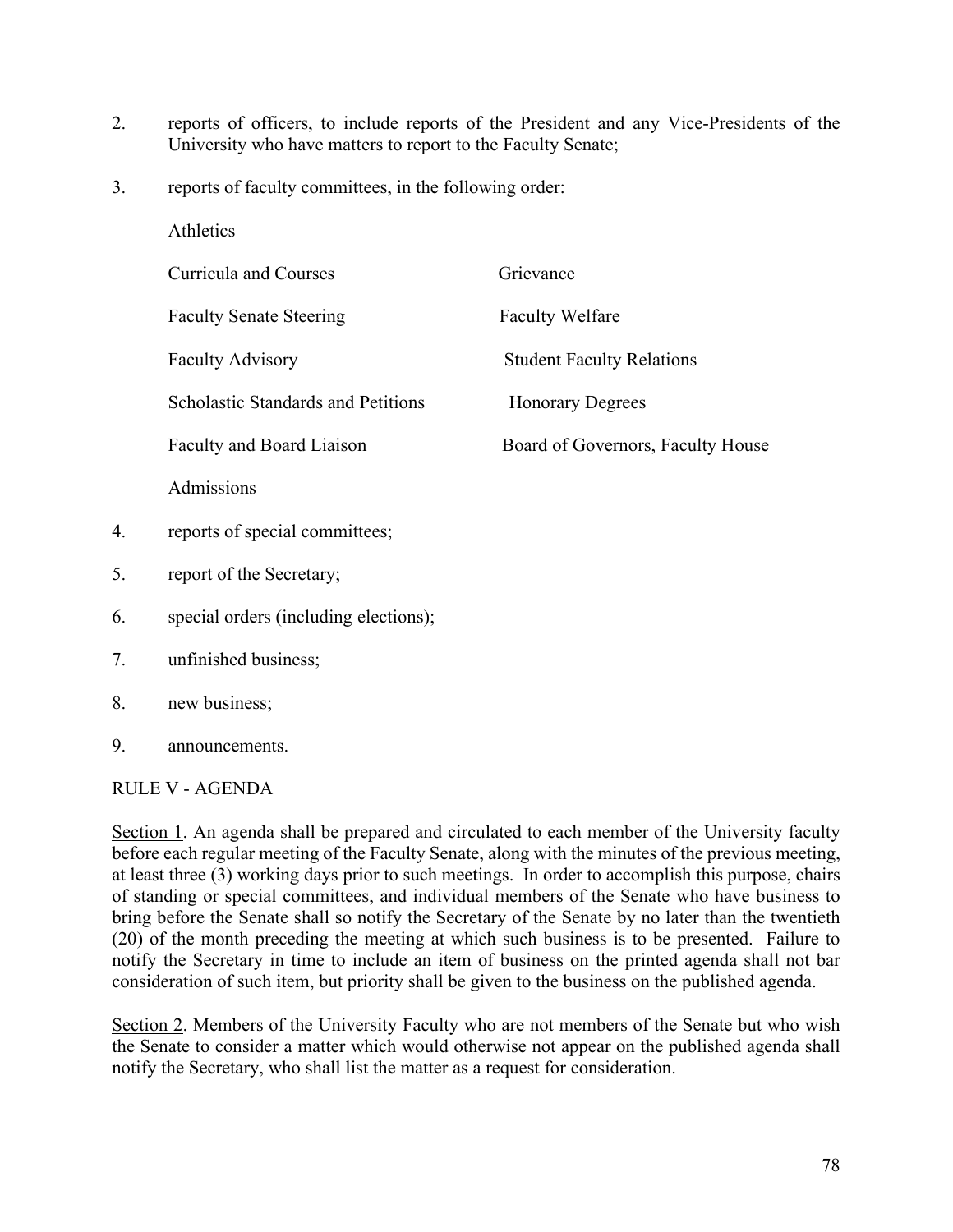Section 3. The Senate shall not give final consideration to any substantive legislative matters not included on the published agenda of the meeting at which introduced, unless by a two-thirds vote the Senate shall agree to consider such matters.

# RULE VI - ELECTIONS

Elections shall be conducted in the manner provided in the Bylaws of the Faculty Senate.

# RULE VII - VOTING

Except in the case of elections, voting shall be by voice vote or, upon request of the Chair, a show of hands. If the outcome of the vote is in doubt, the Chair may call for a show of hands or a division and order a count. Upon request of any member and a twenty-five (25) percent vote in support of such request, the Chair shall order a count. Upon request of any member and a majority vote in support of such request, the Chair shall order a roll-call vote, which shall be recorded in the minutes.

# RULE VIII - EXECUTIVE SESSIONS

The Senate may, in extraordinary circumstances, by majority vote go into Executive session for the conduct of any business. While in Executive Session only members of the Senate, other voting members of the University Faculty, and special invitees may be present.

# RULE IX - VISITORS

Section 1. The Senate may, by majority vote, permit any person to attend and address the Senate during part or all of any Senate meeting.

Section 2. The Chair of the Board of Trustees of the University of South Carolina, or a designated representative, is invited to attend all open meetings of the Faculty Senate, with the privilege of the floor.

Section 3. The President of the Student Body, the Vice-President of the Student Body, and the student members of the Student-Faculty Relations Committee may attend all open meetings of the Faculty Senate and, when requested by the Senate, may make reports thereto.

Section 4. The Director of University Publications and Printing, or the Director of Media Relations, and accredited members of the press may attend all open meetings of the Faculty Senate.

# RULE X - RELEASES TO THE PRESS

The Chair and Secretary of the Faculty Senate may, after each meeting of the Senate, inform any members of the press, upon request, of any matters transpiring in such meeting, unless otherwise ordered by the Senate.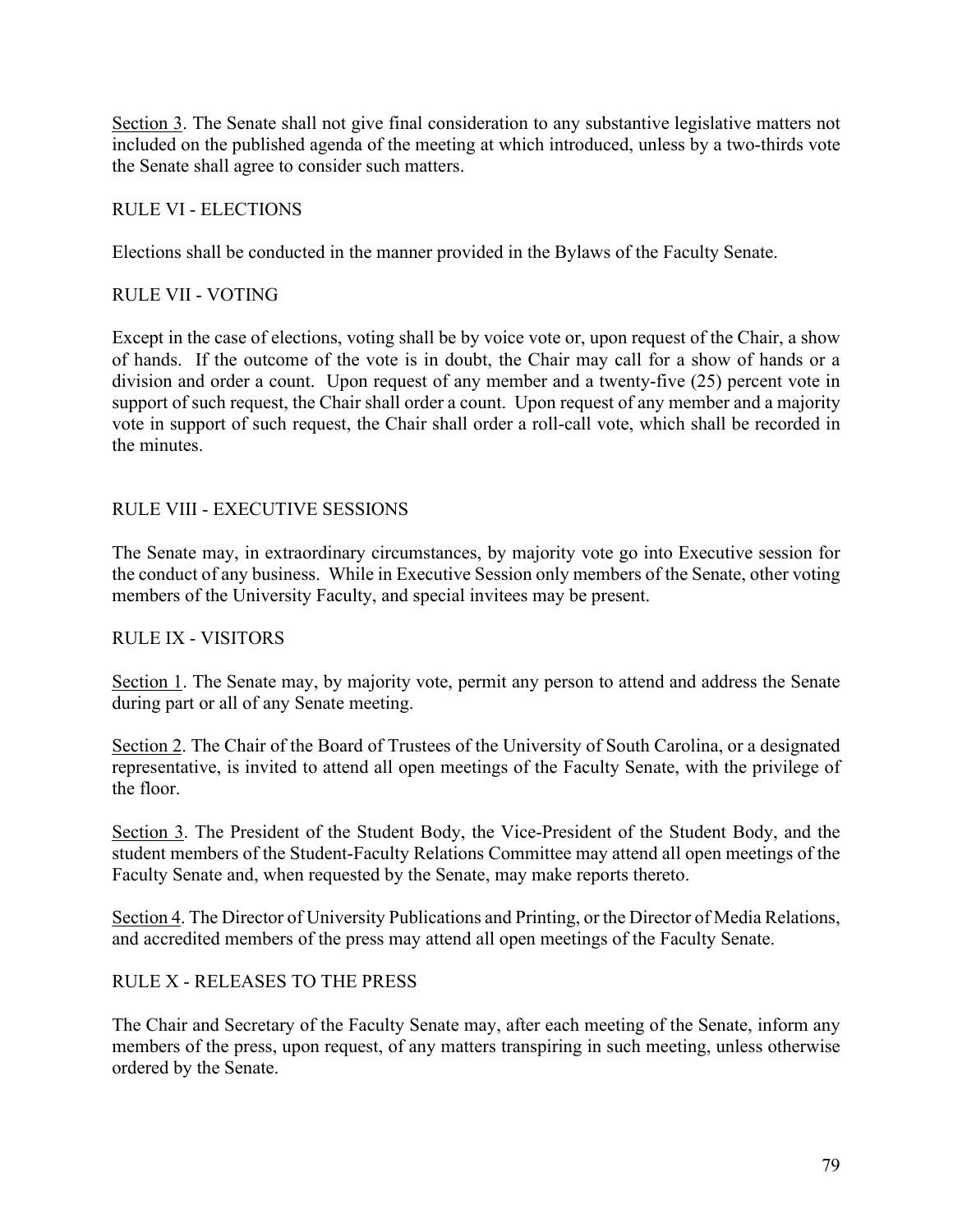# **APPENDIX IV**

### **BENEFITS AND PRIVILEGES**

All benefits are subject to state regulations, university policies and procedures, the individual plan document, and the duly executed and recorded Notice of Election forms.

#### INSURANCE PROGRAMS

In conjunction with the state of South Carolina, the university has a comprehensive program of insurance and annuity plans for eligible members of the faculty and staff and their eligible dependents. These plans include state health insurance, prescription benefits, dental insurance, vision care, life insurance, long-term disability insurance, flexible spending accounts, auto and homeowners' insurance, cancer protection and hospital confinement insurance. Information about these plans may be obtained from the Division of Human Resources.

#### DEFERRED COMPENSATION AND TAX-DEFERRED ANNUITIES

The university offers a variety of tax-deferred programs and will make payroll deductions for taxsheltered annuities, but cannot contribute to their cost. RETIREMENT Faculty members are entitled to all available benefits under law and through the state retirement system or the optional retirement program. The university may provide part-time employment for retired faculty on an annual basis. It may approve part-time service upon the written request of a retired faculty member, the recommendation of the chair or dean, and the approval of the provost and president.

#### THE SOUTH CAROLINA RETIREMENT SYSTEM

This section is subject to interpretation by the South Carolina Retirement System (SCRS)and to changes the General Assembly might enact. See the SCRS Handbook for current information.

This section is subject to interpretation by the South Carolina Retirement System and to changes the General Assembly might enact. The state guarantees a formula return based on average salary and years of credited service with the retirement system. Currently, there are two classes of 15 membership: Class Two and Class Three. Class Two members are generally employees who currently have earned service credit in SCRS or a correlated retirement system for a period of service prior to July 1, 2012. Class Three members are those members who do not currently have earned service in SCRS or a correlated retirement system for a period of service prior to July 1, 2012.

Class Two members may retire with full-formula benefits at age sixty-five with five years of credited years or with twenty-eight years of credited service. Members with fewer than twentyeight credited years may retire with reduced benefits at age fifty-five with twenty-five credited years or at age sixty with at least five credited years.

Class Three members may retire with full-formula benefits at age sixty-five with eight years of credited years or meet the Rule of 90 requirement with at least eight years of earned service credit.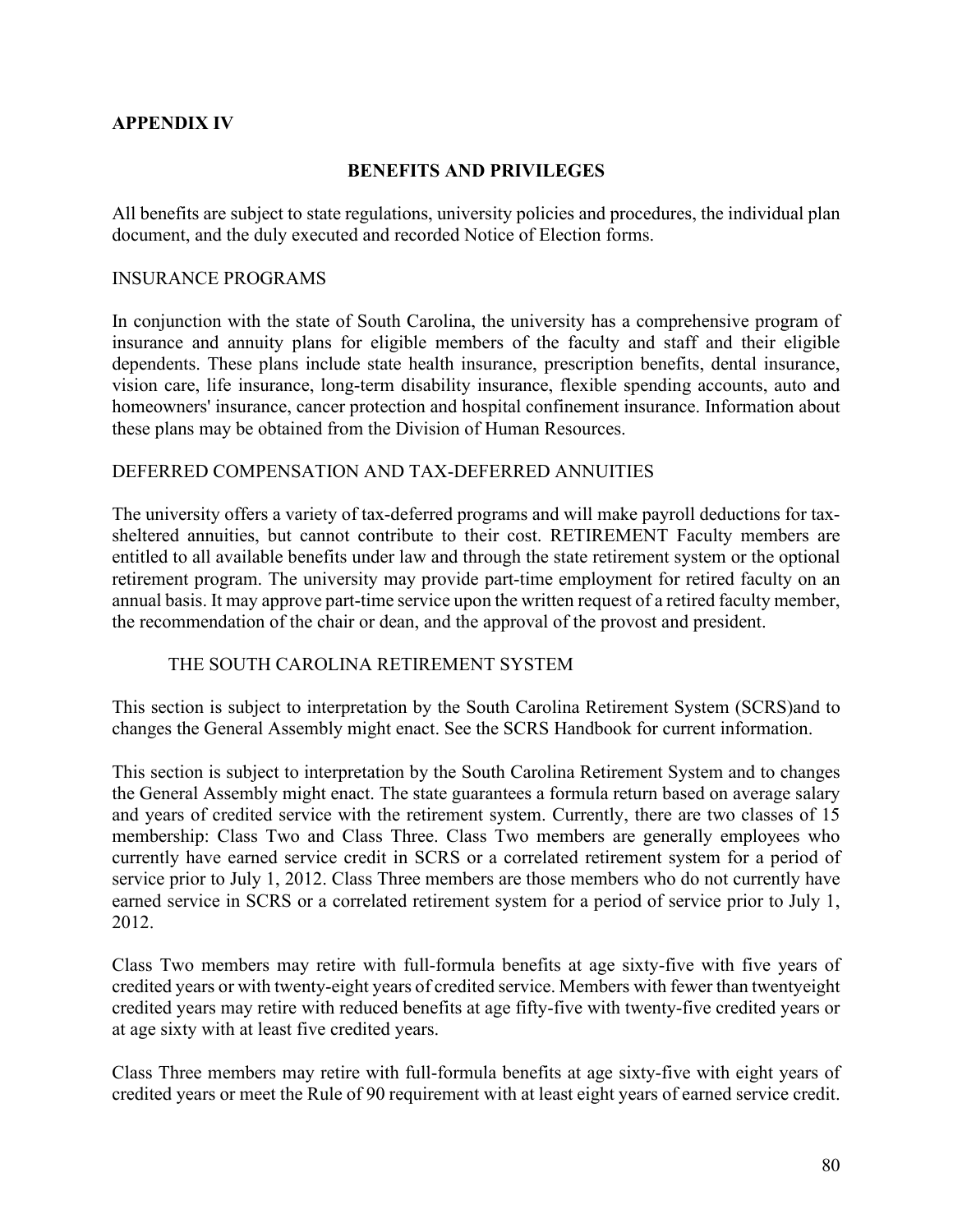This means that your age and years of service credit must add up to 90. Members may retire with reduced benefits at age sixty with at least eight credited years.

Active members may establish additional service credit for various types of previous employment and leaves of absence, and up to five years of nonqualified service, which is a type of service credit not associated with any specific employment. When you leave your money in your SCRS account, you retain your years of service credit, which may be added to any future service you may accrue should you later become employed in a position covered by one of the correlated retirement systems administered by PEBA. Your account will continue to earn interest until it becomes inactive. An account is considered inactive when no contributions have been made to the account in the preceding fiscal year and no other active, correlated system or State ORP account exists. You may apply for a refund at a later date or apply for a service retirement benefit upon reaching eligibility.

Faculty members may purchase service credits for certain military, federal, or out-of-state service, or for nonmember prior service with a South Carolina public agency.

If you are a Class Two member, you must have at least five years of earned service credit toward retirement unless your disability is the result of an injury arising out of and in the course of the performance of your job duties. If you are a Class Three member, you must have at least eight years of earned service credit toward retirement unless your disability is the result of an injury arising out of and in the course of the performance of your job duties.

At the death of a contributing member who has at least twelve months of credited service, the retirement system shall pay to the member's beneficiary a death benefit equal to the member's annual base salary. If the deceased contributing member has at least fifteen years of creditable service, the beneficiary has other survivor options.

# OPTIONAL RETIREMENT PROGRAM

Faculty members hired on or after July 1, 1987, may choose to enroll in the optional retirement program. State law requires that they contribute at the same rate as faculty members contribute to the state retirement system. Members of the optional retirement program are immediately vested for both the employee and employer contributions. This program does not include the disability benefits provided by the state retirement system. Retirement, death, and disability benefits are based on the cash value of the faculty member's account.

#### WORKERS' COMPENSATION

Faculty members injured on the job or suffering an occupational illness or disease may be eligible for workers' compensation benefits. If a work-related accident or illness occurs, faculty members should promptly receive medical care; notify their immediate supervisor, chair, or dean; and submit a "First Report of Injury" form, which is available from the Division of Human Resources. Failure to submit a form promptly can jeopardize a claim. When faculty members miss work because of a work-related injury, they must state in writing on forms available from the Division of Human Resources whether they will use available leave time or receive workers' compensation for the time lost from work.